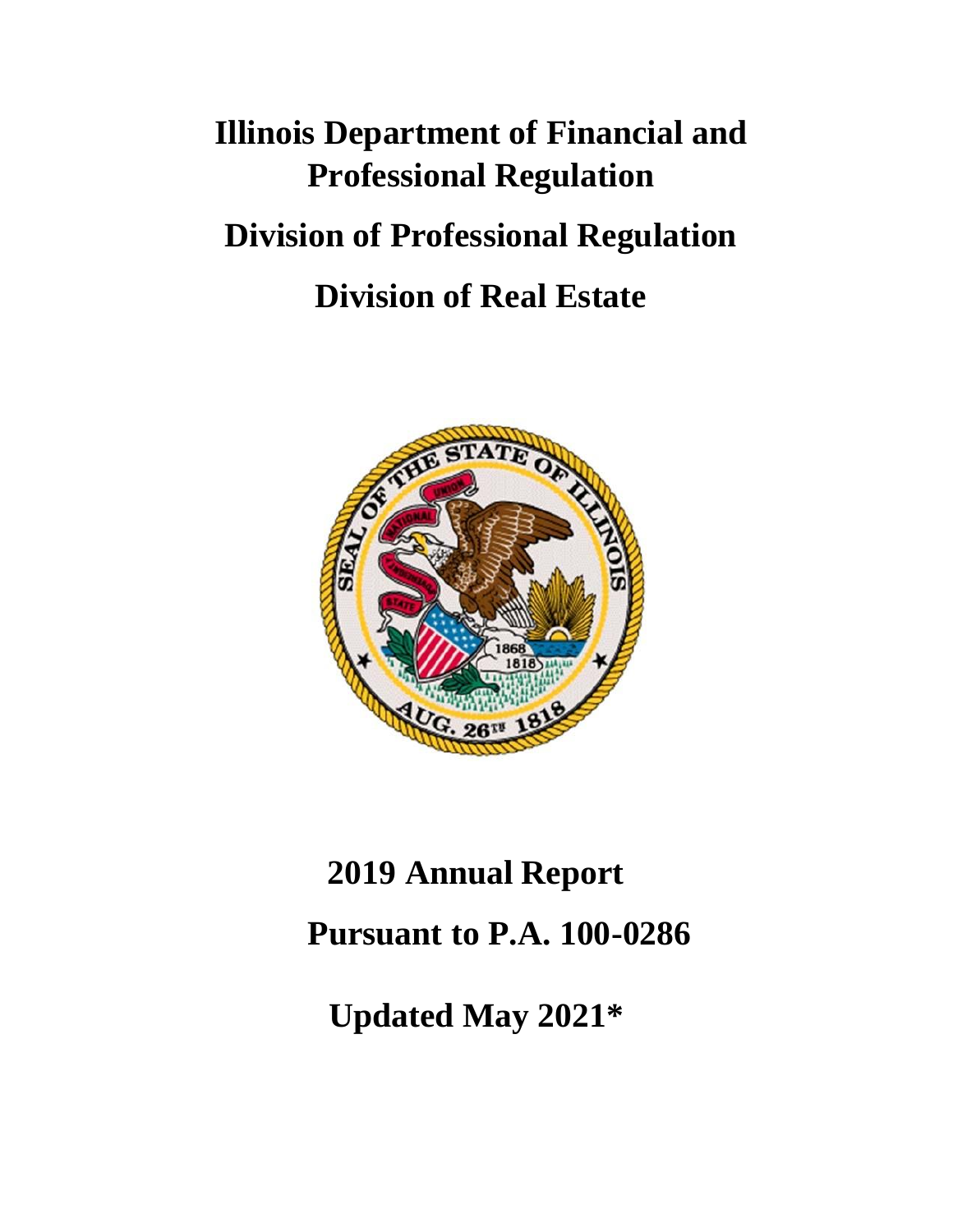

**JB Pritzker Governor**

**Mario Treto, Jr. Acting Secretary**

### **INTRODUCTION**

P.A. 100-286 amended the Civil Administrative Code of Illinois for the Department requiring it to prepare, publicly announce, and publish an annual report for the preceding year that includes the following information for professions under the Department's jurisdiction:

- Number of applicants for a license, certificate, or registration
- Number of applicants who had a criminal conviction
- Number of applicants who received a license, certificate, registration
- Number of applicants who received a license, certificate, or registration who had a criminal conviction
- Number of applicants who were denied a license, certificate, or registration
- Number of applicants who were denied a license, certificate, or registration in part or in whole because of a criminal conviction
- Number of licenses issued on probation to applicants with a criminal conviction
- Number of licensees or certificate holders granted an expungement for a record of discipline based on a conviction predating licensure, certification, or registration or a criminal charge, arrest, or conviction that was dismissed, sealed, or expunged or did not arise from the regulated activity, as a share of the total of such expungement requests

\*This report, as required by P.A. 100-286, is to be completed no later than May 1 of each year. This Report is made using applicant data from the period of January 01, 2019 through December 31, 2019 and was updated to reflect some of the applicant data from that time period more accurately. Please note an applicant who may have begun the application process during this time may not have completed the process by December 31, 2019.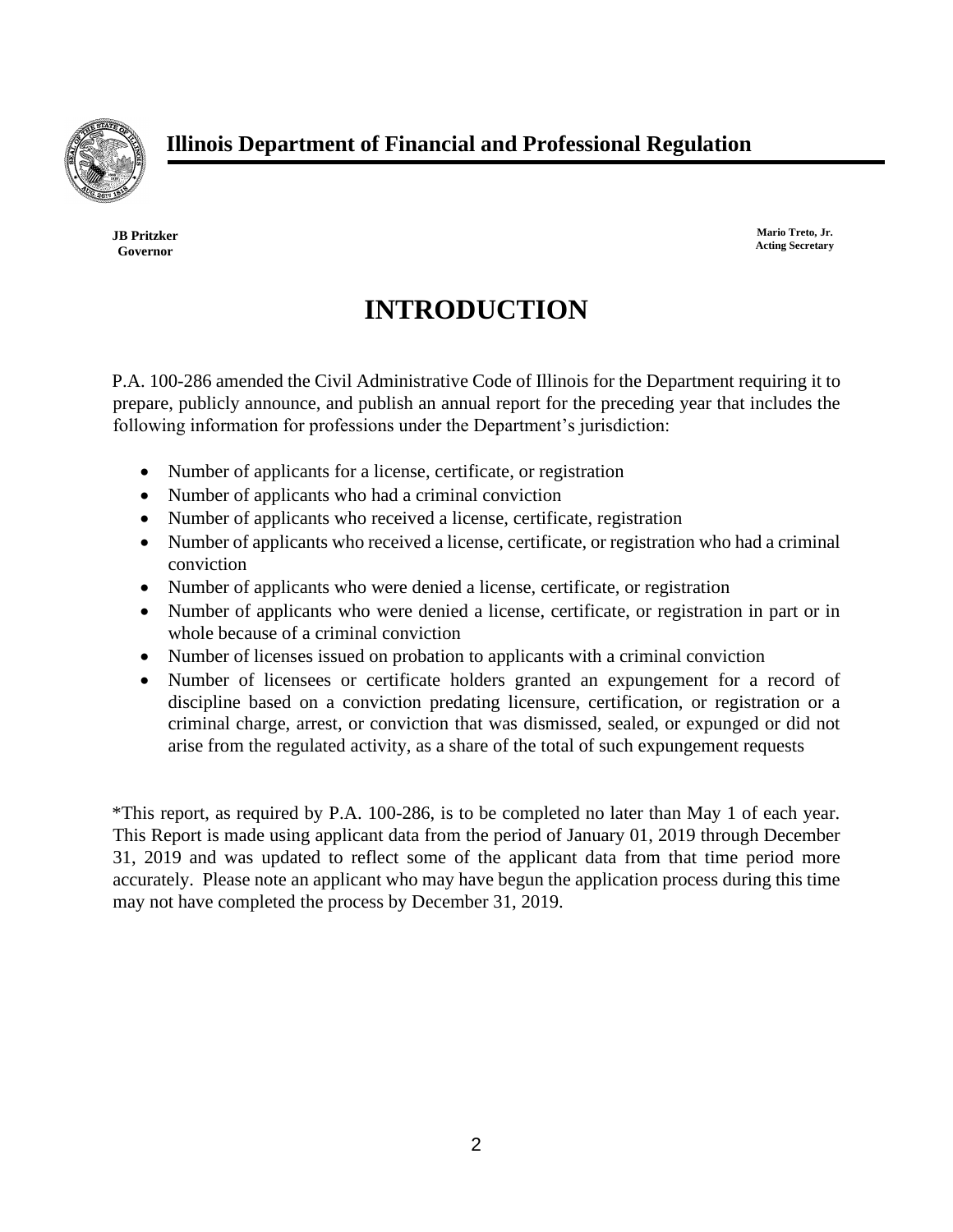

**Illinois Department of Financial and Professional Regulation**

# **2019 ANNUAL DATA FOR PROFESSIONS LICENSED BY THE DIVISION OF PROFESSIONAL REGULATION**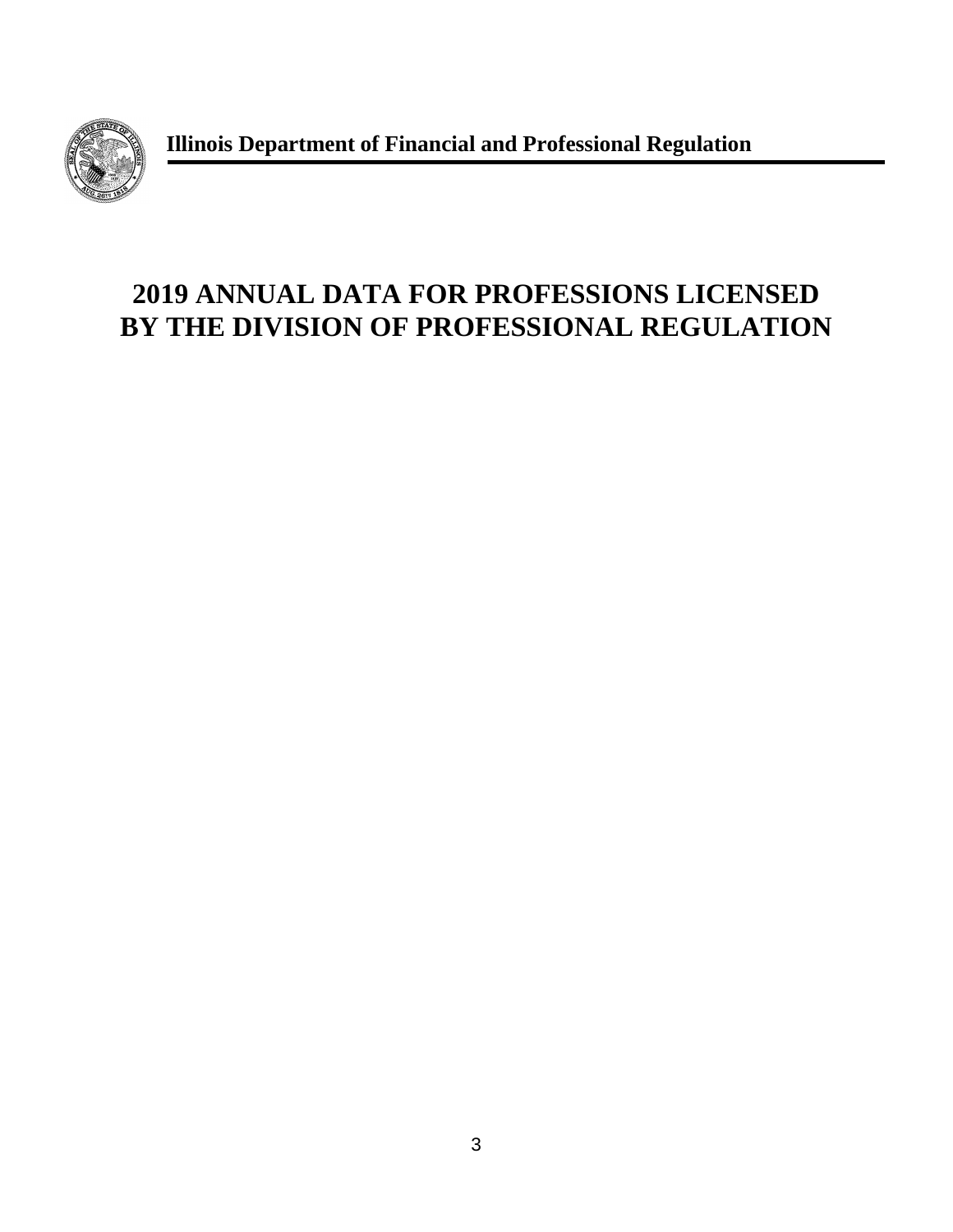#### **Acupuncture Practice Act**

|                                                                                                          | <b>License Type</b>           |                               |  |  |  |
|----------------------------------------------------------------------------------------------------------|-------------------------------|-------------------------------|--|--|--|
|                                                                                                          | <b>Acupuncture CE Sponsor</b> | <b>Licensed Acupuncturist</b> |  |  |  |
| <b>Total Number of Applicants</b>                                                                        |                               | 65                            |  |  |  |
| <b>Number of Applicants with a Conviction</b>                                                            | $\theta$                      |                               |  |  |  |
| <b>Number of Licenses Granted*</b>                                                                       |                               | 64                            |  |  |  |
| <b>Applicants with a Conviction Granted a License</b>                                                    | $\theta$                      |                               |  |  |  |
| <b>Number of Applicants Denied Licensure**</b>                                                           | $\theta$                      | $\overline{0}$                |  |  |  |
| <b>Number of Applicants Denied Licensure in Part or</b><br><b>Whole Because of a Criminal Conviction</b> | 0                             | $\overline{0}$                |  |  |  |
| <b>Number of Applicants Granted a License on Probation</b>                                               | $\overline{0}$                | $\overline{0}$                |  |  |  |
| Number of Licensees Granted an Expungement for a                                                         | 0/0                           | 0/0                           |  |  |  |
| <b>Discipline Based on a Conviction Predating Licensure or</b>                                           |                               |                               |  |  |  |
| a Criminal Charge, Arrest, Conviction that was                                                           |                               |                               |  |  |  |
| Dismissed, Sealed, Expunged, or Did Not Arise from the                                                   |                               |                               |  |  |  |
| <b>Regulated Activity as a Share of Total Such</b>                                                       |                               |                               |  |  |  |
| <b>Expungement Requests</b>                                                                              |                               |                               |  |  |  |

**\* =** Applicants that began the application process this calendar year may not have completed the application process by the close of the calendar year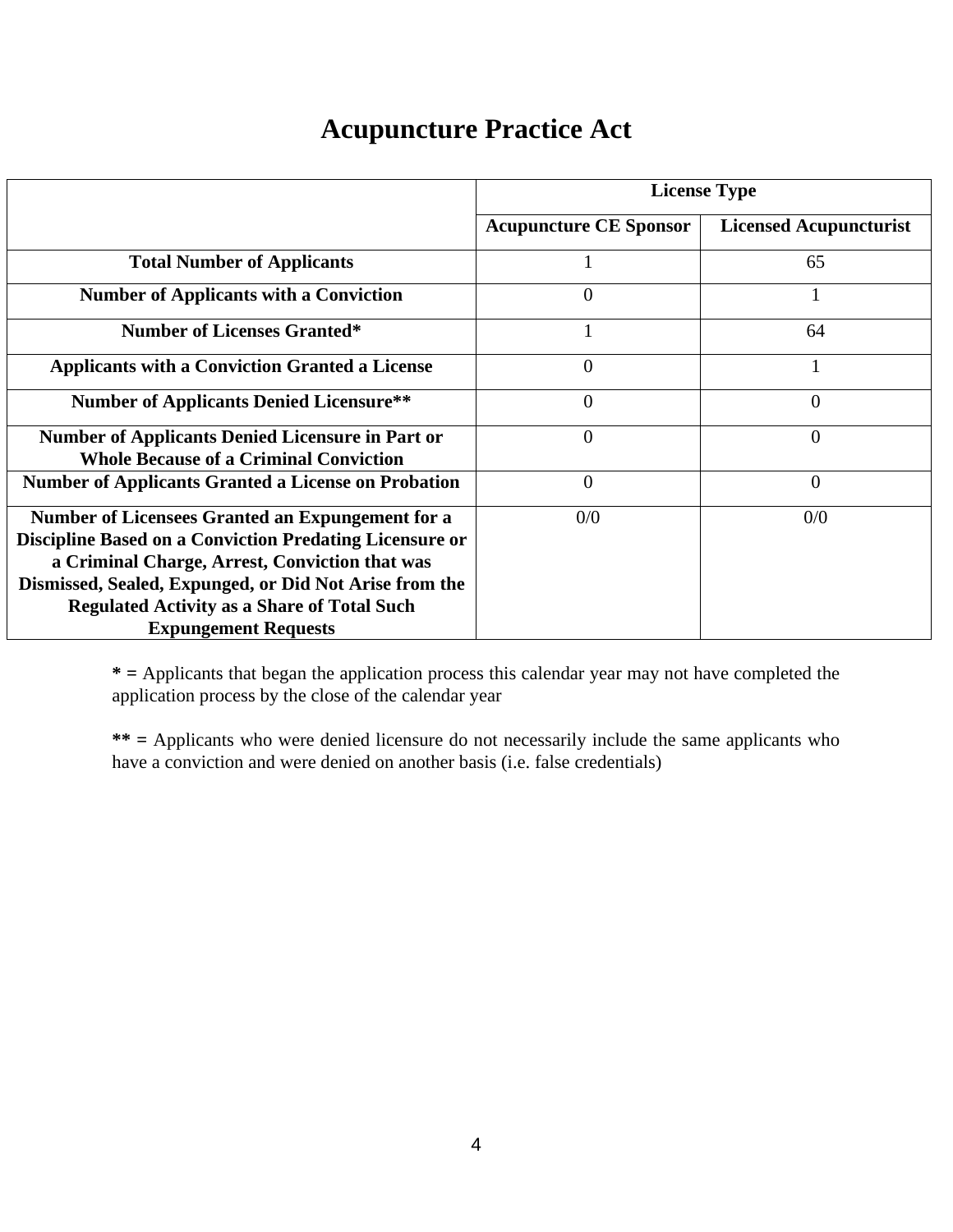#### **Cannabis Regulation and Tax Act**

|                                                             | <b>License Type</b>                                          |
|-------------------------------------------------------------|--------------------------------------------------------------|
|                                                             | <b>Registered Adult Use Cannabis Dispensing Organization</b> |
| <b>Total Number of Applicants</b>                           | 151                                                          |
| <b>Number of Applicants with a Conviction</b>               | $\overline{0}$                                               |
| <b>Number of Licenses Granted*</b>                          | 44                                                           |
| <b>Applicants with a Conviction Granted a License</b>       | $\overline{0}$                                               |
| <b>Number of Applicants Denied Licensure**</b>              | $\overline{0}$                                               |
| <b>Number of Applicants Denied Licensure in Part or</b>     | $\overline{0}$                                               |
| <b>Whole Because of a Criminal Conviction</b>               |                                                              |
| <b>Number of Applicants Granted a License on</b>            | $\Omega$                                                     |
| <b>Probation</b>                                            |                                                              |
| Number of Licensees Granted an Expungement for a            | 0/0                                                          |
| <b>Discipline Based on a Conviction Predating Licensure</b> |                                                              |
| or a Criminal Charge, Arrest, Conviction that was           |                                                              |
| Dismissed, Sealed, Expunged, or Did Not Arise from          |                                                              |
| the Regulated Activity as a Share of Total Such             |                                                              |
| <b>Expungement Requests</b>                                 |                                                              |

**\* =** Applicants that began the application process this calendar year may not have completed the application process by the close of the calendar year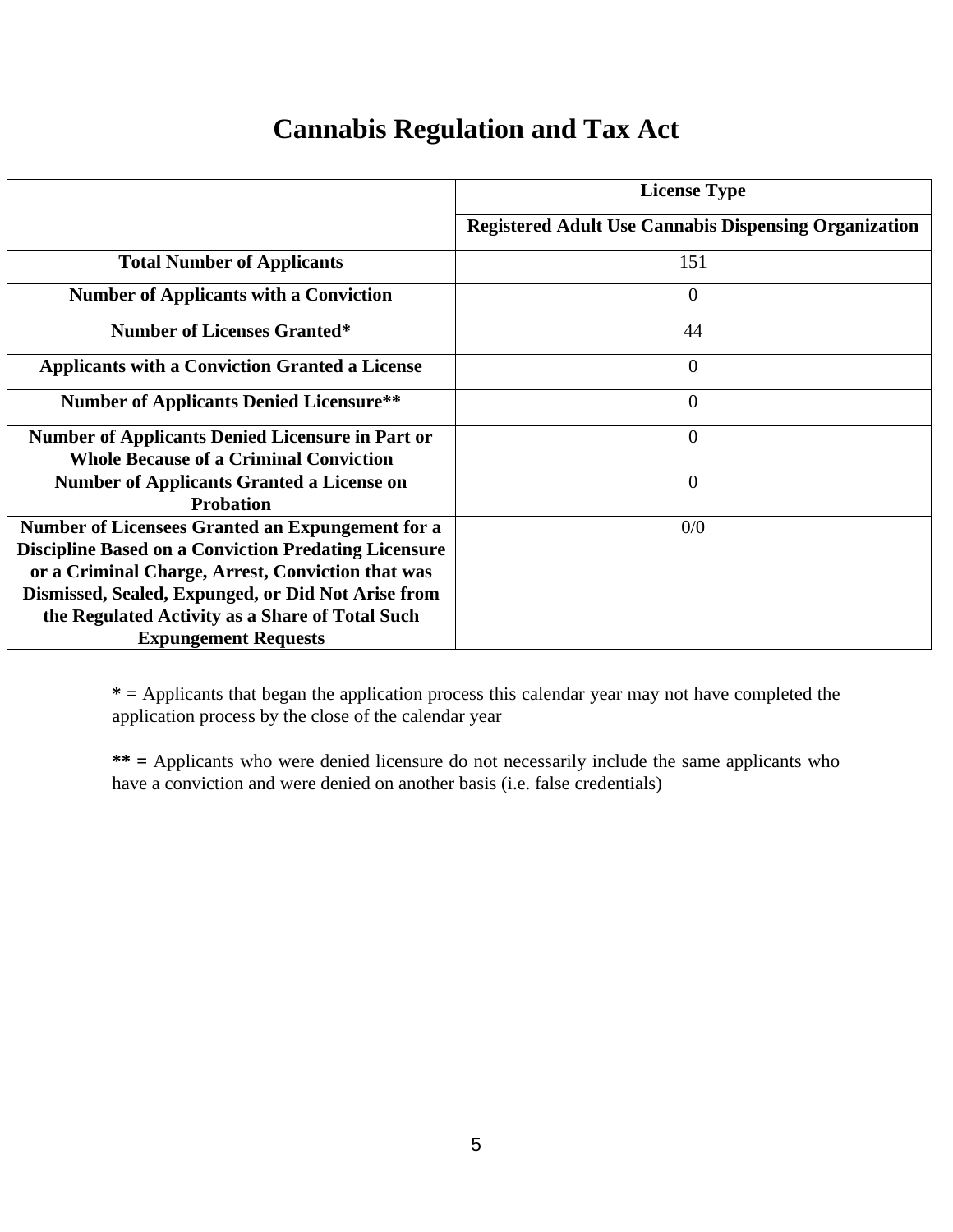#### **Architecture Practice Act of 1989**

|                                                                                                                                                                                                                                                                                                                            | <b>License Type</b> |
|----------------------------------------------------------------------------------------------------------------------------------------------------------------------------------------------------------------------------------------------------------------------------------------------------------------------------|---------------------|
|                                                                                                                                                                                                                                                                                                                            | Architect           |
| <b>Total Number of Applicants</b>                                                                                                                                                                                                                                                                                          | 393                 |
| <b>Number of Applicants with a Conviction</b>                                                                                                                                                                                                                                                                              | 1                   |
| <b>Number of Licenses Granted*</b>                                                                                                                                                                                                                                                                                         | 376                 |
| <b>Applicants with a Conviction Granted a License</b>                                                                                                                                                                                                                                                                      |                     |
| <b>Number of Applicants Denied Licensure**</b>                                                                                                                                                                                                                                                                             | $\overline{0}$      |
| <b>Number of Applicants Denied Licensure in Part or</b><br><b>Whole Because of a Criminal Conviction</b>                                                                                                                                                                                                                   | $\overline{0}$      |
| <b>Number of Applicants Granted a License on Probation</b>                                                                                                                                                                                                                                                                 | $\overline{0}$      |
| <b>Number of Licensees Granted an Expungement for a</b><br><b>Discipline Based on a Conviction Predating Licensure or</b><br>a Criminal Charge, Arrest, Conviction that was<br>Dismissed, Sealed, Expunged, or Did Not Arise from the<br><b>Regulated Activity as a Share of Total Such</b><br><b>Expungement Requests</b> | 0/0                 |

**\* =** Applicants that began the application process this calendar year may not have completed the application process by the close of the calendar year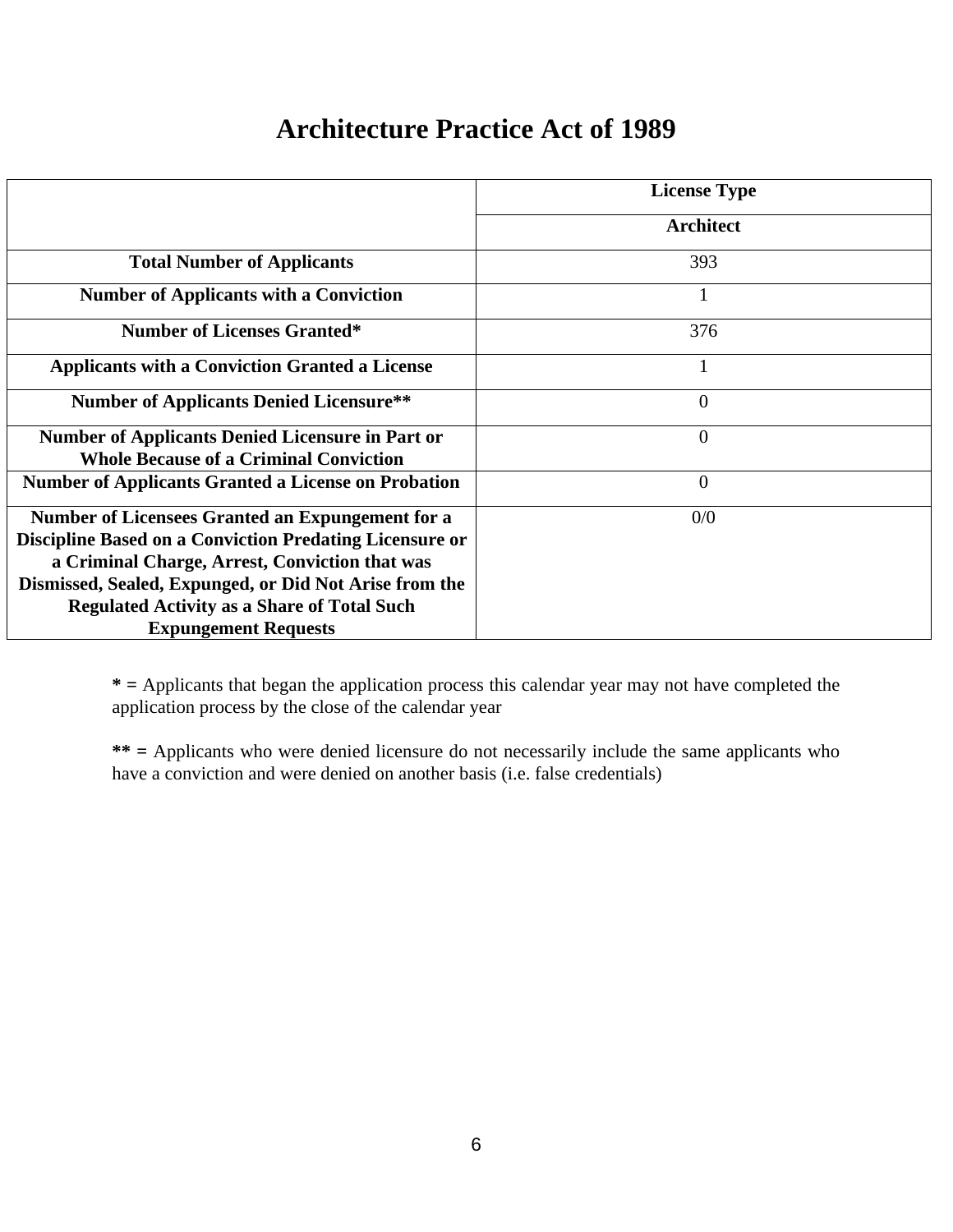#### **Illinois Athletic Trainers Practice Act**

|                                                                                                                                                                                                                                                                                                                            | <b>License Type</b>     |
|----------------------------------------------------------------------------------------------------------------------------------------------------------------------------------------------------------------------------------------------------------------------------------------------------------------------------|-------------------------|
|                                                                                                                                                                                                                                                                                                                            | <b>Athletic Trainer</b> |
| <b>Total Number of Applicants</b>                                                                                                                                                                                                                                                                                          | 238                     |
| <b>Number of Applicants with a Conviction</b>                                                                                                                                                                                                                                                                              | -1                      |
| <b>Number of Licenses Granted*</b>                                                                                                                                                                                                                                                                                         | 250                     |
| <b>Applicants with a Conviction Granted a License*</b>                                                                                                                                                                                                                                                                     | 1                       |
| <b>Number of Applicants Denied Licensure**</b>                                                                                                                                                                                                                                                                             | $\overline{0}$          |
| <b>Number of Applicants Denied Licensure in Part or</b><br><b>Whole Because of a Criminal Conviction</b>                                                                                                                                                                                                                   | $\overline{0}$          |
| <b>Number of Applicants Granted a License on Probation</b>                                                                                                                                                                                                                                                                 | $\overline{0}$          |
| <b>Number of Licensees Granted an Expungement for a</b><br><b>Discipline Based on a Conviction Predating Licensure or</b><br>a Criminal Charge, Arrest, Conviction that was<br>Dismissed, Sealed, Expunged, or Did Not Arise from the<br><b>Regulated Activity as a Share of Total Such</b><br><b>Expungement Requests</b> | 0/0                     |

**\* =** Applicants that began the application process this calendar year may not have completed the application process by the close of the calendar year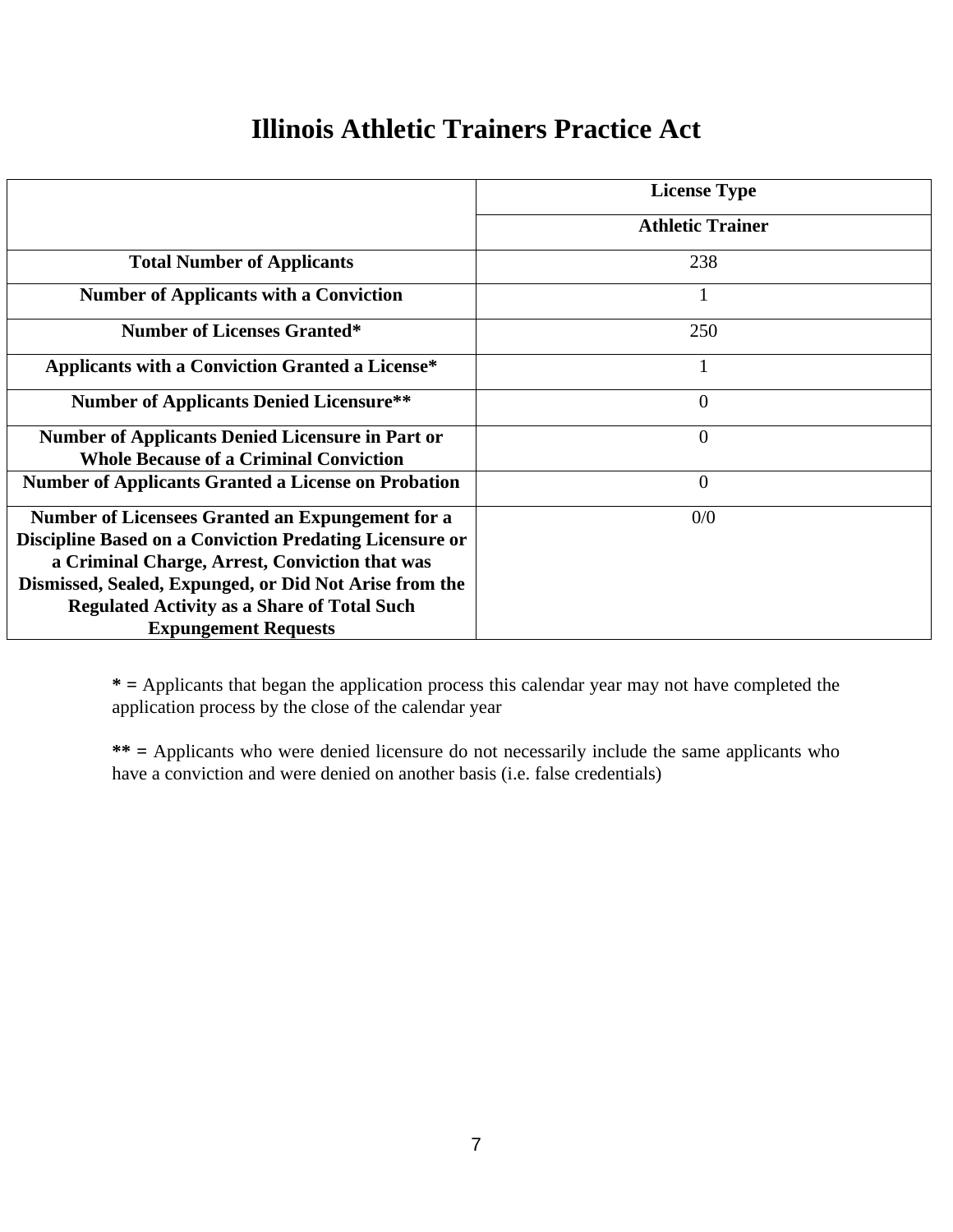#### **Boxing and Full-contact Martial Arts Act**

|                                                                                                                                                                                                                                                                                                                     | <b>License Type</b>                               |                                 |                                           |                                                    |                                                     |  |
|---------------------------------------------------------------------------------------------------------------------------------------------------------------------------------------------------------------------------------------------------------------------------------------------------------------------|---------------------------------------------------|---------------------------------|-------------------------------------------|----------------------------------------------------|-----------------------------------------------------|--|
|                                                                                                                                                                                                                                                                                                                     | <b>Licensed</b><br>Amateur<br>FCMA***<br>Promoter | <b>Licensed</b><br><b>Boxer</b> | <b>Licensed</b><br><b>Boxing</b><br>Judge | <b>Licensed</b><br><b>Boxing</b><br><b>Manager</b> | <b>Licensed</b><br><b>Boxing</b><br><b>Promoter</b> |  |
| <b>Total Number of Applicants</b>                                                                                                                                                                                                                                                                                   |                                                   | 65                              | 7                                         | 3                                                  | $\Omega$                                            |  |
| <b>Number of Applicants with a Conviction</b>                                                                                                                                                                                                                                                                       | $\Omega$                                          | $\theta$                        | $\Omega$                                  | $\theta$                                           | $\Omega$                                            |  |
| <b>Number of Licenses Granted*</b>                                                                                                                                                                                                                                                                                  |                                                   | 52                              | 5                                         | $\overline{2}$                                     | $\Omega$                                            |  |
| <b>Applicants with a Conviction Granted a License</b>                                                                                                                                                                                                                                                               | $\Omega$                                          | $\overline{0}$                  | $\theta$                                  | $\theta$                                           | $\theta$                                            |  |
| <b>Number of Applicants Denied Licensure**</b>                                                                                                                                                                                                                                                                      | $\Omega$                                          | $\theta$                        | $\theta$                                  | $\theta$                                           | $\Omega$                                            |  |
| <b>Number of Applicants Denied Licensure in Part or</b><br><b>Whole Because of a Criminal Conviction</b>                                                                                                                                                                                                            | $\overline{0}$                                    | $\overline{0}$                  | $\theta$                                  | $\theta$                                           | $\theta$                                            |  |
| <b>Number of Applicants Granted a License on Probation</b>                                                                                                                                                                                                                                                          | $\theta$                                          | $\theta$                        | $\theta$                                  | $\theta$                                           | $\Omega$                                            |  |
| <b>Number of Licensees Granted an Expungement for a</b><br><b>Discipline Based on a Conviction Predating Licensure</b><br>or a Criminal Charge, Arrest, Conviction that was<br>Dismissed, Sealed, Expunged, or Did Not Arise from<br>the Regulated Activity as a Share of Total Such<br><b>Expungement Requests</b> | 0/0                                               | 0/0                             | 0/0                                       | 0/0                                                | 0/0                                                 |  |

**\* =** Applicants that began the application process this calendar year may not have completed the application process by the close of the calendar year

**\*\* =** Applicants who were denied licensure do not necessarily include the same applicants who have a conviction and were denied on another basis (i.e. false credentials)

\*\*\* = FCMA stands for Full-Contact Martial Arts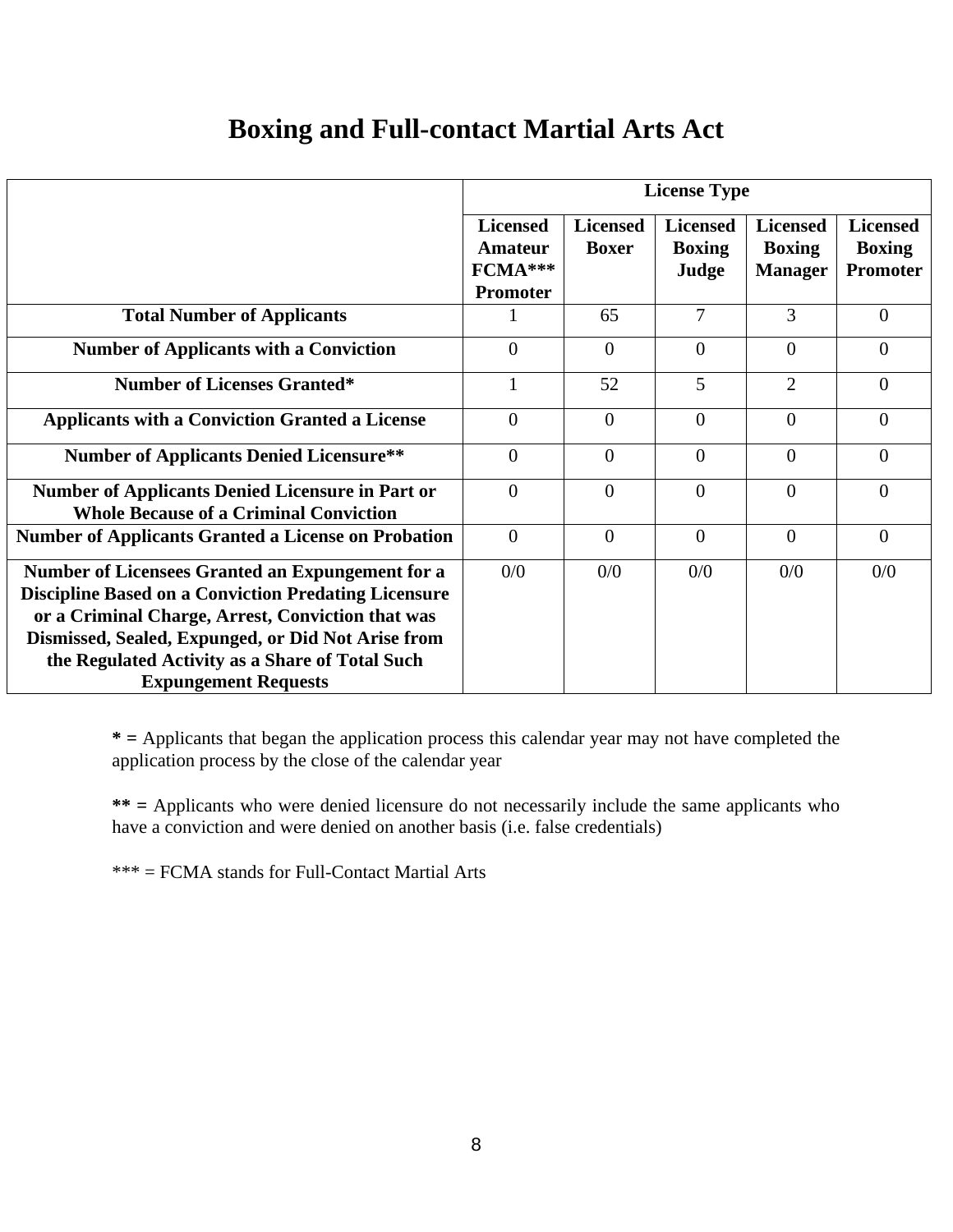#### **Boxing and Full-contact Martial Arts Act (cont'd)**

|                                                                                                               | <b>License Type</b>                                |                                                   |                                                   |                                               |                                              |
|---------------------------------------------------------------------------------------------------------------|----------------------------------------------------|---------------------------------------------------|---------------------------------------------------|-----------------------------------------------|----------------------------------------------|
|                                                                                                               | <b>Licensed</b><br><b>Boxing</b><br><b>Referee</b> | <b>Licensed</b><br><b>Boxing</b><br><b>Second</b> | <b>Licensed</b><br>$FCMA***$<br><b>Contestant</b> | <b>Licensed</b><br>FCMA***<br><b>Promoter</b> | <b>Licensed</b><br>FCMA***<br><b>Referee</b> |
| <b>Total Number of Applicants</b>                                                                             | 2                                                  | 81                                                | 32                                                | 2                                             | 2                                            |
| <b>Number of Applicants with a Conviction</b>                                                                 | $\Omega$                                           | $\overline{0}$                                    | $\Omega$                                          | $\Omega$                                      | $\Omega$                                     |
| <b>Number of Licenses Granted*</b>                                                                            | $\overline{2}$                                     | 43                                                | 18                                                |                                               | $\overline{0}$                               |
| <b>Applicants with a Conviction Granted a License</b>                                                         | $\theta$                                           | $\theta$                                          | $\Omega$                                          | $\Omega$                                      | $\Omega$                                     |
| <b>Number of Applicants Denied Licensure**</b>                                                                | $\theta$                                           | $\overline{0}$                                    | $\Omega$                                          | $\Omega$                                      | $\Omega$                                     |
| <b>Number of Applicants Denied Licensure in Part or</b><br><b>Whole Because of a Criminal Conviction</b>      | $\theta$                                           | $\overline{0}$                                    | $\overline{0}$                                    | $\Omega$                                      | $\theta$                                     |
| <b>Number of Applicants Granted a License on</b><br><b>Probation</b>                                          | $\Omega$                                           | $\overline{0}$                                    | $\overline{0}$                                    | $\Omega$                                      | $\theta$                                     |
| <b>Number of Licensees Granted an Expungement for</b><br>a Discipline Based on a Conviction Predating         | 0/0                                                | 0/0                                               | 0/0                                               | 0/0                                           | 0/0                                          |
| <b>Licensure or a Criminal Charge, Arrest, Conviction</b><br>that was Dismissed, Sealed, Expunged, or Did Not |                                                    |                                                   |                                                   |                                               |                                              |
| Arise from the Regulated Activity as a Share of<br><b>Total Such Expungement Requests</b>                     |                                                    |                                                   |                                                   |                                               |                                              |

**\* =** Applicants that began the application process this calendar year may not have completed the application process by the close of the calendar year

**\*\* =** Applicants who were denied licensure do not necessarily include the same applicants who have a conviction and were denied on another basis (i.e. false credentials)

\*\*\* = FCMA stands for Full-Contact Martial Arts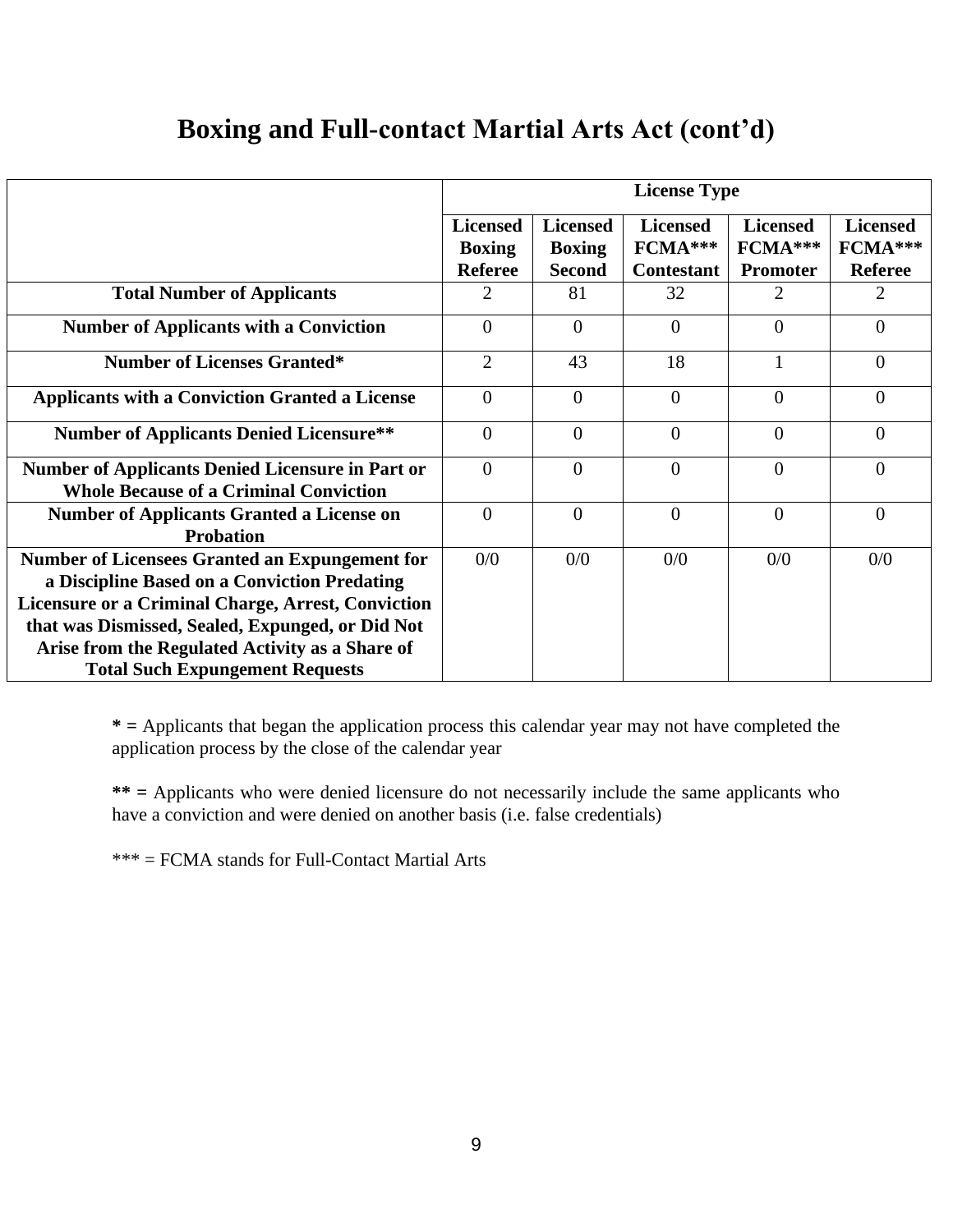#### **Boxing and Full-contact Martial Arts Act (cont'd)**

|                                                                                                                                                                                                                                                                                                                                      | <b>License Type</b>                 |                                              |                                                 |                                             |                                              |
|--------------------------------------------------------------------------------------------------------------------------------------------------------------------------------------------------------------------------------------------------------------------------------------------------------------------------------------|-------------------------------------|----------------------------------------------|-------------------------------------------------|---------------------------------------------|----------------------------------------------|
|                                                                                                                                                                                                                                                                                                                                      | <b>Licensed</b><br>FCMA***<br>Judge | <b>Licensed</b><br>FCMA***<br><b>Manager</b> | <b>Licensed</b><br>FCMA***<br><b>Matchmaker</b> | <b>Licensed</b><br>FCMA***<br><b>Second</b> | <b>Licensed</b><br>FCMA***<br><b>Referee</b> |
| <b>Total Number of Applicants</b>                                                                                                                                                                                                                                                                                                    | 5                                   | 1                                            |                                                 | 164                                         | $\overline{2}$                               |
| <b>Number of Applicants with a Conviction</b>                                                                                                                                                                                                                                                                                        | $\overline{0}$                      | $\overline{0}$                               | $\overline{0}$                                  | $\overline{0}$                              | $\overline{0}$                               |
| <b>Number of Licenses Granted*</b>                                                                                                                                                                                                                                                                                                   | $\mathbf{1}$                        | 1                                            | $\mathbf{1}$                                    | 86                                          | $\overline{0}$                               |
| <b>Applicants with a Conviction Granted a</b><br><b>License</b>                                                                                                                                                                                                                                                                      | $\overline{0}$                      | $\overline{0}$                               | $\Omega$                                        | $\theta$                                    | $\theta$                                     |
| <b>Number of Applicants Denied Licensure**</b>                                                                                                                                                                                                                                                                                       | $\overline{0}$                      | $\overline{0}$                               | $\overline{0}$                                  | $\overline{0}$                              | $\overline{0}$                               |
| <b>Number of Applicants Denied Licensure in</b><br><b>Part or Whole Because of a Criminal</b><br><b>Conviction</b>                                                                                                                                                                                                                   | $\overline{0}$                      | $\overline{0}$                               | $\overline{0}$                                  | $\overline{0}$                              | $\Omega$                                     |
| <b>Number of Applicants Granted a License on</b><br><b>Probation</b>                                                                                                                                                                                                                                                                 | $\boldsymbol{0}$                    | $\overline{0}$                               | $\overline{0}$                                  | $\overline{0}$                              | $\overline{0}$                               |
| <b>Number of Licensees Granted an Expungement</b><br>for a Discipline Based on a Conviction<br><b>Predating Licensure or a Criminal Charge,</b><br>Arrest, Conviction that was Dismissed, Sealed,<br><b>Expunged, or Did Not Arise from the</b><br><b>Regulated Activity as a Share of Total Such</b><br><b>Expungement Requests</b> | 0/0                                 | 0/0                                          | 0/0                                             | 0/0                                         | 0/0                                          |

**\* =** Applicants that began the application process this calendar year may not have completed the application process by the close of the calendar year

**\*\* =** Applicants who were denied licensure do not necessarily include the same applicants who have a conviction and were denied on another basis (i.e. false credentials)

\*\*\* = FCMA stands for Full-Contact Martial Arts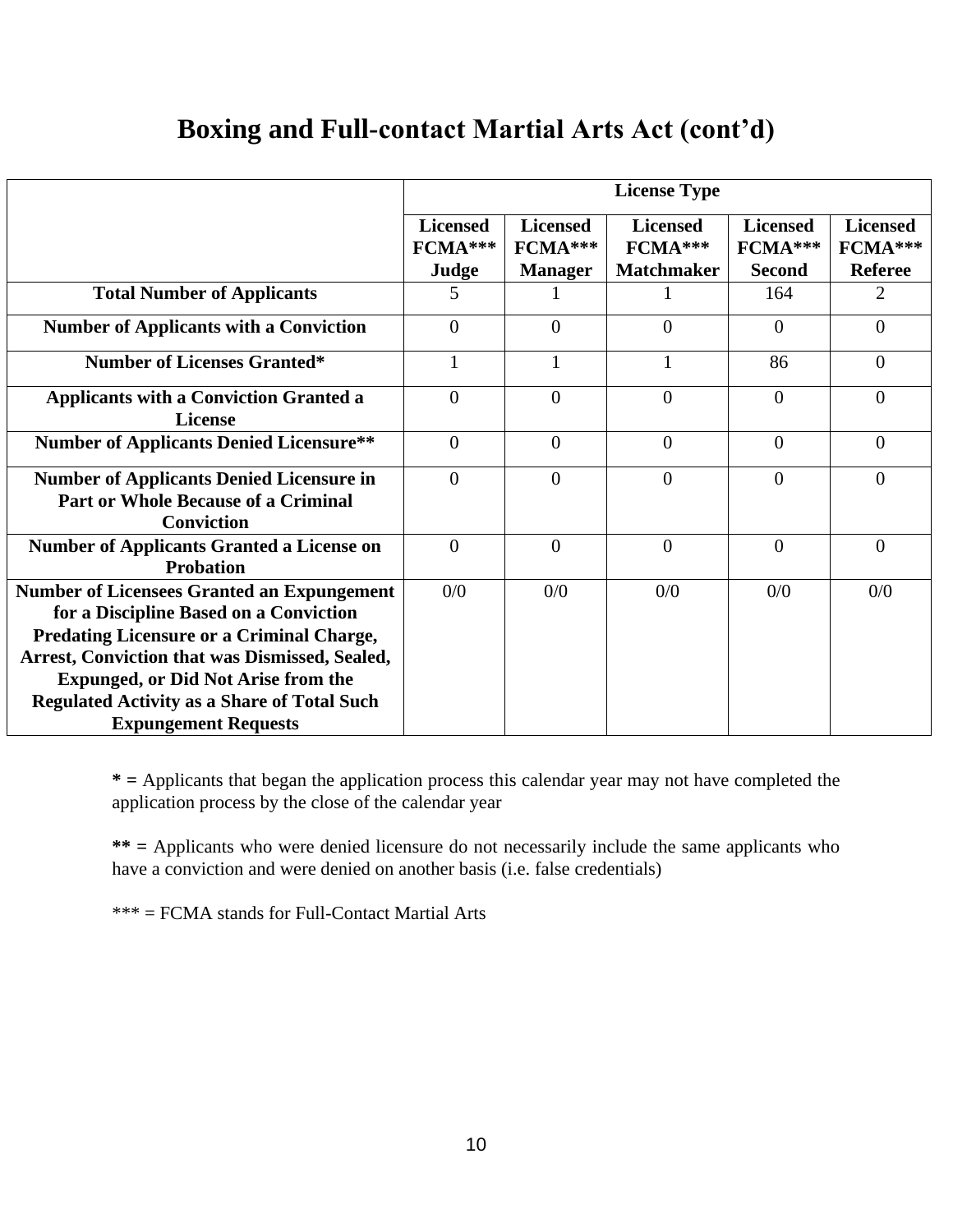#### **Boxing and Full-contact Martial Arts Act (cont'd)**

|                                                                     | <b>License Type</b>            |
|---------------------------------------------------------------------|--------------------------------|
|                                                                     |                                |
|                                                                     | <b>Licensed MMA Contestant</b> |
|                                                                     |                                |
| <b>Total Number of Applicants</b>                                   | 47                             |
| <b>Number of Applicants with a Conviction</b>                       | $\theta$                       |
| <b>Number of Licenses Granted*</b>                                  | 27                             |
| <b>Applicants with a Conviction Granted a License</b>               | $\Omega$                       |
| <b>Number of Applicants Denied Licensure**</b>                      | 0                              |
| Number of Applicants Denied Licensure in Part or Whole Because of a | $\overline{0}$                 |
| <b>Criminal Conviction</b>                                          |                                |
| <b>Number of Applicants Granted a License on Probation</b>          | $\theta$                       |
| Number of Licensees Granted an Expungement for a Discipline Based   | 0/0                            |
| on a Conviction Predating Licensure or a Criminal Charge, Arrest,   |                                |
| Conviction that was Dismissed, Sealed, Expunged, or Did Not Arise   |                                |
| from the Regulated Activity as a Share of Total Such Expungement    |                                |
| <b>Requests</b>                                                     |                                |

**\* =** Applicants that began the application process this calendar year may not have completed the application process by the close of the calendar year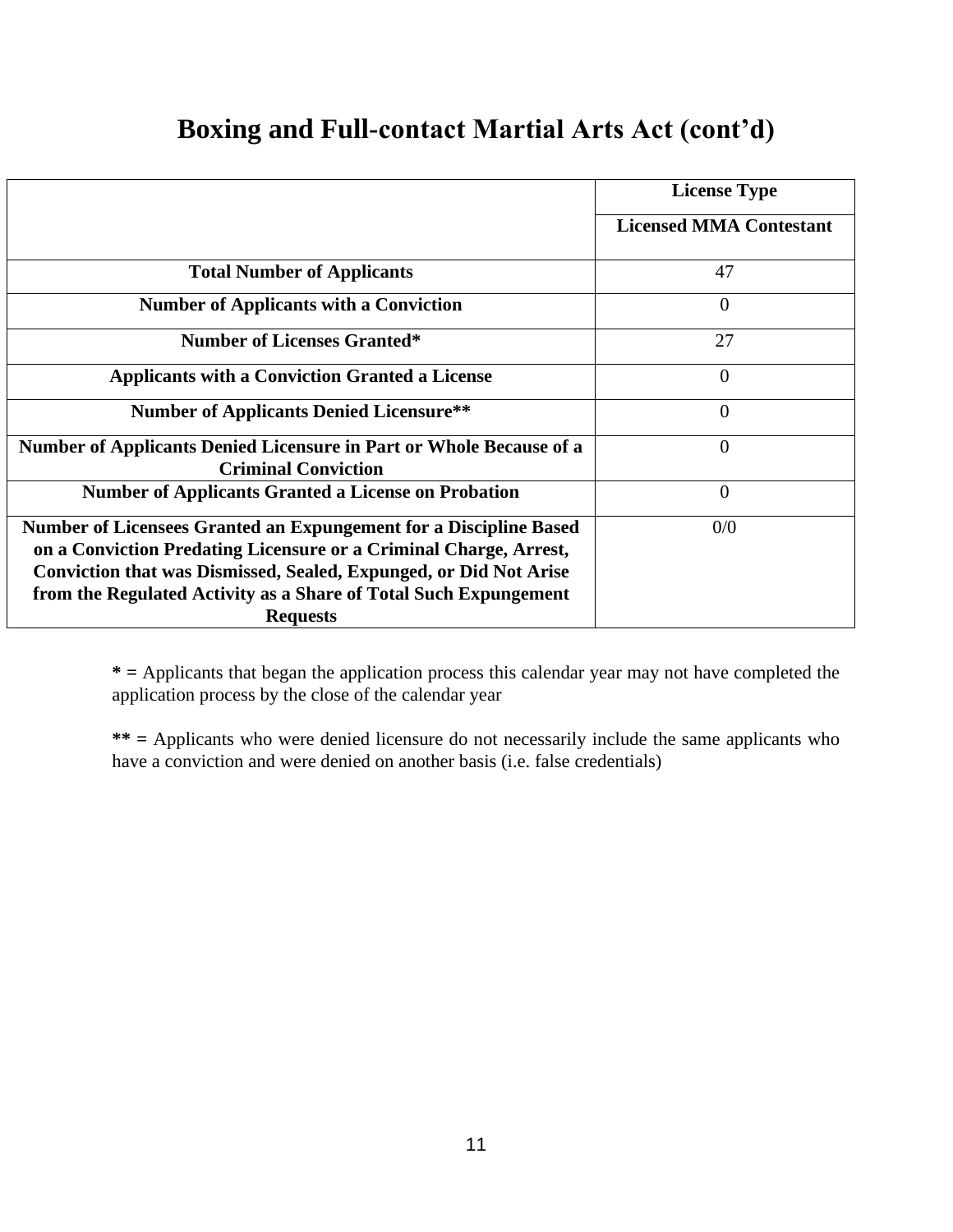#### **Cemetery Oversight Act**

|                                                                                                                                                                                                                                                                                                                                             | <b>License Type</b>                                    |                                                                                            |                                                     |                                                      |                                                                         |
|---------------------------------------------------------------------------------------------------------------------------------------------------------------------------------------------------------------------------------------------------------------------------------------------------------------------------------------------|--------------------------------------------------------|--------------------------------------------------------------------------------------------|-----------------------------------------------------|------------------------------------------------------|-------------------------------------------------------------------------|
|                                                                                                                                                                                                                                                                                                                                             | <b>Licensed</b><br><b>Cemetery</b><br><b>Authority</b> | <b>Licensed</b><br><b>Cemetery</b><br><b>Customer</b><br><b>Service</b><br><b>Employee</b> | <b>Licensed</b><br><b>Cemetery</b><br><b>Exempt</b> | <b>Licensed</b><br><b>Cemetery</b><br><b>Manager</b> | <b>Licensed</b><br><b>Cemetery</b><br><b>Partially</b><br><b>Exempt</b> |
| <b>Total Number of Applicants</b>                                                                                                                                                                                                                                                                                                           | 1                                                      | 83                                                                                         | 6                                                   | 28                                                   | 6                                                                       |
| <b>Number of Applicants with a Conviction</b>                                                                                                                                                                                                                                                                                               | $\Omega$                                               | $\overline{2}$                                                                             | $\Omega$                                            | $\Omega$                                             | $\theta$                                                                |
| <b>Number of Licenses Granted*</b>                                                                                                                                                                                                                                                                                                          | $\overline{4}$                                         | 57                                                                                         | 6                                                   | 21                                                   | $\overline{7}$                                                          |
| <b>Applicants with a Conviction Granted a</b><br><b>License</b>                                                                                                                                                                                                                                                                             | $\overline{0}$                                         | $\mathbf{1}$                                                                               | $\overline{0}$                                      | $\overline{0}$                                       | $\theta$                                                                |
| <b>Number of Applicants Denied Licensure**</b>                                                                                                                                                                                                                                                                                              | $\overline{0}$                                         | $\theta$                                                                                   | $\overline{0}$                                      | $\overline{0}$                                       | $\theta$                                                                |
| <b>Number of Applicants Denied Licensure in Part</b><br>or Whole Because of a Criminal Conviction                                                                                                                                                                                                                                           | $\Omega$                                               | $\Omega$                                                                                   | $\overline{0}$                                      | $\theta$                                             | $\theta$                                                                |
| <b>Number of Applicants Granted a License on</b><br><b>Probation</b>                                                                                                                                                                                                                                                                        | $\overline{0}$                                         | $\overline{0}$                                                                             | $\overline{0}$                                      | $\theta$                                             | $\theta$                                                                |
| <b>Number of Licensees Granted an Expungement</b><br>for a Discipline Based on a Conviction<br><b>Predating Licensure or a Criminal Charge,</b><br><b>Arrest, Conviction that was Dismissed, Sealed,</b><br><b>Expunged, or Did Not Arise from the</b><br><b>Regulated Activity as a Share of Total Such</b><br><b>Expungement Requests</b> | 0/0                                                    | 0/0                                                                                        | 0/0                                                 | 0/0                                                  | 0/0                                                                     |

**\* =** Applicants that began the application process this calendar year may not have completed the application process by the close of the calendar year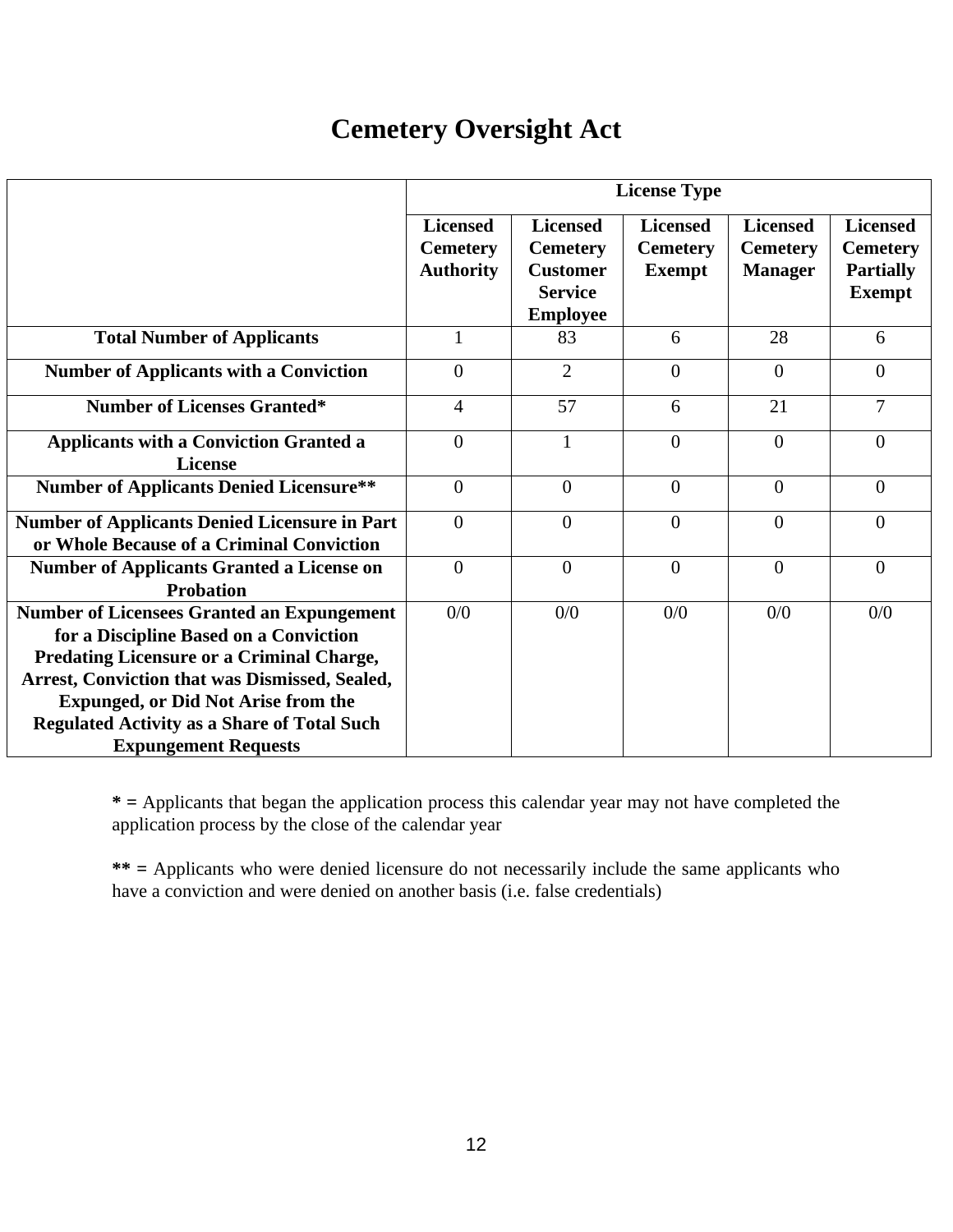#### **Clinical Psychologist Licensing Act**

|                                                                                                                                                                                                                                                                                                          | <b>License Type</b>             |                                                 |                                    |                                                                              |                                                                         |
|----------------------------------------------------------------------------------------------------------------------------------------------------------------------------------------------------------------------------------------------------------------------------------------------------------|---------------------------------|-------------------------------------------------|------------------------------------|------------------------------------------------------------------------------|-------------------------------------------------------------------------|
|                                                                                                                                                                                                                                                                                                          | <b>Clinical</b><br>Psychologist | <b>Licensed</b><br>Psychological<br>Partnership | <b>Prescribing</b><br>Psychologist | <b>Prescribing</b><br>Psychologist<br><b>Controlled</b><br><b>Substances</b> | Psychologist<br><b>Continuing</b><br><b>Education</b><br><b>Sponsor</b> |
| <b>Total Number of Applicants</b>                                                                                                                                                                                                                                                                        | 292                             | $\overline{2}$                                  | $\overline{2}$                     |                                                                              | 12                                                                      |
| <b>Number of Applicants with a</b><br><b>Conviction</b>                                                                                                                                                                                                                                                  | $\overline{7}$                  | $\theta$                                        | $\theta$                           | $\theta$                                                                     | $\overline{0}$                                                          |
| <b>Number of Licenses Granted*</b>                                                                                                                                                                                                                                                                       | 269                             | $\overline{2}$                                  | $\theta$                           | $\mathbf{1}$                                                                 | 12                                                                      |
| <b>Applicants with a Conviction Granted a</b><br><b>License</b>                                                                                                                                                                                                                                          | 6                               | $\overline{0}$                                  | $\theta$                           | $\overline{0}$                                                               | $\overline{0}$                                                          |
| <b>Number of Applicants Denied</b><br>Licensure**                                                                                                                                                                                                                                                        | $\overline{0}$                  | $\overline{0}$                                  | $\overline{0}$                     | $\overline{0}$                                                               | $\overline{0}$                                                          |
| <b>Number of Applicants Denied</b><br><b>Licensure in Part or Whole Because of</b><br>a Criminal Conviction                                                                                                                                                                                              | $\theta$                        | $\theta$                                        | $\theta$                           | $\mathbf{0}$                                                                 | $\theta$                                                                |
| <b>Number of Applicants Granted a</b><br><b>License on Probation</b>                                                                                                                                                                                                                                     | $\overline{0}$                  | $\overline{0}$                                  | $\overline{0}$                     | $\overline{0}$                                                               | $\overline{0}$                                                          |
| <b>Number of Licensees Granted an</b><br><b>Expungement for a Discipline Based on</b><br>a Conviction Predating Licensure or a<br><b>Criminal Charge, Arrest, Conviction</b><br>that was Dismissed, Sealed, Expunged,<br>or Did Not Arise from the Regulated<br><b>Activity as a Share of Total Such</b> | 0/0                             | 0/0                                             | 0/0                                | 0/0                                                                          | 0/0                                                                     |
| <b>Expungement Requests</b>                                                                                                                                                                                                                                                                              |                                 |                                                 |                                    |                                                                              |                                                                         |

**\* =** Applicants that began the application process this calendar year may not have completed the application process by the close of the calendar year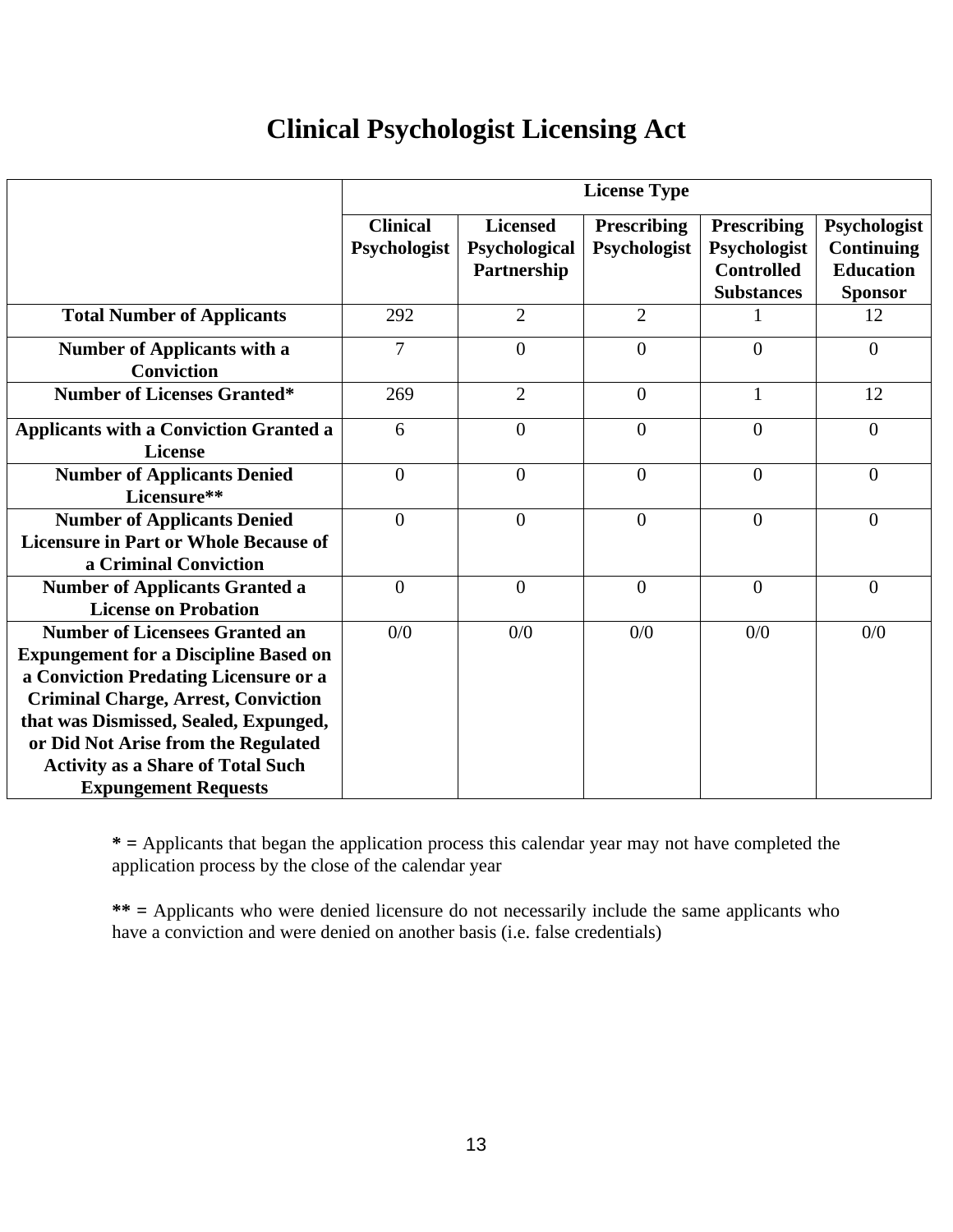## **Clinical Psychologist Licensing Act (cont'd)**

|                                                               | <b>License Type</b>                                       |
|---------------------------------------------------------------|-----------------------------------------------------------|
|                                                               | <b>Prescribing Psychologist Clinical Rotation Program</b> |
| <b>Total Number of Applicants</b>                             |                                                           |
| <b>Number of Applicants with a Conviction</b>                 | $\Omega$                                                  |
| <b>Number of Licenses Granted*</b>                            | $\Omega$                                                  |
| <b>Applicants with a Conviction Granted a License</b>         | $\Omega$                                                  |
| <b>Number of Applicants Denied Licensure**</b>                | $\Omega$                                                  |
| <b>Number of Applicants Denied Licensure in Part or Whole</b> | $\Omega$                                                  |
| <b>Because of a Criminal Conviction</b>                       |                                                           |
| <b>Number of Applicants Granted a License on Probation</b>    | $\Omega$                                                  |
| Number of Licensees Granted an Expungement for a              | 0/0                                                       |
| Discipline Based on a Conviction Predating Licensure or a     |                                                           |
| Criminal Charge, Arrest, Conviction that was Dismissed,       |                                                           |
| Sealed, Expunged, or Did Not Arise from the Regulated         |                                                           |
| <b>Activity as a Share of Total Such Expungement Requests</b> |                                                           |

**\* =** Applicants that began the application process this calendar year may not have completed the application process by the close of the calendar year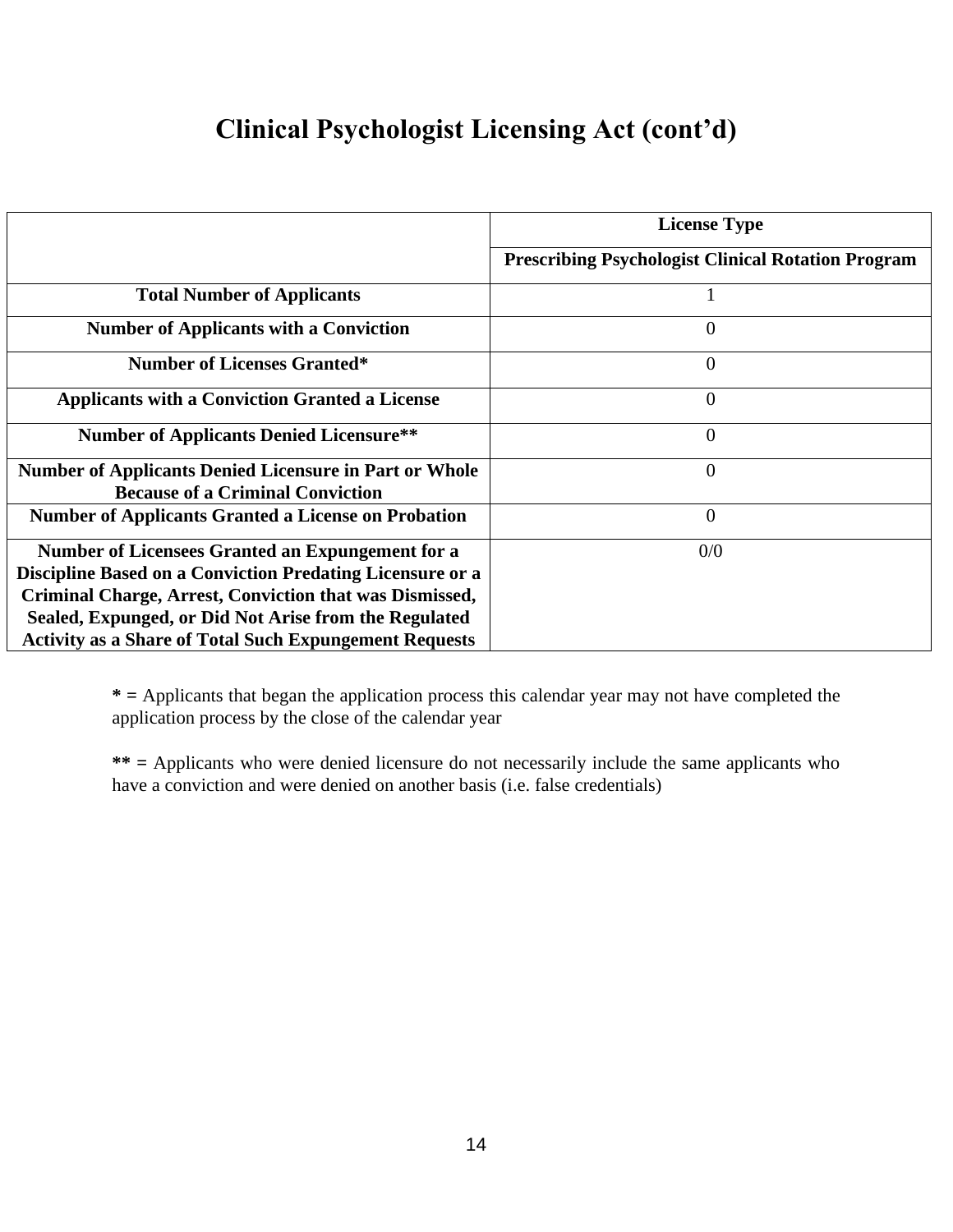#### **Collection Agency Act**

|                                                                                                                                                                                                                                                                                                              | <b>License Type</b>                         |                                                           |  |  |  |
|--------------------------------------------------------------------------------------------------------------------------------------------------------------------------------------------------------------------------------------------------------------------------------------------------------------|---------------------------------------------|-----------------------------------------------------------|--|--|--|
|                                                                                                                                                                                                                                                                                                              | <b>Licensed Collection</b><br><b>Agency</b> | <b>Licensed Collection Agency</b><br><b>Branch Office</b> |  |  |  |
| <b>Total Number of Applicants</b>                                                                                                                                                                                                                                                                            | 90                                          | 79                                                        |  |  |  |
| <b>Number of Applicants with a Conviction</b>                                                                                                                                                                                                                                                                | $\overline{0}$                              | $\Omega$                                                  |  |  |  |
| <b>Number of Licenses Granted*</b>                                                                                                                                                                                                                                                                           | 81                                          | 57                                                        |  |  |  |
| <b>Applicants with a Conviction Granted a License</b>                                                                                                                                                                                                                                                        | $\boldsymbol{0}$                            | $\overline{0}$                                            |  |  |  |
| <b>Number of Applicants Denied Licensure**</b>                                                                                                                                                                                                                                                               |                                             | $\overline{0}$                                            |  |  |  |
| <b>Number of Applicants Denied Licensure in Part or</b><br><b>Whole Because of a Criminal Conviction</b>                                                                                                                                                                                                     | $\overline{0}$                              | $\overline{0}$                                            |  |  |  |
| <b>Number of Applicants Granted a License on Probation</b>                                                                                                                                                                                                                                                   | $\overline{0}$                              | $\overline{0}$                                            |  |  |  |
| Number of Licensees Granted an Expungement for a<br><b>Discipline Based on a Conviction Predating Licensure</b><br>or a Criminal Charge, Arrest, Conviction that was<br>Dismissed, Sealed, Expunged, or Did Not Arise from<br>the Regulated Activity as a Share of Total Such<br><b>Expungement Requests</b> | 0/0                                         | 0/0                                                       |  |  |  |

**\* =** Applicants that began the application process this calendar year may not have completed the application process by the close of the calendar year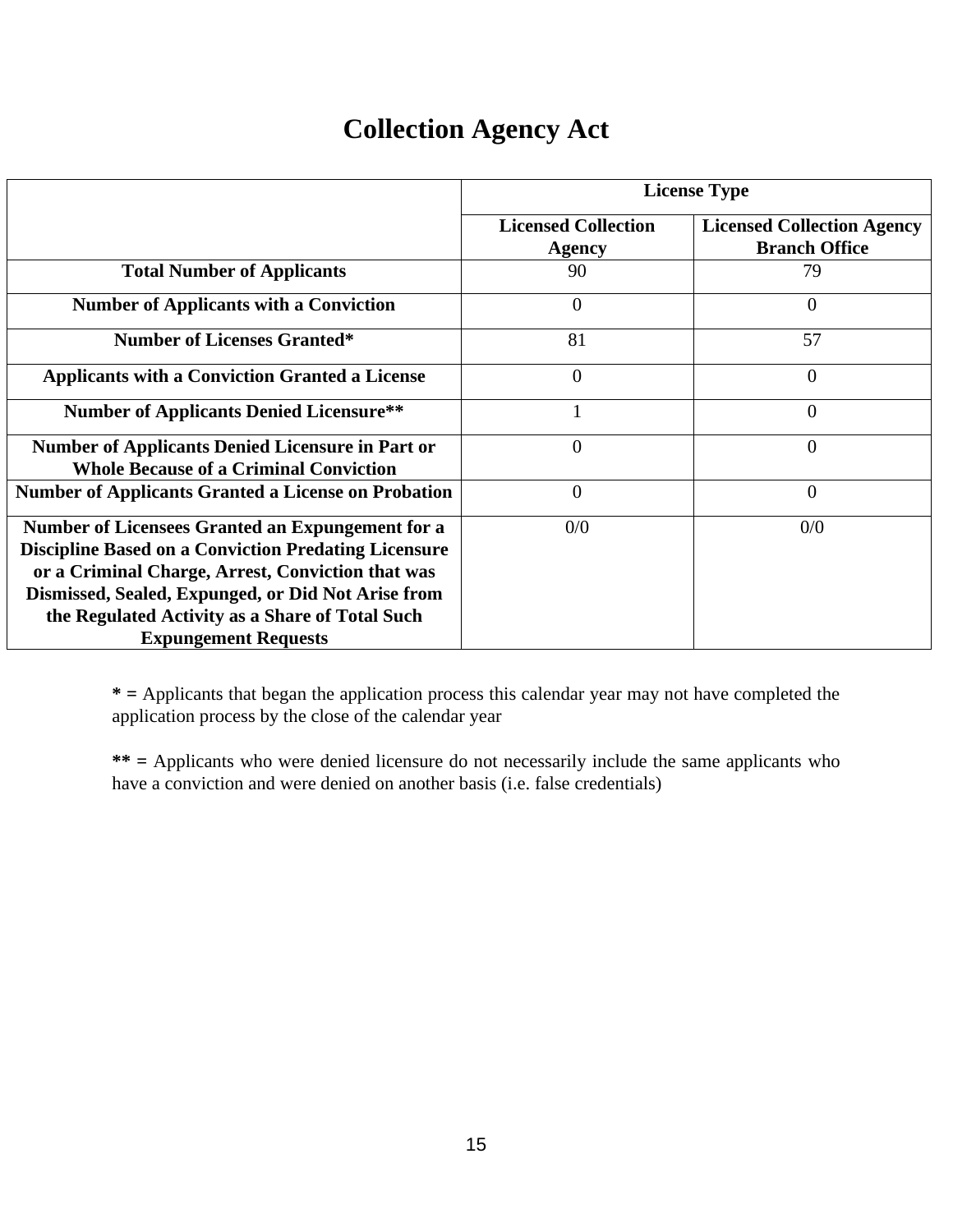#### **Barber, Cosmetology, Esthetics, Hair Braiding, and Nail Technology Act of 1985**

|                                                                                                                                                                                                                                                                                      | <b>License Type</b>                                                  |                                       |                                                       |                                  |                                                   |                                                    |
|--------------------------------------------------------------------------------------------------------------------------------------------------------------------------------------------------------------------------------------------------------------------------------------|----------------------------------------------------------------------|---------------------------------------|-------------------------------------------------------|----------------------------------|---------------------------------------------------|----------------------------------------------------|
|                                                                                                                                                                                                                                                                                      | <b>BCENT</b> ***<br>Continuing<br><b>Education</b><br><b>Sponsor</b> | <b>Hair Braiding</b><br><b>School</b> | <b>BCENT</b> ***<br>Salon/Shop<br><b>Registration</b> | <b>Licensed</b><br><b>Barber</b> | <b>Licensed</b><br><b>Barber</b><br><b>School</b> | <b>Licensed</b><br><b>Barber</b><br><b>Teacher</b> |
| <b>Total Number of Applicants</b>                                                                                                                                                                                                                                                    | 55                                                                   | $\mathbf{1}$                          | 791                                                   | 451                              | $\overline{7}$                                    | 36                                                 |
| <b>Number of Applicants with a</b><br><b>Conviction</b>                                                                                                                                                                                                                              | $\overline{0}$                                                       | $\overline{0}$                        | $\overline{0}$                                        | 26                               | $\overline{0}$                                    | 5                                                  |
| <b>Number of Licenses Granted*</b>                                                                                                                                                                                                                                                   | 37                                                                   | 1                                     | 586                                                   | 334                              | 5                                                 | 31                                                 |
| <b>Applicants with a Conviction</b><br><b>Granted a License</b>                                                                                                                                                                                                                      | $\overline{0}$                                                       | $\overline{0}$                        | $\theta$                                              | 11                               | $\overline{0}$                                    | $\overline{2}$                                     |
| <b>Number of Applicants Denied</b><br>Licensure**                                                                                                                                                                                                                                    | $\overline{0}$                                                       | $\overline{0}$                        | $\mathbf{0}$                                          | $\overline{0}$                   | $\overline{0}$                                    | $\overline{0}$                                     |
| <b>Number of Applicants Denied</b><br><b>Licensure in Part or Whole</b><br><b>Because of a Criminal Conviction</b>                                                                                                                                                                   | $\overline{0}$                                                       | $\overline{0}$                        | $\overline{0}$                                        | $\overline{0}$                   | $\overline{0}$                                    | $\overline{0}$                                     |
| <b>Number of Applicants Granted a</b><br><b>License on Probation</b>                                                                                                                                                                                                                 | $\mathbf{0}$                                                         | $\overline{0}$                        | $\mathbf{0}$                                          | $\overline{0}$                   | $\overline{0}$                                    | $\overline{0}$                                     |
| <b>Number of Licensees Granted an</b><br><b>Expungement for a Discipline</b><br><b>Based on a Conviction Predating</b><br><b>Licensure or a Criminal Charge,</b><br><b>Arrest, Conviction that was</b><br>Dismissed, Sealed, Expunged, or<br><b>Did Not Arise from the Regulated</b> | 0/0                                                                  | $\theta$                              | 0/0                                                   | 0/0                              | 0/0                                               | 0/0                                                |
| <b>Activity as a Share of Total Such</b><br><b>Expungement Requests</b>                                                                                                                                                                                                              |                                                                      |                                       |                                                       |                                  |                                                   |                                                    |

**\* =** Applicants that began the application process this calendar year may not have completed the application process by the close of the calendar year

**\*\* =** Applicants who were denied licensure do not necessarily include the same applicants who have a conviction and were denied on another basis (i.e. false credentials)

\*\*\* = BCENT stands for Barber, Cosmetologist, Esthetician, Nail Technology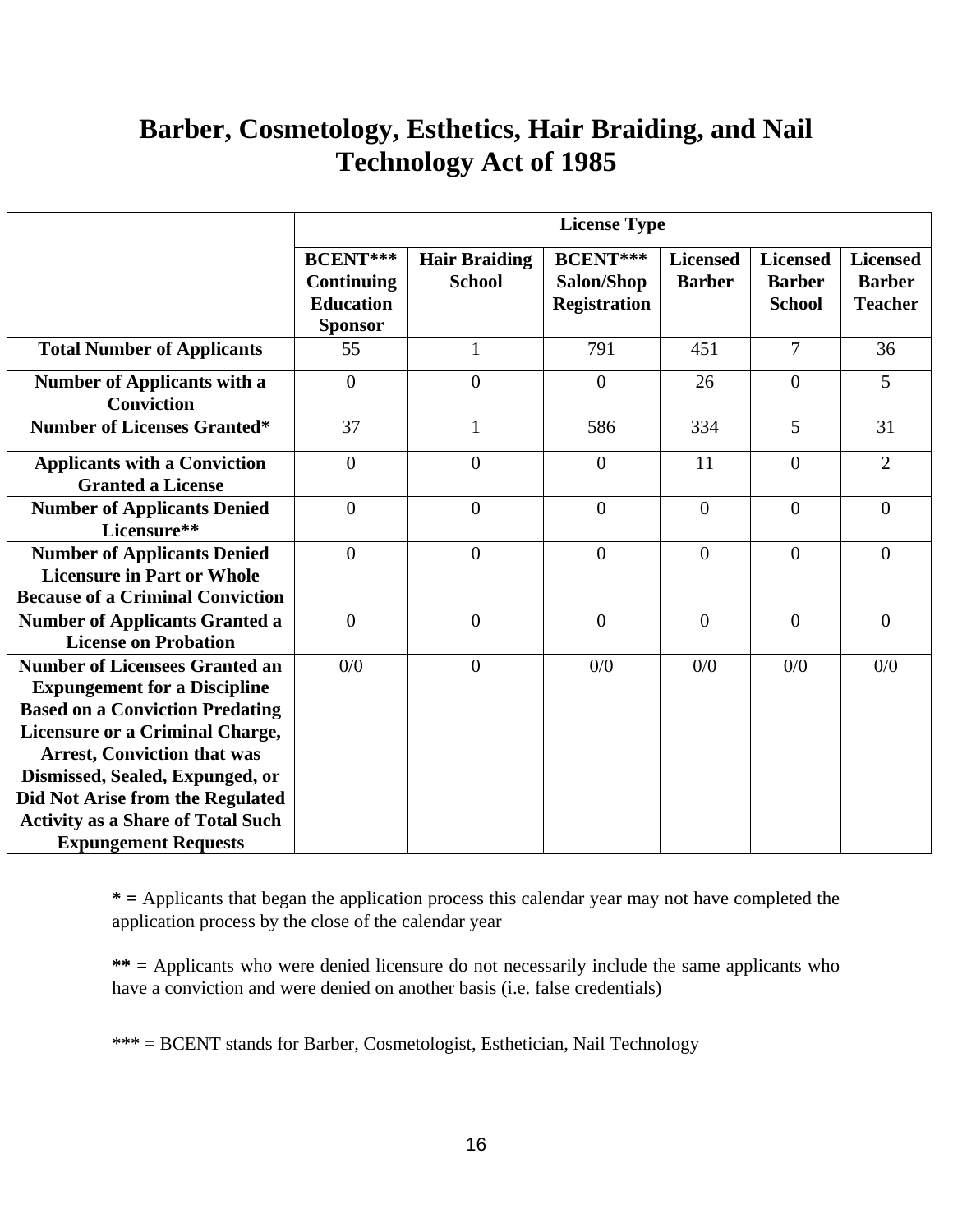#### **Barber, Cosmetology, Esthetics, Hair Braiding, and Nail Technology Act of 1985 (cont'd)**

|                                                                                                                                                                                                                                                                                                                                                             | <b>License Type</b>              |                                                    |                                                 |                                       |                                                         |  |
|-------------------------------------------------------------------------------------------------------------------------------------------------------------------------------------------------------------------------------------------------------------------------------------------------------------------------------------------------------------|----------------------------------|----------------------------------------------------|-------------------------------------------------|---------------------------------------|---------------------------------------------------------|--|
|                                                                                                                                                                                                                                                                                                                                                             | <b>Licensed</b><br>Cosmetologist | <b>Licensed</b><br>Cosmetologist<br><b>Teacher</b> | <b>Licensed</b><br>Cosmetology<br><b>School</b> | <b>Licensed</b><br><b>Esthetician</b> | <b>Licensed</b><br><b>Esthetician</b><br><b>Teacher</b> |  |
| <b>Total Number of Applicants</b>                                                                                                                                                                                                                                                                                                                           | 2444                             | 108                                                | 11                                              | 1192                                  | 18                                                      |  |
| <b>Number of Applicants with a</b><br><b>Conviction</b>                                                                                                                                                                                                                                                                                                     | 32                               | $\overline{4}$                                     | $\overline{0}$                                  | 6                                     | $\overline{0}$                                          |  |
| <b>Number of Licenses Granted*</b>                                                                                                                                                                                                                                                                                                                          | 2203                             | 88                                                 | 8                                               | 1054                                  | 20                                                      |  |
| <b>Applicants with a Conviction</b><br><b>Granted a License</b>                                                                                                                                                                                                                                                                                             | 8                                | $\overline{2}$                                     | $\overline{0}$                                  | $\overline{2}$                        | $\overline{0}$                                          |  |
| <b>Number of Applicants Denied</b><br>Licensure**                                                                                                                                                                                                                                                                                                           | 6                                | $\overline{0}$                                     | $\overline{0}$                                  | $\theta$                              | $\overline{0}$                                          |  |
| <b>Number of Applicants Denied</b><br><b>Licensure in Part or Whole</b><br><b>Because of a Criminal</b><br><b>Conviction</b>                                                                                                                                                                                                                                | $\overline{0}$                   | $\overline{0}$                                     | $\overline{0}$                                  | $\theta$                              | $\overline{0}$                                          |  |
| <b>Number of Applicants Granted</b><br>a License on Probation                                                                                                                                                                                                                                                                                               | $\overline{0}$                   | $\overline{0}$                                     | $\overline{0}$                                  | $\overline{0}$                        | $\overline{0}$                                          |  |
| <b>Number of Licensees Granted</b><br>an Expungement for a<br><b>Discipline Based on a</b><br><b>Conviction Predating Licensure</b><br>or a Criminal Charge, Arrest,<br><b>Conviction that was Dismissed,</b><br>Sealed, Expunged, or Did Not<br><b>Arise from the Regulated</b><br><b>Activity as a Share of Total</b><br><b>Such Expungement Requests</b> | 0/0                              | 0/0                                                | 0/0                                             | 0/0                                   | 0/0                                                     |  |

**\* =** Applicants that began the application process this calendar year may not have completed the application process by the close of the calendar year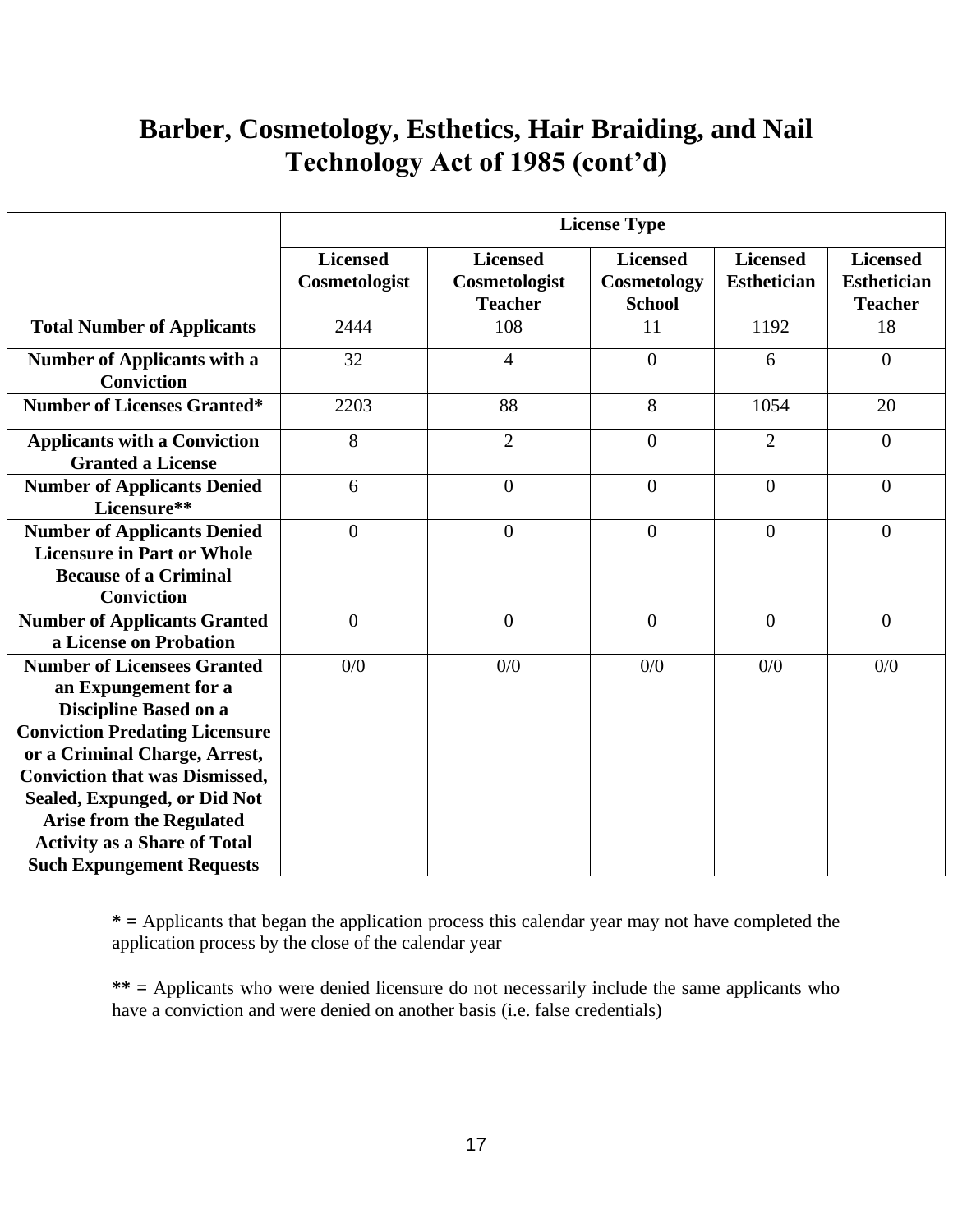#### **Barber, Cosmetology, Esthetics, Hair Braiding, and Nail Technology Act of 1985 (cont'd)**

|                                                                                                                                                                                                                                                                                                                                                                | <b>License Type</b>                                    |                                           |                                                          |                                                     |                                                             |  |
|----------------------------------------------------------------------------------------------------------------------------------------------------------------------------------------------------------------------------------------------------------------------------------------------------------------------------------------------------------------|--------------------------------------------------------|-------------------------------------------|----------------------------------------------------------|-----------------------------------------------------|-------------------------------------------------------------|--|
|                                                                                                                                                                                                                                                                                                                                                                | <b>Licensed</b><br><b>Esthetician</b><br><b>School</b> | <b>Licensed</b><br>Hair<br><b>Braider</b> | <b>Licensed</b><br><b>Hair Braider</b><br><b>Teacher</b> | <b>Licensed</b><br><b>Nail</b><br><b>Technician</b> | <b>Licensed Nail</b><br><b>Technology</b><br><b>Teacher</b> |  |
| <b>Total Number of Applicants</b>                                                                                                                                                                                                                                                                                                                              | $\overline{2}$                                         | 103                                       | 5                                                        | 832                                                 | 9                                                           |  |
| <b>Number of Applicants with a</b><br><b>Conviction</b>                                                                                                                                                                                                                                                                                                        | $\overline{0}$                                         | $\overline{2}$                            | $\overline{0}$                                           | 18                                                  | $\overline{0}$                                              |  |
| <b>Number of Licenses Granted*</b>                                                                                                                                                                                                                                                                                                                             | $\mathbf{1}$                                           | 82                                        | 6                                                        | 778                                                 | $\overline{4}$                                              |  |
| <b>Applicants with a Conviction</b><br><b>Granted a License</b>                                                                                                                                                                                                                                                                                                | $\overline{0}$                                         | $\overline{0}$                            | $\overline{0}$                                           | 11                                                  | $\overline{0}$                                              |  |
| <b>Number of Applicants Denied</b><br>Licensure**                                                                                                                                                                                                                                                                                                              | $\overline{0}$                                         | $\overline{0}$                            | $\overline{0}$                                           | $\overline{0}$                                      | $\overline{0}$                                              |  |
| <b>Number of Applicants Denied</b><br><b>Licensure in Part or Whole</b><br><b>Because of a Criminal</b><br><b>Conviction</b>                                                                                                                                                                                                                                   | $\overline{0}$                                         | $\boldsymbol{0}$                          | $\overline{0}$                                           | $\overline{0}$                                      | $\overline{0}$                                              |  |
| <b>Number of Applicants</b><br><b>Granted a License on</b><br><b>Probation</b>                                                                                                                                                                                                                                                                                 | $\overline{0}$                                         | $\overline{0}$                            | $\mathbf{0}$                                             | $\mathbf{1}$                                        | $\overline{0}$                                              |  |
| <b>Number of Licensees Granted</b><br>an Expungement for a<br><b>Discipline Based on a</b><br><b>Conviction Predating</b><br><b>Licensure or a Criminal</b><br><b>Charge, Arrest, Conviction</b><br>that was Dismissed, Sealed,<br><b>Expunged, or Did Not Arise</b><br>from the Regulated Activity<br>as a Share of Total Such<br><b>Expungement Requests</b> | 0/0                                                    | 0/0                                       | 0/0                                                      | 0/0                                                 | 0/0                                                         |  |

**\* =** Applicants that began the application process this calendar year may not have completed the application process by the close of the calendar year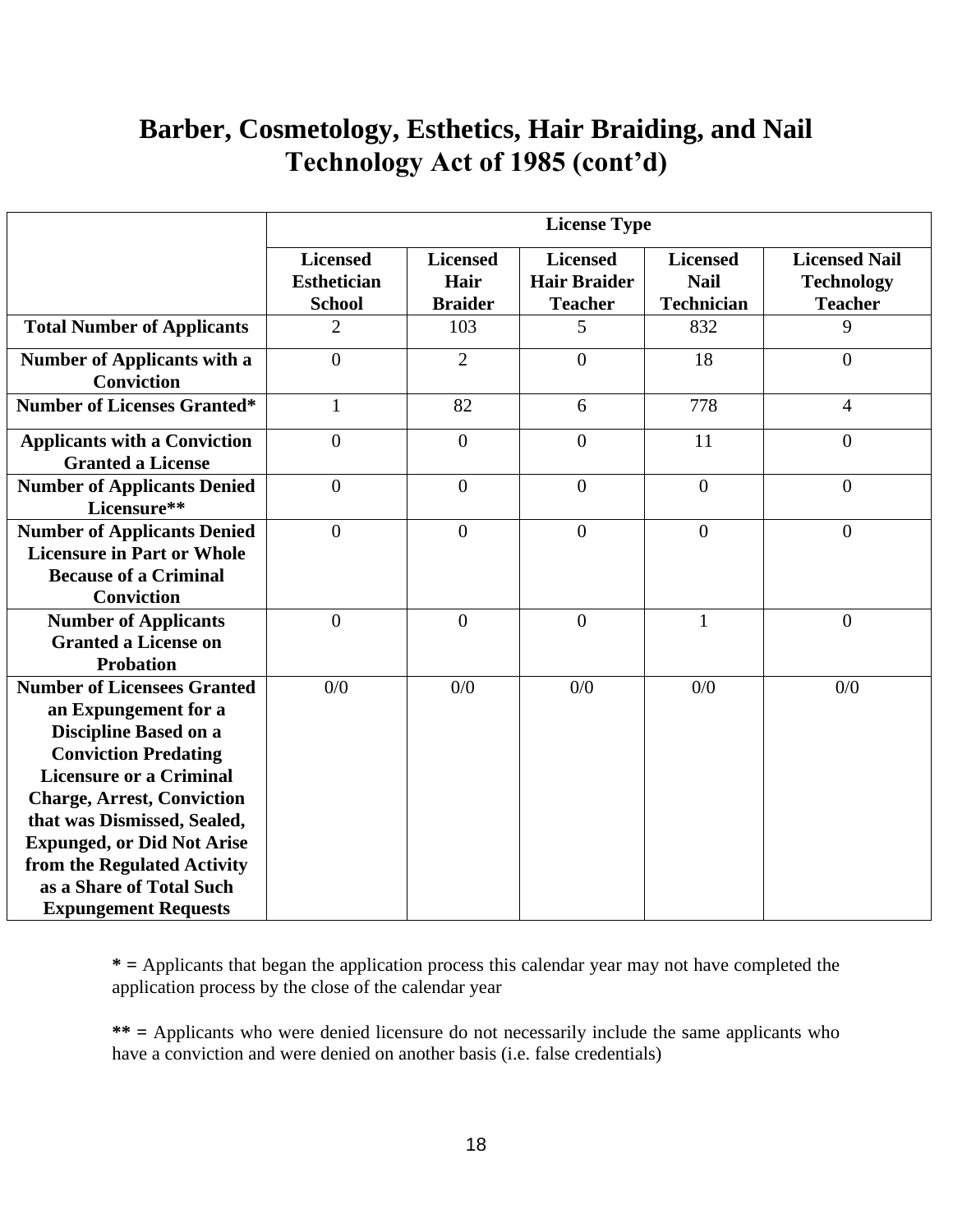#### **Barber, Cosmetology, Esthetics, Hair Braiding, and Nail Technology Act of 1985 (cont'd)**

|                                                                                                                                                                                                                                                                                                                                      |                                                               | <b>License Type</b>                                              |                                                            |
|--------------------------------------------------------------------------------------------------------------------------------------------------------------------------------------------------------------------------------------------------------------------------------------------------------------------------------------|---------------------------------------------------------------|------------------------------------------------------------------|------------------------------------------------------------|
|                                                                                                                                                                                                                                                                                                                                      | <b>BCENT Domestic</b><br><b>Violence CE</b><br><b>Sponsor</b> | <b>Licensed</b><br>Cosmetology<br><b>School</b><br><b>PUBLIC</b> | <b>Licensed Nail</b><br><b>Technician</b><br><b>School</b> |
| <b>Total Number of Applicants</b>                                                                                                                                                                                                                                                                                                    | 74                                                            |                                                                  | $\overline{2}$                                             |
| <b>Number of Applicants with a Conviction</b>                                                                                                                                                                                                                                                                                        | $\overline{0}$                                                | $\overline{0}$                                                   | $\overline{0}$                                             |
| <b>Number of Licenses Granted*</b>                                                                                                                                                                                                                                                                                                   | 58                                                            | $\overline{0}$                                                   | 1                                                          |
| <b>Applicants with a Conviction Granted a</b><br><b>License</b>                                                                                                                                                                                                                                                                      | $\overline{0}$                                                | $\theta$                                                         | $\overline{0}$                                             |
| <b>Number of Applicants Denied Licensure**</b>                                                                                                                                                                                                                                                                                       | $\overline{0}$                                                | $\overline{0}$                                                   | $\overline{0}$                                             |
| <b>Number of Applicants Denied Licensure in</b><br><b>Part or Whole Because of a Criminal</b><br><b>Conviction</b>                                                                                                                                                                                                                   | $\overline{0}$                                                | $\overline{0}$                                                   | $\overline{0}$                                             |
| <b>Number of Applicants Granted a License on</b><br><b>Probation</b>                                                                                                                                                                                                                                                                 | $\theta$                                                      | $\overline{0}$                                                   | $\mathbf{1}$                                               |
| <b>Number of Licensees Granted an</b><br><b>Expungement for a Discipline Based on a</b><br><b>Conviction Predating Licensure or a</b><br><b>Criminal Charge, Arrest, Conviction that</b><br>was Dismissed, Sealed, Expunged, or Did<br>Not Arise from the Regulated Activity as a<br><b>Share of Total Such Expungement Requests</b> | 0/0                                                           | 0/0                                                              | 0/0                                                        |

**\* =** Applicants that began the application process this calendar year may not have completed the application process by the close of the calendar year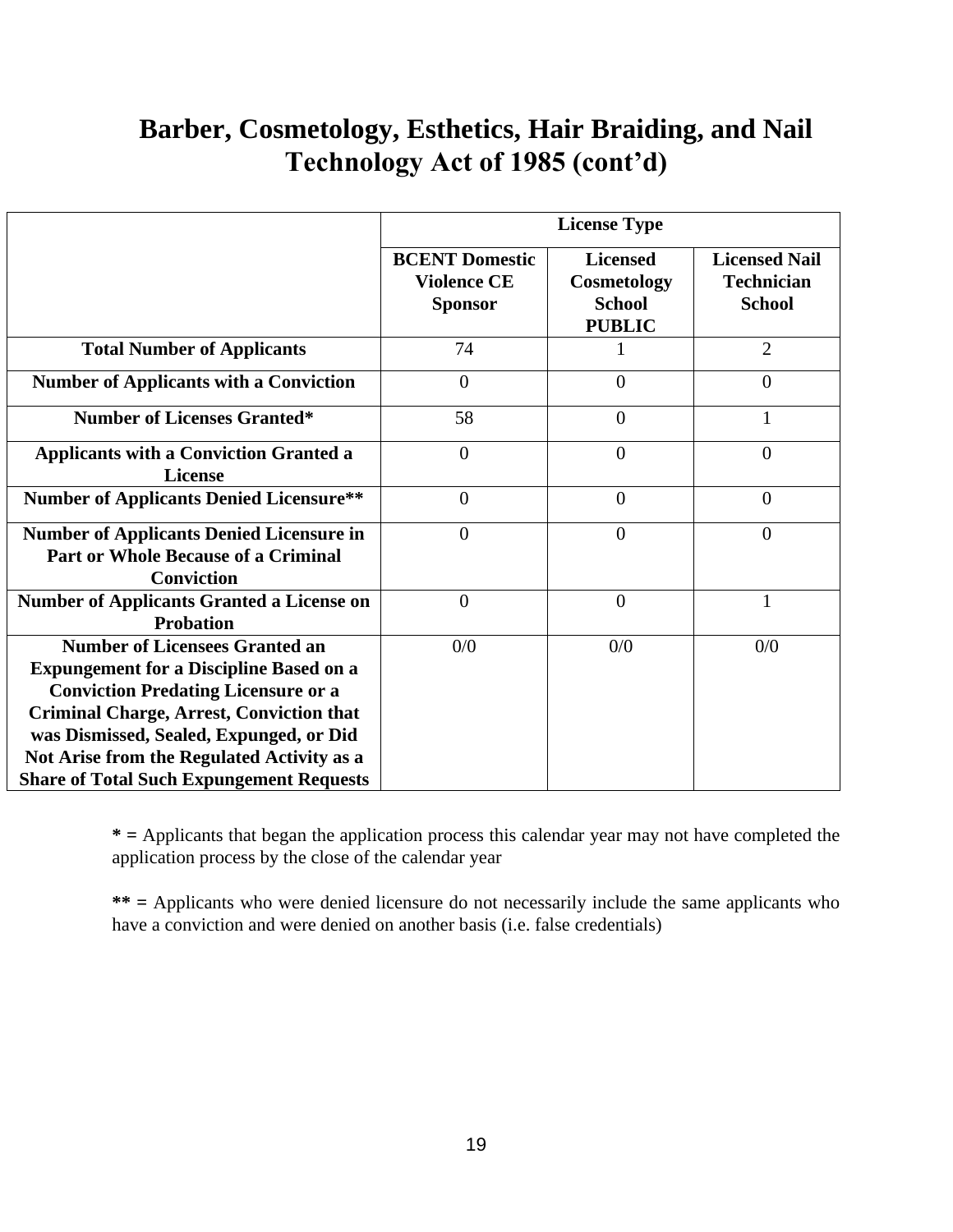#### **Controlled Substances Act**

|                                                                                                                                                                                                                                                                                                                            | <b>License Type</b>                     |
|----------------------------------------------------------------------------------------------------------------------------------------------------------------------------------------------------------------------------------------------------------------------------------------------------------------------------|-----------------------------------------|
|                                                                                                                                                                                                                                                                                                                            | <b>Controlled Substances License***</b> |
| <b>Total Number of Applicants</b>                                                                                                                                                                                                                                                                                          | 59                                      |
| <b>Number of Applicants with a Conviction</b>                                                                                                                                                                                                                                                                              | -1                                      |
| <b>Number of Licenses Granted*</b>                                                                                                                                                                                                                                                                                         | 47                                      |
| <b>Applicants with a Conviction Granted a License*</b>                                                                                                                                                                                                                                                                     | $\overline{0}$                          |
| <b>Number of Applicants Denied Licensure**</b>                                                                                                                                                                                                                                                                             | $\overline{0}$                          |
| <b>Number of Applicants Denied Licensure in Part or</b><br><b>Whole Because of a Criminal Conviction</b>                                                                                                                                                                                                                   | $\overline{0}$                          |
| <b>Number of Applicants Granted a License on Probation</b>                                                                                                                                                                                                                                                                 | $\overline{0}$                          |
| <b>Number of Licensees Granted an Expungement for a</b><br><b>Discipline Based on a Conviction Predating Licensure or</b><br>a Criminal Charge, Arrest, Conviction that was<br>Dismissed, Sealed, Expunged, or Did Not Arise from the<br><b>Regulated Activity as a Share of Total Such</b><br><b>Expungement Requests</b> | 0/0                                     |

**\* =** Applicants that began the application process this calendar year may not have completed the application process by the close of the calendar year

**\*\* =** Applicants who were denied licensure do not necessarily include the same applicants who have a conviction and were denied on another basis (i.e. false credentials

\*\*\* = These controlled substance licenses are granted specifically for purposes of research/teaching, chemical analysis, university/college/instructional activities, and canine training.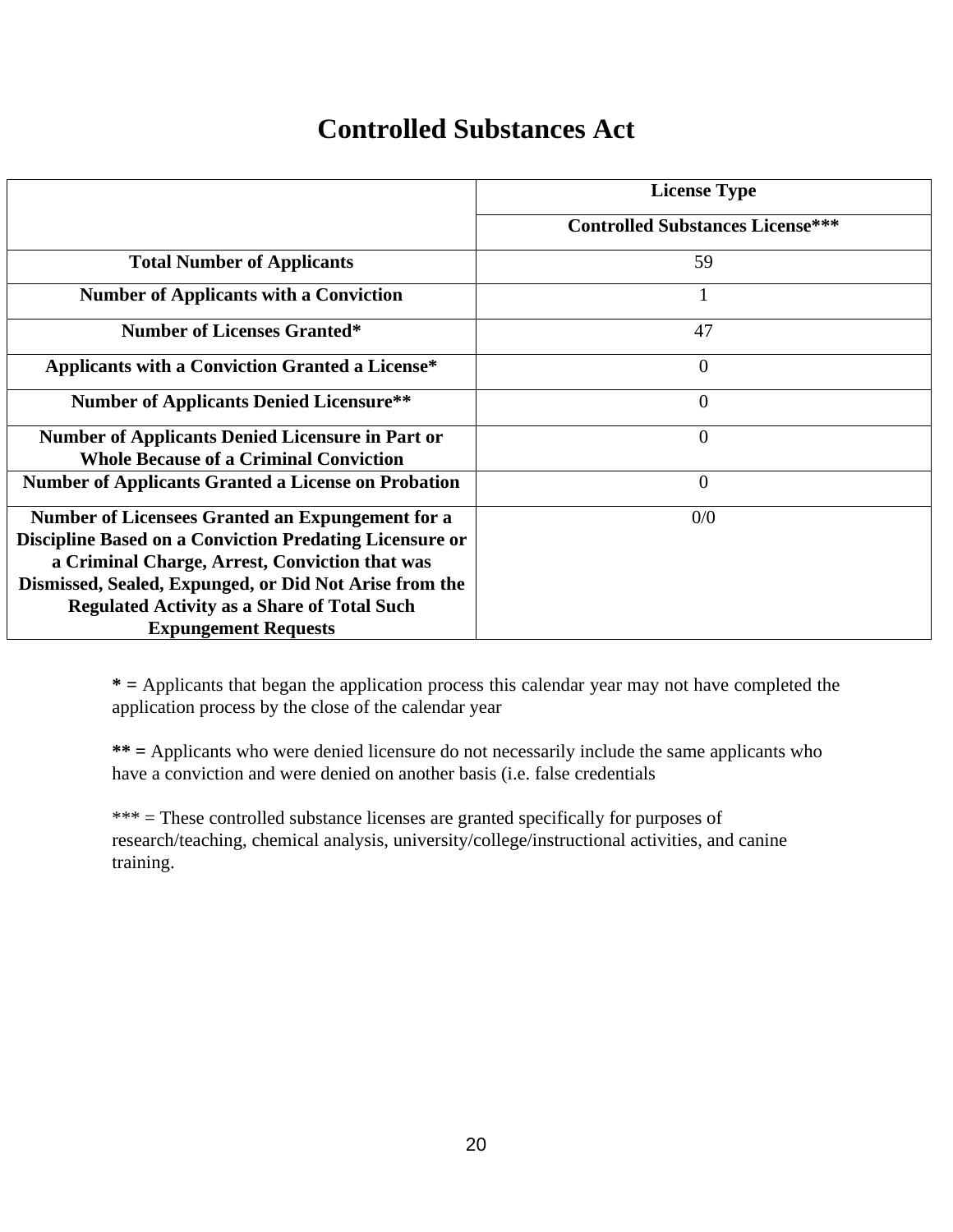#### **Illinois Dental Practice Act**

|                                                                                                                                                                                                                                                                                                                            | <b>License Type</b>                                                                                                    |                                                   |                                   |                                                                            |                                                                |  |
|----------------------------------------------------------------------------------------------------------------------------------------------------------------------------------------------------------------------------------------------------------------------------------------------------------------------------|------------------------------------------------------------------------------------------------------------------------|---------------------------------------------------|-----------------------------------|----------------------------------------------------------------------------|----------------------------------------------------------------|--|
|                                                                                                                                                                                                                                                                                                                            | <b>Approved</b><br><b>Dental/Dental</b><br><b>Hygienist</b><br><b>Continuing</b><br><b>Education</b><br><b>Sponsor</b> | <b>Dental</b><br><b>Sedation</b><br><b>Permit</b> | <b>Licensed</b><br><b>Dentist</b> | <b>Licensed</b><br><b>Dentist</b><br><b>Controlled</b><br><b>Substance</b> | <b>Licensed</b><br><b>Specialist</b><br>in<br><b>Dentistry</b> |  |
| <b>Total Number of Applicants</b>                                                                                                                                                                                                                                                                                          | 6                                                                                                                      | 38                                                | 509                               | 494                                                                        | 89                                                             |  |
| <b>Number of Applicants with a Conviction</b>                                                                                                                                                                                                                                                                              | $\theta$                                                                                                               | 1                                                 | 1                                 | $\overline{3}$                                                             | $\Omega$                                                       |  |
| <b>Number of Licenses Granted*</b>                                                                                                                                                                                                                                                                                         | 3                                                                                                                      | 27                                                | 501                               | 496                                                                        | 92                                                             |  |
| <b>Applicants with a Conviction Granted a License</b>                                                                                                                                                                                                                                                                      | $\overline{0}$                                                                                                         | 1                                                 | 1                                 | $\overline{3}$                                                             | $\overline{0}$                                                 |  |
| <b>Number of Applicants Denied Licensure**</b>                                                                                                                                                                                                                                                                             | $\overline{0}$                                                                                                         | $\theta$                                          | $\overline{0}$                    | $\Omega$                                                                   | $\Omega$                                                       |  |
| <b>Number of Applicants Denied Licensure in Part</b><br>or Whole Because of a Criminal Conviction                                                                                                                                                                                                                          | $\Omega$                                                                                                               | $\theta$                                          | $\theta$                          | $\Omega$                                                                   | $\Omega$                                                       |  |
| <b>Number of Applicants Granted a License on</b><br><b>Probation</b>                                                                                                                                                                                                                                                       | $\Omega$                                                                                                               | $\Omega$                                          | $\Omega$                          | $\Omega$                                                                   | $\Omega$                                                       |  |
| <b>Number of Licensees Granted an Expungement</b><br>for a Discipline Based on a Conviction Predating<br><b>Licensure or a Criminal Charge, Arrest,</b><br><b>Conviction that was Dismissed, Sealed, Expunged,</b><br>or Did Not Arise from the Regulated Activity as a<br><b>Share of Total Such Expungement Requests</b> | 0/0                                                                                                                    | 0/0                                               | 0/0                               | 0/0                                                                        | 0/0                                                            |  |

**\* =** Applicants that began the application process this calendar year may not have completed the application process by the close of the calendar year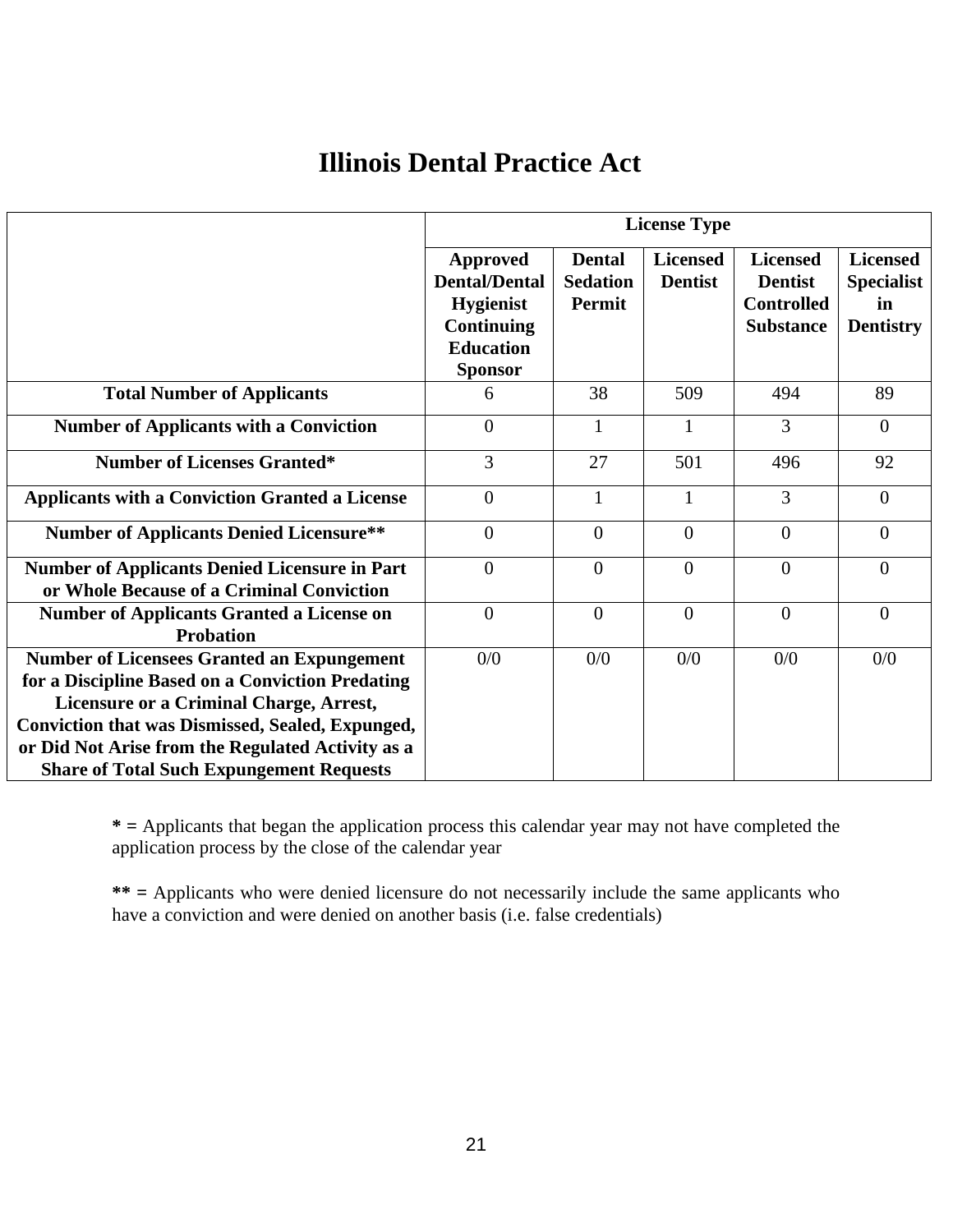#### **Illinois Dental Practice Act (cont'd)**

|                                                                                                               |                                                        | <b>License Type</b>                                   |                                                    |  |  |  |
|---------------------------------------------------------------------------------------------------------------|--------------------------------------------------------|-------------------------------------------------------|----------------------------------------------------|--|--|--|
|                                                                                                               | <b>Registered</b><br><b>Dental</b><br><b>Hygienist</b> | <b>Restricted</b><br><b>Faculty</b><br><b>License</b> | <b>Temporary Dental</b><br><b>Training License</b> |  |  |  |
| <b>Total Number of Applicants</b>                                                                             | 370                                                    | 11                                                    | 33                                                 |  |  |  |
| <b>Number of Applicants with a Conviction</b>                                                                 | $\overline{2}$                                         | $\overline{0}$                                        | $\mathbf{1}$                                       |  |  |  |
| <b>Number of Licenses Granted*</b>                                                                            | 372                                                    | 12                                                    | 35                                                 |  |  |  |
| <b>Applicants with a Conviction Granted a License</b>                                                         |                                                        | $\overline{0}$                                        |                                                    |  |  |  |
| <b>Number of Applicants Denied Licensure**</b>                                                                | $\Omega$                                               | $\overline{0}$                                        | $\overline{0}$                                     |  |  |  |
| <b>Number of Applicants Denied Licensure in Part or</b><br><b>Whole Because of a Criminal Conviction</b>      | $\overline{0}$                                         | $\overline{0}$                                        | $\overline{0}$                                     |  |  |  |
| <b>Number of Applicants Granted a License on</b><br><b>Probation</b>                                          | $\theta$                                               | $\overline{0}$                                        | $\overline{0}$                                     |  |  |  |
| Number of Licensees Granted an Expungement for a<br><b>Discipline Based on a Conviction Predating</b>         | 0/0                                                    | 0/0                                                   | 0/0                                                |  |  |  |
| <b>Licensure or a Criminal Charge, Arrest, Conviction</b><br>that was Dismissed, Sealed, Expunged, or Did Not |                                                        |                                                       |                                                    |  |  |  |
| Arise from the Regulated Activity as a Share of Total                                                         |                                                        |                                                       |                                                    |  |  |  |
| <b>Such Expungement Requests</b>                                                                              |                                                        |                                                       |                                                    |  |  |  |

**\* =** Applicants that began the application process this calendar year may not have completed the application process by the close of the calendar year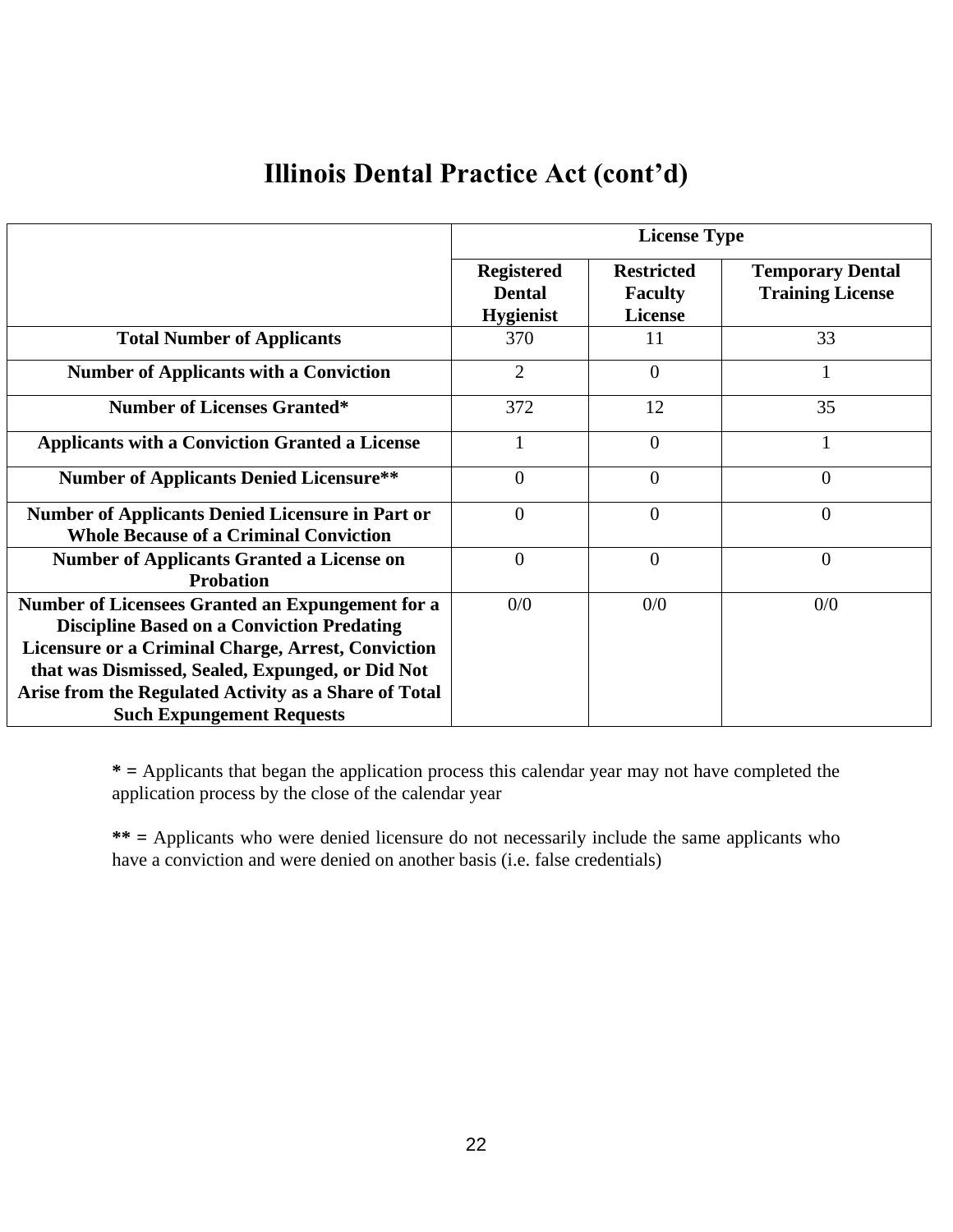#### **Design Firm Registration**

|                                                                                                                                                                                                                                                                                                                                                                | <b>License Type</b>                                                                    |                  |                                                         |                         |  |  |
|----------------------------------------------------------------------------------------------------------------------------------------------------------------------------------------------------------------------------------------------------------------------------------------------------------------------------------------------------------------|----------------------------------------------------------------------------------------|------------------|---------------------------------------------------------|-------------------------|--|--|
|                                                                                                                                                                                                                                                                                                                                                                | <b>Architect, Professional</b><br><b>Engineering, Structural</b><br><b>Engineering</b> | <b>Architect</b> | Architect,<br><b>Professional</b><br><b>Engineering</b> | Land<br><b>Surveyor</b> |  |  |
| <b>Total Number of Applicants</b>                                                                                                                                                                                                                                                                                                                              | 4                                                                                      | 107              | 6                                                       | 9                       |  |  |
| <b>Number of Applicants with a</b><br><b>Conviction</b>                                                                                                                                                                                                                                                                                                        | $\overline{0}$                                                                         | $\overline{0}$   | $\overline{0}$                                          | $\overline{0}$          |  |  |
| <b>Number of Licenses</b><br>Granted*                                                                                                                                                                                                                                                                                                                          | 3                                                                                      | 80               | $\overline{4}$                                          | 5                       |  |  |
| <b>Applicants with a Conviction</b><br><b>Granted a License</b>                                                                                                                                                                                                                                                                                                | $\overline{0}$                                                                         | $\overline{0}$   | $\mathbf{0}$                                            | $\overline{0}$          |  |  |
| <b>Number of Applicants</b><br><b>Denied Licensure**</b>                                                                                                                                                                                                                                                                                                       | $\theta$                                                                               | $\overline{0}$   | $\overline{0}$                                          | $\overline{0}$          |  |  |
| <b>Number of Applicants</b><br><b>Denied Licensure in Part or</b><br><b>Whole Because of a Criminal</b><br><b>Conviction</b>                                                                                                                                                                                                                                   | $\overline{0}$                                                                         | $\overline{0}$   | $\boldsymbol{0}$                                        | $\boldsymbol{0}$        |  |  |
| <b>Number of Applicants</b><br><b>Granted a License on</b><br><b>Probation</b>                                                                                                                                                                                                                                                                                 | $\overline{0}$                                                                         | $\overline{0}$   | $\overline{0}$                                          | $\boldsymbol{0}$        |  |  |
| <b>Number of Licensees</b><br><b>Granted an Expungement</b><br>for a Discipline Based on a<br><b>Conviction Predating</b><br><b>Licensure or a Criminal</b><br><b>Charge, Arrest, Conviction</b><br>that was Dismissed, Sealed,<br><b>Expunged, or Did Not Arise</b><br>from the Regulated Activity<br>as a Share of Total Such<br><b>Expungement Requests</b> | 0/0                                                                                    | 0/0              | 0/0                                                     | 0/0                     |  |  |

**\* =** Applicants that began the application process this calendar year may not have completed the application process by the close of the calendar year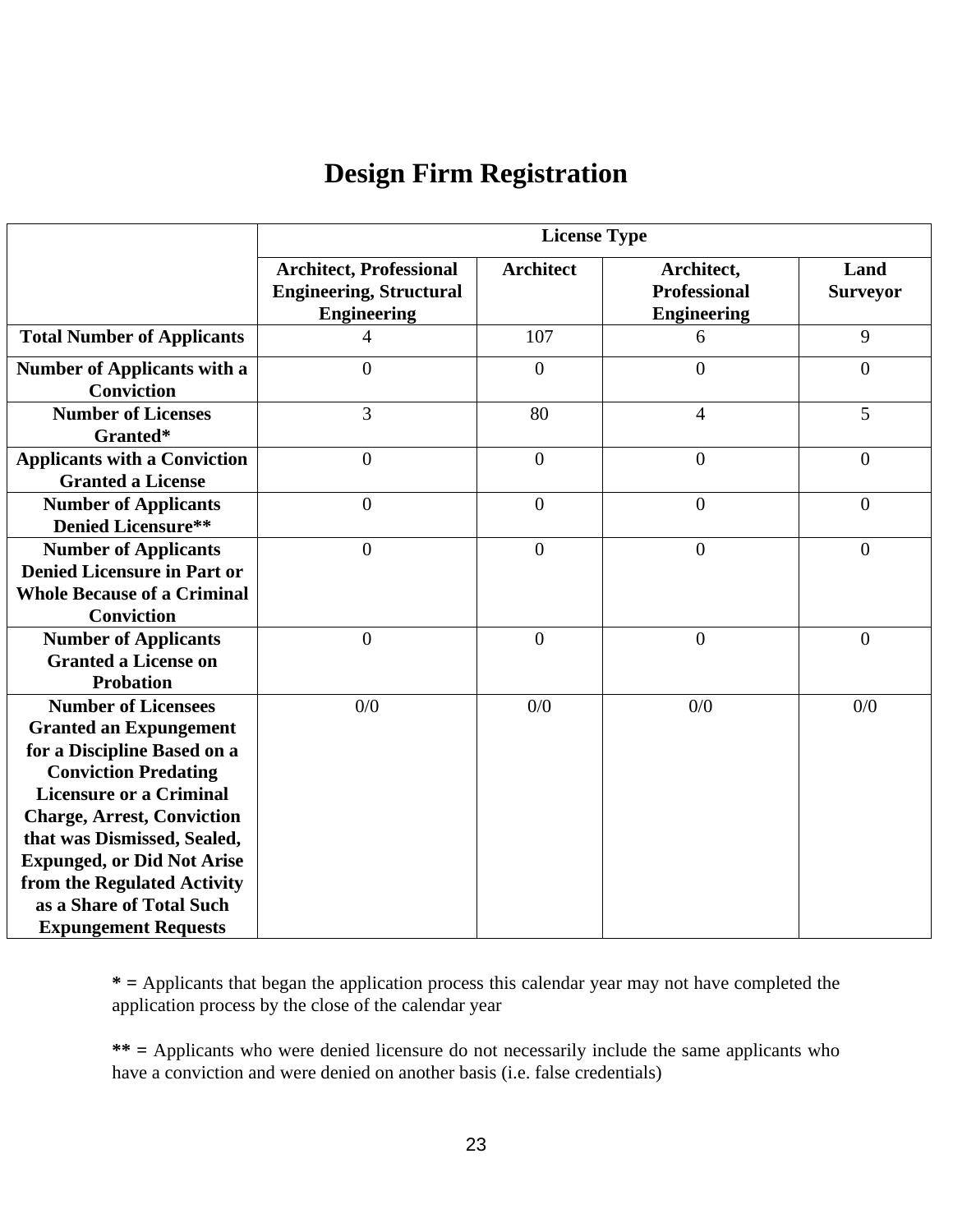#### **Design Firm Registration (cont'd)**

|                                                                                                                                                                                                                                                                                                                               | <b>License Type</b>                                            |                                                                                |                                           |                                         |  |
|-------------------------------------------------------------------------------------------------------------------------------------------------------------------------------------------------------------------------------------------------------------------------------------------------------------------------------|----------------------------------------------------------------|--------------------------------------------------------------------------------|-------------------------------------------|-----------------------------------------|--|
|                                                                                                                                                                                                                                                                                                                               | Land<br>Surveyor,<br><b>Professional</b><br><b>Engineering</b> | <b>Professional</b><br>Engineering,<br><b>Structural</b><br><b>Engineering</b> | <b>Professional</b><br><b>Engineering</b> | <b>Structural</b><br><b>Engineering</b> |  |
| <b>Total Number of Applicants</b>                                                                                                                                                                                                                                                                                             | 2                                                              | 21                                                                             | 108                                       | 41                                      |  |
| <b>Number of Applicants with a Conviction</b>                                                                                                                                                                                                                                                                                 | $\theta$                                                       | $\Omega$                                                                       | $\Omega$                                  | $\overline{0}$                          |  |
| <b>Number of Licenses Granted*</b>                                                                                                                                                                                                                                                                                            | $\overline{2}$                                                 | 14                                                                             | 79                                        | 29                                      |  |
| <b>Applicants with a Conviction Granted a</b><br><b>License</b>                                                                                                                                                                                                                                                               | $\theta$                                                       | $\overline{0}$                                                                 | $\theta$                                  | $\overline{0}$                          |  |
| <b>Number of Applicants Denied Licensure**</b>                                                                                                                                                                                                                                                                                | $\overline{0}$                                                 | $\overline{0}$                                                                 | $\overline{0}$                            | $\overline{0}$                          |  |
| <b>Number of Applicants Denied Licensure in</b><br><b>Part or Whole Because of a Criminal</b><br><b>Conviction</b>                                                                                                                                                                                                            | $\overline{0}$                                                 | $\theta$                                                                       | $\overline{0}$                            | $\overline{0}$                          |  |
| <b>Number of Applicants Granted a License on</b><br><b>Probation</b>                                                                                                                                                                                                                                                          | $\theta$                                                       | $\overline{0}$                                                                 | $\theta$                                  | $\overline{0}$                          |  |
| <b>Number of Licensees Granted an</b><br><b>Expungement for a Discipline Based on a</b><br><b>Conviction Predating Licensure or a</b><br><b>Criminal Charge, Arrest, Conviction that</b><br>was Dismissed, Sealed, Expunged, or Did Not<br>Arise from the Regulated Activity as a Share<br>of Total Such Expungement Requests | 0/0                                                            | 0/0                                                                            | 0/0                                       | 0/0                                     |  |

**\* =** Applicants that began the application process this calendar year may not have completed the application process by the close of the calendar year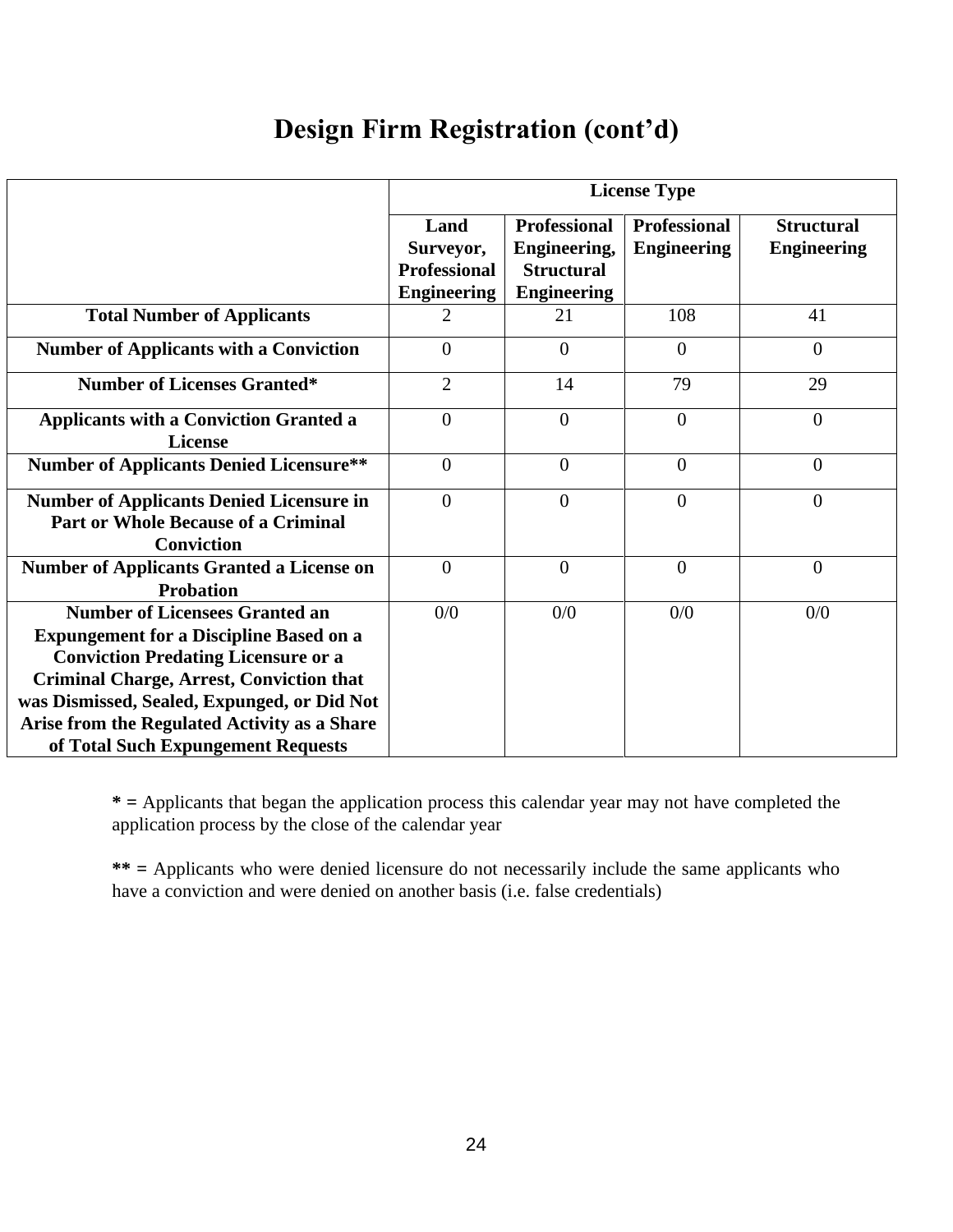| <b>Detection of Deception Examiners Act</b> |  |
|---------------------------------------------|--|
|---------------------------------------------|--|

|                                                                                                                                                                                                                                                                                                              | <b>License Type</b>                              |                                                 |  |  |  |
|--------------------------------------------------------------------------------------------------------------------------------------------------------------------------------------------------------------------------------------------------------------------------------------------------------------|--------------------------------------------------|-------------------------------------------------|--|--|--|
|                                                                                                                                                                                                                                                                                                              | <b>Detection of Deception</b><br><b>Examiner</b> | <b>Detection of Deception</b><br><b>Trainee</b> |  |  |  |
| <b>Total Number of Applicants</b>                                                                                                                                                                                                                                                                            | 4                                                | 9                                               |  |  |  |
| <b>Number of Applicants with a Conviction</b>                                                                                                                                                                                                                                                                | $\theta$                                         | $\Omega$                                        |  |  |  |
| <b>Number of Licenses Granted*</b>                                                                                                                                                                                                                                                                           | 3                                                | 9                                               |  |  |  |
| <b>Applicants with a Conviction Granted a License</b>                                                                                                                                                                                                                                                        | 0                                                | 0                                               |  |  |  |
| <b>Number of Applicants Denied Licensure**</b>                                                                                                                                                                                                                                                               | $\overline{0}$                                   | 0                                               |  |  |  |
| <b>Number of Applicants Denied Licensure in Part or</b><br><b>Whole Because of a Criminal Conviction</b>                                                                                                                                                                                                     | $\overline{0}$                                   | 0                                               |  |  |  |
| <b>Number of Applicants Granted a License on Probation</b>                                                                                                                                                                                                                                                   | $\theta$                                         | $\overline{0}$                                  |  |  |  |
| Number of Licensees Granted an Expungement for a<br><b>Discipline Based on a Conviction Predating Licensure</b><br>or a Criminal Charge, Arrest, Conviction that was<br>Dismissed, Sealed, Expunged, or Did Not Arise from<br>the Regulated Activity as a Share of Total Such<br><b>Expungement Requests</b> | 0/0                                              | 0/0                                             |  |  |  |

**\* =** Applicants that began the application process this calendar year may not have completed the application process by the close of the calendar year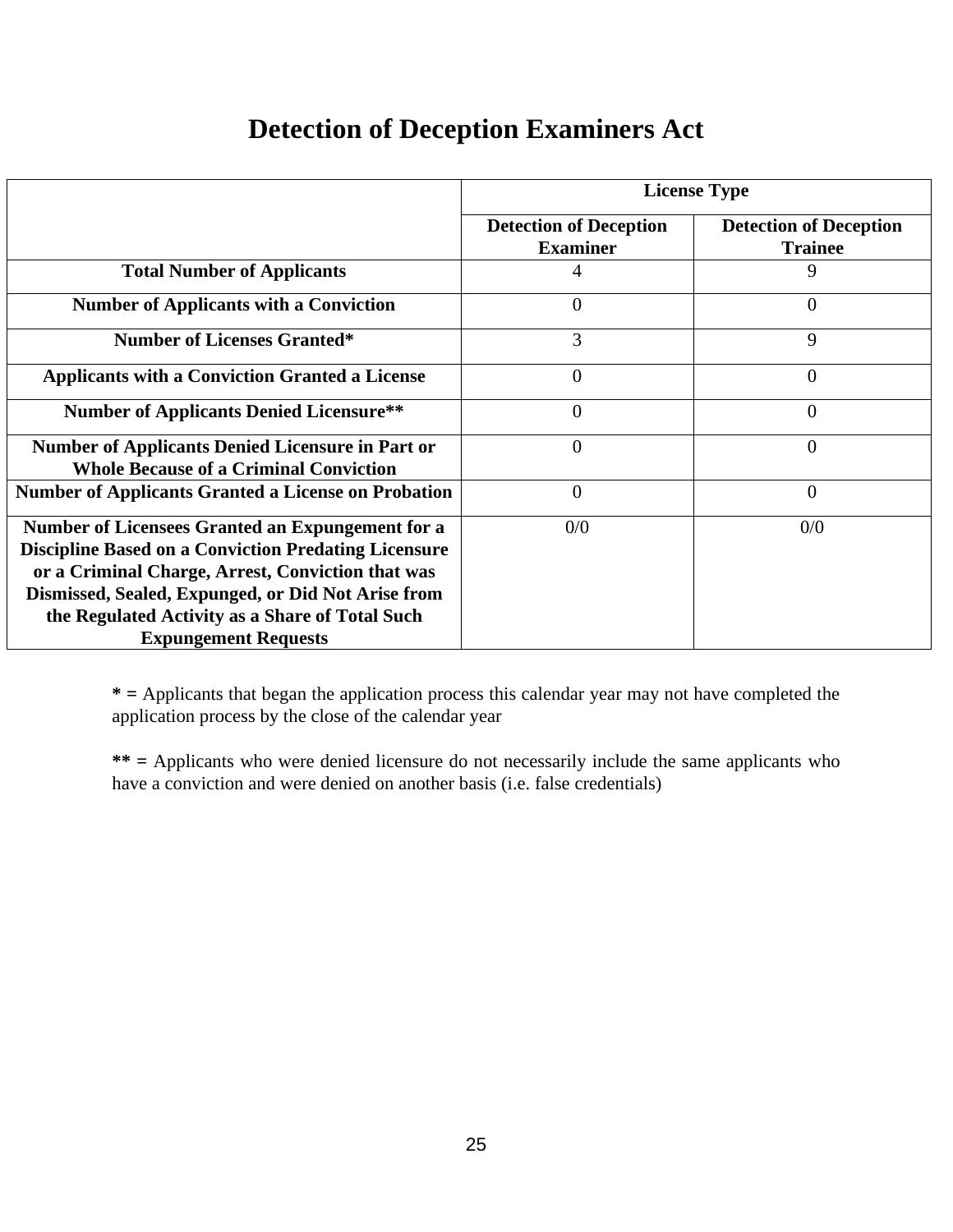|                                                                                                                                                                                                                                                                                                                                                |                                                         |                                                                 | <b>License Type</b>                                             |                                          |                                                                                                         |
|------------------------------------------------------------------------------------------------------------------------------------------------------------------------------------------------------------------------------------------------------------------------------------------------------------------------------------------------|---------------------------------------------------------|-----------------------------------------------------------------|-----------------------------------------------------------------|------------------------------------------|---------------------------------------------------------------------------------------------------------|
|                                                                                                                                                                                                                                                                                                                                                | <b>Armed</b><br>Proprietary<br><b>Security</b><br>Force | <b>Canine</b><br><b>Handler</b><br><b>Authorization</b><br>Card | <b>Canine</b><br><b>Trainer</b><br><b>Authorization</b><br>Card | <b>Firearm</b><br><b>Control</b><br>Card | <b>Licensed</b><br><b>Alarm</b><br><b>Contractor</b><br><b>Agency</b><br><b>Branch</b><br><b>Office</b> |
| <b>Total Number of Applicants</b>                                                                                                                                                                                                                                                                                                              | 8                                                       | 87                                                              | $\mathbf{1}$                                                    | 1856                                     | 7                                                                                                       |
| <b>Number of Applicants with a Conviction</b>                                                                                                                                                                                                                                                                                                  | $\theta$                                                | $\overline{2}$                                                  | $\overline{0}$                                                  | 20                                       | $\overline{0}$                                                                                          |
| <b>Number of Licenses Granted*</b>                                                                                                                                                                                                                                                                                                             | $\overline{4}$                                          | 30                                                              | $\overline{0}$                                                  | 1623                                     | 5                                                                                                       |
| <b>Applicants with a Conviction Granted a</b><br><b>License</b>                                                                                                                                                                                                                                                                                | $\overline{0}$                                          | $\boldsymbol{0}$                                                | $\overline{0}$                                                  | 11                                       | $\overline{0}$                                                                                          |
| <b>Number of Applicants Denied Licensure**</b>                                                                                                                                                                                                                                                                                                 | $\overline{0}$                                          | $\overline{0}$                                                  | $\overline{0}$                                                  | $\mathbf{1}$                             | $\theta$                                                                                                |
| <b>Number of Applicants Denied Licensure</b><br>in Part or Whole Because of a Criminal<br><b>Conviction</b>                                                                                                                                                                                                                                    | $\overline{0}$                                          | $\overline{0}$                                                  | $\overline{0}$                                                  | $\theta$                                 | $\overline{0}$                                                                                          |
| <b>Number of Applicants Granted a License</b><br>on Probation                                                                                                                                                                                                                                                                                  | $\overline{0}$                                          | $\overline{0}$                                                  | $\overline{0}$                                                  | $\theta$                                 | $\overline{0}$                                                                                          |
| <b>Number of Licensees Granted an</b><br><b>Expungement for a Discipline Based on a</b><br><b>Conviction Predating Licensure or a</b><br><b>Criminal Charge, Arrest, Conviction that</b><br>was Dismissed, Sealed, Expunged, or Did<br>Not Arise from the Regulated Activity as a<br><b>Share of Total Such Expungement</b><br><b>Requests</b> | 0/0                                                     | 0/0                                                             | 0/0                                                             | 0/0                                      | 0/0                                                                                                     |

**\* =** Applicants that began the application process this calendar year may not have completed the application process by the close of the calendar year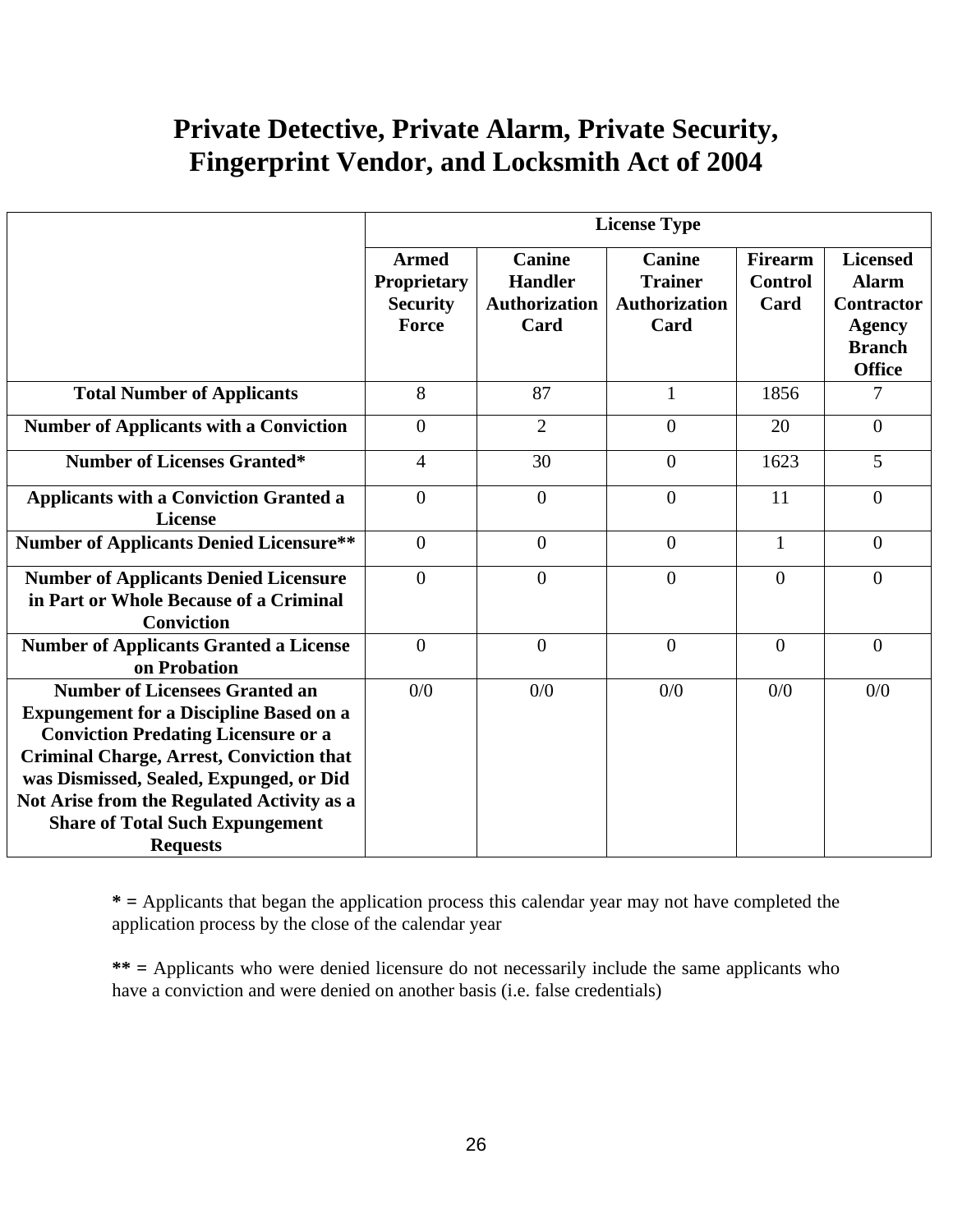|                                                                                                                                                                                                                                                                                                                               | <b>License Type</b>                                    |                                                                  |                              |                                               |                                                                        |
|-------------------------------------------------------------------------------------------------------------------------------------------------------------------------------------------------------------------------------------------------------------------------------------------------------------------------------|--------------------------------------------------------|------------------------------------------------------------------|------------------------------|-----------------------------------------------|------------------------------------------------------------------------|
|                                                                                                                                                                                                                                                                                                                               | <b>Licensed</b><br><b>Fingerprint</b><br><b>Vendor</b> | <b>Licensed</b><br>Fingerprint<br><b>Vendor</b><br><b>Agency</b> | <b>Licensed</b><br>Locksmith | <b>Licensed</b><br>Locksmith<br><b>Agency</b> | <b>Licensed</b><br><b>Private</b><br><b>Alarm</b><br><b>Contractor</b> |
| <b>Total Number of Applicants</b>                                                                                                                                                                                                                                                                                             | 128                                                    |                                                                  | 28                           | 5                                             | 31                                                                     |
| <b>Number of Applicants with a Conviction</b>                                                                                                                                                                                                                                                                                 | $\overline{2}$                                         | $\Omega$                                                         | $\mathbf{1}$                 | $\theta$                                      | $\theta$                                                               |
| <b>Number of Licenses Granted*</b>                                                                                                                                                                                                                                                                                            | 114                                                    | 10                                                               | 8                            | 5                                             | 31                                                                     |
| <b>Applicants with a Conviction Granted a</b><br><b>License</b>                                                                                                                                                                                                                                                               | $\overline{0}$                                         | $\Omega$                                                         | $\overline{0}$               | $\overline{0}$                                | $\overline{0}$                                                         |
| <b>Number of Applicants Denied Licensure**</b>                                                                                                                                                                                                                                                                                | $\overline{0}$                                         | $\Omega$                                                         | $\theta$                     | $\Omega$                                      | $\theta$                                                               |
| <b>Number of Applicants Denied Licensure in</b><br><b>Part or Whole Because of a Criminal</b><br><b>Conviction</b>                                                                                                                                                                                                            | $\mathbf{0}$                                           | $\theta$                                                         | $\theta$                     | $\overline{0}$                                | $\overline{0}$                                                         |
| <b>Number of Applicants Granted a License on</b><br><b>Probation</b>                                                                                                                                                                                                                                                          | $\Omega$                                               | $\theta$                                                         | $\theta$                     | $\overline{0}$                                | $\overline{0}$                                                         |
| <b>Number of Licensees Granted an</b><br><b>Expungement for a Discipline Based on a</b><br><b>Conviction Predating Licensure or a Criminal</b><br><b>Charge, Arrest, Conviction that was</b><br>Dismissed, Sealed, Expunged, or Did Not<br>Arise from the Regulated Activity as a Share<br>of Total Such Expungement Requests | 0/0                                                    | 0/0                                                              | 0/0                          | 0/0                                           | 0/0                                                                    |

**\* =** Applicants that began the application process this calendar year may not have completed the application process by the close of the calendar year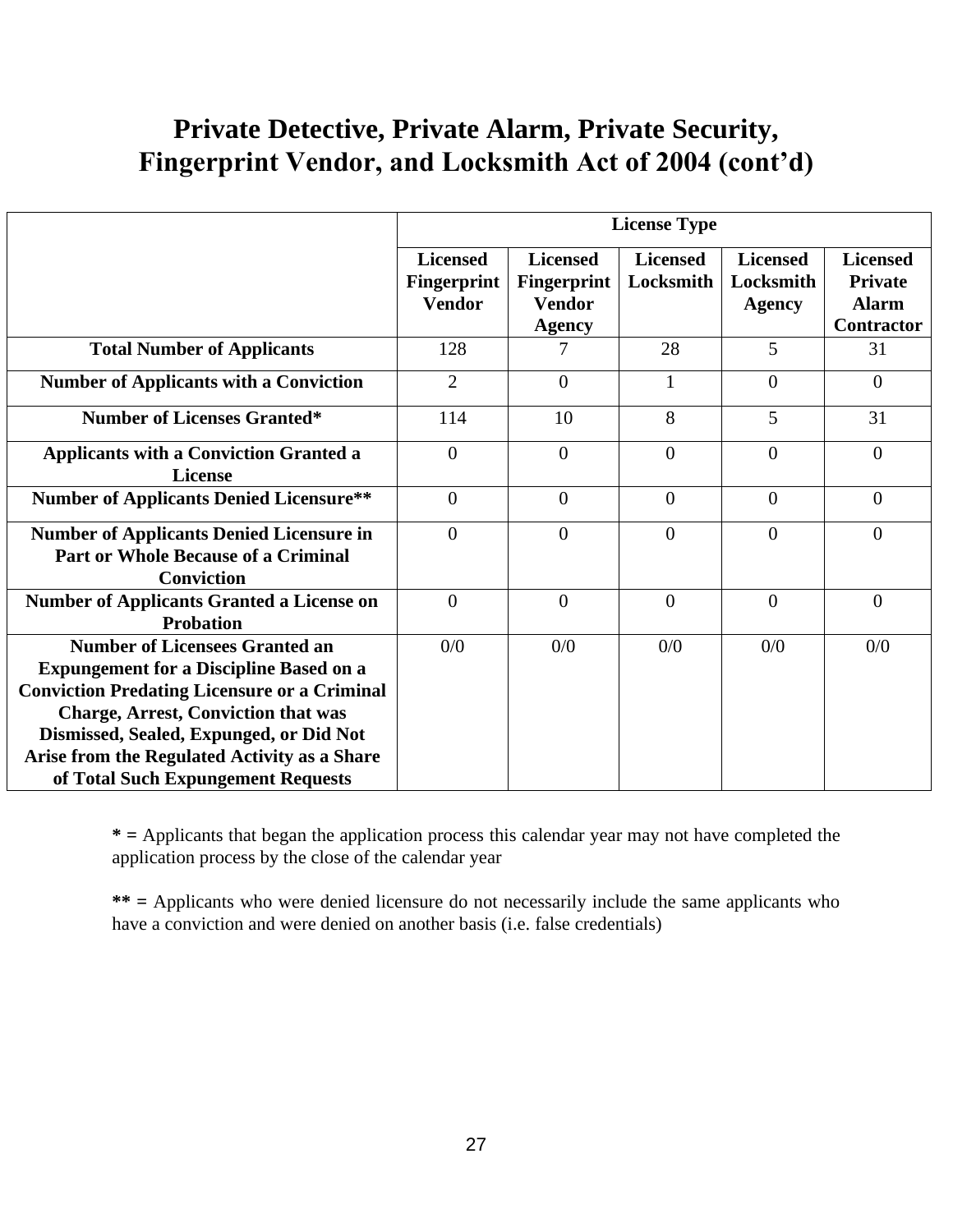|                                                                                                                                                                                                                                                                                                                               | <b>License Type</b>                                                                     |                                                       |                                                                        |                                                                                                |                                                                           |
|-------------------------------------------------------------------------------------------------------------------------------------------------------------------------------------------------------------------------------------------------------------------------------------------------------------------------------|-----------------------------------------------------------------------------------------|-------------------------------------------------------|------------------------------------------------------------------------|------------------------------------------------------------------------------------------------|---------------------------------------------------------------------------|
|                                                                                                                                                                                                                                                                                                                               | <b>Licensed</b><br><b>Private</b><br><b>Alarm</b><br><b>Contractor</b><br><b>Agency</b> | <b>Licensed</b><br><b>Private</b><br><b>Detective</b> | <b>Licensed</b><br><b>Private</b><br><b>Detective</b><br><b>Agency</b> | <b>Licensed</b><br><b>Private</b><br><b>Detective</b><br><b>Agency</b><br><b>Branch Office</b> | <b>Licensed</b><br><b>Private</b><br><b>Security</b><br><b>Contractor</b> |
| <b>Total Number of Applicants</b>                                                                                                                                                                                                                                                                                             | 30                                                                                      | 33                                                    | 22                                                                     | 4                                                                                              | 58                                                                        |
| <b>Number of Applicants with a Conviction</b>                                                                                                                                                                                                                                                                                 | $\overline{0}$                                                                          | 2                                                     | $\overline{0}$                                                         | $\overline{0}$                                                                                 | 1                                                                         |
| <b>Number of Licenses Granted*</b>                                                                                                                                                                                                                                                                                            | 24                                                                                      | 32                                                    | 17                                                                     | 5                                                                                              | 29                                                                        |
| <b>Applicants with a Conviction Granted a</b><br><b>License</b>                                                                                                                                                                                                                                                               | $\overline{0}$                                                                          | $\mathbf{1}$                                          | $\overline{0}$                                                         | $\overline{0}$                                                                                 | $\overline{0}$                                                            |
| <b>Number of Applicants Denied Licensure**</b>                                                                                                                                                                                                                                                                                | $\overline{0}$                                                                          | $\theta$                                              | $\overline{0}$                                                         | $\overline{0}$                                                                                 | $\overline{0}$                                                            |
| <b>Number of Applicants Denied Licensure in</b><br><b>Part or Whole Because of a Criminal</b><br><b>Conviction</b>                                                                                                                                                                                                            | $\theta$                                                                                | $\Omega$                                              | $\overline{0}$                                                         | $\overline{0}$                                                                                 | $\Omega$                                                                  |
| <b>Number of Applicants Granted a License on</b><br><b>Probation</b>                                                                                                                                                                                                                                                          | $\overline{0}$                                                                          | $\overline{0}$                                        | $\overline{0}$                                                         | $\overline{0}$                                                                                 | $\overline{0}$                                                            |
| <b>Number of Licensees Granted an</b><br><b>Expungement for a Discipline Based on a</b><br><b>Conviction Predating Licensure or a</b><br><b>Criminal Charge, Arrest, Conviction that was</b><br>Dismissed, Sealed, Expunged, or Did Not<br>Arise from the Regulated Activity as a Share<br>of Total Such Expungement Requests | 0/0                                                                                     | 0/0                                                   | 0/0                                                                    | 0/0                                                                                            | 0/0                                                                       |

**\* =** Applicants that began the application process this calendar year may not have completed the application process by the close of the calendar year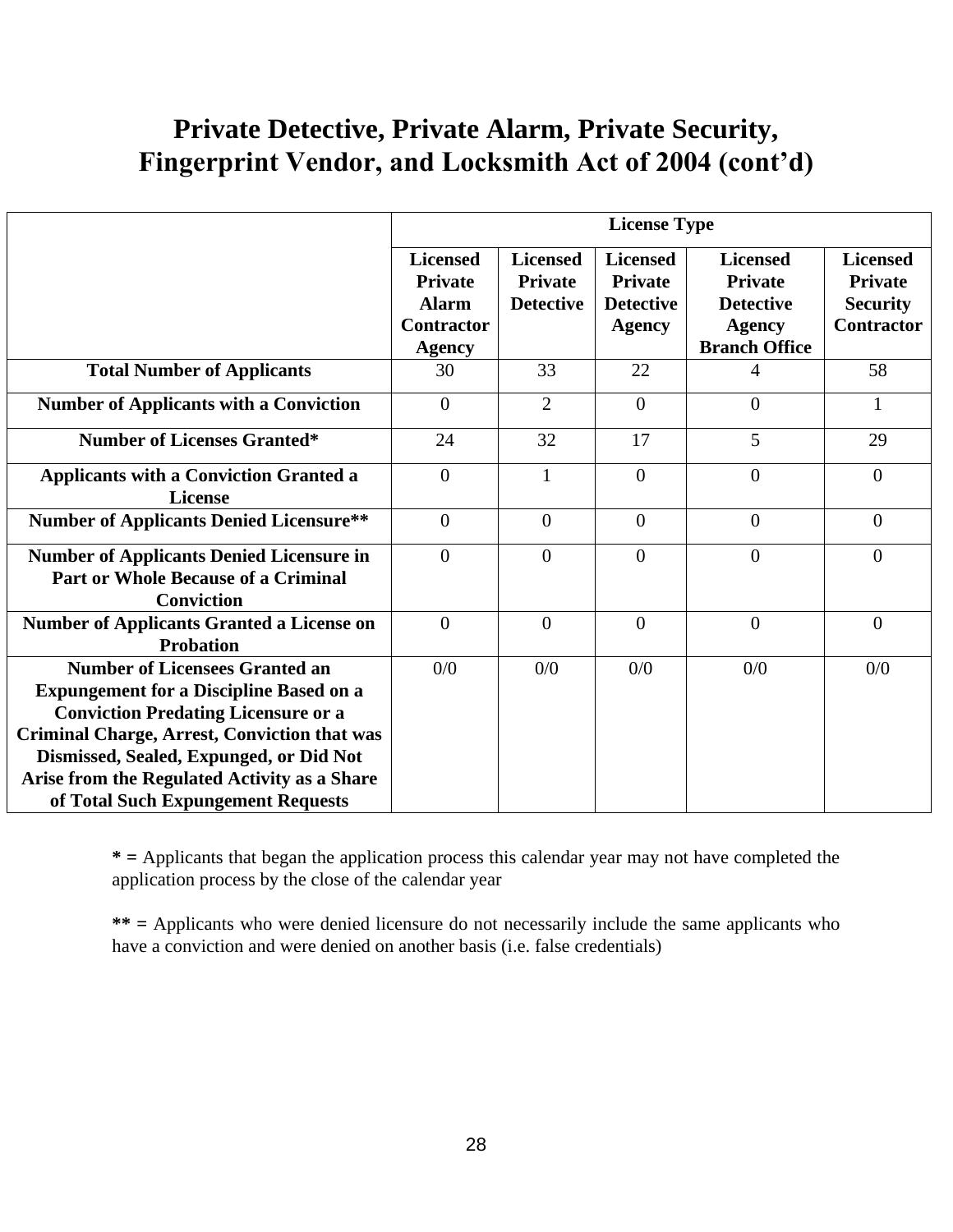|                                                                                                                                                                                                                                                                                                                                                | <b>License Type</b>                                                              |                                                                                                |                                                            |                                                          |
|------------------------------------------------------------------------------------------------------------------------------------------------------------------------------------------------------------------------------------------------------------------------------------------------------------------------------------------------|----------------------------------------------------------------------------------|------------------------------------------------------------------------------------------------|------------------------------------------------------------|----------------------------------------------------------|
|                                                                                                                                                                                                                                                                                                                                                | <b>Licensed Private</b><br><b>Security</b><br><b>Contractor</b><br><b>Agency</b> | <b>Licensed Private</b><br><b>Security</b><br><b>Contractor Agency</b><br><b>Branch Office</b> | <b>Permanent</b><br><b>Employee</b><br><b>Registration</b> | <b>Registered</b><br><b>Firearm</b><br><b>Instructor</b> |
| <b>Total Number of Applicants</b>                                                                                                                                                                                                                                                                                                              | 42                                                                               | 8                                                                                              | 13756                                                      | 20                                                       |
| <b>Number of Applicants with a Conviction</b>                                                                                                                                                                                                                                                                                                  | $\overline{0}$                                                                   | $\Omega$                                                                                       | 195                                                        | $\theta$                                                 |
| <b>Number of Licenses Granted*</b>                                                                                                                                                                                                                                                                                                             | 30                                                                               | 11                                                                                             | 12971                                                      | 20                                                       |
| <b>Applicants with a Conviction Granted a</b><br><b>License</b>                                                                                                                                                                                                                                                                                | $\overline{0}$                                                                   | $\mathbf{0}$                                                                                   | 122                                                        | $\theta$                                                 |
| <b>Number of Applicants Denied</b><br>Licensure**                                                                                                                                                                                                                                                                                              | $\overline{0}$                                                                   | $\overline{0}$                                                                                 | 12                                                         | 2                                                        |
| <b>Number of Applicants Denied Licensure</b><br>in Part or Whole Because of a Criminal<br><b>Conviction</b>                                                                                                                                                                                                                                    | $\boldsymbol{0}$                                                                 | $\overline{0}$                                                                                 | 12                                                         | $\theta$                                                 |
| <b>Number of Applicants Granted a License</b><br>on Probation                                                                                                                                                                                                                                                                                  | $\overline{0}$                                                                   | $\overline{0}$                                                                                 | 76                                                         | $\overline{0}$                                           |
| <b>Number of Licensees Granted an</b><br><b>Expungement for a Discipline Based on a</b><br><b>Conviction Predating Licensure or a</b><br><b>Criminal Charge, Arrest, Conviction</b><br>that was Dismissed, Sealed, Expunged, or<br>Did Not Arise from the Regulated<br><b>Activity as a Share of Total Such</b><br><b>Expungement Requests</b> | 0/0                                                                              | 0/0                                                                                            | 0/0                                                        | 0/0                                                      |

**\* =** Applicants that began the application process this calendar year may not have completed the application process by the close of the calendar year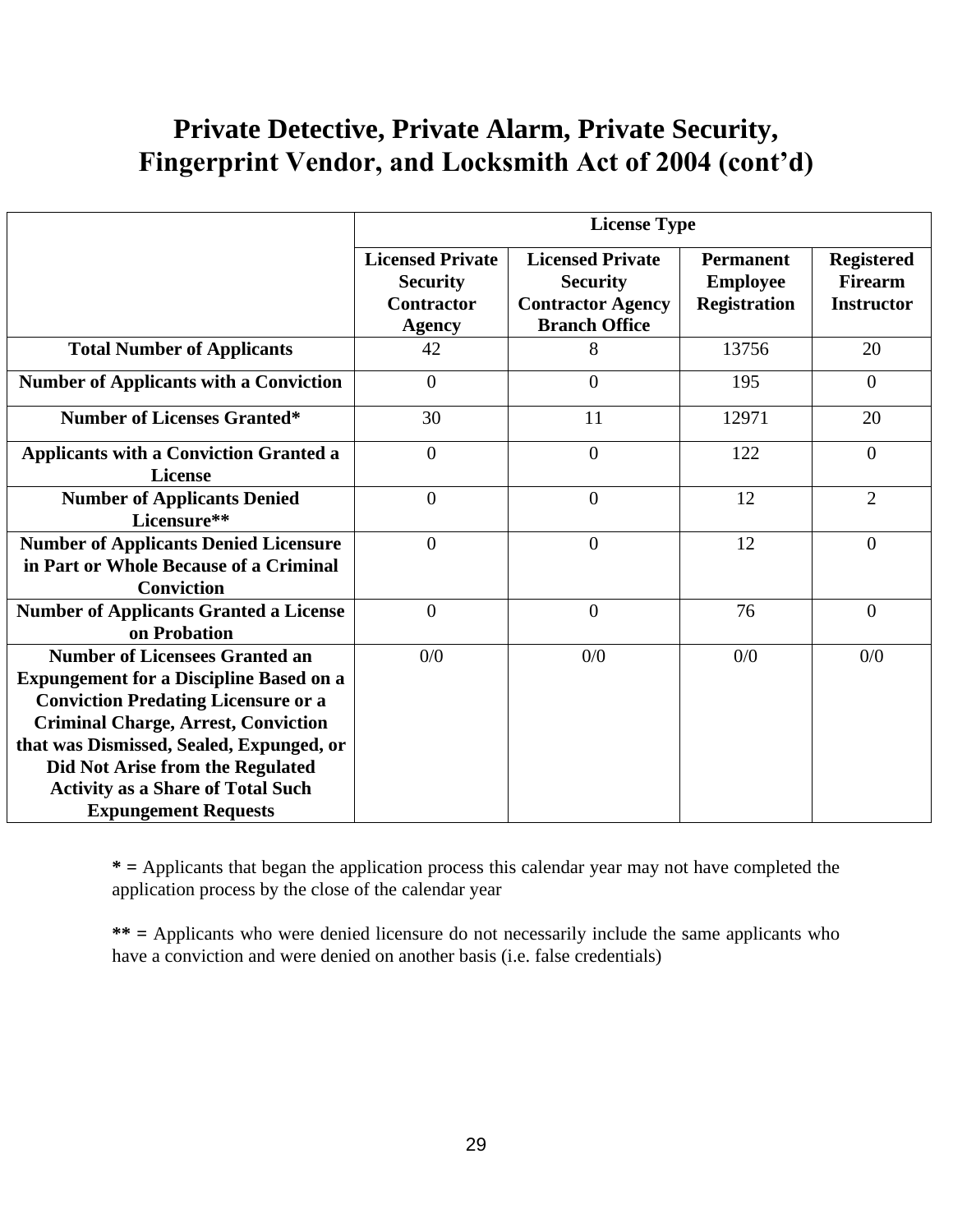|                                                                                                                                                                                                                                                                                                                                                | <b>License Type</b>                             |                                                    |                                                                    |                                                |
|------------------------------------------------------------------------------------------------------------------------------------------------------------------------------------------------------------------------------------------------------------------------------------------------------------------------------------------------|-------------------------------------------------|----------------------------------------------------|--------------------------------------------------------------------|------------------------------------------------|
|                                                                                                                                                                                                                                                                                                                                                | <b>Canine Handler</b><br><b>Training Course</b> | <b>Firearm</b><br><b>Training</b><br><b>Course</b> | <b>Licensed</b><br><b>Locksmith Agency</b><br><b>Branch Office</b> | Original<br><b>Firearms</b><br><b>Training</b> |
| <b>Total Number of Applicants</b>                                                                                                                                                                                                                                                                                                              | 1                                               | $\overline{7}$                                     |                                                                    | 2051                                           |
| <b>Number of Applicants with a Conviction</b>                                                                                                                                                                                                                                                                                                  | $\theta$                                        | $\overline{0}$                                     | $\boldsymbol{0}$                                                   | $\overline{0}$                                 |
| <b>Number of Licenses Granted*</b>                                                                                                                                                                                                                                                                                                             | $\overline{0}$                                  | 6                                                  | $\mathbf{1}$                                                       | 2002                                           |
| <b>Applicants with a Conviction Granted a</b><br><b>License</b>                                                                                                                                                                                                                                                                                | $\Omega$                                        | $\overline{0}$                                     | $\overline{0}$                                                     | $\theta$                                       |
| <b>Number of Applicants Denied Licensure**</b>                                                                                                                                                                                                                                                                                                 | $\theta$                                        | $\theta$                                           | $\overline{0}$                                                     | $\Omega$                                       |
| <b>Number of Applicants Denied Licensure in</b><br><b>Part or Whole Because of a Criminal</b><br><b>Conviction</b>                                                                                                                                                                                                                             | $\Omega$                                        | $\overline{0}$                                     | $\overline{0}$                                                     | $\theta$                                       |
| <b>Number of Applicants Granted a License</b><br>on Probation                                                                                                                                                                                                                                                                                  | $\theta$                                        | $\theta$                                           | $\overline{0}$                                                     | $\Omega$                                       |
| <b>Number of Licensees Granted an</b><br><b>Expungement for a Discipline Based on a</b><br><b>Conviction Predating Licensure or a</b><br><b>Criminal Charge, Arrest, Conviction that</b><br>was Dismissed, Sealed, Expunged, or Did<br>Not Arise from the Regulated Activity as a<br><b>Share of Total Such Expungement</b><br><b>Requests</b> | 0/0                                             | 0/0                                                | 0/0                                                                | 0/0                                            |

**\* =** Applicants that began the application process this calendar year may not have completed the application process by the close of the calendar year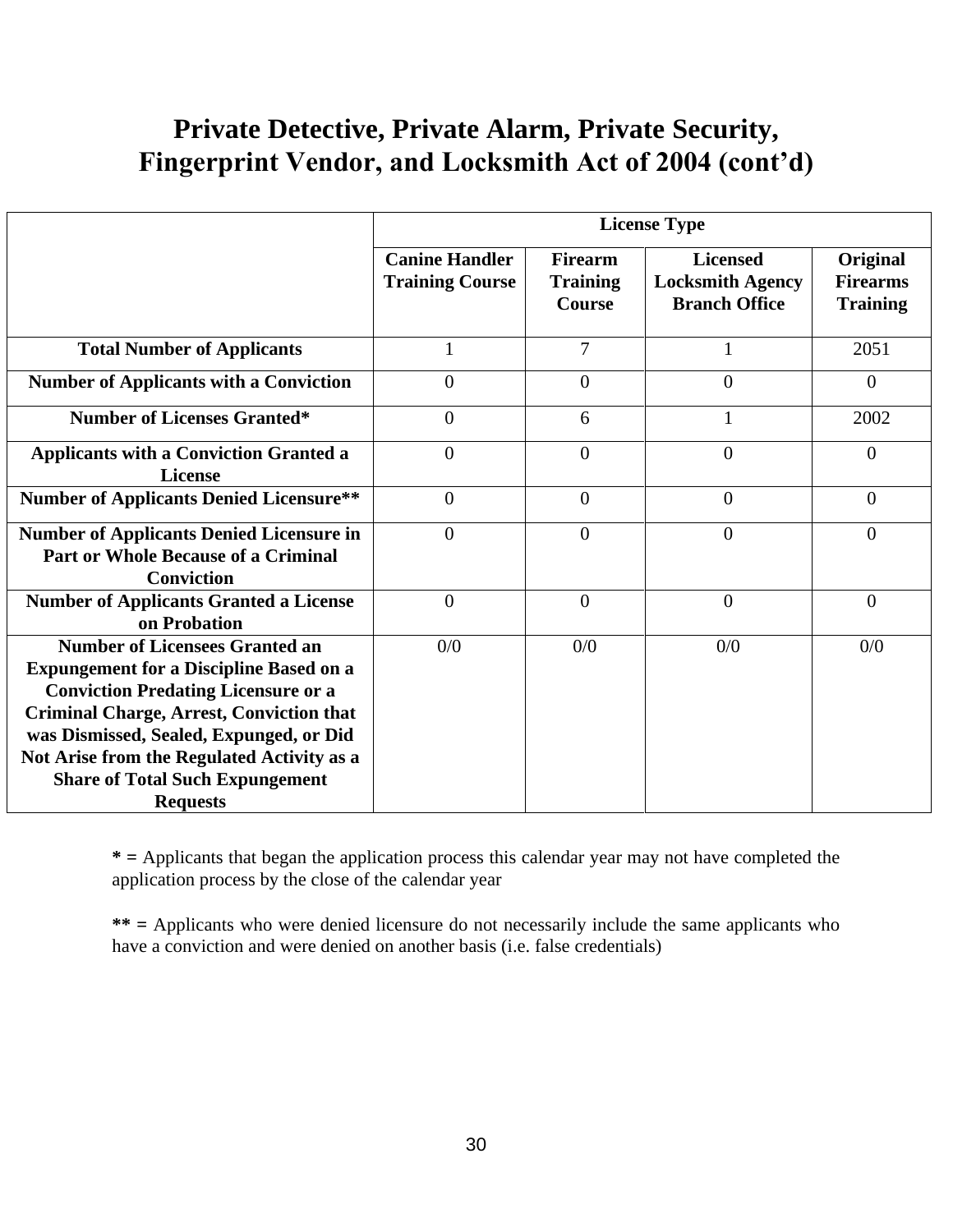#### **Dietitian Nutritionist Practice Act**

|                                                                                                                                                                                                                                                                                                                     | <b>License Type</b>                                                                   |                                                  |  |  |
|---------------------------------------------------------------------------------------------------------------------------------------------------------------------------------------------------------------------------------------------------------------------------------------------------------------------|---------------------------------------------------------------------------------------|--------------------------------------------------|--|--|
|                                                                                                                                                                                                                                                                                                                     | <b>Dietitian/Nutrition</b><br><b>Counselor Continuing</b><br><b>Education Sponsor</b> | <b>Licensed Dietitian</b><br><b>Nutritionist</b> |  |  |
| <b>Total Number of Applicants</b>                                                                                                                                                                                                                                                                                   |                                                                                       | 292                                              |  |  |
| <b>Number of Applicants with a Conviction</b>                                                                                                                                                                                                                                                                       | $\overline{0}$                                                                        | $\theta$                                         |  |  |
| <b>Number of Licenses Granted*</b>                                                                                                                                                                                                                                                                                  | 1                                                                                     | 324                                              |  |  |
| <b>Applicants with a Conviction Granted a License</b>                                                                                                                                                                                                                                                               | 0                                                                                     | 0                                                |  |  |
| <b>Number of Applicants Denied Licensure**</b>                                                                                                                                                                                                                                                                      | $\overline{0}$                                                                        | 0                                                |  |  |
| <b>Number of Applicants Denied Licensure in Part or</b><br><b>Whole Because of a Criminal Conviction</b>                                                                                                                                                                                                            | $\overline{0}$                                                                        | 0                                                |  |  |
| <b>Number of Applicants Granted a License on Probation</b>                                                                                                                                                                                                                                                          | $\overline{0}$                                                                        | $\overline{0}$                                   |  |  |
| <b>Number of Licensees Granted an Expungement for a</b><br><b>Discipline Based on a Conviction Predating Licensure</b><br>or a Criminal Charge, Arrest, Conviction that was<br>Dismissed, Sealed, Expunged, or Did Not Arise from<br>the Regulated Activity as a Share of Total Such<br><b>Expungement Requests</b> | 0/0                                                                                   | 0/0                                              |  |  |

**\* =** Applicants that began the application process this calendar year may not have completed the application process by the close of the calendar year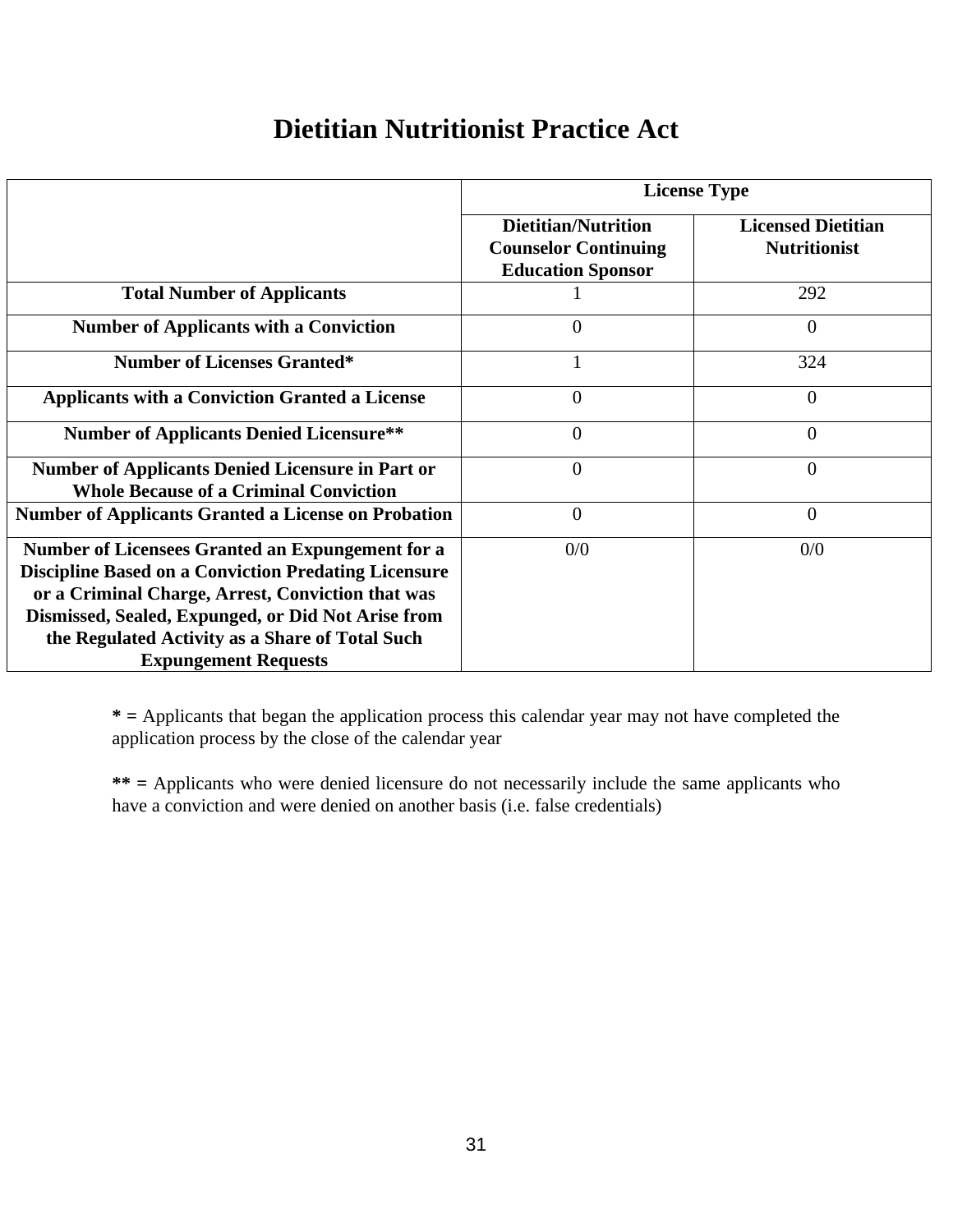#### **Environmental Health Practitioner Licensing Act**

|                                                                                                                                                                                                                                                                                                              | <b>License Type</b>                                                                                 |                                                                                    |                                                                                 |  |
|--------------------------------------------------------------------------------------------------------------------------------------------------------------------------------------------------------------------------------------------------------------------------------------------------------------|-----------------------------------------------------------------------------------------------------|------------------------------------------------------------------------------------|---------------------------------------------------------------------------------|--|
|                                                                                                                                                                                                                                                                                                              | <b>Environmental Health</b><br><b>Practitioner</b><br><b>Continuing Education</b><br><b>Sponsor</b> | <b>Environmental</b><br><b>Health</b><br><b>Practitioner In</b><br><b>Training</b> | <b>Licensed</b><br><b>Environmental</b><br><b>Health</b><br><b>Practitioner</b> |  |
| <b>Total Number of Applicants</b>                                                                                                                                                                                                                                                                            | $\boldsymbol{0}$                                                                                    | 20                                                                                 | 24                                                                              |  |
| <b>Number of Applicants with a Conviction</b>                                                                                                                                                                                                                                                                | $\overline{0}$                                                                                      | $\overline{0}$                                                                     | $\theta$                                                                        |  |
| <b>Number of Licenses Granted*</b>                                                                                                                                                                                                                                                                           | $\overline{0}$                                                                                      | 6                                                                                  | 17                                                                              |  |
| <b>Applicants with a Conviction Granted a License</b>                                                                                                                                                                                                                                                        | $\boldsymbol{0}$                                                                                    | $\overline{0}$                                                                     | $\theta$                                                                        |  |
| <b>Number of Applicants Denied Licensure**</b>                                                                                                                                                                                                                                                               | $\overline{0}$                                                                                      | $\overline{0}$                                                                     | $\overline{0}$                                                                  |  |
| <b>Number of Applicants Denied Licensure in Part or</b><br><b>Whole Because of a Criminal Conviction</b>                                                                                                                                                                                                     | $\theta$                                                                                            | $\theta$                                                                           | $\theta$                                                                        |  |
| <b>Number of Applicants Granted a License on</b><br><b>Probation</b>                                                                                                                                                                                                                                         | $\overline{0}$                                                                                      | $\overline{0}$                                                                     | $\overline{0}$                                                                  |  |
| Number of Licensees Granted an Expungement for a<br><b>Discipline Based on a Conviction Predating Licensure</b><br>or a Criminal Charge, Arrest, Conviction that was<br>Dismissed, Sealed, Expunged, or Did Not Arise from<br>the Regulated Activity as a Share of Total Such<br><b>Expungement Requests</b> | 0/0                                                                                                 | 0/0                                                                                | 0/0                                                                             |  |

**\* =** Applicants that began the application process this calendar year may not have completed the application process by the close of the calendar year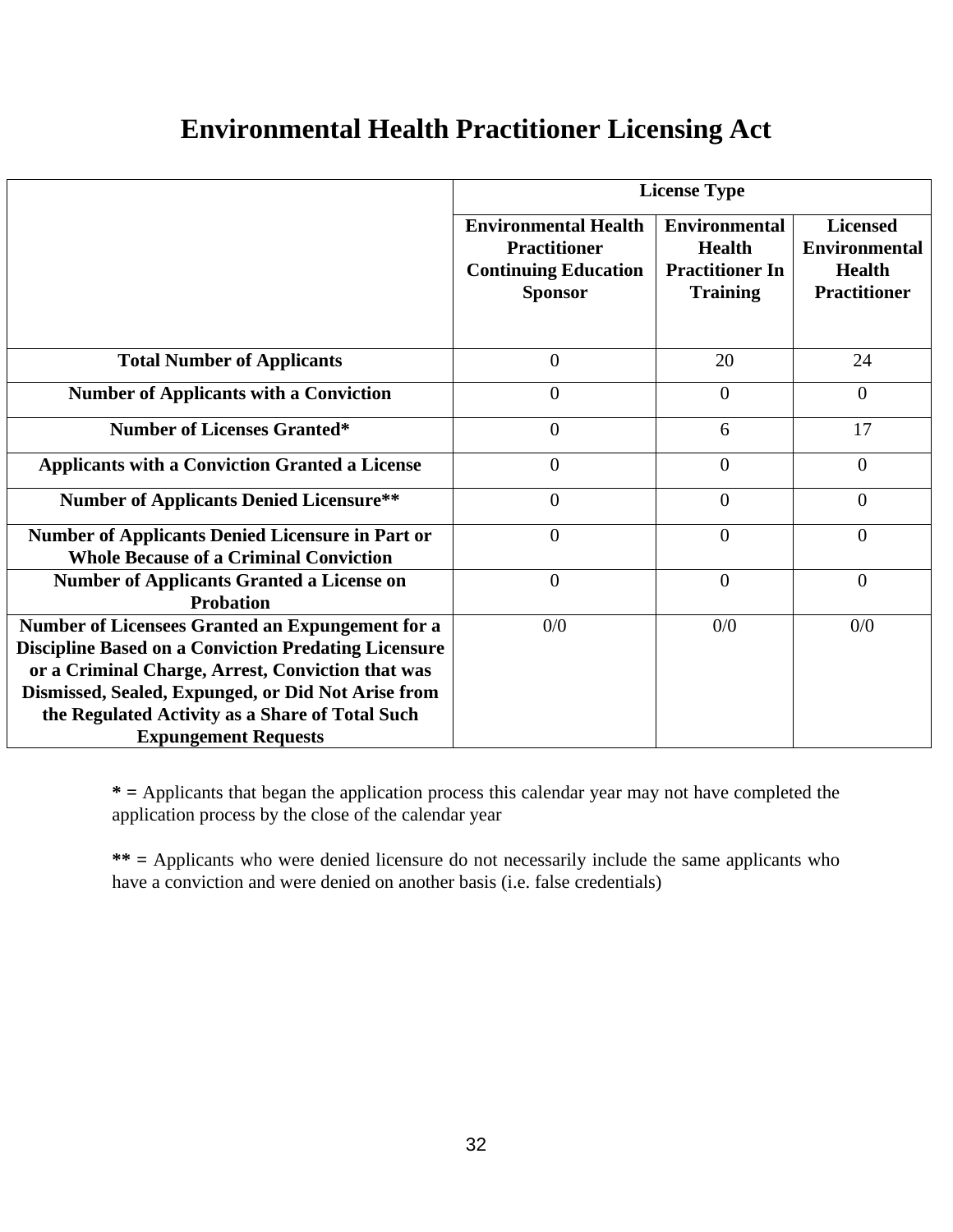#### **Funeral Directors and Embalmers Licensing Code**

|                                                                                                                                                                                                                                                                                                              | <b>License Type</b>                                                                   |                                                                             |                                                                                              |  |
|--------------------------------------------------------------------------------------------------------------------------------------------------------------------------------------------------------------------------------------------------------------------------------------------------------------|---------------------------------------------------------------------------------------|-----------------------------------------------------------------------------|----------------------------------------------------------------------------------------------|--|
|                                                                                                                                                                                                                                                                                                              | <b>Funeral Director and</b><br><b>Embalmer Continuing</b><br><b>Education Sponsor</b> | <b>Licensed</b><br><b>Funeral</b><br><b>Director and</b><br><b>Embalmer</b> | <b>Licensed</b><br><b>Funeral</b><br><b>Director and</b><br><b>Embalmer</b><br><b>Intern</b> |  |
| <b>Total Number of Applicants</b>                                                                                                                                                                                                                                                                            | $\overline{4}$                                                                        | 73                                                                          | 72                                                                                           |  |
| <b>Number of Applicants with a Conviction</b>                                                                                                                                                                                                                                                                | $\overline{0}$                                                                        | $\Omega$                                                                    | $\theta$                                                                                     |  |
| <b>Number of Licenses Granted*</b>                                                                                                                                                                                                                                                                           | 5                                                                                     | 69                                                                          | 66                                                                                           |  |
| <b>Applicants with a Conviction Granted a License</b>                                                                                                                                                                                                                                                        | $\overline{0}$                                                                        | $\overline{0}$                                                              | $\theta$                                                                                     |  |
| <b>Number of Applicants Denied Licensure**</b>                                                                                                                                                                                                                                                               | $\overline{0}$                                                                        | $\overline{0}$                                                              | $\overline{0}$                                                                               |  |
| <b>Number of Applicants Denied Licensure in Part or</b><br><b>Whole Because of a Criminal Conviction</b>                                                                                                                                                                                                     | $\overline{0}$                                                                        | $\overline{0}$                                                              | 0                                                                                            |  |
| <b>Number of Applicants Granted a License on</b><br><b>Probation</b>                                                                                                                                                                                                                                         | $\overline{0}$                                                                        | $\overline{0}$                                                              | $\overline{0}$                                                                               |  |
| Number of Licensees Granted an Expungement for a<br><b>Discipline Based on a Conviction Predating Licensure</b><br>or a Criminal Charge, Arrest, Conviction that was<br>Dismissed, Sealed, Expunged, or Did Not Arise from<br>the Regulated Activity as a Share of Total Such<br><b>Expungement Requests</b> | 0/0                                                                                   | 0/0                                                                         | 0/0                                                                                          |  |

**\* =** Applicants that began the application process this calendar year may not have completed the application process by the close of the calendar year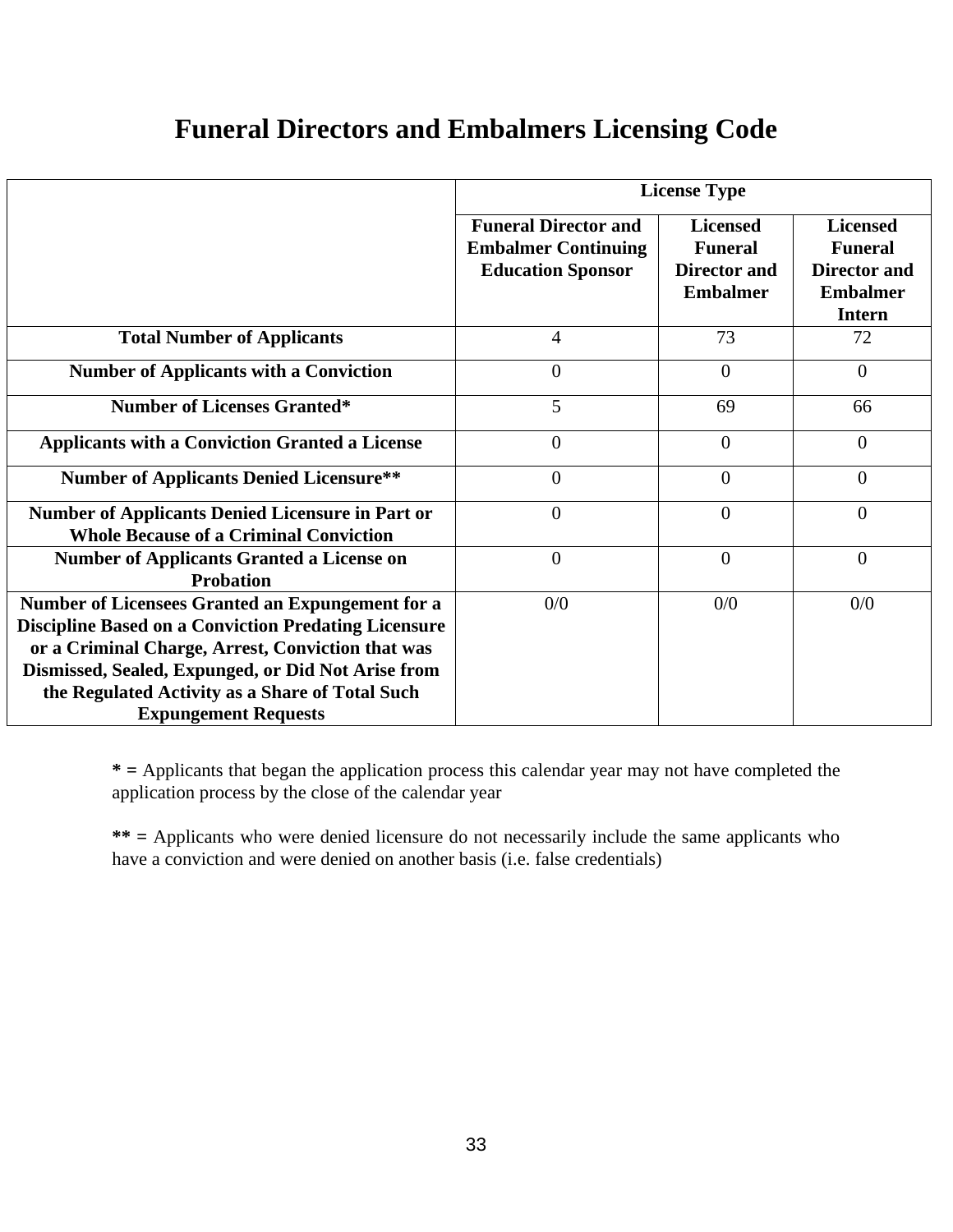#### **Professional Geologist Licensing Code**

|                                                                                                                                                                                                                                                                                                                     | <b>License Type</b>                    |
|---------------------------------------------------------------------------------------------------------------------------------------------------------------------------------------------------------------------------------------------------------------------------------------------------------------------|----------------------------------------|
|                                                                                                                                                                                                                                                                                                                     | <b>Licensed Professional Geologist</b> |
| <b>Total Number of Applicants</b>                                                                                                                                                                                                                                                                                   | 14                                     |
| <b>Number of Applicants with a Conviction</b>                                                                                                                                                                                                                                                                       | $\bf{I}$                               |
| <b>Number of Licenses Granted*</b>                                                                                                                                                                                                                                                                                  | 12                                     |
| <b>Applicants with a Conviction Granted a License*</b>                                                                                                                                                                                                                                                              | 1                                      |
| <b>Number of Applicants Denied Licensure**</b>                                                                                                                                                                                                                                                                      | $\theta$                               |
| <b>Number of Applicants Denied Licensure in Part or</b><br><b>Whole Because of a Criminal Conviction</b>                                                                                                                                                                                                            | $\overline{0}$                         |
| <b>Number of Applicants Granted a License on Probation</b>                                                                                                                                                                                                                                                          | $\overline{0}$                         |
| Number of Licensees Granted an Expungement for a<br><b>Discipline Based on a Conviction Predating Licensure or</b><br>a Criminal Charge, Arrest, Conviction that was<br>Dismissed, Sealed, Expunged, or Did Not Arise from the<br><b>Regulated Activity as a Share of Total Such</b><br><b>Expungement Requests</b> | 0/0                                    |

**\* =** Applicants that began the application process this calendar year may not have completed the application process by the close of the calendar year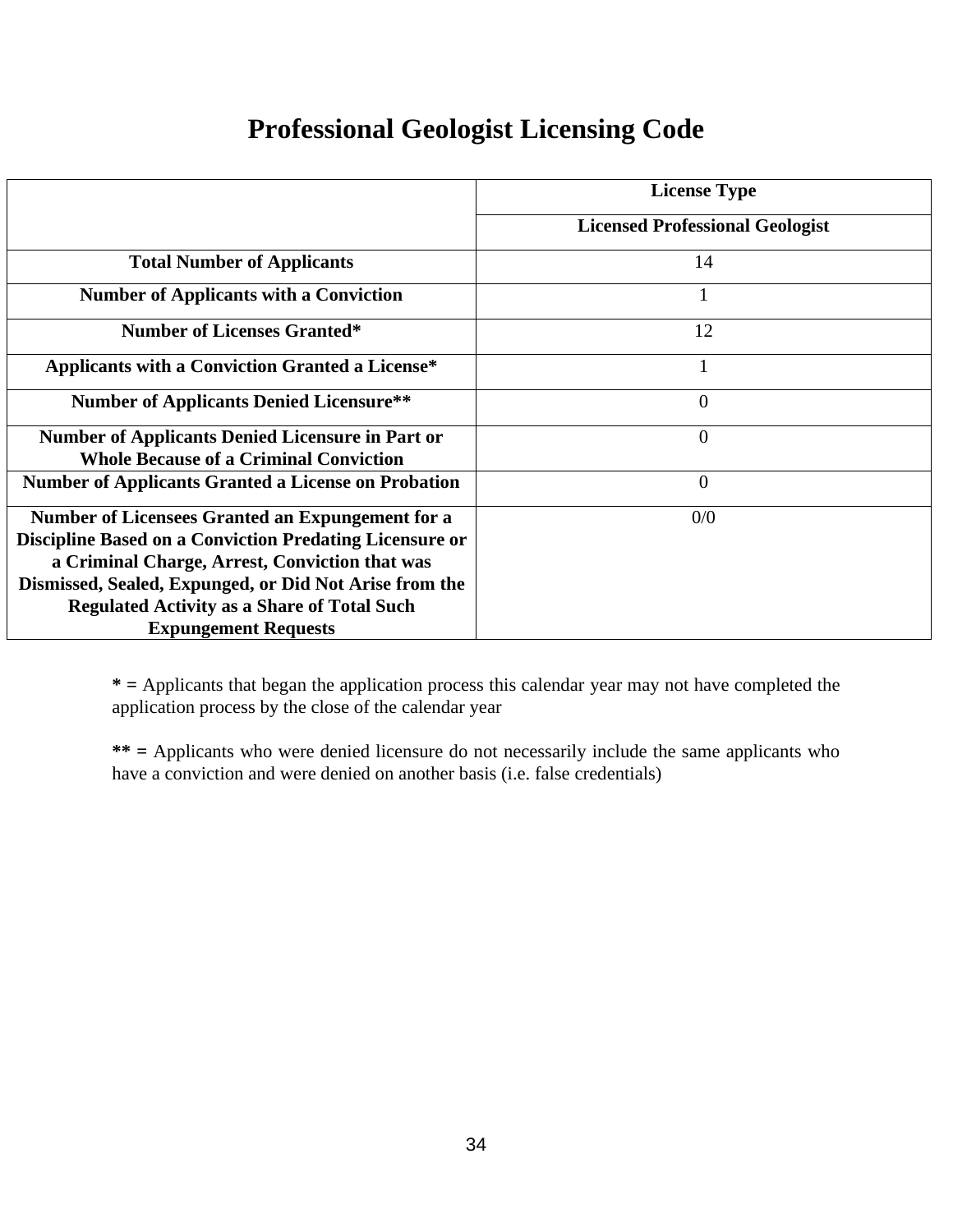#### **Home Medical Equipment and Services Provider License Act**

|                                                                | <b>License Type</b>                                 |
|----------------------------------------------------------------|-----------------------------------------------------|
|                                                                | <b>Home Medical Equipment and Services Provider</b> |
| <b>Total Number of Applicants</b>                              | 466                                                 |
| <b>Number of Applicants with a Conviction</b>                  | $\overline{2}$                                      |
| <b>Number of Licenses Granted*</b>                             | 464                                                 |
| <b>Applicants with a Conviction Granted a License*</b>         | $\overline{2}$                                      |
| <b>Number of Applicants Denied Licensure**</b>                 | $\theta$                                            |
| <b>Number of Applicants Denied Licensure in Part or</b>        | $\overline{0}$                                      |
| <b>Whole Because of a Criminal Conviction</b>                  |                                                     |
| <b>Number of Applicants Granted a License on Probation</b>     | $\overline{0}$                                      |
| Number of Licensees Granted an Expungement for a               | 0/0                                                 |
| <b>Discipline Based on a Conviction Predating Licensure or</b> |                                                     |
| a Criminal Charge, Arrest, Conviction that was                 |                                                     |
| Dismissed, Sealed, Expunged, or Did Not Arise from the         |                                                     |
| <b>Regulated Activity as a Share of Total Such</b>             |                                                     |
| <b>Expungement Requests</b>                                    |                                                     |

**\* =** Applicants that began the application process this calendar year may not have completed the application process by the close of the calendar year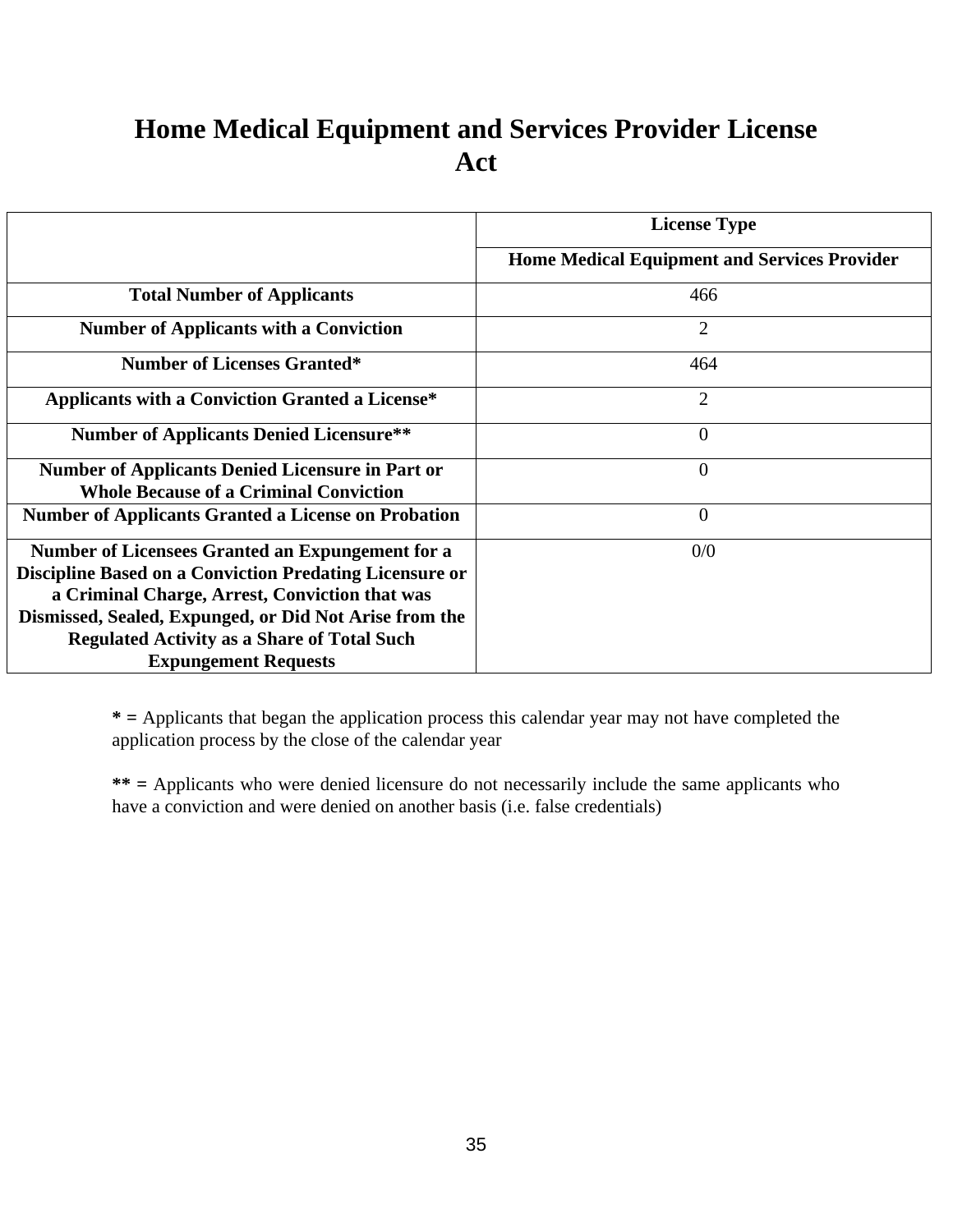#### **Humane Euthanasia in Animal Shelters Act**

|                                                                                                                                                                                                                                                                               | <b>License Type</b>                                    |                                                                             |                                                            |  |
|-------------------------------------------------------------------------------------------------------------------------------------------------------------------------------------------------------------------------------------------------------------------------------|--------------------------------------------------------|-----------------------------------------------------------------------------|------------------------------------------------------------|--|
|                                                                                                                                                                                                                                                                               | <b>Certified</b><br><b>Euthanasia</b><br><b>Agency</b> | <b>Certified Euthanasia</b><br><b>Agency Controlled</b><br><b>Substance</b> | <b>Certified</b><br><b>Euthanasia</b><br><b>Technician</b> |  |
| <b>Total Number of Applicants</b>                                                                                                                                                                                                                                             | $\overline{2}$                                         | $\overline{2}$                                                              | 36                                                         |  |
| <b>Number of Applicants with a Conviction</b>                                                                                                                                                                                                                                 | $\overline{0}$                                         | $\overline{0}$                                                              | 1                                                          |  |
| <b>Number of Licenses Granted*</b>                                                                                                                                                                                                                                            | $\theta$                                               | $\overline{0}$                                                              | 37                                                         |  |
| <b>Applicants with a Conviction Granted a License</b>                                                                                                                                                                                                                         | $\Omega$                                               | $\overline{0}$                                                              | 1                                                          |  |
| <b>Number of Applicants Denied Licensure**</b>                                                                                                                                                                                                                                | $\Omega$                                               | $\overline{0}$                                                              | $\overline{0}$                                             |  |
| <b>Number of Applicants Denied Licensure in Part or</b><br><b>Whole Because of a Criminal Conviction</b>                                                                                                                                                                      | $\Omega$                                               | $\theta$                                                                    | $\theta$                                                   |  |
| <b>Number of Applicants Granted a License on</b><br><b>Probation</b>                                                                                                                                                                                                          | $\overline{0}$                                         | $\overline{0}$                                                              | $\overline{0}$                                             |  |
| Number of Licensees Granted an Expungement for a<br><b>Discipline Based on a Conviction Predating Licensure</b><br>or a Criminal Charge, Arrest, Conviction that was<br>Dismissed, Sealed, Expunged, or Did Not Arise from<br>the Regulated Activity as a Share of Total Such | 0/0                                                    | 0/0                                                                         | 0/0                                                        |  |
| <b>Expungement Requests</b>                                                                                                                                                                                                                                                   |                                                        |                                                                             |                                                            |  |

**\* =** Applicants that began the application process this calendar year may not have completed the application process by the close of the calendar year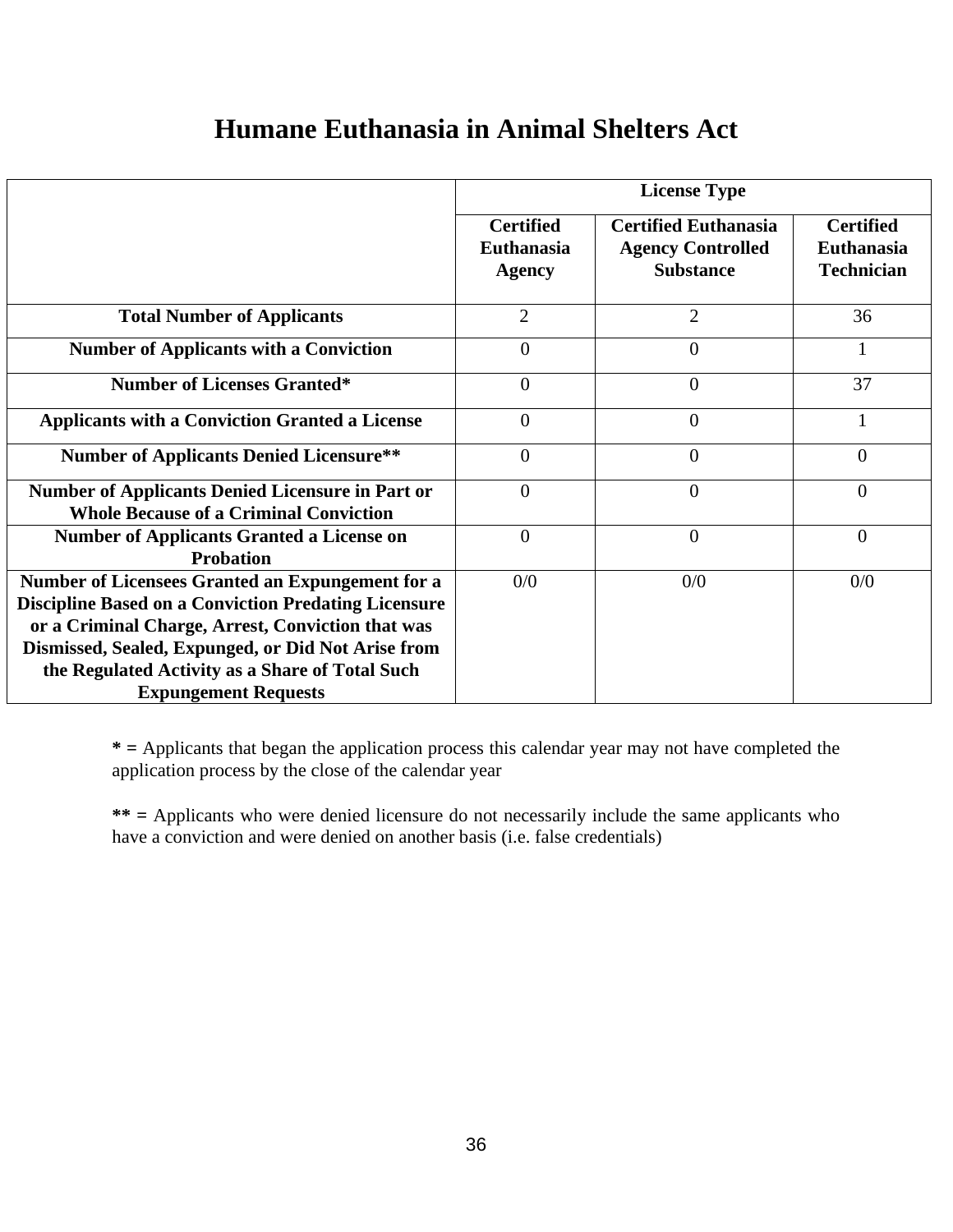# **Genetic Counselor Licensing Act**

|                                                                                                                                                                                                                                                                                                              | <b>License Type</b>      |                                       |  |
|--------------------------------------------------------------------------------------------------------------------------------------------------------------------------------------------------------------------------------------------------------------------------------------------------------------|--------------------------|---------------------------------------|--|
|                                                                                                                                                                                                                                                                                                              | <b>Genetic Counselor</b> | <b>Temporary Genetic</b><br>Counselor |  |
| <b>Total Number of Applicants</b>                                                                                                                                                                                                                                                                            | 85                       | 15                                    |  |
| <b>Number of Applicants with a Conviction</b>                                                                                                                                                                                                                                                                |                          | $\Omega$                              |  |
| <b>Number of Licenses Granted*</b>                                                                                                                                                                                                                                                                           | 81                       | 14                                    |  |
| <b>Applicants with a Conviction Granted a License</b>                                                                                                                                                                                                                                                        |                          | $\theta$                              |  |
| <b>Number of Applicants Denied Licensure**</b>                                                                                                                                                                                                                                                               | $\overline{0}$           | $\overline{0}$                        |  |
| <b>Number of Applicants Denied Licensure in Part or</b><br><b>Whole Because of a Criminal Conviction</b>                                                                                                                                                                                                     | $\overline{0}$           | $\overline{0}$                        |  |
| <b>Number of Applicants Granted a License on Probation</b>                                                                                                                                                                                                                                                   | $\overline{0}$           | $\overline{0}$                        |  |
| Number of Licensees Granted an Expungement for a<br><b>Discipline Based on a Conviction Predating Licensure</b><br>or a Criminal Charge, Arrest, Conviction that was<br>Dismissed, Sealed, Expunged, or Did Not Arise from<br>the Regulated Activity as a Share of Total Such<br><b>Expungement Requests</b> | 0/0                      | 0/0                                   |  |

**\* =** Applicants that began the application process this calendar year may not have completed the application process by the close of the calendar year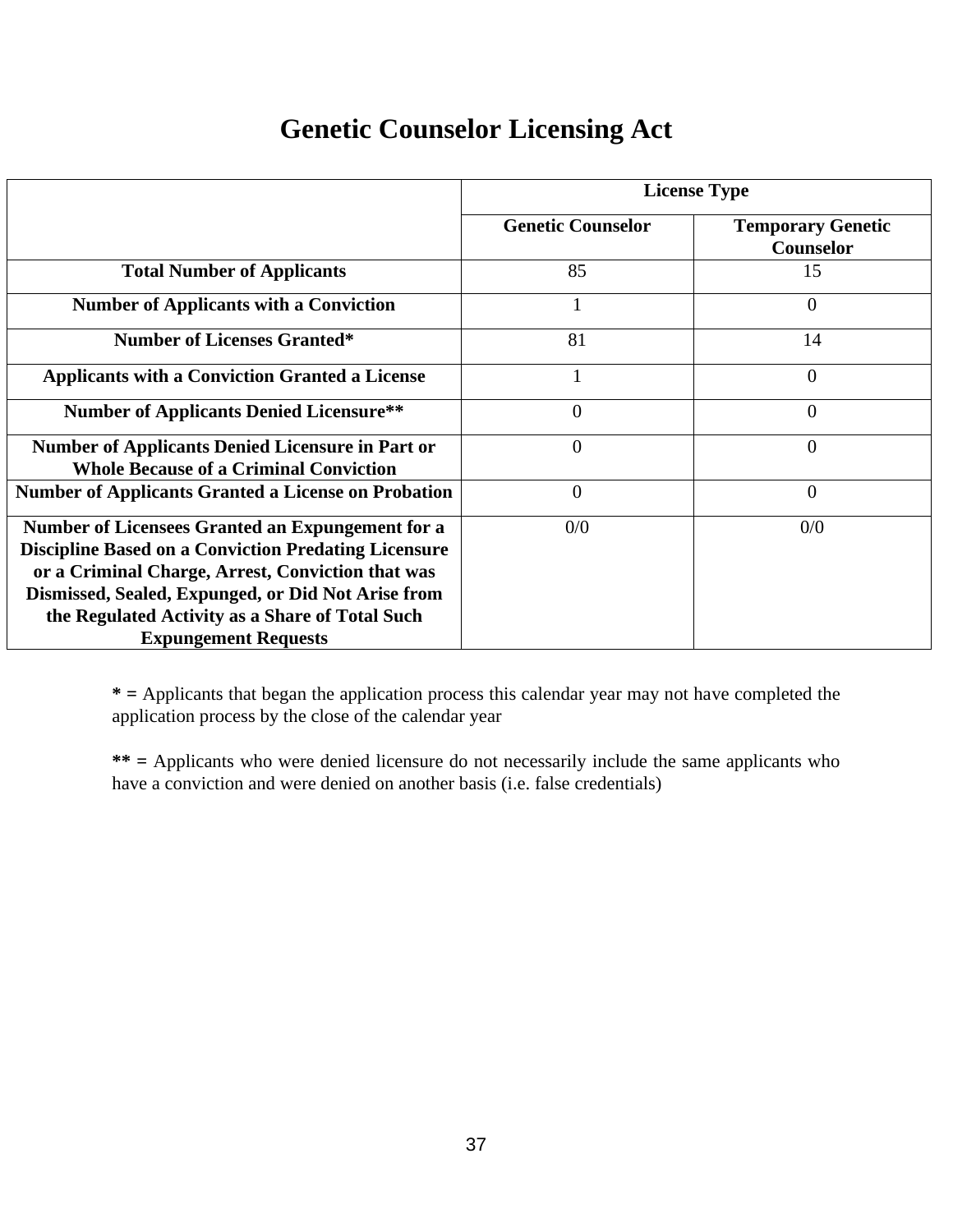# **Electrologist Licensing Act**

|                                                                | <b>License Type</b>           |
|----------------------------------------------------------------|-------------------------------|
|                                                                | <b>Licensed Electrologist</b> |
| <b>Total Number of Applicants</b>                              | 6                             |
| <b>Number of Applicants with a Conviction</b>                  | $\overline{0}$                |
| <b>Number of Licenses Granted*</b>                             | 6                             |
| <b>Applicants with a Conviction Granted a License*</b>         | $\overline{0}$                |
| <b>Number of Applicants Denied Licensure**</b>                 | $\overline{0}$                |
| <b>Number of Applicants Denied Licensure in Part or</b>        | $\overline{0}$                |
| <b>Whole Because of a Criminal Conviction</b>                  |                               |
| <b>Number of Applicants Granted a License on Probation</b>     | $\overline{0}$                |
| Number of Licensees Granted an Expungement for a               | 0/0                           |
| <b>Discipline Based on a Conviction Predating Licensure or</b> |                               |
| a Criminal Charge, Arrest, Conviction that was                 |                               |
| Dismissed, Sealed, Expunged, or Did Not Arise from the         |                               |
| <b>Regulated Activity as a Share of Total Such</b>             |                               |
| <b>Expungement Requests</b>                                    |                               |

**\* =** Applicants that began the application process this calendar year may not have completed the application process by the close of the calendar year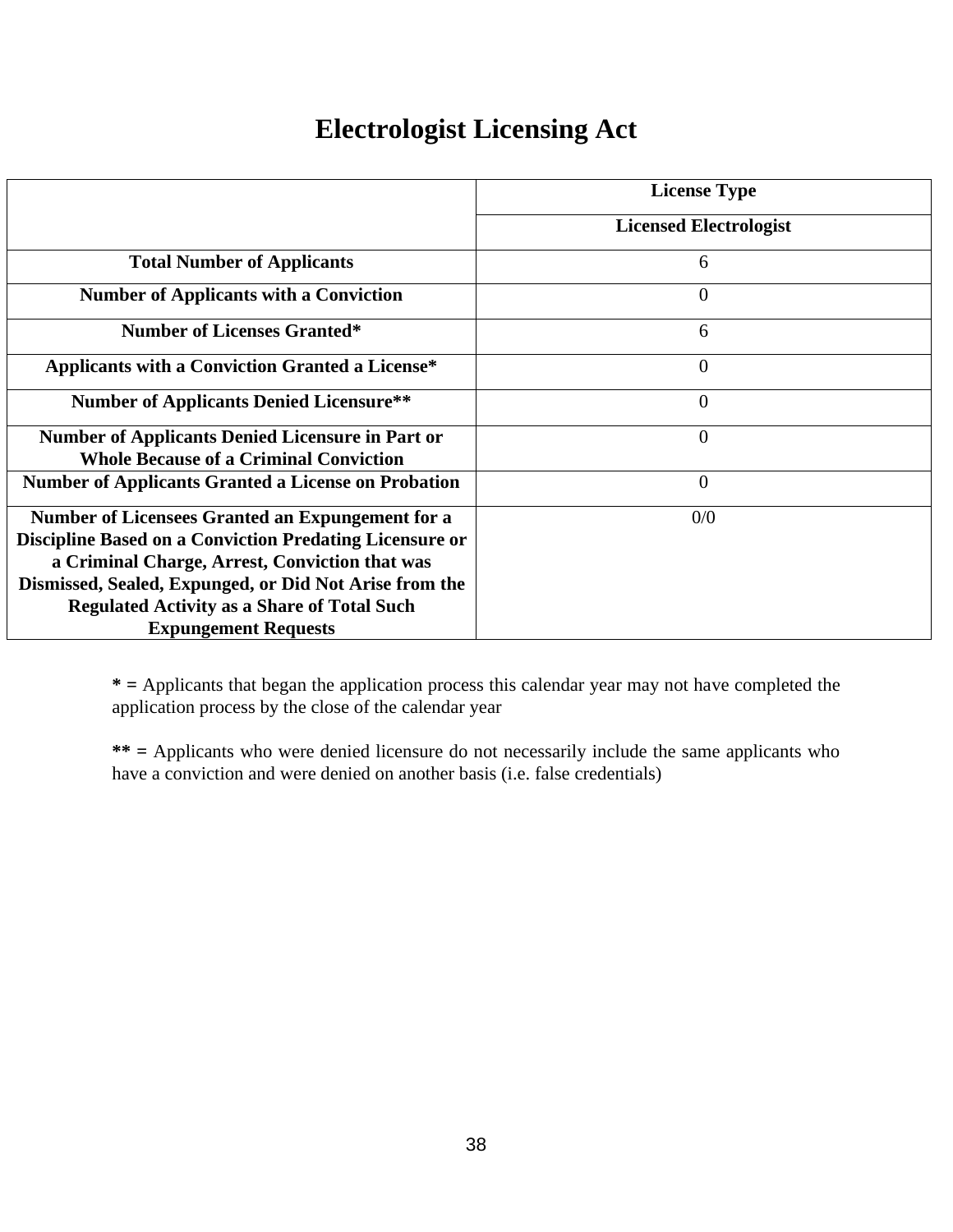## **Registered Interior Designers Act**

|                                                                                                                                                                                                                                                                                                                            | <b>License Type</b>                 |
|----------------------------------------------------------------------------------------------------------------------------------------------------------------------------------------------------------------------------------------------------------------------------------------------------------------------------|-------------------------------------|
|                                                                                                                                                                                                                                                                                                                            | <b>Registered Interior Designer</b> |
| <b>Total Number of Applicants</b>                                                                                                                                                                                                                                                                                          | 28                                  |
| <b>Number of Applicants with a Conviction</b>                                                                                                                                                                                                                                                                              | 1                                   |
| <b>Number of Licenses Granted*</b>                                                                                                                                                                                                                                                                                         | 25                                  |
| <b>Applicants with a Conviction Granted a License*</b>                                                                                                                                                                                                                                                                     | 1                                   |
| <b>Number of Applicants Denied Licensure**</b>                                                                                                                                                                                                                                                                             | $\theta$                            |
| <b>Number of Applicants Denied Licensure in Part or</b><br><b>Whole Because of a Criminal Conviction</b>                                                                                                                                                                                                                   | $\overline{0}$                      |
| <b>Number of Applicants Granted a License on Probation</b>                                                                                                                                                                                                                                                                 | $\overline{0}$                      |
| <b>Number of Licensees Granted an Expungement for a</b><br><b>Discipline Based on a Conviction Predating Licensure or</b><br>a Criminal Charge, Arrest, Conviction that was<br>Dismissed, Sealed, Expunged, or Did Not Arise from the<br><b>Regulated Activity as a Share of Total Such</b><br><b>Expungement Requests</b> | 0/0                                 |

**\* =** Applicants that began the application process this calendar year may not have completed the application process by the close of the calendar year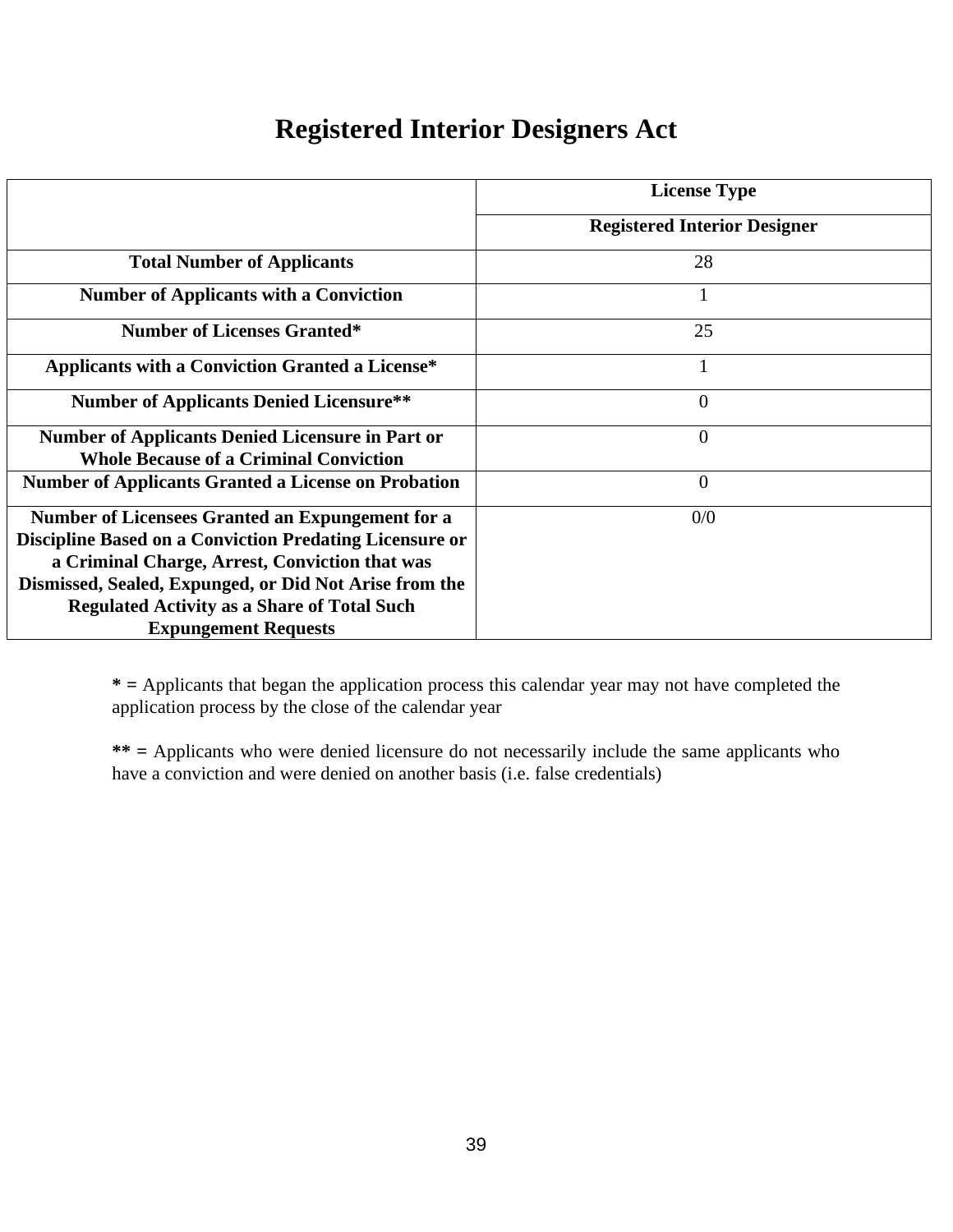|                                                                                                                                                                                                                                                                                                                     | <b>License Type</b>                                  |                        |  |  |
|---------------------------------------------------------------------------------------------------------------------------------------------------------------------------------------------------------------------------------------------------------------------------------------------------------------------|------------------------------------------------------|------------------------|--|--|
|                                                                                                                                                                                                                                                                                                                     | <b>Licensed Professional</b><br><b>Land Surveyor</b> | <b>Surveyor Intern</b> |  |  |
| <b>Total Number of Applicants</b>                                                                                                                                                                                                                                                                                   | 24                                                   | 17                     |  |  |
| <b>Number of Applicants with a Conviction</b>                                                                                                                                                                                                                                                                       | 0                                                    | $\Omega$               |  |  |
| <b>Number of Licenses Granted*</b>                                                                                                                                                                                                                                                                                  | 21                                                   | 5                      |  |  |
| <b>Applicants with a Conviction Granted a License</b>                                                                                                                                                                                                                                                               | $\theta$                                             | $\overline{0}$         |  |  |
| <b>Number of Applicants Denied Licensure**</b>                                                                                                                                                                                                                                                                      | $\overline{0}$                                       | $\overline{0}$         |  |  |
| <b>Number of Applicants Denied Licensure in Part or</b><br><b>Whole Because of a Criminal Conviction</b>                                                                                                                                                                                                            | $\Omega$                                             | $\theta$               |  |  |
| <b>Number of Applicants Granted a License on Probation</b>                                                                                                                                                                                                                                                          | $\overline{0}$                                       | $\overline{0}$         |  |  |
| <b>Number of Licensees Granted an Expungement for a</b><br><b>Discipline Based on a Conviction Predating Licensure</b><br>or a Criminal Charge, Arrest, Conviction that was<br>Dismissed, Sealed, Expunged, or Did Not Arise from<br>the Regulated Activity as a Share of Total Such<br><b>Expungement Requests</b> | 0/0                                                  | 0/0                    |  |  |

**\* =** Applicants that began the application process this calendar year may not have completed the application process by the close of the calendar year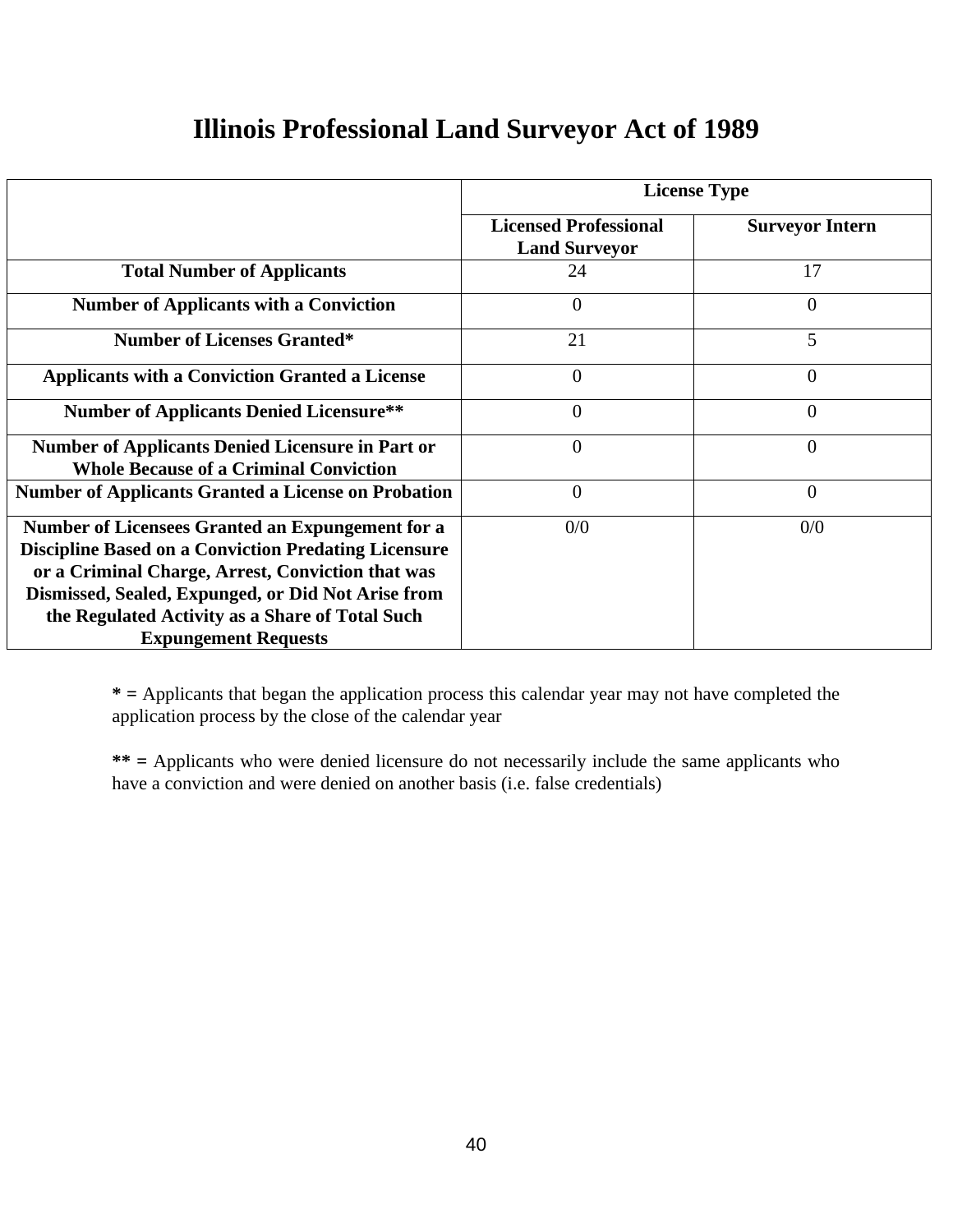## **Illinois Landscape Architecture Act of 1989**

|                                                                                                                                                                                                                                                                                                                            | <b>License Type</b>                   |
|----------------------------------------------------------------------------------------------------------------------------------------------------------------------------------------------------------------------------------------------------------------------------------------------------------------------------|---------------------------------------|
|                                                                                                                                                                                                                                                                                                                            | <b>Registered Landscape Architect</b> |
| <b>Total Number of Applicants</b>                                                                                                                                                                                                                                                                                          | 33                                    |
| <b>Number of Applicants with a Conviction</b>                                                                                                                                                                                                                                                                              | $\overline{0}$                        |
| <b>Number of Licenses Granted*</b>                                                                                                                                                                                                                                                                                         | 32                                    |
| <b>Applicants with a Conviction Granted a License*</b>                                                                                                                                                                                                                                                                     | $\overline{0}$                        |
| <b>Number of Applicants Denied Licensure**</b>                                                                                                                                                                                                                                                                             | $\overline{0}$                        |
| <b>Number of Applicants Denied Licensure in Part or</b><br><b>Whole Because of a Criminal Conviction</b>                                                                                                                                                                                                                   | $\Omega$                              |
| <b>Number of Applicants Granted a License on Probation</b>                                                                                                                                                                                                                                                                 | $\overline{0}$                        |
| <b>Number of Licensees Granted an Expungement for a</b><br><b>Discipline Based on a Conviction Predating Licensure or</b><br>a Criminal Charge, Arrest, Conviction that was<br>Dismissed, Sealed, Expunged, or Did Not Arise from the<br><b>Regulated Activity as a Share of Total Such</b><br><b>Expungement Requests</b> | 0/0                                   |

**\* =** Applicants that began the application process this calendar year may not have completed the application process by the close of the calendar year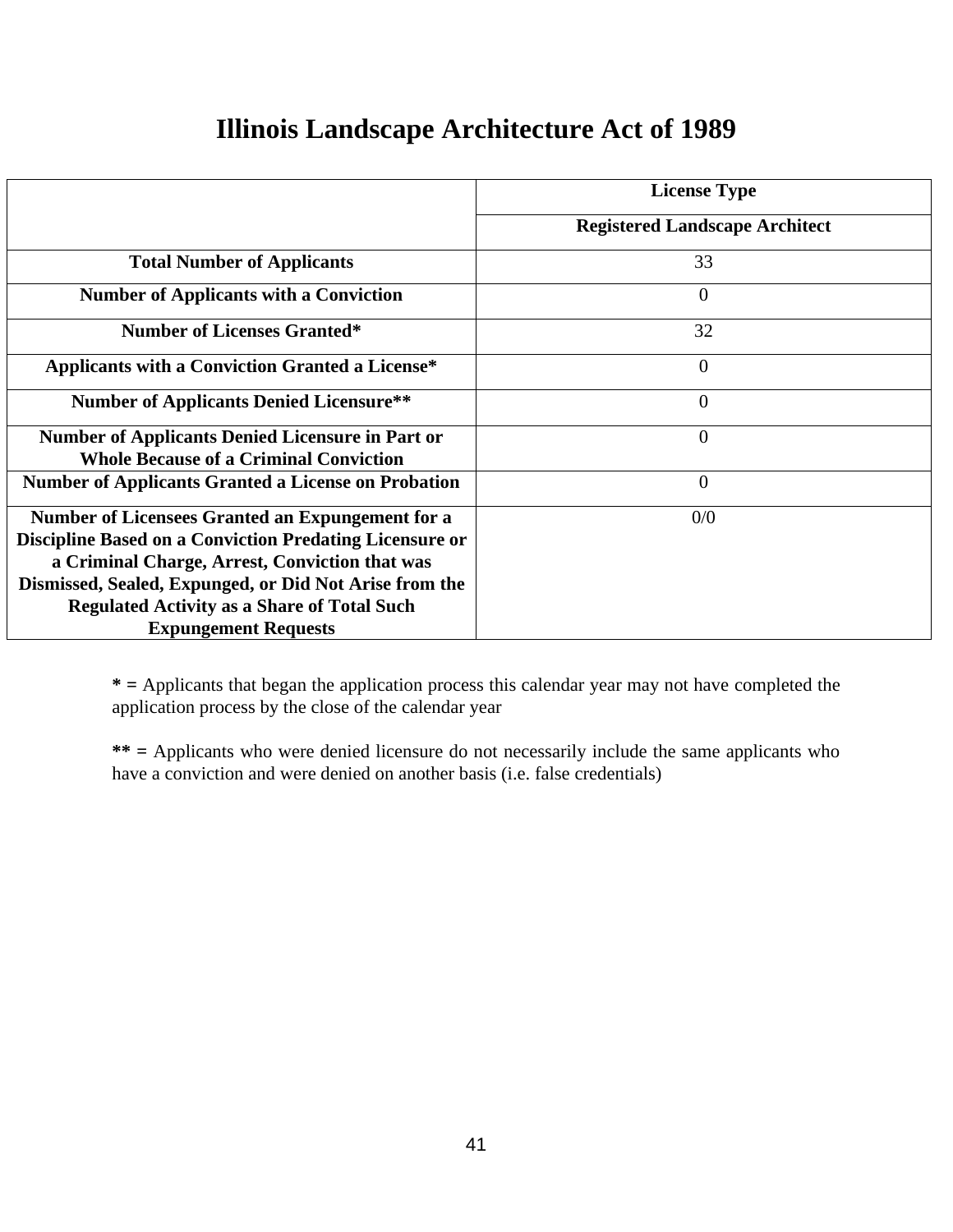# **Limited Liability Company Act**

|                                                                                                                                                                                                                                                                                                                     | <b>License Type</b>                           |
|---------------------------------------------------------------------------------------------------------------------------------------------------------------------------------------------------------------------------------------------------------------------------------------------------------------------|-----------------------------------------------|
|                                                                                                                                                                                                                                                                                                                     | <b>Professional Limited Liability Company</b> |
| <b>Total Number of Applicants</b>                                                                                                                                                                                                                                                                                   | 408                                           |
| <b>Number of Applicants with a Conviction</b>                                                                                                                                                                                                                                                                       | $\theta$                                      |
| <b>Number of Licenses Granted*</b>                                                                                                                                                                                                                                                                                  | 343                                           |
| <b>Applicants with a Conviction Granted a License*</b>                                                                                                                                                                                                                                                              | $\overline{0}$                                |
| <b>Number of Applicants Denied Licensure**</b>                                                                                                                                                                                                                                                                      | $\overline{0}$                                |
| <b>Number of Applicants Denied Licensure in Part or</b><br><b>Whole Because of a Criminal Conviction</b>                                                                                                                                                                                                            | $\overline{0}$                                |
| <b>Number of Applicants Granted a License on Probation</b>                                                                                                                                                                                                                                                          | $\overline{0}$                                |
| Number of Licensees Granted an Expungement for a<br><b>Discipline Based on a Conviction Predating Licensure or</b><br>a Criminal Charge, Arrest, Conviction that was<br>Dismissed, Sealed, Expunged, or Did Not Arise from the<br><b>Regulated Activity as a Share of Total Such</b><br><b>Expungement Requests</b> | 0/0                                           |

**\* =** Applicants that began the application process this calendar year may not have completed the application process by the close of the calendar year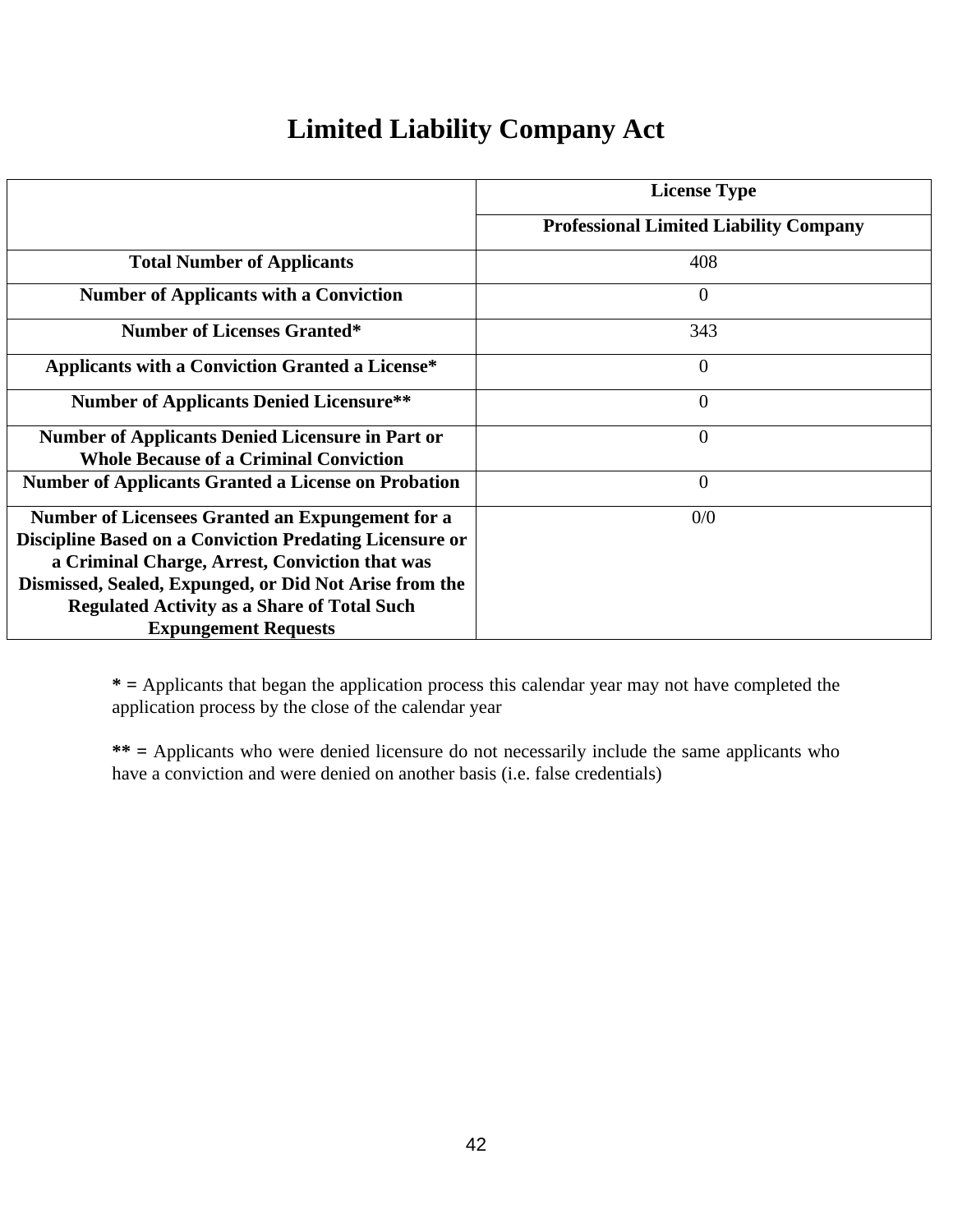# **Marriage and Family Therapy Licensing Act**

|                                                                                                                                                                                                                                                                                                              | <b>License Type</b>                                                                             |                                                                      |                                                                                     |  |
|--------------------------------------------------------------------------------------------------------------------------------------------------------------------------------------------------------------------------------------------------------------------------------------------------------------|-------------------------------------------------------------------------------------------------|----------------------------------------------------------------------|-------------------------------------------------------------------------------------|--|
|                                                                                                                                                                                                                                                                                                              | <b>Associate</b><br><b>Licensed</b><br><b>Marriage and</b><br><b>Family</b><br><b>Therapist</b> | <b>Licensed</b><br><b>Marriage and</b><br>Family<br><b>Therapist</b> | <b>Marriage and Family</b><br><b>Therapy Continuing</b><br><b>Education Sponsor</b> |  |
| <b>Total Number of Applicants</b>                                                                                                                                                                                                                                                                            | 100                                                                                             | 93                                                                   | 11                                                                                  |  |
| <b>Number of Applicants with a Conviction</b>                                                                                                                                                                                                                                                                | 3                                                                                               | $\overline{0}$                                                       | $\overline{0}$                                                                      |  |
| <b>Number of Licenses Granted*</b>                                                                                                                                                                                                                                                                           | 99                                                                                              | 96                                                                   | 10                                                                                  |  |
| <b>Applicants with a Conviction Granted a License</b>                                                                                                                                                                                                                                                        | 3                                                                                               | $\overline{0}$                                                       | $\overline{0}$                                                                      |  |
| <b>Number of Applicants Denied Licensure**</b>                                                                                                                                                                                                                                                               | $\Omega$                                                                                        | $\theta$                                                             | $\Omega$                                                                            |  |
| <b>Number of Applicants Denied Licensure in Part or</b><br><b>Whole Because of a Criminal Conviction</b>                                                                                                                                                                                                     | $\overline{0}$                                                                                  | $\overline{0}$                                                       | $\overline{0}$                                                                      |  |
| <b>Number of Applicants Granted a License on</b><br><b>Probation</b>                                                                                                                                                                                                                                         | $\theta$                                                                                        | $\overline{0}$                                                       | $\overline{0}$                                                                      |  |
| Number of Licensees Granted an Expungement for a<br><b>Discipline Based on a Conviction Predating Licensure</b><br>or a Criminal Charge, Arrest, Conviction that was<br>Dismissed, Sealed, Expunged, or Did Not Arise from<br>the Regulated Activity as a Share of Total Such<br><b>Expungement Requests</b> | 0/0                                                                                             | 0/0                                                                  | 0/0                                                                                 |  |

**\* =** Applicants that began the application process this calendar year may not have completed the application process by the close of the calendar year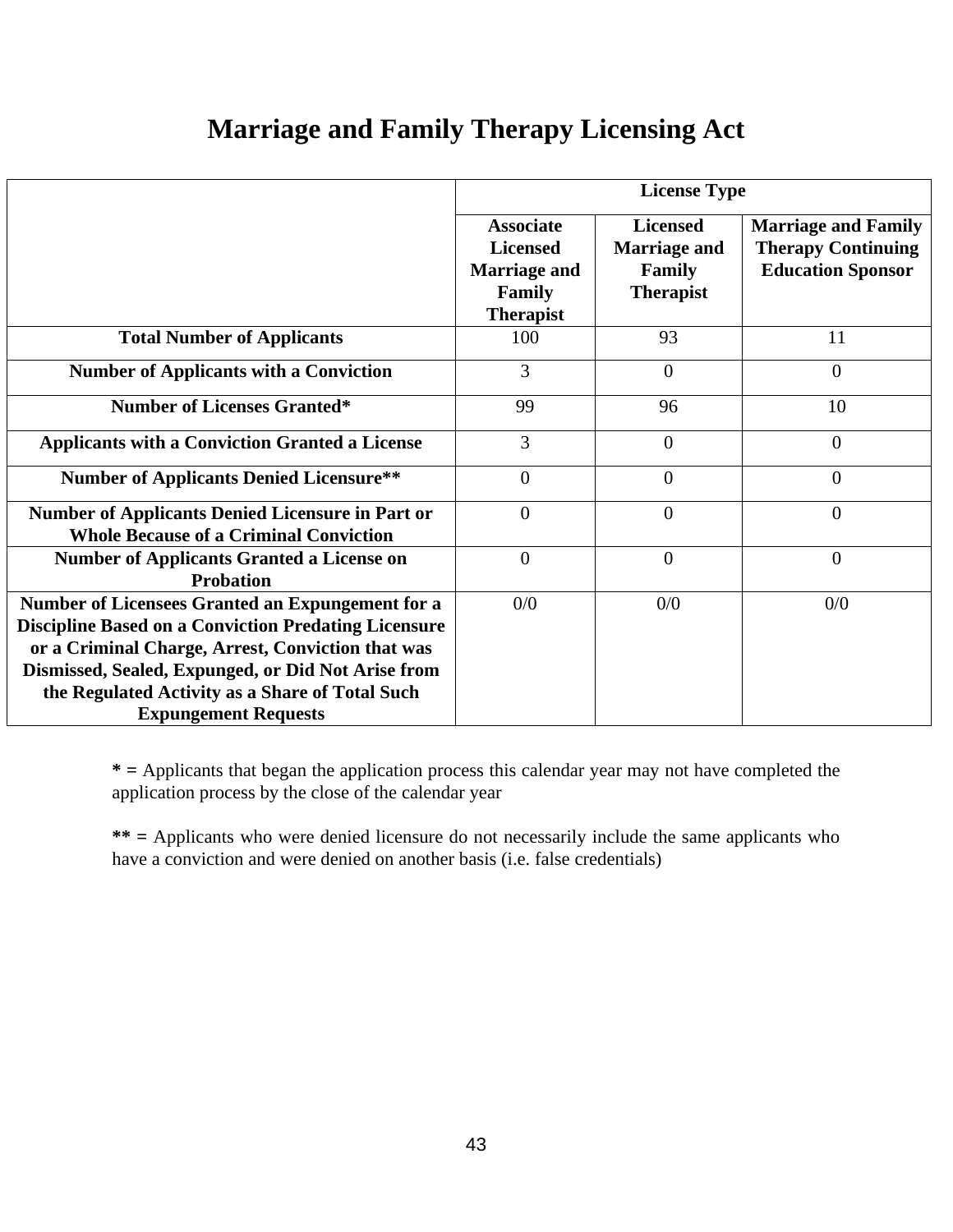# **Massage Licensing Act**

|                                                                                                                                                                                                                                                                                                              | <b>License Type</b>                         |                                                       |  |  |
|--------------------------------------------------------------------------------------------------------------------------------------------------------------------------------------------------------------------------------------------------------------------------------------------------------------|---------------------------------------------|-------------------------------------------------------|--|--|
|                                                                                                                                                                                                                                                                                                              | <b>Licensed Massage</b><br><b>Therapist</b> | <b>Massage Continuing</b><br><b>Education Sponsor</b> |  |  |
| <b>Total Number of Applicants</b>                                                                                                                                                                                                                                                                            | 736                                         |                                                       |  |  |
| <b>Number of Applicants with a Conviction</b>                                                                                                                                                                                                                                                                | 10                                          | $\Omega$                                              |  |  |
| <b>Number of Licenses Granted*</b>                                                                                                                                                                                                                                                                           | 723                                         | $\theta$                                              |  |  |
| <b>Applicants with a Conviction Granted a License</b>                                                                                                                                                                                                                                                        | 5                                           | 0                                                     |  |  |
| <b>Number of Applicants Denied Licensure**</b>                                                                                                                                                                                                                                                               | $\overline{0}$                              | $\theta$                                              |  |  |
| <b>Number of Applicants Denied Licensure in Part or</b><br><b>Whole Because of a Criminal Conviction</b>                                                                                                                                                                                                     | $\overline{0}$                              | $\Omega$                                              |  |  |
| <b>Number of Applicants Granted a License on Probation</b>                                                                                                                                                                                                                                                   |                                             | $\theta$                                              |  |  |
| Number of Licensees Granted an Expungement for a<br><b>Discipline Based on a Conviction Predating Licensure</b><br>or a Criminal Charge, Arrest, Conviction that was<br>Dismissed, Sealed, Expunged, or Did Not Arise from<br>the Regulated Activity as a Share of Total Such<br><b>Expungement Requests</b> | 0/0                                         | 0/0                                                   |  |  |

**\* =** Applicants that began the application process this calendar year may not have completed the application process by the close of the calendar year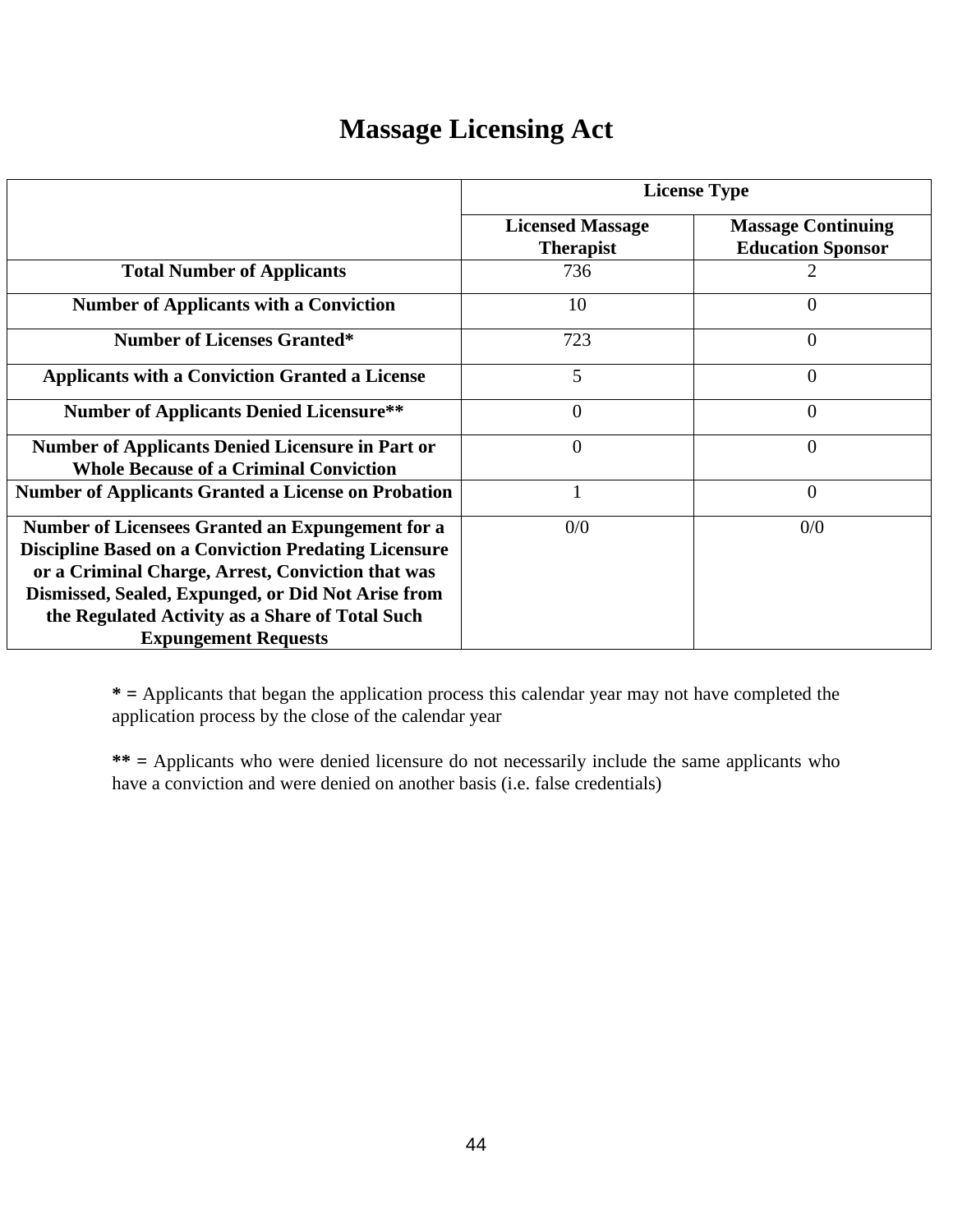## **Medical Practice Act of 1987**

|                                                                                                                                                                                                                                                                                                                               | <b>License Type</b>                                                       |                                                     |                                                       |                                                                              |                                                                       |
|-------------------------------------------------------------------------------------------------------------------------------------------------------------------------------------------------------------------------------------------------------------------------------------------------------------------------------|---------------------------------------------------------------------------|-----------------------------------------------------|-------------------------------------------------------|------------------------------------------------------------------------------|-----------------------------------------------------------------------|
|                                                                                                                                                                                                                                                                                                                               | <b>Continuing</b><br><b>Medical</b><br><b>Education</b><br><b>Sponsor</b> | <b>Licensed</b><br><b>Chiropractic</b><br>Physician | <b>Licensed</b><br>Physician<br>and<br><b>Surgeon</b> | <b>Licensed</b><br><b>Physician</b><br><b>Controlled</b><br><b>Substance</b> | <b>Limited</b><br><b>Medical</b><br><b>Temporary</b><br><b>Permit</b> |
| <b>Total Number of Applicants</b>                                                                                                                                                                                                                                                                                             | 4                                                                         | 172                                                 | 3278                                                  | 2747                                                                         | 82                                                                    |
| <b>Number of Applicants with a Conviction</b>                                                                                                                                                                                                                                                                                 | $\overline{0}$                                                            | $\overline{3}$                                      | $\overline{4}$                                        | 15                                                                           | $\overline{0}$                                                        |
| <b>Number of Licenses Granted*</b>                                                                                                                                                                                                                                                                                            | $\mathbf{1}$                                                              | 180                                                 | 3437                                                  | 2806                                                                         | 61                                                                    |
| <b>Applicants with a Conviction Granted a</b><br><b>License</b>                                                                                                                                                                                                                                                               | $\theta$                                                                  | $\overline{2}$                                      | $\overline{2}$                                        | 14                                                                           | $\overline{0}$                                                        |
| <b>Number of Applicants Denied Licensure**</b>                                                                                                                                                                                                                                                                                | $\theta$                                                                  | $\theta$                                            | $\theta$                                              | $\theta$                                                                     | $\overline{0}$                                                        |
| <b>Number of Applicants Denied Licensure in</b><br><b>Part or Whole Because of a Criminal</b><br><b>Conviction</b>                                                                                                                                                                                                            | $\overline{0}$                                                            | $\overline{0}$                                      | $\overline{0}$                                        | $\overline{0}$                                                               | $\overline{0}$                                                        |
| <b>Number of Applicants Granted a License on</b><br><b>Probation</b>                                                                                                                                                                                                                                                          | $\theta$                                                                  |                                                     | $\theta$                                              | $\theta$                                                                     | $\Omega$                                                              |
| <b>Number of Licensees Granted an</b><br><b>Expungement for a Discipline Based on a</b><br><b>Conviction Predating Licensure or a Criminal</b><br><b>Charge, Arrest, Conviction that was</b><br>Dismissed, Sealed, Expunged, or Did Not<br>Arise from the Regulated Activity as a Share<br>of Total Such Expungement Requests | 0/0                                                                       | 0/0                                                 | 0/0                                                   | 0/0                                                                          | 0/0                                                                   |

**\* =** Applicants that began the application process this calendar year may not have completed the application process by the close of the calendar year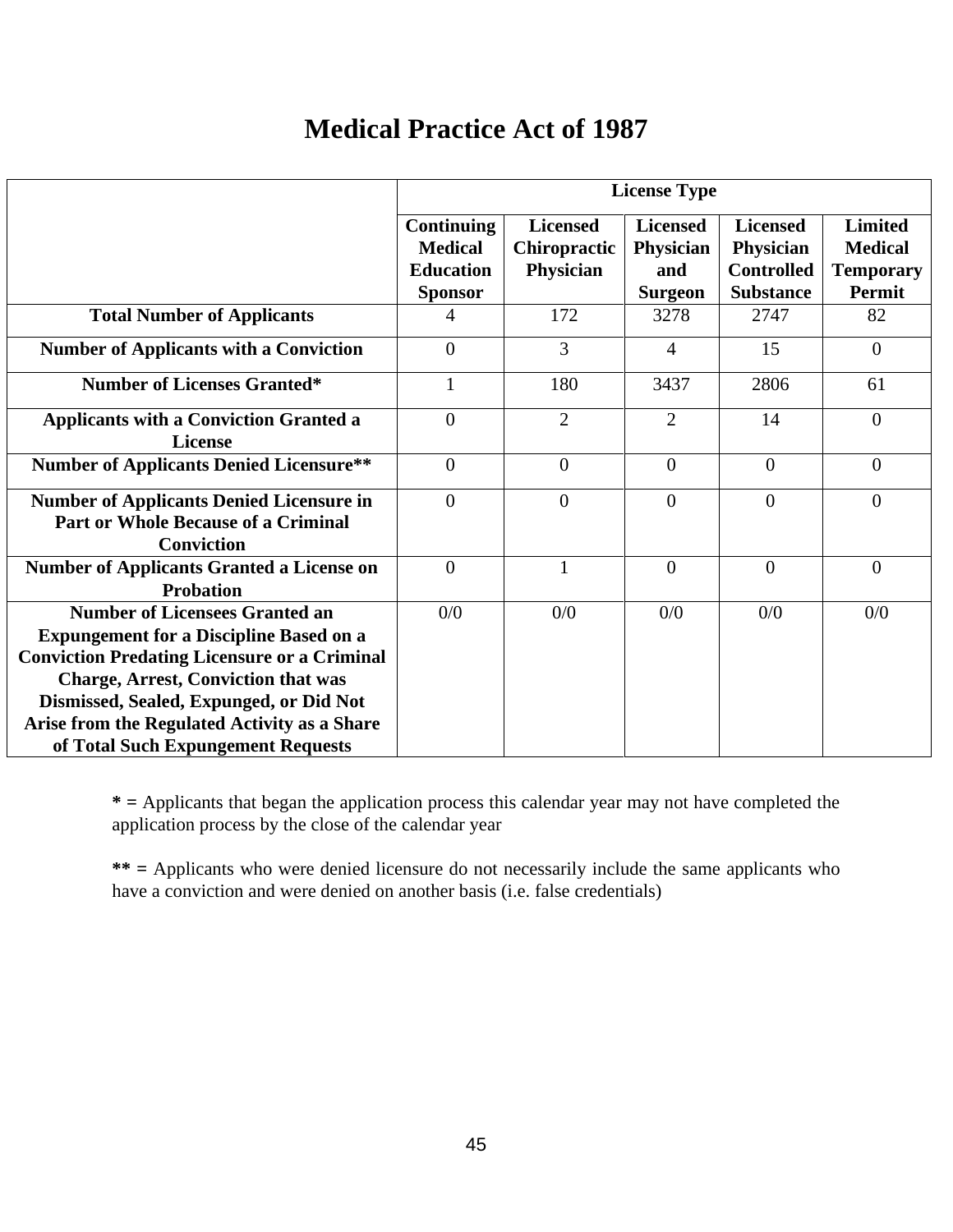# **Medical Practice Act of 1987 (cont'd)**

|                                                                                                                                                                                                                                                                                                                               | <b>License Type</b>                                 |                                     |                                                  |                          |
|-------------------------------------------------------------------------------------------------------------------------------------------------------------------------------------------------------------------------------------------------------------------------------------------------------------------------------|-----------------------------------------------------|-------------------------------------|--------------------------------------------------|--------------------------|
|                                                                                                                                                                                                                                                                                                                               | <b>Temporary</b><br><b>Medical</b><br><b>Permit</b> | <b>Visiting Physician</b><br>Permit | <b>Visiting</b><br>Physician<br><b>Professor</b> | <b>Visiting Resident</b> |
| <b>Total Number of Applicants</b>                                                                                                                                                                                                                                                                                             | 1903                                                | 19                                  | 0                                                | 71                       |
| <b>Number of Applicants with a Conviction</b>                                                                                                                                                                                                                                                                                 | $\overline{2}$                                      | $\overline{0}$                      | $\overline{0}$                                   | $\mathbf{1}$             |
| <b>Number of Licenses Granted*</b>                                                                                                                                                                                                                                                                                            | 1893                                                | 16                                  | $\overline{0}$                                   | 55                       |
| <b>Applicants with a Conviction Granted a</b><br><b>License</b>                                                                                                                                                                                                                                                               | $\overline{2}$                                      | $\overline{0}$                      | $\overline{0}$                                   | 1                        |
| <b>Number of Applicants Denied Licensure**</b>                                                                                                                                                                                                                                                                                | $\boldsymbol{0}$                                    | $\overline{0}$                      | $\overline{0}$                                   | $\theta$                 |
| <b>Number of Applicants Denied Licensure in</b><br><b>Part or Whole Because of a Criminal</b><br><b>Conviction</b>                                                                                                                                                                                                            | $\theta$                                            | $\overline{0}$                      | $\Omega$                                         | $\overline{0}$           |
| <b>Number of Applicants Granted a License on</b><br><b>Probation</b>                                                                                                                                                                                                                                                          | $\overline{0}$                                      | $\overline{0}$                      | $\overline{0}$                                   | $\theta$                 |
| <b>Number of Licensees Granted an</b><br><b>Expungement for a Discipline Based on a</b><br><b>Conviction Predating Licensure or a</b><br><b>Criminal Charge, Arrest, Conviction that</b><br>was Dismissed, Sealed, Expunged, or Did Not<br>Arise from the Regulated Activity as a Share<br>of Total Such Expungement Requests | 0/0                                                 | 0/0                                 | 0/0                                              | 0/0                      |

**\* =** Applicants that began the application process this calendar year may not have completed the application process by the close of the calendar year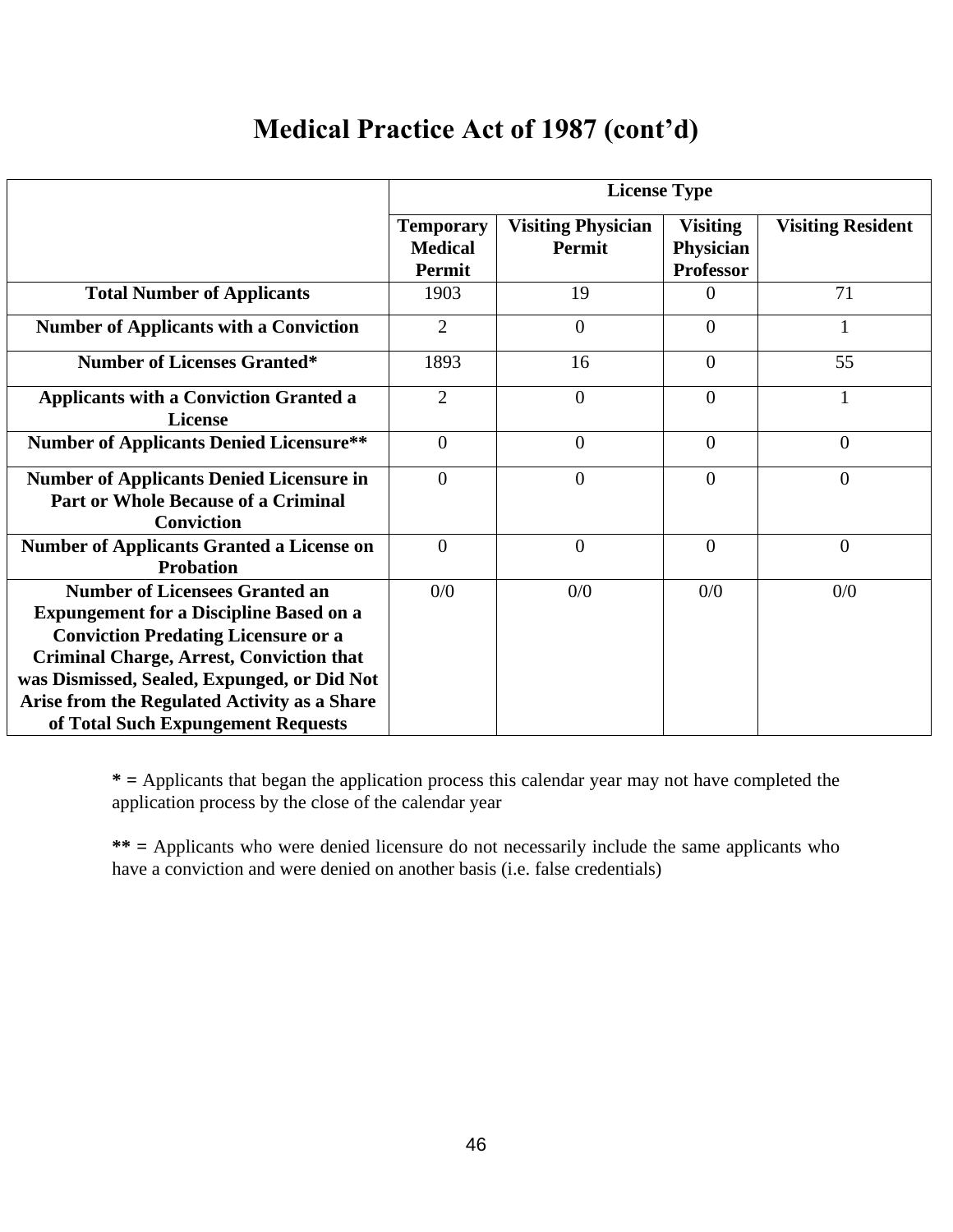# **Compassionate Use of Medical Cannabis Program Act**

|                                                                                                                                                                                                                                                                                                                     | <b>License Type</b>                                                                         |                                   |                                                       |                                                         |
|---------------------------------------------------------------------------------------------------------------------------------------------------------------------------------------------------------------------------------------------------------------------------------------------------------------------|---------------------------------------------------------------------------------------------|-----------------------------------|-------------------------------------------------------|---------------------------------------------------------|
|                                                                                                                                                                                                                                                                                                                     | <b>Registered</b><br><b>Medical</b><br><b>Cannabis</b><br><b>Dispensing</b><br>Organization | <b>Registered</b><br><b>Agent</b> | <b>Registered</b><br><b>Agent</b> in<br><b>Charge</b> | <b>Registered</b><br><b>Principal</b><br><b>Officer</b> |
| <b>Total Number of Applicants</b>                                                                                                                                                                                                                                                                                   | 0                                                                                           | 1577                              | 290                                                   | 130                                                     |
| <b>Number of Applicants with a Conviction</b>                                                                                                                                                                                                                                                                       | $\overline{0}$                                                                              | 117                               | 26                                                    | $\mathbf{1}$                                            |
| <b>Number of Licenses Granted*</b>                                                                                                                                                                                                                                                                                  | $\overline{0}$                                                                              | 1096                              | 229                                                   | 116                                                     |
| <b>Applicants with a Conviction Granted a License</b>                                                                                                                                                                                                                                                               | $\overline{0}$                                                                              | 77                                | 23                                                    | $\mathbf{1}$                                            |
| <b>Number of Applicants Denied Licensure**</b>                                                                                                                                                                                                                                                                      | $\overline{0}$                                                                              | 295                               | 29                                                    | 13                                                      |
| <b>Number of Applicants Denied Licensure in Part or</b><br><b>Whole Because of a Criminal Conviction</b>                                                                                                                                                                                                            | $\overline{0}$                                                                              | $\theta$                          | $\Omega$                                              | $\overline{0}$                                          |
| <b>Number of Applicants Granted a License on</b><br><b>Probation</b>                                                                                                                                                                                                                                                | $\overline{0}$                                                                              | $\Omega$                          | $\overline{0}$                                        | $\overline{0}$                                          |
| Number of Licensees Granted an Expungement for a<br><b>Discipline Based on a Conviction Predating</b><br><b>Licensure or a Criminal Charge, Arrest, Conviction</b><br>that was Dismissed, Sealed, Expunged, or Did Not<br>Arise from the Regulated Activity as a Share of Total<br><b>Such Expungement Requests</b> | 0/0                                                                                         | 0/0                               | 0/0                                                   | 0/0                                                     |

**\* =** Applicants that began the application process this calendar year may not have completed the application process by the close of the calendar year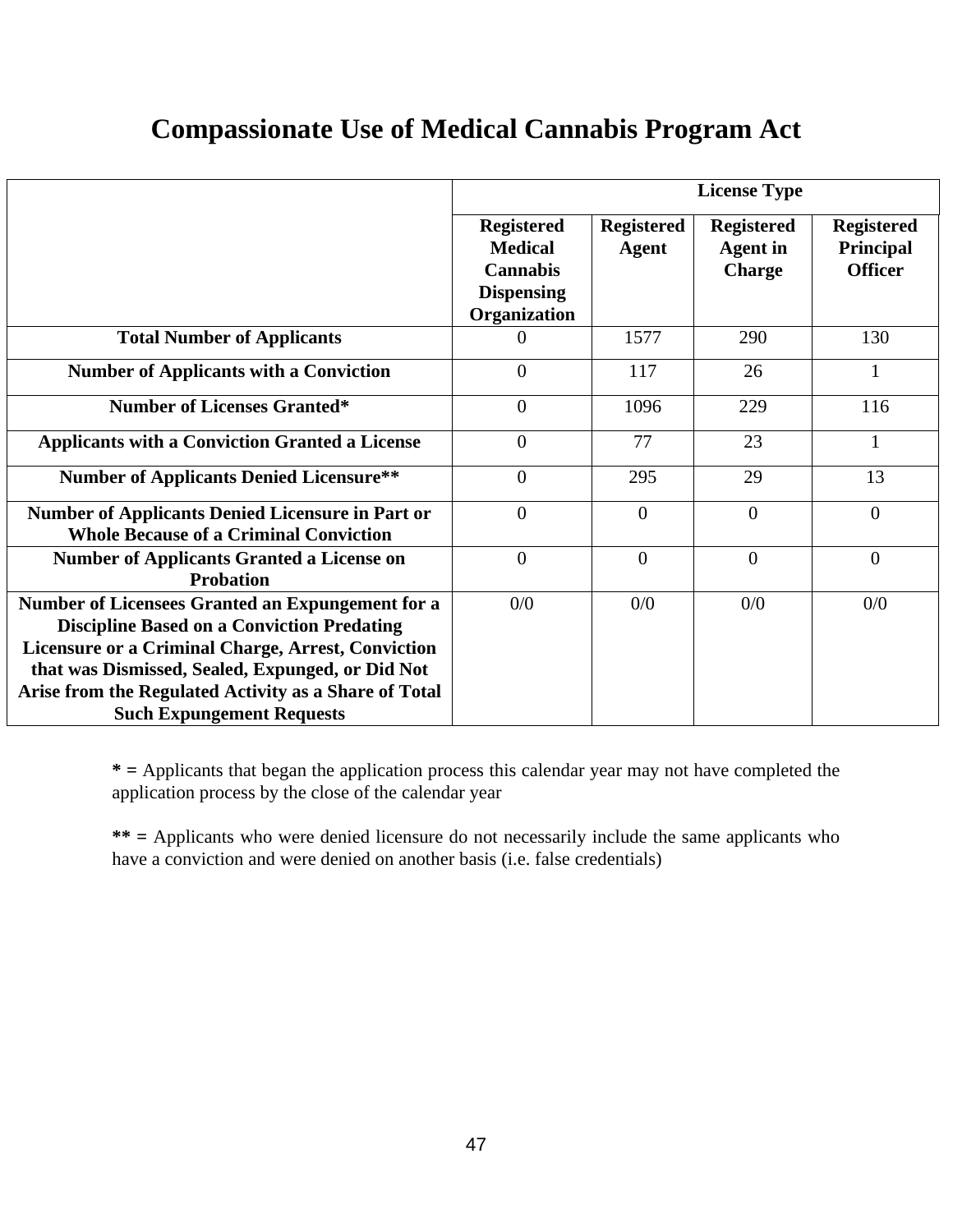# **Medical Corporation Act**

|                                                                                                          | <b>License Type</b>                   |
|----------------------------------------------------------------------------------------------------------|---------------------------------------|
|                                                                                                          | <b>Registered Medical Corporation</b> |
| <b>Total Number of Applicants</b>                                                                        | 123                                   |
| <b>Number of Applicants with a Conviction</b>                                                            | $\overline{0}$                        |
| <b>Number of Licenses Granted*</b>                                                                       | 83                                    |
| <b>Applicants with a Conviction Granted a License*</b>                                                   | $\overline{0}$                        |
| <b>Number of Applicants Denied Licensure**</b>                                                           | $\overline{0}$                        |
| <b>Number of Applicants Denied Licensure in Part or</b><br><b>Whole Because of a Criminal Conviction</b> | $\overline{0}$                        |
| <b>Number of Applicants Granted a License on Probation</b>                                               | $\overline{0}$                        |
| Number of Licensees Granted an Expungement for a                                                         | 0/0                                   |
| <b>Discipline Based on a Conviction Predating Licensure or</b>                                           |                                       |
| a Criminal Charge, Arrest, Conviction that was                                                           |                                       |
| Dismissed, Sealed, Expunged, or Did Not Arise from the                                                   |                                       |
| <b>Regulated Activity as a Share of Total Such</b>                                                       |                                       |
| <b>Expungement Requests</b>                                                                              |                                       |

**\* =** Applicants that began the application process this calendar year may not have completed the application process by the close of the calendar year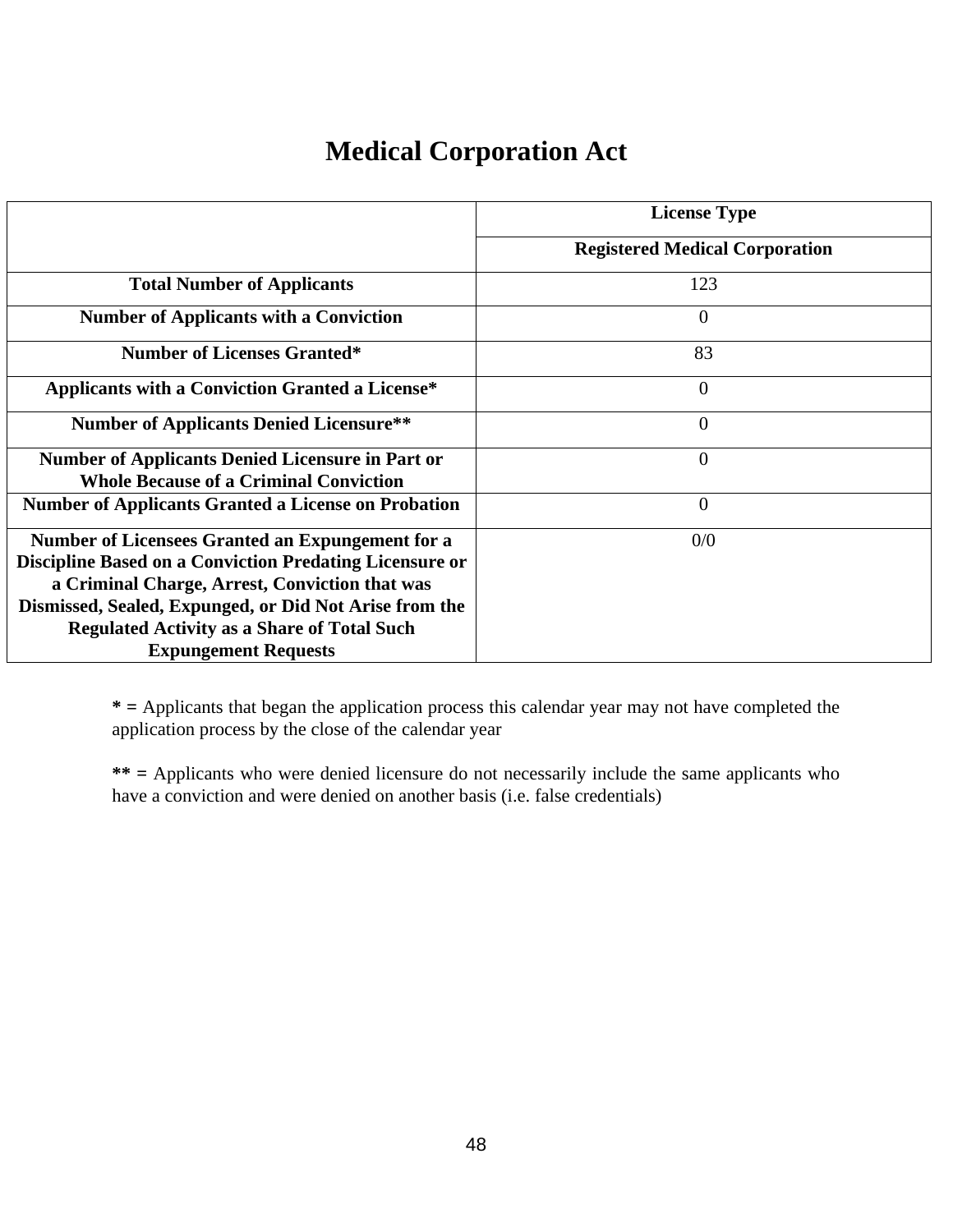# **Naprapathic Practice Act**

|                                                                | <b>License Type</b>       |
|----------------------------------------------------------------|---------------------------|
|                                                                |                           |
|                                                                | <b>Licensed Naprapath</b> |
| <b>Total Number of Applicants</b>                              | 3                         |
| <b>Number of Applicants with a Conviction</b>                  | $\overline{0}$            |
| <b>Number of Licenses Granted*</b>                             | $\overline{2}$            |
| <b>Applicants with a Conviction Granted a License*</b>         | $\overline{0}$            |
| <b>Number of Applicants Denied Licensure**</b>                 | $\overline{0}$            |
| <b>Number of Applicants Denied Licensure in Part or</b>        | $\overline{0}$            |
| <b>Whole Because of a Criminal Conviction</b>                  |                           |
| <b>Number of Applicants Granted a License on Probation</b>     | $\overline{0}$            |
| Number of Licensees Granted an Expungement for a               | 0/0                       |
| <b>Discipline Based on a Conviction Predating Licensure or</b> |                           |
| a Criminal Charge, Arrest, Conviction that was                 |                           |
| Dismissed, Sealed, Expunged, or Did Not Arise from the         |                           |
| <b>Regulated Activity as a Share of Total Such</b>             |                           |
| <b>Expungement Requests</b>                                    |                           |

**\* =** Applicants that began the application process this calendar year may not have completed the application process by the close of the calendar year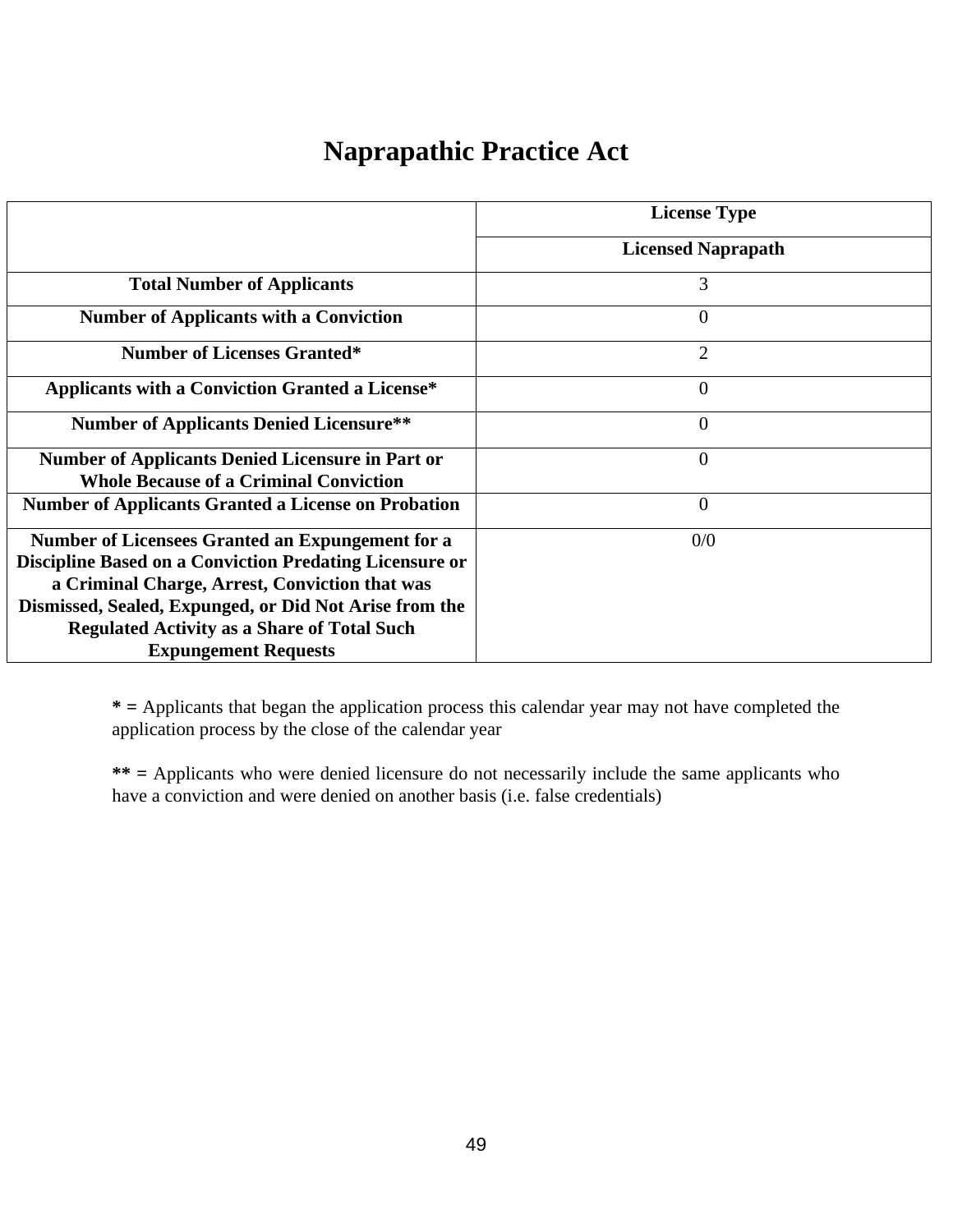## **Nurse Practice Act**

|                                                                                                                                                                                                                                                                                                              |                                                                         | <b>License Type</b>                                                               |                                                     |
|--------------------------------------------------------------------------------------------------------------------------------------------------------------------------------------------------------------------------------------------------------------------------------------------------------------|-------------------------------------------------------------------------|-----------------------------------------------------------------------------------|-----------------------------------------------------|
|                                                                                                                                                                                                                                                                                                              | <b>Advanced</b><br><b>Practice</b><br><b>Registered</b><br><b>Nurse</b> | <b>Advanced</b><br><b>Practice Nurse</b><br><b>Controlled</b><br><b>Substance</b> | <b>Nurse Continuing</b><br><b>Education Sponsor</b> |
| <b>Total Number of Applicants</b>                                                                                                                                                                                                                                                                            | 1893                                                                    | 1738                                                                              | 18                                                  |
| <b>Number of Applicants with a Conviction</b>                                                                                                                                                                                                                                                                | 6                                                                       | $\overline{4}$                                                                    | $\overline{0}$                                      |
| <b>Number of Licenses Granted*</b>                                                                                                                                                                                                                                                                           | 2075                                                                    | 1722                                                                              | 17                                                  |
| <b>Applicants with a Conviction Granted a License</b>                                                                                                                                                                                                                                                        | 5                                                                       | $\overline{4}$                                                                    | $\overline{0}$                                      |
| <b>Number of Applicants Denied Licensure**</b>                                                                                                                                                                                                                                                               | $\overline{0}$                                                          | $\overline{0}$                                                                    | $\overline{0}$                                      |
| <b>Number of Applicants Denied Licensure in Part or</b><br><b>Whole Because of a Criminal Conviction</b>                                                                                                                                                                                                     | $\overline{0}$                                                          | $\overline{0}$                                                                    | $\overline{0}$                                      |
| <b>Number of Applicants Granted a License on</b><br><b>Probation</b>                                                                                                                                                                                                                                         | $\overline{0}$                                                          | $\overline{0}$                                                                    | $\overline{0}$                                      |
| Number of Licensees Granted an Expungement for a<br><b>Discipline Based on a Conviction Predating Licensure</b><br>or a Criminal Charge, Arrest, Conviction that was<br>Dismissed, Sealed, Expunged, or Did Not Arise from<br>the Regulated Activity as a Share of Total Such<br><b>Expungement Requests</b> | 0/0                                                                     | 0/0                                                                               | 0/0                                                 |

**\* =** Applicants that began the application process this calendar year may not have completed the application process by the close of the calendar year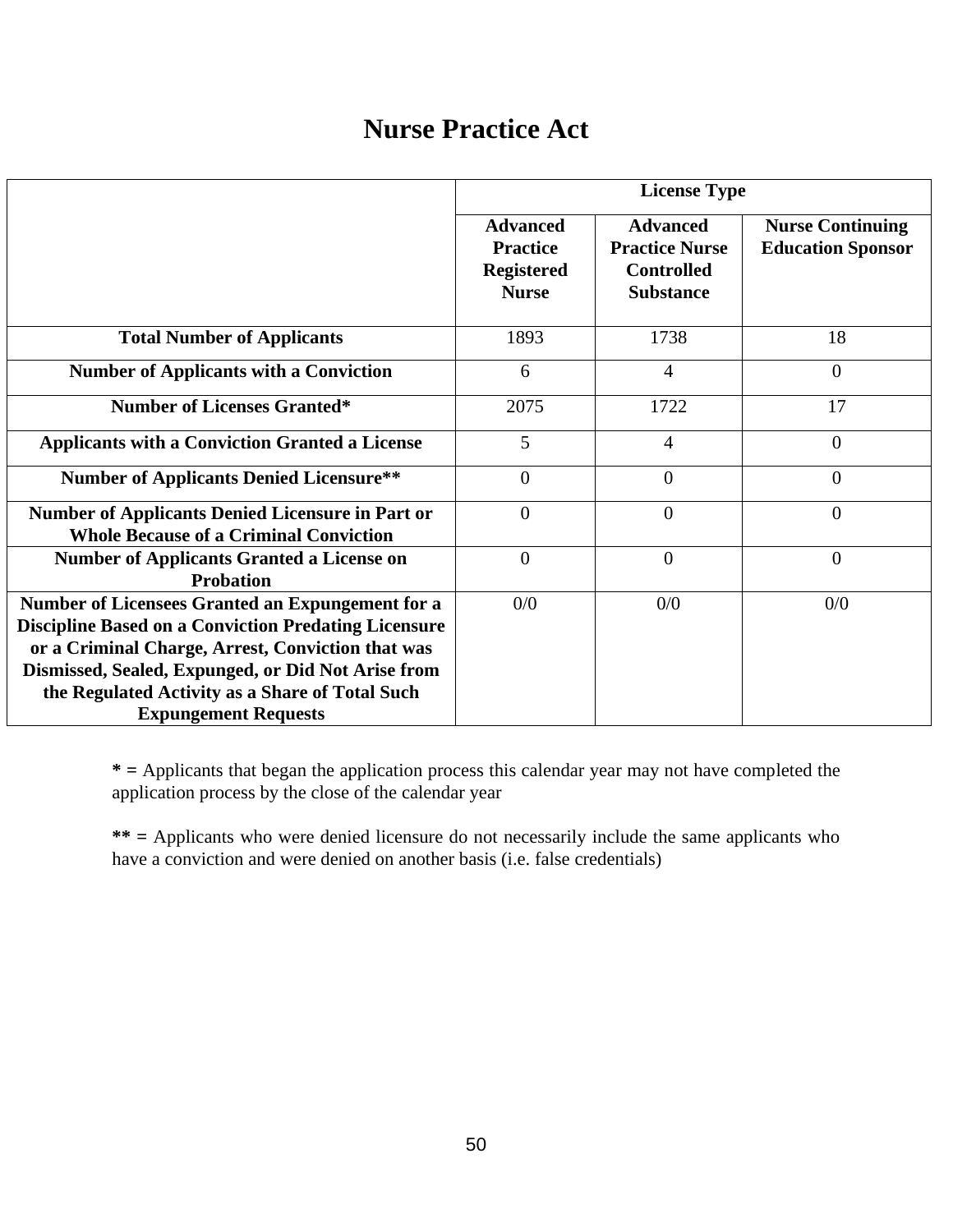# **Nurse Practice Act (cont'd)**

|                                                                                                                                                                                                                                                                                                                                         |                                                     | <b>License Type</b>              |                                                          |                                                                   |                                                                                                |
|-----------------------------------------------------------------------------------------------------------------------------------------------------------------------------------------------------------------------------------------------------------------------------------------------------------------------------------------|-----------------------------------------------------|----------------------------------|----------------------------------------------------------|-------------------------------------------------------------------|------------------------------------------------------------------------------------------------|
|                                                                                                                                                                                                                                                                                                                                         | <b>Licensed</b><br><b>Practical</b><br><b>Nurse</b> | <b>Medication</b><br><b>Aide</b> | <b>Registered</b><br><b>Professional</b><br><b>Nurse</b> | <b>Full</b><br><b>Practice</b><br><b>Authority</b><br><b>APRN</b> | <b>Full Practice</b><br><b>Authority APRN</b><br><b>Controlled</b><br><b>Substance License</b> |
| <b>Total Number of Applicants</b>                                                                                                                                                                                                                                                                                                       | 1673                                                | $\overline{2}$                   | 16121                                                    | 491                                                               | 462                                                                                            |
| <b>Number of Applicants with a Conviction</b>                                                                                                                                                                                                                                                                                           | 30                                                  | $\overline{0}$                   | 293                                                      | $\overline{2}$                                                    | $\overline{0}$                                                                                 |
| <b>Number of Licenses Granted*</b>                                                                                                                                                                                                                                                                                                      | 1701                                                | $\overline{0}$                   | 15899                                                    | 434                                                               | 430                                                                                            |
| <b>Applicants with a Conviction Granted a</b><br><b>License</b>                                                                                                                                                                                                                                                                         | 16                                                  | $\overline{0}$                   | 220                                                      | $\mathbf{1}$                                                      | $\overline{0}$                                                                                 |
| <b>Number of Applicants Denied</b><br>Licensure**                                                                                                                                                                                                                                                                                       | $\mathbf{1}$                                        | $\overline{0}$                   | $\mathbf{0}$                                             | $\overline{0}$                                                    | $\boldsymbol{0}$                                                                               |
| <b>Number of Applicants Denied Licensure</b><br>in Part or Whole Because of a Criminal<br><b>Conviction</b>                                                                                                                                                                                                                             | $\Omega$                                            | $\theta$                         | $\overline{0}$                                           | $\theta$                                                          | $\overline{0}$                                                                                 |
| <b>Number of Applicants Granted a</b><br><b>License on Probation</b>                                                                                                                                                                                                                                                                    | $\overline{2}$                                      | $\overline{0}$                   | $\theta$                                                 | $\overline{0}$                                                    | $\overline{0}$                                                                                 |
| <b>Number of Licensees Granted an</b><br><b>Expungement for a Discipline Based on</b><br>a Conviction Predating Licensure or a<br><b>Criminal Charge, Arrest, Conviction</b><br>that was Dismissed, Sealed, Expunged,<br>or Did Not Arise from the Regulated<br><b>Activity as a Share of Total Such</b><br><b>Expungement Requests</b> | 2/2                                                 | $\Omega$                         | 5/5                                                      | 0/0                                                               | 0/0                                                                                            |

**\* =** Applicants that began the application process this calendar year may not have completed the application process by the close of the calendar year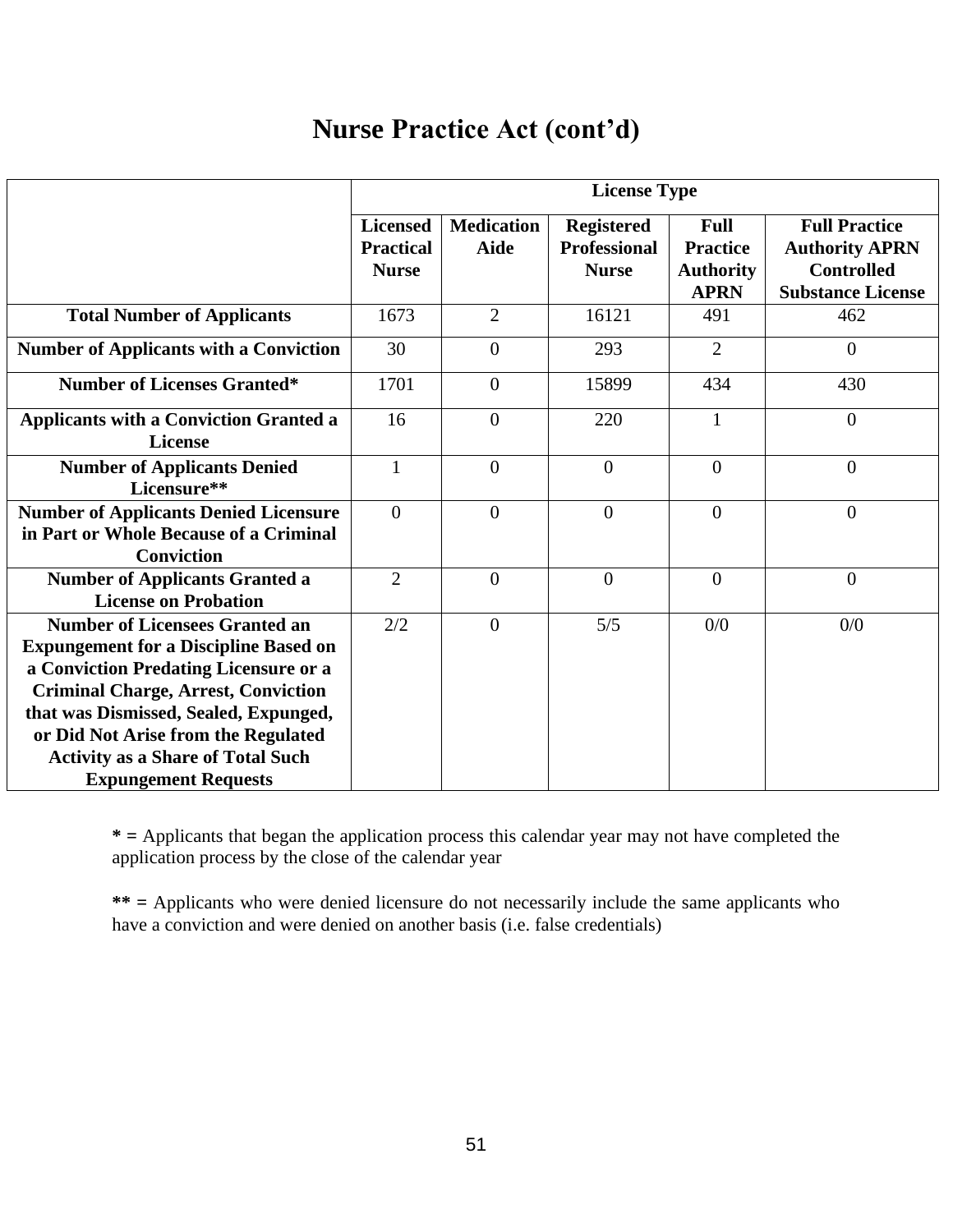# **Nursing Home Administrators Licensing and Disciplinary Act**

|                                                                                                                                                                                                                                                                                                              |                                                                                                                    | <b>License Type</b>                                            |                                                                          |
|--------------------------------------------------------------------------------------------------------------------------------------------------------------------------------------------------------------------------------------------------------------------------------------------------------------|--------------------------------------------------------------------------------------------------------------------|----------------------------------------------------------------|--------------------------------------------------------------------------|
|                                                                                                                                                                                                                                                                                                              | <b>Approved</b><br><b>Nursing Home</b><br><b>Administrator</b><br>Continuing<br><b>Education</b><br><b>Sponsor</b> | <b>Licensed</b><br><b>Nursing Home</b><br><b>Administrator</b> | <b>Licensed Nursing</b><br><b>Home Administrator</b><br><b>Temporary</b> |
| <b>Total Number of Applicants</b>                                                                                                                                                                                                                                                                            | 3                                                                                                                  | 150                                                            | 93                                                                       |
| <b>Number of Applicants with a Conviction</b>                                                                                                                                                                                                                                                                | $\overline{0}$                                                                                                     | 1                                                              | $\overline{2}$                                                           |
| <b>Number of Licenses Granted*</b>                                                                                                                                                                                                                                                                           | $\overline{2}$                                                                                                     | 88                                                             | 86                                                                       |
| <b>Applicants with a Conviction Granted a License</b>                                                                                                                                                                                                                                                        | $\overline{0}$                                                                                                     | 1                                                              | $\overline{2}$                                                           |
| <b>Number of Applicants Denied Licensure**</b>                                                                                                                                                                                                                                                               | $\theta$                                                                                                           | $\overline{0}$                                                 | $\overline{0}$                                                           |
| <b>Number of Applicants Denied Licensure in Part or</b><br><b>Whole Because of a Criminal Conviction</b>                                                                                                                                                                                                     | $\Omega$                                                                                                           | $\overline{0}$                                                 | $\overline{0}$                                                           |
| <b>Number of Applicants Granted a License on</b><br><b>Probation</b>                                                                                                                                                                                                                                         | $\overline{0}$                                                                                                     | $\overline{0}$                                                 | $\overline{0}$                                                           |
| Number of Licensees Granted an Expungement for a<br><b>Discipline Based on a Conviction Predating Licensure</b><br>or a Criminal Charge, Arrest, Conviction that was<br>Dismissed, Sealed, Expunged, or Did Not Arise from<br>the Regulated Activity as a Share of Total Such<br><b>Expungement Requests</b> | 0/0                                                                                                                | 0/0                                                            | 0/0                                                                      |

**\* =** Applicants that began the application process this calendar year may not have completed the application process by the close of the calendar year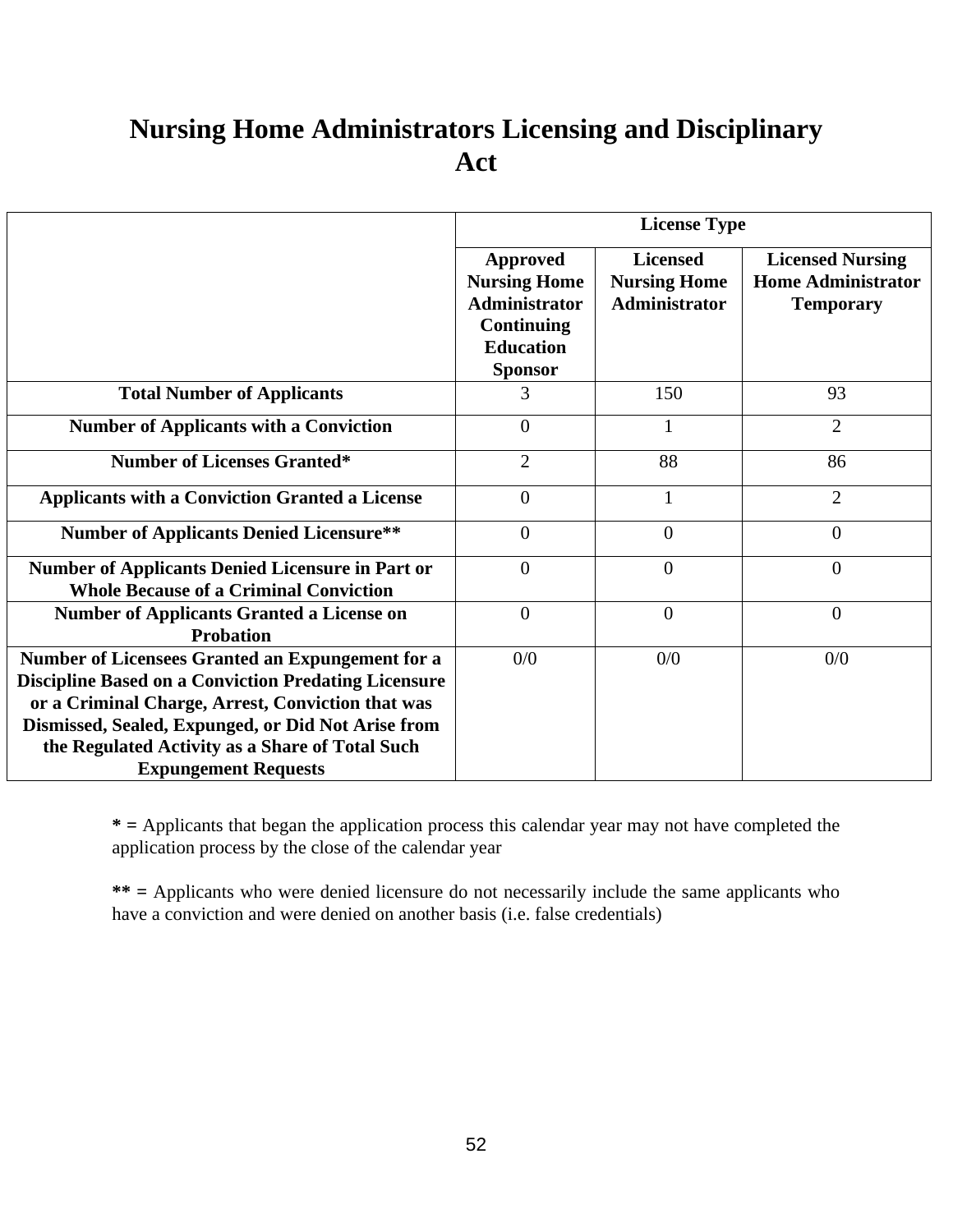# **Illinois Occupational Therapy Practice Act**

|                                                                                                                                                                                                                                                                                                              |                                                                        | <b>License Type</b>              |                                                                       |
|--------------------------------------------------------------------------------------------------------------------------------------------------------------------------------------------------------------------------------------------------------------------------------------------------------------|------------------------------------------------------------------------|----------------------------------|-----------------------------------------------------------------------|
|                                                                                                                                                                                                                                                                                                              | <b>Certified</b><br>Occupational<br><b>Therapy</b><br><b>Assistant</b> | Occupational<br><b>Therapist</b> | Occupational<br><b>Therapy Continuing</b><br><b>Education Sponsor</b> |
| <b>Total Number of Applicants</b>                                                                                                                                                                                                                                                                            | 234                                                                    | 543                              | 13                                                                    |
| <b>Number of Applicants with a Conviction</b>                                                                                                                                                                                                                                                                |                                                                        | $\overline{4}$                   | $\theta$                                                              |
| <b>Number of Licenses Granted*</b>                                                                                                                                                                                                                                                                           | 242                                                                    | 576                              | 8                                                                     |
| <b>Applicants with a Conviction Granted a License</b>                                                                                                                                                                                                                                                        |                                                                        | 3                                | $\theta$                                                              |
| <b>Number of Applicants Denied Licensure**</b>                                                                                                                                                                                                                                                               | $\Omega$                                                               | $\overline{0}$                   | $\theta$                                                              |
| <b>Number of Applicants Denied Licensure in Part or</b><br><b>Whole Because of a Criminal Conviction</b>                                                                                                                                                                                                     | $\Omega$                                                               | $\theta$                         | $\theta$                                                              |
| <b>Number of Applicants Granted a License on</b><br><b>Probation</b>                                                                                                                                                                                                                                         | $\overline{0}$                                                         | $\overline{0}$                   | $\overline{0}$                                                        |
| Number of Licensees Granted an Expungement for a<br><b>Discipline Based on a Conviction Predating Licensure</b><br>or a Criminal Charge, Arrest, Conviction that was<br>Dismissed, Sealed, Expunged, or Did Not Arise from<br>the Regulated Activity as a Share of Total Such<br><b>Expungement Requests</b> | 0/0                                                                    | 0/0                              | 0/0                                                                   |

**\* =** Applicants that began the application process this calendar year may not have completed the application process by the close of the calendar year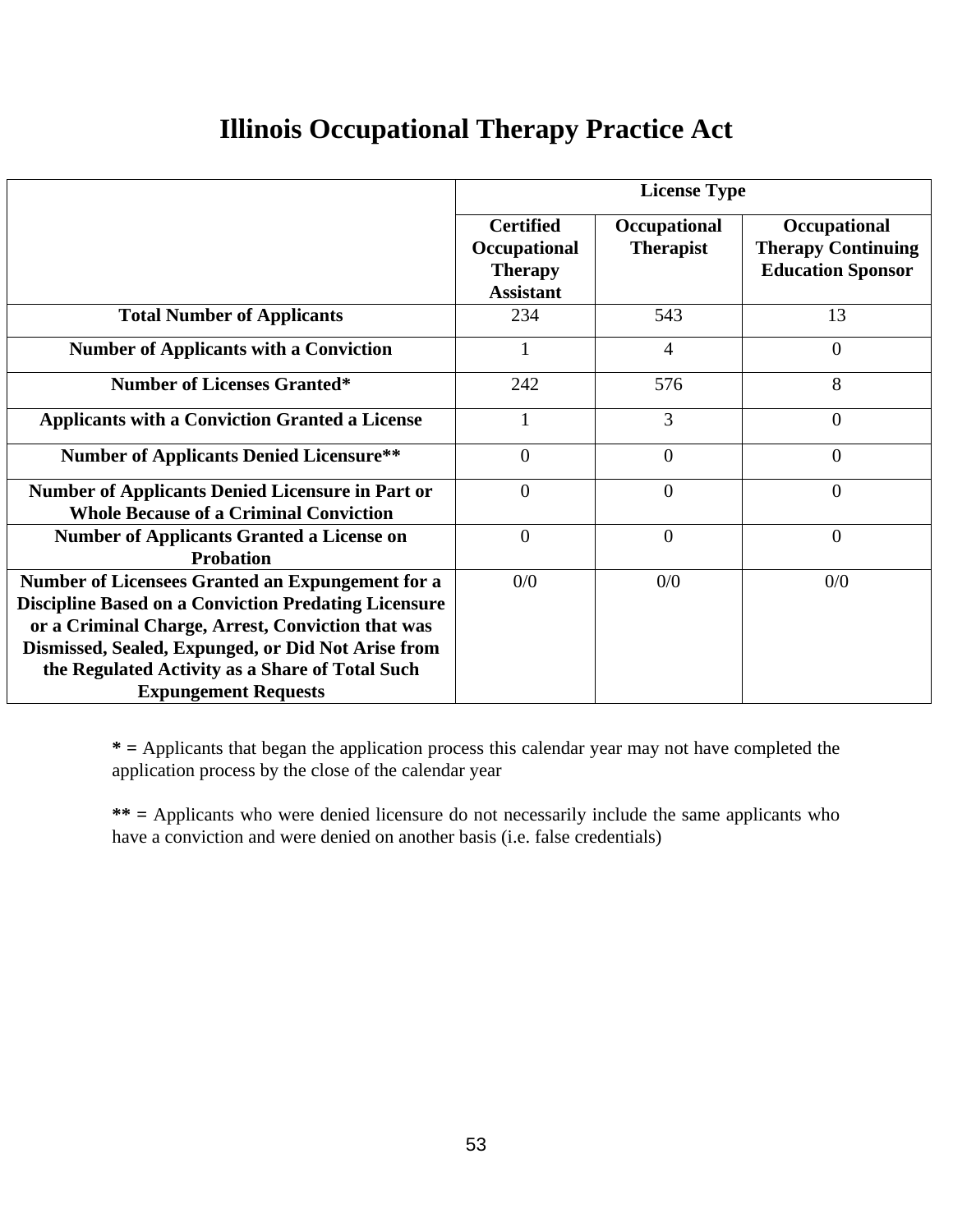## **Illinois Optometric Practice Act of 1987**

|                                                                                                                                                                                                                                                                                                                                                | <b>License Type</b>            |                                                                     |                                                             |                                             |                                                      |
|------------------------------------------------------------------------------------------------------------------------------------------------------------------------------------------------------------------------------------------------------------------------------------------------------------------------------------------------|--------------------------------|---------------------------------------------------------------------|-------------------------------------------------------------|---------------------------------------------|------------------------------------------------------|
|                                                                                                                                                                                                                                                                                                                                                | <b>Licensed</b><br>Optometrist | <b>Licensed</b><br>Optometrist<br><b>Ancillary</b><br><b>Office</b> | <b>Licensed</b><br><b>Optometry</b><br>CE<br><b>Sponsor</b> | <b>Mail Order</b><br>Ophthalmic<br>Provider | Optometrist<br><b>Controlled</b><br><b>Substance</b> |
| <b>Total Number of Applicants</b>                                                                                                                                                                                                                                                                                                              | 109                            | $\Omega$                                                            | 3                                                           | $\overline{2}$                              | 76                                                   |
| <b>Number of Applicants with a Conviction</b>                                                                                                                                                                                                                                                                                                  | $\mathbf{1}$                   | $\Omega$                                                            | $\overline{0}$                                              | $\Omega$                                    | $\overline{0}$                                       |
| <b>Number of Licenses Granted*</b>                                                                                                                                                                                                                                                                                                             | 115                            | $\overline{0}$                                                      | $\overline{2}$                                              | $\overline{2}$                              | 81                                                   |
| <b>Applicants with a Conviction Granted a</b><br>License                                                                                                                                                                                                                                                                                       | 1                              | $\Omega$                                                            | $\theta$                                                    | $\Omega$                                    | $\overline{0}$                                       |
| <b>Number of Applicants Denied Licensure**</b>                                                                                                                                                                                                                                                                                                 | $\overline{0}$                 | $\overline{0}$                                                      | $\overline{0}$                                              | $\Omega$                                    | $\overline{0}$                                       |
| <b>Number of Applicants Denied Licensure in</b><br><b>Part or Whole Because of a Criminal</b><br><b>Conviction</b>                                                                                                                                                                                                                             | $\Omega$                       | $\theta$                                                            | $\Omega$                                                    | $\Omega$                                    | $\overline{0}$                                       |
| <b>Number of Applicants Granted a License</b><br>on Probation                                                                                                                                                                                                                                                                                  | $\Omega$                       | $\theta$                                                            | $\Omega$                                                    | $\Omega$                                    | $\overline{0}$                                       |
| <b>Number of Licensees Granted an</b><br><b>Expungement for a Discipline Based on a</b><br><b>Conviction Predating Licensure or a</b><br><b>Criminal Charge, Arrest, Conviction that</b><br>was Dismissed, Sealed, Expunged, or Did<br>Not Arise from the Regulated Activity as a<br><b>Share of Total Such Expungement</b><br><b>Requests</b> | 0/0                            | 0/0                                                                 | 0/0                                                         | 0/0                                         | 0/0                                                  |

**\* =** Applicants that began the application process this calendar year may not have completed the application process by the close of the calendar year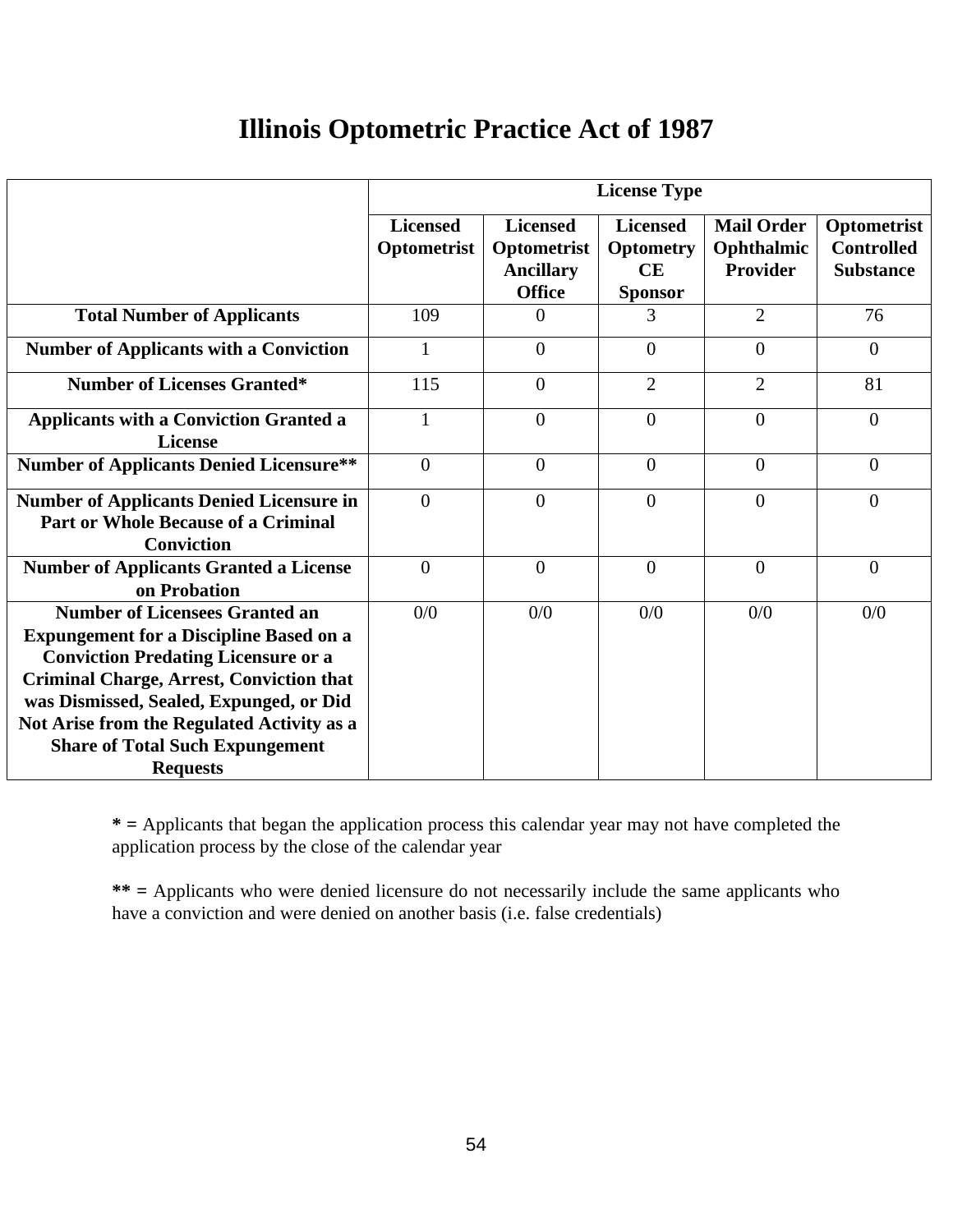## **Orthotics, Prosthetics, and Pedorthics Practice Act**

|                                                                                                                                                                                                                                                                               |                                     | <b>License Type</b>                  |                             |
|-------------------------------------------------------------------------------------------------------------------------------------------------------------------------------------------------------------------------------------------------------------------------------|-------------------------------------|--------------------------------------|-----------------------------|
|                                                                                                                                                                                                                                                                               | <b>Licensed</b><br><b>Orthotist</b> | <b>Licensed</b><br><b>Pedorthist</b> | <b>Licensed Prosthetist</b> |
| <b>Total Number of Applicants</b>                                                                                                                                                                                                                                             | 23                                  | $\overline{0}$                       | 13                          |
| <b>Number of Applicants with a Conviction</b>                                                                                                                                                                                                                                 |                                     | $\theta$                             | $\overline{0}$              |
| <b>Number of Licenses Granted*</b>                                                                                                                                                                                                                                            | 20                                  | 1                                    | 10                          |
| <b>Applicants with a Conviction Granted a License</b>                                                                                                                                                                                                                         |                                     | $\theta$                             | $\theta$                    |
| <b>Number of Applicants Denied Licensure**</b>                                                                                                                                                                                                                                | $\Omega$                            | $\theta$                             | $\overline{0}$              |
| <b>Number of Applicants Denied Licensure in Part or</b><br><b>Whole Because of a Criminal Conviction</b>                                                                                                                                                                      | $\theta$                            | $\overline{0}$                       | 0                           |
| <b>Number of Applicants Granted a License on</b><br><b>Probation</b>                                                                                                                                                                                                          | $\theta$                            | $\theta$                             | $\theta$                    |
| Number of Licensees Granted an Expungement for a<br><b>Discipline Based on a Conviction Predating Licensure</b><br>or a Criminal Charge, Arrest, Conviction that was<br>Dismissed, Sealed, Expunged, or Did Not Arise from<br>the Regulated Activity as a Share of Total Such | 0/0                                 | 0/0                                  | 0/0                         |
| <b>Expungement Requests</b>                                                                                                                                                                                                                                                   |                                     |                                      |                             |

**\* =** Applicants that began the application process this calendar year may not have completed the application process by the close of the calendar year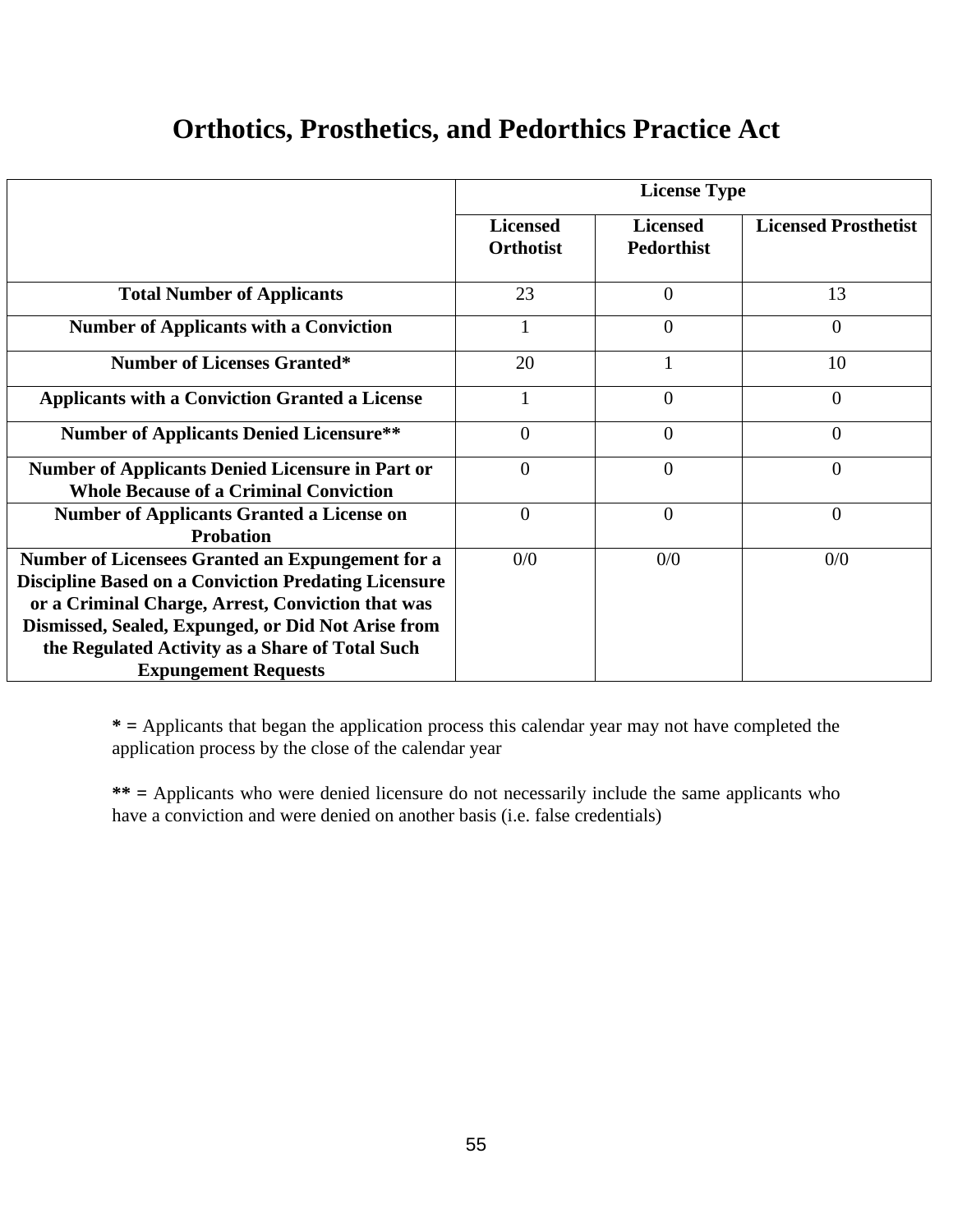### **Perfusionist Practice Act**

|                                                                | <b>License Type</b>          |
|----------------------------------------------------------------|------------------------------|
|                                                                |                              |
|                                                                | <b>Licensed Perfusionist</b> |
| <b>Total Number of Applicants</b>                              | 25                           |
| <b>Number of Applicants with a Conviction</b>                  | $\overline{0}$               |
| <b>Number of Licenses Granted*</b>                             | 29                           |
| <b>Applicants with a Conviction Granted a License*</b>         | $\overline{0}$               |
| <b>Number of Applicants Denied Licensure**</b>                 | $\overline{0}$               |
| <b>Number of Applicants Denied Licensure in Part or</b>        | $\overline{0}$               |
| <b>Whole Because of a Criminal Conviction</b>                  |                              |
| <b>Number of Applicants Granted a License on Probation</b>     | $\overline{0}$               |
| Number of Licensees Granted an Expungement for a               | 0/0                          |
| <b>Discipline Based on a Conviction Predating Licensure or</b> |                              |
| a Criminal Charge, Arrest, Conviction that was                 |                              |
| Dismissed, Sealed, Expunged, or Did Not Arise from the         |                              |
| <b>Regulated Activity as a Share of Total Such</b>             |                              |
| <b>Expungement Requests</b>                                    |                              |

**\* =** Applicants that began the application process this calendar year may not have completed the application process by the close of the calendar year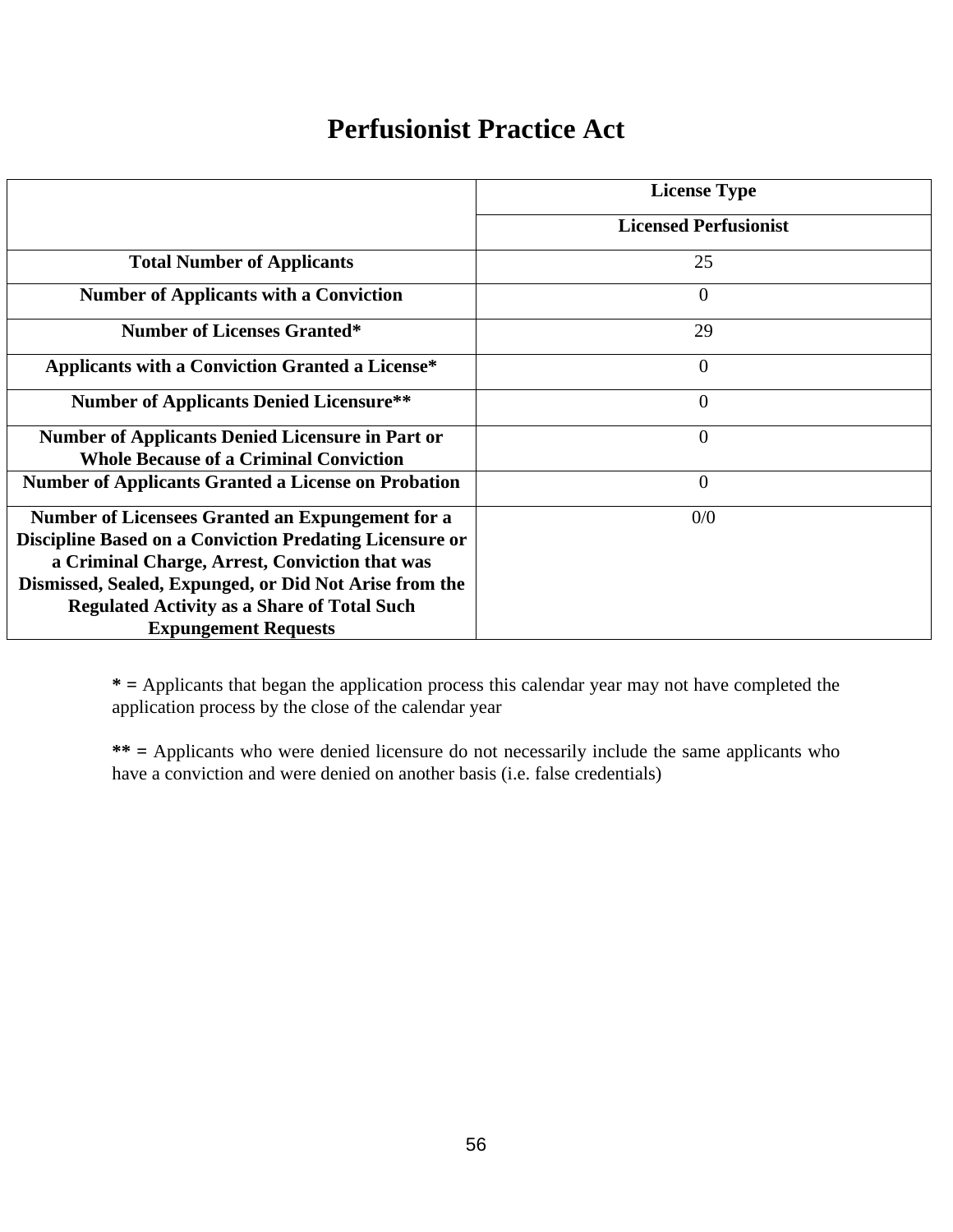# **Pharmacy Practice Act**

|                                                                                                                                                                                                                                                                                                                                      |                                                                            |                                    | <b>License Type</b>                  |                                        |
|--------------------------------------------------------------------------------------------------------------------------------------------------------------------------------------------------------------------------------------------------------------------------------------------------------------------------------------|----------------------------------------------------------------------------|------------------------------------|--------------------------------------|----------------------------------------|
|                                                                                                                                                                                                                                                                                                                                      | <b>Pharmacy</b><br><b>Controlled</b><br><b>Substance</b><br><b>License</b> | <b>Licensed</b><br><b>Pharmacy</b> | <b>Pharmacy</b><br><b>Technician</b> | <b>Registered</b><br><b>Pharmacist</b> |
| <b>Total Number of Applicants</b>                                                                                                                                                                                                                                                                                                    | 232                                                                        | 347                                | 7475                                 | 1049                                   |
| <b>Number of Applicants with a Conviction</b>                                                                                                                                                                                                                                                                                        | 8                                                                          | 3                                  | 20                                   | $\overline{2}$                         |
| <b>Number of Licenses Granted*</b>                                                                                                                                                                                                                                                                                                   | 212                                                                        | 330                                | 7595                                 | 977                                    |
| <b>Applicants with a Conviction Granted a</b><br><b>License</b>                                                                                                                                                                                                                                                                      | 6                                                                          | 3                                  | 11                                   | 1                                      |
| <b>Number of Applicants Denied Licensure**</b>                                                                                                                                                                                                                                                                                       | $\overline{0}$                                                             | $\overline{0}$                     | $\overline{0}$                       | $\overline{0}$                         |
| <b>Number of Applicants Denied Licensure in</b><br><b>Part or Whole Because of a Criminal</b><br><b>Conviction</b>                                                                                                                                                                                                                   | $\overline{0}$                                                             | $\overline{0}$                     | $\overline{0}$                       | $\overline{0}$                         |
| <b>Number of Applicants Granted a License on</b><br><b>Probation</b>                                                                                                                                                                                                                                                                 | $\overline{0}$                                                             | $\overline{0}$                     | $\mathbf{1}$                         | 3                                      |
| <b>Number of Licensees Granted an</b><br><b>Expungement for a Discipline Based on a</b><br><b>Conviction Predating Licensure or a</b><br><b>Criminal Charge, Arrest, Conviction that</b><br>was Dismissed, Sealed, Expunged, or Did<br>Not Arise from the Regulated Activity as a<br><b>Share of Total Such Expungement Requests</b> | 0/0                                                                        | 0/0                                | 0/0                                  | 1/1                                    |

**\* =** Applicants that began the application process this calendar year may not have completed the application process by the close of the calendar year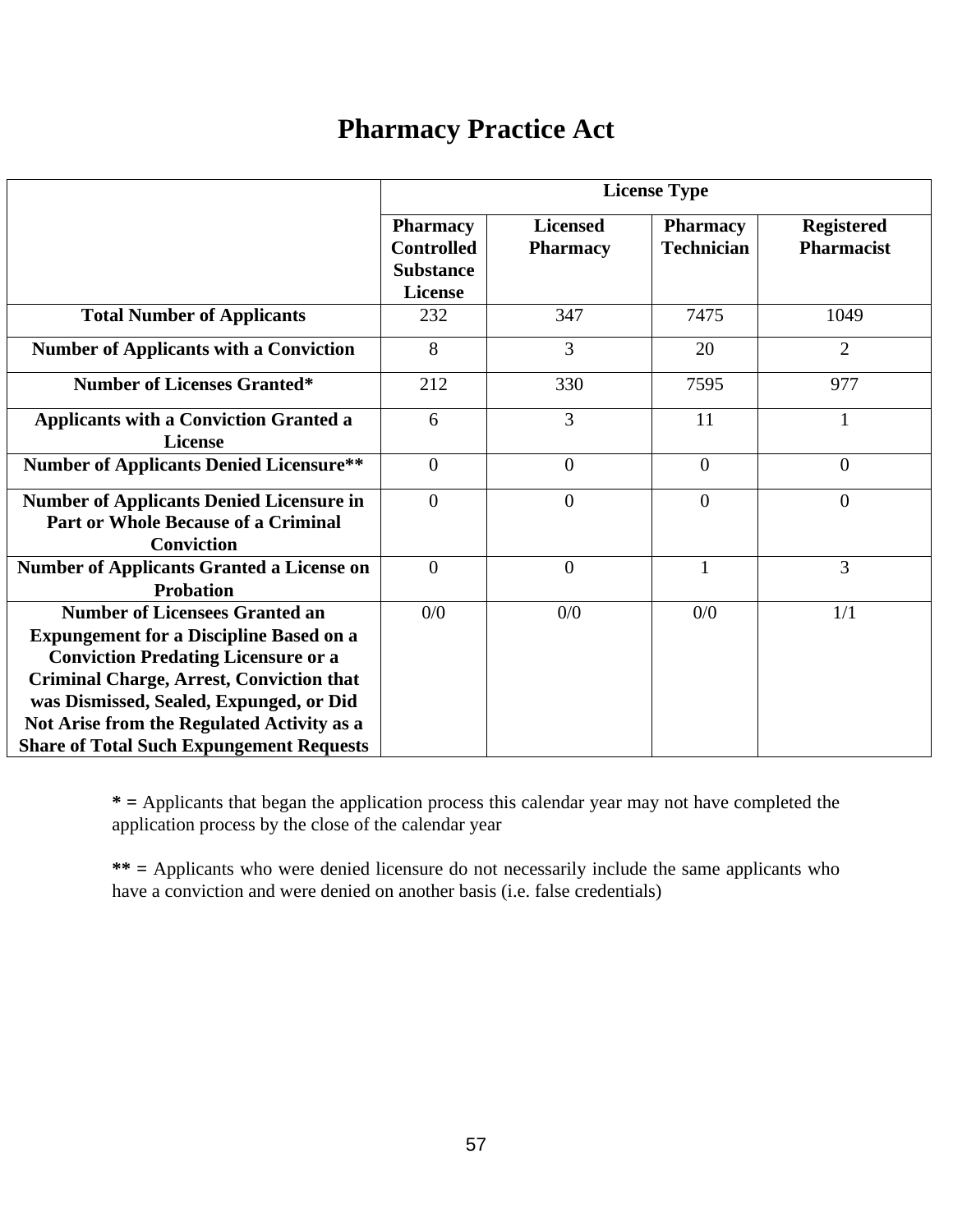# **Illinois Physical Therapy Act**

|                                                                                                                 |                                                        | <b>License Type</b>                                    |                                                                          |
|-----------------------------------------------------------------------------------------------------------------|--------------------------------------------------------|--------------------------------------------------------|--------------------------------------------------------------------------|
|                                                                                                                 | <b>Licensed</b><br><b>Physical</b><br><b>Therapist</b> | <b>Licensed Physical</b><br><b>Therapist Assistant</b> | <b>Physical Therapy</b><br><b>Continuing</b><br><b>Education Sponsor</b> |
| <b>Total Number of Applicants</b>                                                                               | 802                                                    | 381                                                    | 9                                                                        |
| <b>Number of Applicants with a Conviction</b>                                                                   | $\overline{0}$                                         | 3                                                      | $\Omega$                                                                 |
| <b>Number of Licenses Granted*</b>                                                                              | 786                                                    | 368                                                    | 12                                                                       |
| <b>Applicants with a Conviction Granted a License</b>                                                           | $\theta$                                               | $\overline{2}$                                         | $\Omega$                                                                 |
| <b>Number of Applicants Denied Licensure**</b>                                                                  | $\theta$                                               | $\Omega$                                               | $\Omega$                                                                 |
| <b>Number of Applicants Denied Licensure in Part or</b><br><b>Whole Because of a Criminal Conviction</b>        | $\theta$                                               | 0                                                      | $\overline{0}$                                                           |
| <b>Number of Applicants Granted a License on</b><br><b>Probation</b>                                            | $\theta$                                               | $\theta$                                               | $\overline{0}$                                                           |
| Number of Licensees Granted an Expungement for a<br><b>Discipline Based on a Conviction Predating Licensure</b> | 0/0                                                    | 0/0                                                    | 0/0                                                                      |
| or a Criminal Charge, Arrest, Conviction that was<br>Dismissed, Sealed, Expunged, or Did Not Arise from         |                                                        |                                                        |                                                                          |
| the Regulated Activity as a Share of Total Such<br><b>Expungement Requests</b>                                  |                                                        |                                                        |                                                                          |

**\* =** Applicants that began the application process this calendar year may not have completed the application process by the close of the calendar year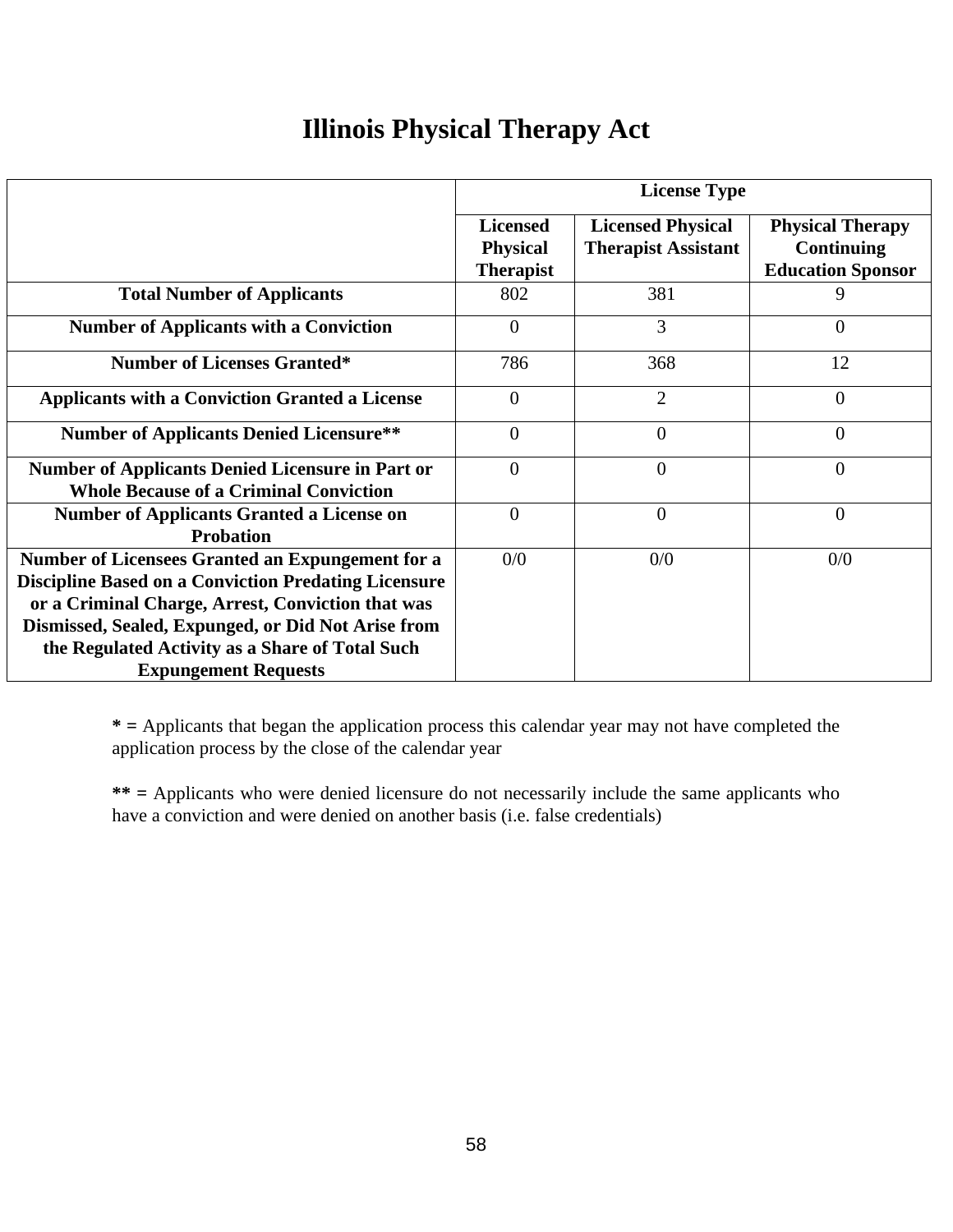| <b>Physician Assistant Practice Act of 1987</b> |  |
|-------------------------------------------------|--|
|-------------------------------------------------|--|

|                                                                                                                                                                                                                                                                                                              | <b>License Type</b>                           |                                                           |  |  |
|--------------------------------------------------------------------------------------------------------------------------------------------------------------------------------------------------------------------------------------------------------------------------------------------------------------|-----------------------------------------------|-----------------------------------------------------------|--|--|
|                                                                                                                                                                                                                                                                                                              | <b>Licensed Physician</b><br><b>Assistant</b> | <b>Physician Assistant</b><br><b>Controlled Substance</b> |  |  |
| <b>Total Number of Applicants</b>                                                                                                                                                                                                                                                                            | 600                                           | 439                                                       |  |  |
| <b>Number of Applicants with a Conviction</b>                                                                                                                                                                                                                                                                |                                               |                                                           |  |  |
| <b>Number of Licenses Granted*</b>                                                                                                                                                                                                                                                                           | 565                                           | 417                                                       |  |  |
| <b>Applicants with a Conviction Granted a License</b>                                                                                                                                                                                                                                                        | $\overline{0}$                                |                                                           |  |  |
| <b>Number of Applicants Denied Licensure**</b>                                                                                                                                                                                                                                                               | $\overline{0}$                                | 0                                                         |  |  |
| <b>Number of Applicants Denied Licensure in Part or</b><br><b>Whole Because of a Criminal Conviction</b>                                                                                                                                                                                                     | $\overline{0}$                                | $\overline{0}$                                            |  |  |
| <b>Number of Applicants Granted a License on Probation</b>                                                                                                                                                                                                                                                   | $\overline{0}$                                | $\overline{0}$                                            |  |  |
| Number of Licensees Granted an Expungement for a<br><b>Discipline Based on a Conviction Predating Licensure</b><br>or a Criminal Charge, Arrest, Conviction that was<br>Dismissed, Sealed, Expunged, or Did Not Arise from<br>the Regulated Activity as a Share of Total Such<br><b>Expungement Requests</b> | 0/0                                           | 0/0                                                       |  |  |

**\* =** Applicants that began the application process this calendar year may not have completed the application process by the close of the calendar year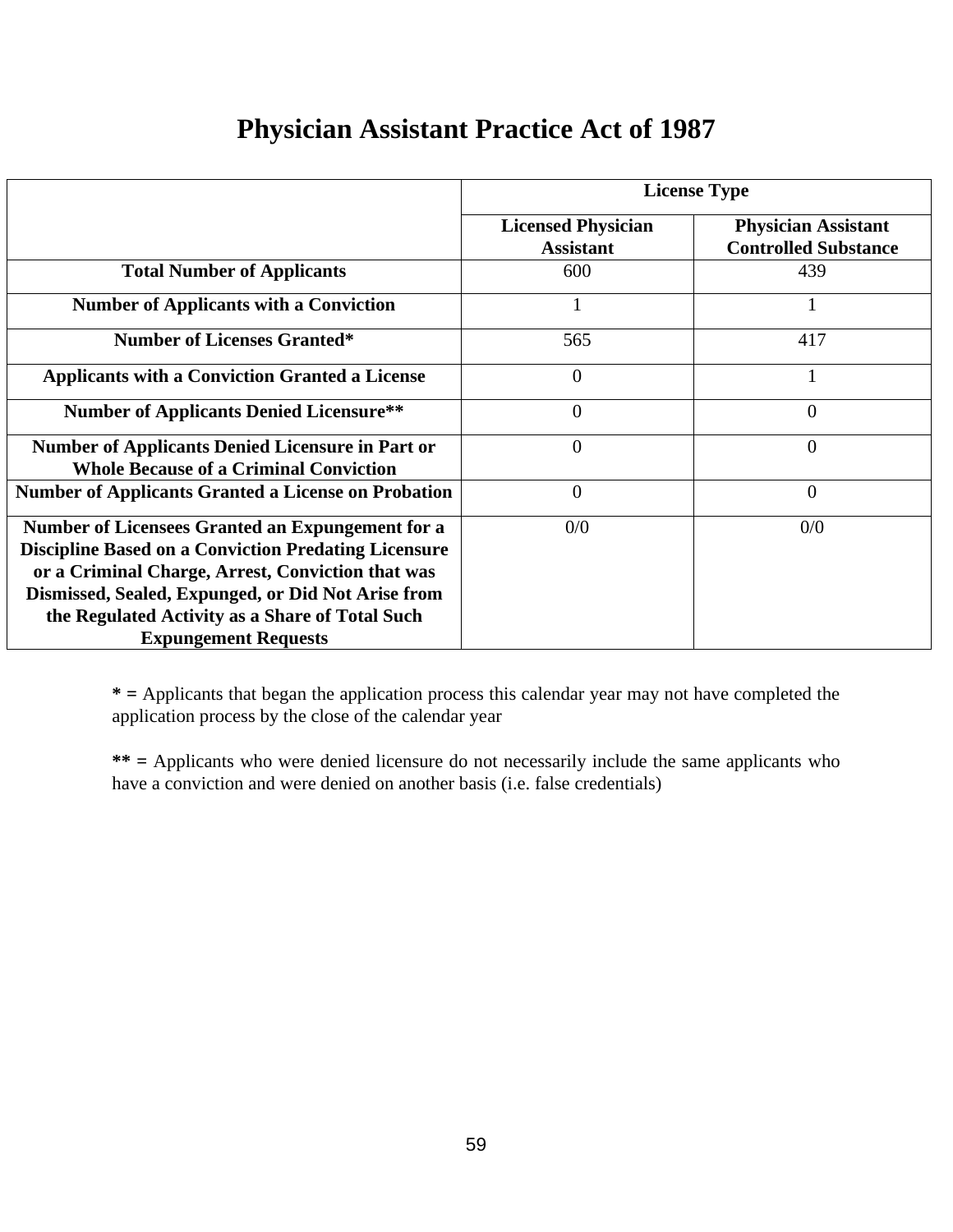# **Podiatric Medical Practice Act of 1987**

|                                                                                                                                                                                                                            | <b>License Type</b>                                     |                                                         |                                            |  |
|----------------------------------------------------------------------------------------------------------------------------------------------------------------------------------------------------------------------------|---------------------------------------------------------|---------------------------------------------------------|--------------------------------------------|--|
|                                                                                                                                                                                                                            | <b>Licensed</b><br><b>Podiatric</b><br><b>Physician</b> | <b>Licensed Podiatry</b><br><b>Controlled Substance</b> | <b>Temporary</b><br>Podiatric<br>Physician |  |
| <b>Total Number of Applicants</b>                                                                                                                                                                                          | 39                                                      | 60                                                      | 41                                         |  |
| <b>Number of Applicants with a Conviction</b>                                                                                                                                                                              | $\overline{2}$                                          | $\overline{2}$                                          |                                            |  |
| <b>Number of Licenses Granted*</b>                                                                                                                                                                                         | 55                                                      | 64                                                      | 41                                         |  |
| <b>Applicants with a Conviction Granted a License</b>                                                                                                                                                                      | $\overline{2}$                                          | $\overline{2}$                                          |                                            |  |
| <b>Number of Applicants Denied Licensure**</b>                                                                                                                                                                             | $\overline{0}$                                          | $\overline{0}$                                          | $\overline{0}$                             |  |
| <b>Number of Applicants Denied Licensure in Part or</b><br><b>Whole Because of a Criminal Conviction</b>                                                                                                                   | $\overline{0}$                                          | $\overline{0}$                                          | $\overline{0}$                             |  |
| <b>Number of Applicants Granted a License on</b><br><b>Probation</b>                                                                                                                                                       | $\theta$                                                | $\theta$                                                | $\overline{0}$                             |  |
| Number of Licensees Granted an Expungement for a<br><b>Discipline Based on a Conviction Predating Licensure</b><br>or a Criminal Charge, Arrest, Conviction that was<br>Dismissed, Sealed, Expunged, or Did Not Arise from | 0/0                                                     | 0/0                                                     | 0/0                                        |  |
| the Regulated Activity as a Share of Total Such<br><b>Expungement Requests</b>                                                                                                                                             |                                                         |                                                         |                                            |  |

**\* =** Applicants that began the application process this calendar year may not have completed the application process by the close of the calendar year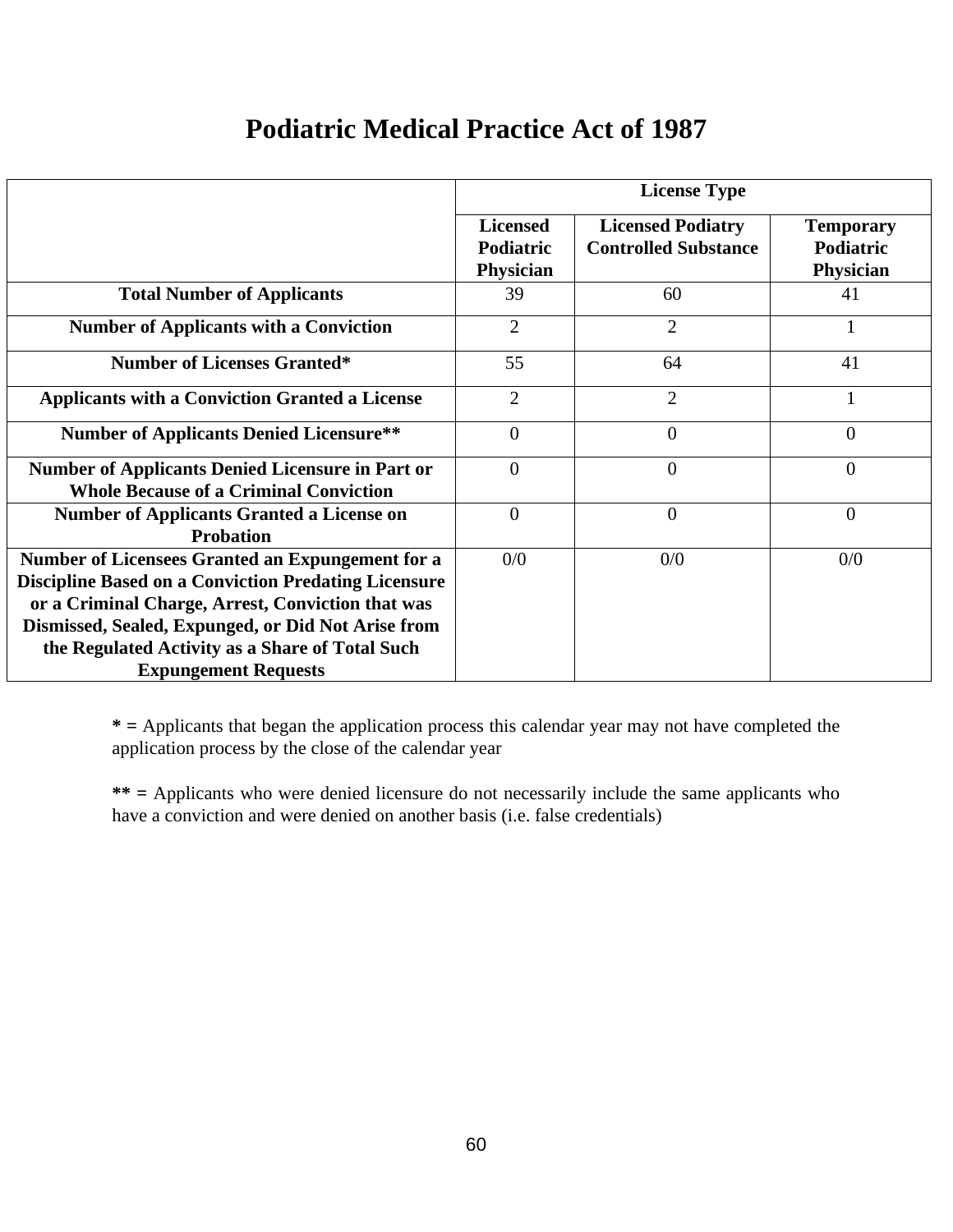# **Professional Service Corporation Act**

|                                                                                                                                                                                                                                                                                                                     | <b>License Type</b>                                |
|---------------------------------------------------------------------------------------------------------------------------------------------------------------------------------------------------------------------------------------------------------------------------------------------------------------------|----------------------------------------------------|
|                                                                                                                                                                                                                                                                                                                     | <b>Registered Professional Service Corporation</b> |
| <b>Total Number of Applicants</b>                                                                                                                                                                                                                                                                                   | 164                                                |
| <b>Number of Applicants with a Conviction</b>                                                                                                                                                                                                                                                                       | $\overline{0}$                                     |
| <b>Number of Licenses Granted*</b>                                                                                                                                                                                                                                                                                  | 117                                                |
| <b>Applicants with a Conviction Granted a License*</b>                                                                                                                                                                                                                                                              | $\overline{0}$                                     |
| <b>Number of Applicants Denied Licensure**</b>                                                                                                                                                                                                                                                                      | $\overline{0}$                                     |
| <b>Number of Applicants Denied Licensure in Part or</b><br><b>Whole Because of a Criminal Conviction</b>                                                                                                                                                                                                            | $\overline{0}$                                     |
| <b>Number of Applicants Granted a License on Probation</b>                                                                                                                                                                                                                                                          | $\overline{0}$                                     |
| Number of Licensees Granted an Expungement for a<br><b>Discipline Based on a Conviction Predating Licensure or</b><br>a Criminal Charge, Arrest, Conviction that was<br>Dismissed, Sealed, Expunged, or Did Not Arise from the<br><b>Regulated Activity as a Share of Total Such</b><br><b>Expungement Requests</b> | 0/0                                                |

**\* =** Applicants that began the application process this calendar year may not have completed the application process by the close of the calendar year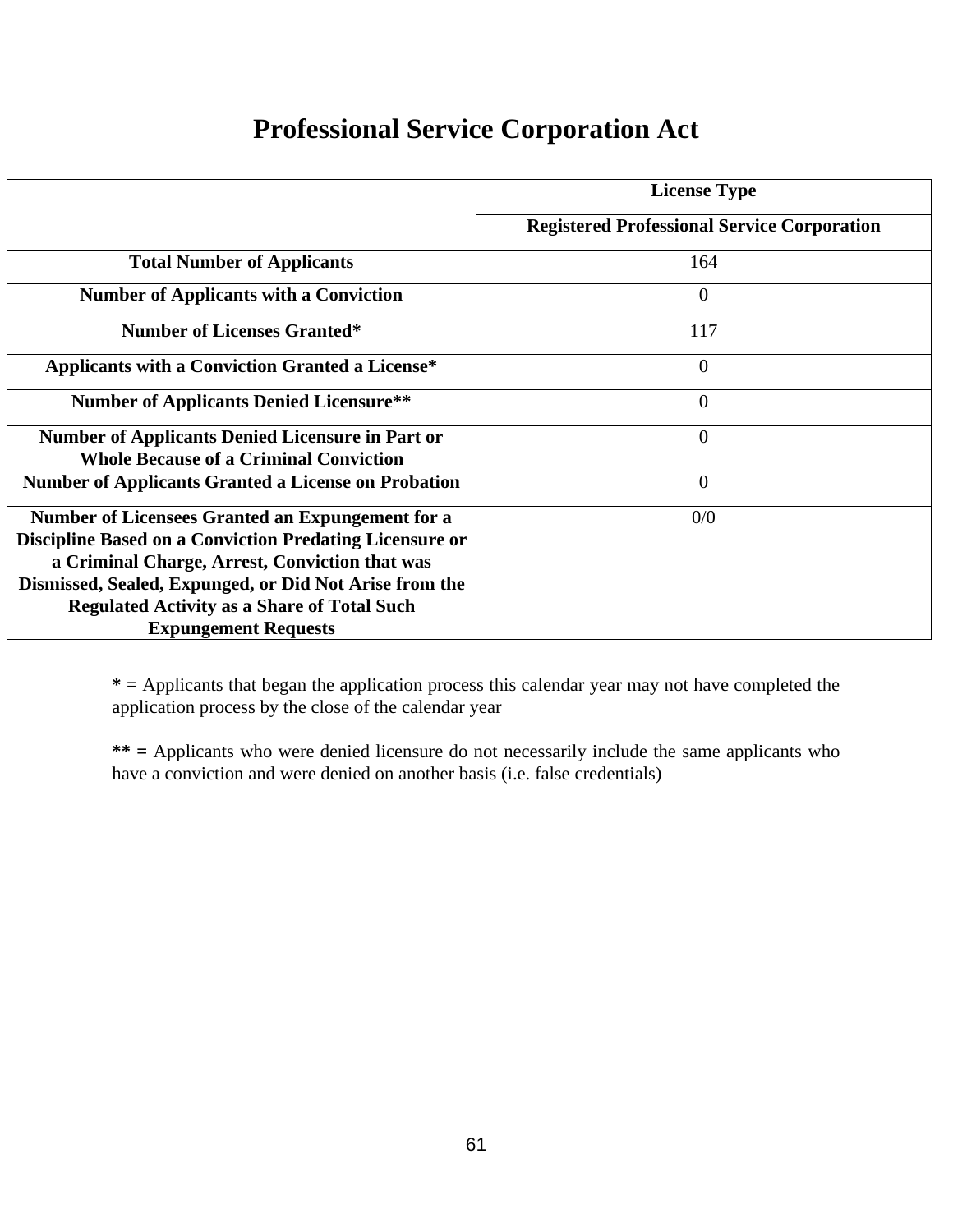# **Professional Counselor and Clinical Professional Counselor Licensing and Practice Act**

|                                                                                                                                                                    | <b>License Type</b>                                          |                                                            |                                                                                |  |
|--------------------------------------------------------------------------------------------------------------------------------------------------------------------|--------------------------------------------------------------|------------------------------------------------------------|--------------------------------------------------------------------------------|--|
|                                                                                                                                                                    | <b>Licensed Clinical</b><br><b>Professional</b><br>Counselor | <b>Licensed</b><br><b>Professional</b><br><b>Counselor</b> | <b>Professional Counselor</b><br><b>Continuing Education</b><br><b>Sponsor</b> |  |
| <b>Total Number of Applicants</b>                                                                                                                                  | 811                                                          | 1103                                                       | 29                                                                             |  |
| <b>Number of Applicants with a Conviction</b>                                                                                                                      | 10                                                           | 12                                                         | $\overline{0}$                                                                 |  |
| <b>Number of Licenses Granted*</b>                                                                                                                                 | 668                                                          | 10725                                                      | 26                                                                             |  |
| <b>Applicants with a Conviction Granted a License</b>                                                                                                              | $\overline{2}$                                               | 6                                                          | $\overline{0}$                                                                 |  |
| <b>Number of Applicants Denied Licensure**</b>                                                                                                                     | $\overline{0}$                                               | $\overline{0}$                                             | $\overline{0}$                                                                 |  |
| <b>Number of Applicants Denied Licensure in Part or</b><br><b>Whole Because of a Criminal Conviction</b>                                                           | $\overline{0}$                                               | $\overline{0}$                                             | $\overline{0}$                                                                 |  |
| <b>Number of Applicants Granted a License on</b><br><b>Probation</b>                                                                                               | $\overline{0}$                                               | $\overline{0}$                                             | $\overline{0}$                                                                 |  |
| Number of Licensees Granted an Expungement for a<br><b>Discipline Based on a Conviction Predating</b><br><b>Licensure or a Criminal Charge, Arrest, Conviction</b> | 0/0                                                          | 0/0                                                        | 0/0                                                                            |  |
| that was Dismissed, Sealed, Expunged, or Did Not<br>Arise from the Regulated Activity as a Share of Total<br><b>Such Expungement Requests</b>                      |                                                              |                                                            |                                                                                |  |

**\* =** Applicants that began the application process this calendar year may not have completed the application process by the close of the calendar year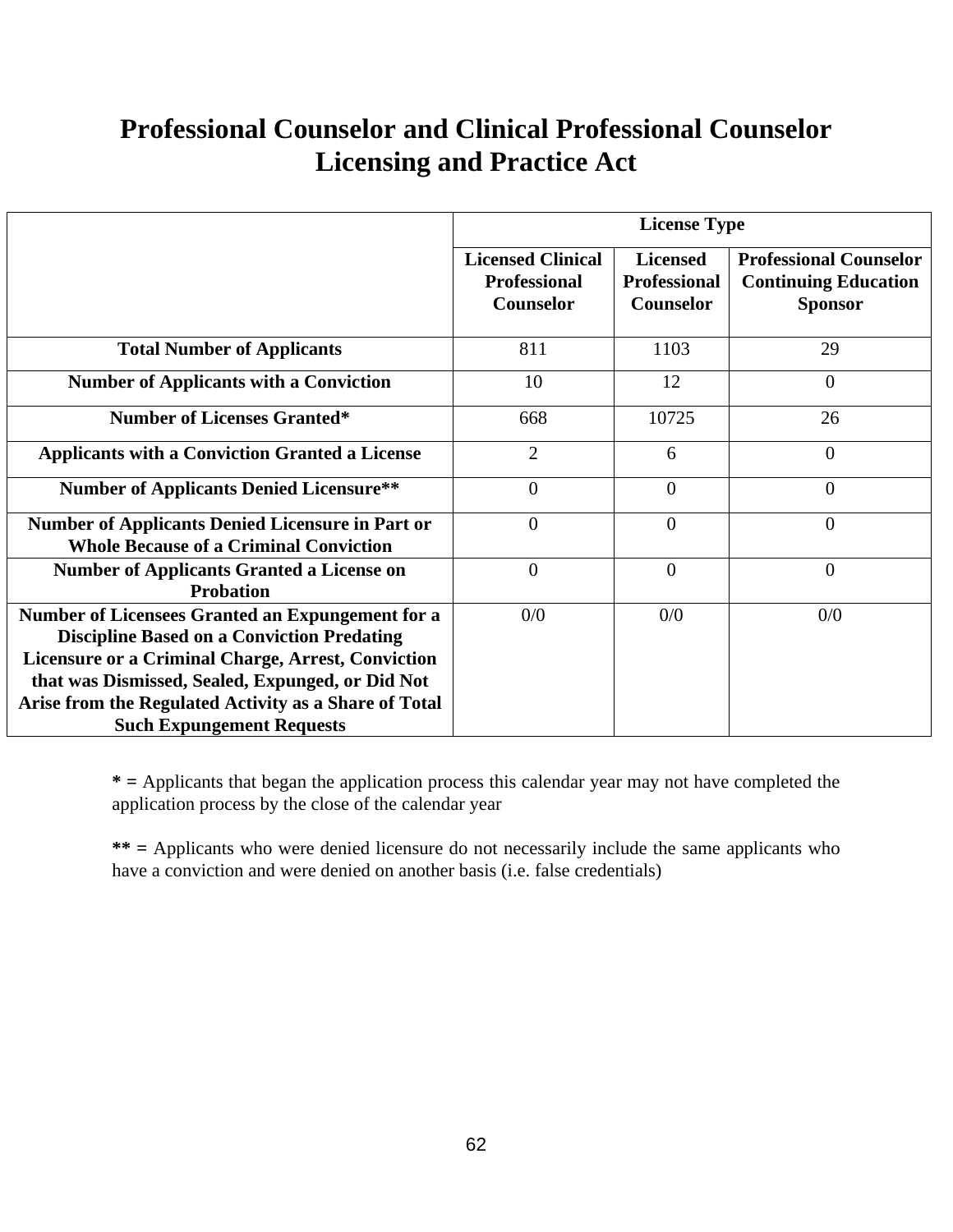| <b>Professional Engineering Practice Act of 1989</b> |  |  |  |
|------------------------------------------------------|--|--|--|
|                                                      |  |  |  |

|                                                                                                                                                                                                                                                                                                                     | <b>License Type</b>                                    |                                                 |  |  |
|---------------------------------------------------------------------------------------------------------------------------------------------------------------------------------------------------------------------------------------------------------------------------------------------------------------------|--------------------------------------------------------|-------------------------------------------------|--|--|
|                                                                                                                                                                                                                                                                                                                     | <b>Enrolled Professional</b><br><b>Engineer Intern</b> | <b>Licensed Professional</b><br><b>Engineer</b> |  |  |
| <b>Total Number of Applicants</b>                                                                                                                                                                                                                                                                                   | 623                                                    | 1040                                            |  |  |
| <b>Number of Applicants with a Conviction</b>                                                                                                                                                                                                                                                                       |                                                        | 11                                              |  |  |
| <b>Number of Licenses Granted*</b>                                                                                                                                                                                                                                                                                  | 521                                                    | 892                                             |  |  |
| <b>Applicants with a Conviction Granted a License</b>                                                                                                                                                                                                                                                               | $\theta$                                               | 11                                              |  |  |
| <b>Number of Applicants Denied Licensure**</b>                                                                                                                                                                                                                                                                      | $\theta$                                               | 0                                               |  |  |
| <b>Number of Applicants Denied Licensure in Part or</b><br><b>Whole Because of a Criminal Conviction</b>                                                                                                                                                                                                            | $\theta$                                               | $\overline{0}$                                  |  |  |
| <b>Number of Applicants Granted a License on Probation</b>                                                                                                                                                                                                                                                          | $\overline{0}$                                         | $\overline{0}$                                  |  |  |
| <b>Number of Licensees Granted an Expungement for a</b><br><b>Discipline Based on a Conviction Predating Licensure</b><br>or a Criminal Charge, Arrest, Conviction that was<br>Dismissed, Sealed, Expunged, or Did Not Arise from<br>the Regulated Activity as a Share of Total Such<br><b>Expungement Requests</b> | 0/0                                                    | 0/0                                             |  |  |

**\* =** Applicants that began the application process this calendar year may not have completed the application process by the close of the calendar year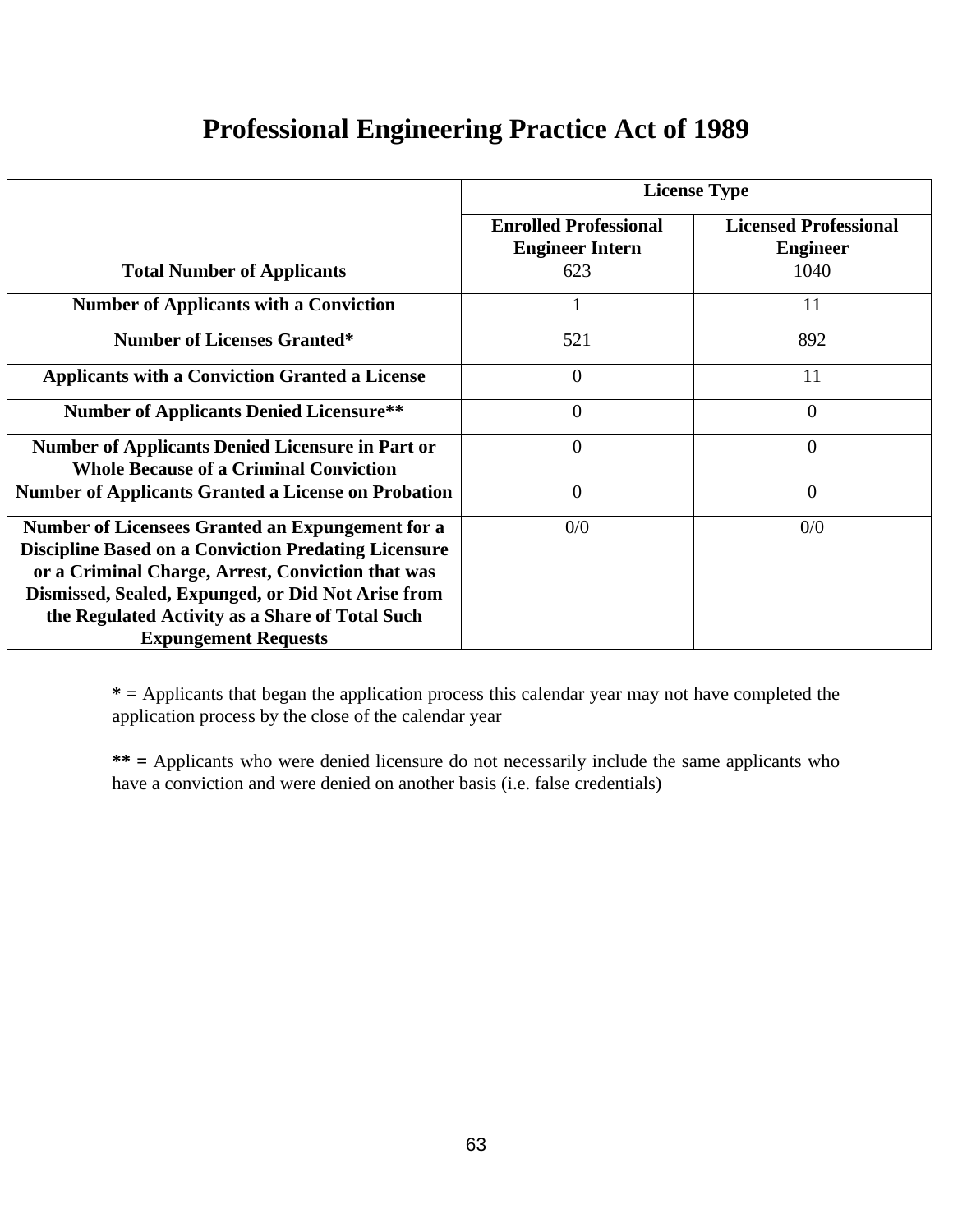# **Illinois Public Accounting Act**

|                                                                                                                                                                                                                                                                               | <b>License Type</b>                                             |                                                                    |                                                           |  |
|-------------------------------------------------------------------------------------------------------------------------------------------------------------------------------------------------------------------------------------------------------------------------------|-----------------------------------------------------------------|--------------------------------------------------------------------|-----------------------------------------------------------|--|
|                                                                                                                                                                                                                                                                               | <b>Licensed</b><br><b>Certified Public</b><br><b>Accountant</b> | <b>Public Accountant</b><br>Continuing<br><b>Education Sponsor</b> | <b>Public</b><br><b>Accountant</b><br><b>Firm License</b> |  |
| <b>Total Number of Applicants</b>                                                                                                                                                                                                                                             | 1803                                                            | 20                                                                 | 55                                                        |  |
| <b>Number of Applicants with a Conviction</b>                                                                                                                                                                                                                                 | 1                                                               | $\overline{0}$                                                     | $\overline{0}$                                            |  |
| <b>Number of Licenses Granted*</b>                                                                                                                                                                                                                                            | 1831                                                            | 15                                                                 | 68                                                        |  |
| <b>Applicants with a Conviction Granted a License</b>                                                                                                                                                                                                                         |                                                                 | $\overline{0}$                                                     | $\overline{0}$                                            |  |
| <b>Number of Applicants Denied Licensure**</b>                                                                                                                                                                                                                                | $\overline{0}$                                                  | $\overline{0}$                                                     | $\overline{0}$                                            |  |
| <b>Number of Applicants Denied Licensure in Part or</b><br><b>Whole Because of a Criminal Conviction</b>                                                                                                                                                                      | $\overline{0}$                                                  | $\overline{0}$                                                     | $\overline{0}$                                            |  |
| <b>Number of Applicants Granted a License on</b><br><b>Probation</b>                                                                                                                                                                                                          | $\mathbf{1}$                                                    | $\overline{0}$                                                     | $\overline{0}$                                            |  |
| Number of Licensees Granted an Expungement for a<br><b>Discipline Based on a Conviction Predating Licensure</b><br>or a Criminal Charge, Arrest, Conviction that was<br>Dismissed, Sealed, Expunged, or Did Not Arise from<br>the Regulated Activity as a Share of Total Such | 0/0                                                             | 0/0                                                                | 0/0                                                       |  |
| <b>Expungement Requests</b>                                                                                                                                                                                                                                                   |                                                                 |                                                                    |                                                           |  |

**\* =** Applicants that began the application process this calendar year may not have completed the application process by the close of the calendar year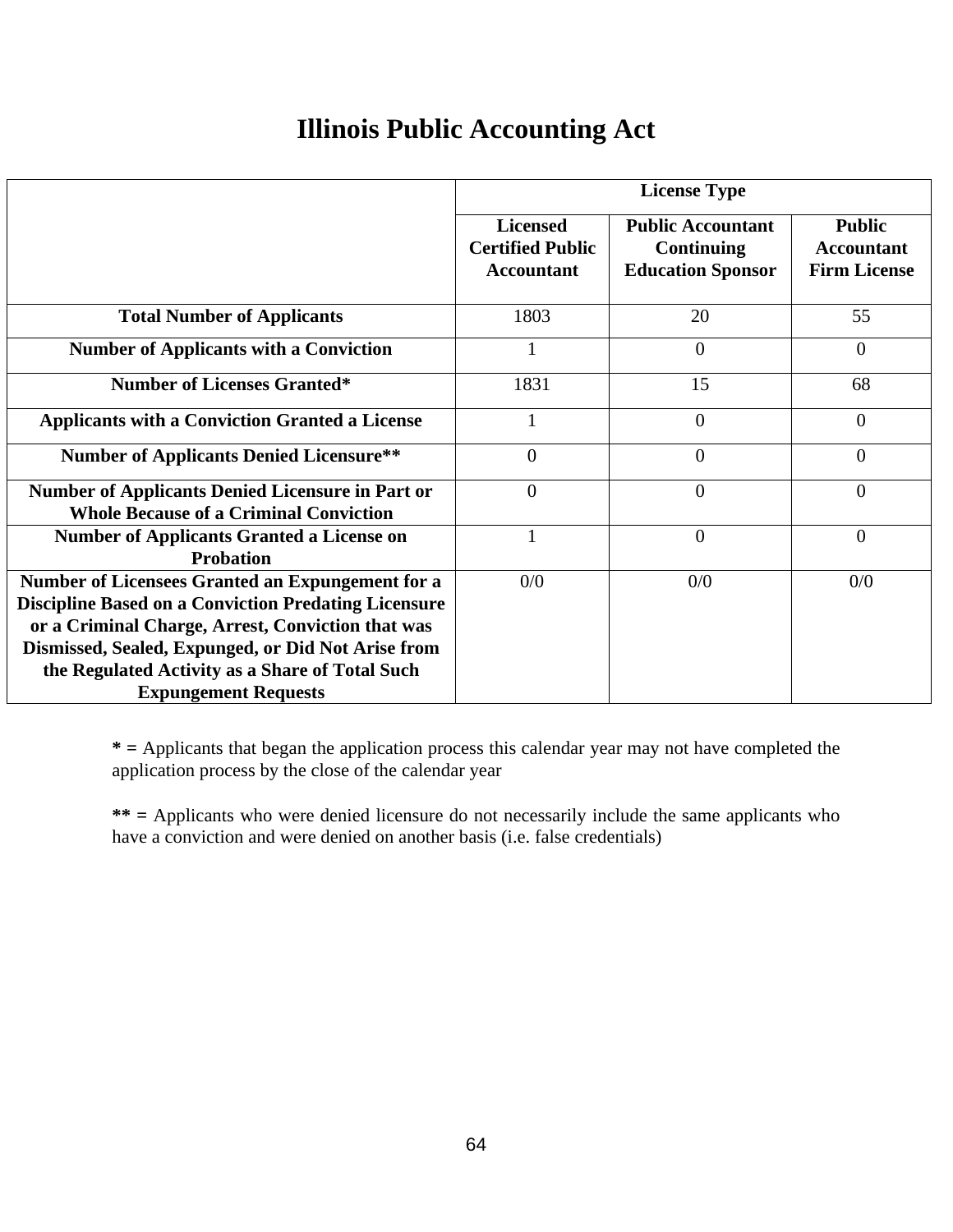# **Respiratory Care Practice Act**

|                                                                                                                                                                                                                                                                                                                                      | <b>License Type</b>                            |                                                                     |  |
|--------------------------------------------------------------------------------------------------------------------------------------------------------------------------------------------------------------------------------------------------------------------------------------------------------------------------------------|------------------------------------------------|---------------------------------------------------------------------|--|
|                                                                                                                                                                                                                                                                                                                                      | <b>Respiratory Care</b><br><b>Practitioner</b> | <b>Respiratory Care</b><br><b>Practitioner CE</b><br><b>Sponsor</b> |  |
| <b>Total Number of Applicants</b>                                                                                                                                                                                                                                                                                                    | 315                                            |                                                                     |  |
| <b>Number of Applicants with a Conviction</b>                                                                                                                                                                                                                                                                                        | 3                                              | $\theta$                                                            |  |
| <b>Number of Licenses Granted*</b>                                                                                                                                                                                                                                                                                                   | 317                                            | 1                                                                   |  |
| <b>Applicants with a Conviction Granted a</b><br>License*                                                                                                                                                                                                                                                                            | $\overline{2}$                                 | $\overline{0}$                                                      |  |
| <b>Number of Applicants Denied Licensure**</b>                                                                                                                                                                                                                                                                                       | $\overline{0}$                                 | $\theta$                                                            |  |
| <b>Number of Applicants Denied Licensure in Part</b><br>or Whole Because of a Criminal Conviction                                                                                                                                                                                                                                    | $\overline{0}$                                 | $\theta$                                                            |  |
| <b>Number of Applicants Granted a License on</b><br><b>Probation</b>                                                                                                                                                                                                                                                                 | $\overline{0}$                                 | $\overline{0}$                                                      |  |
| <b>Number of Licensees Granted an Expungement</b><br>for a Discipline Based on a Conviction Predating<br>Licensure or a Criminal Charge, Arrest,<br><b>Conviction that was Dismissed, Sealed,</b><br><b>Expunged, or Did Not Arise from the Regulated</b><br><b>Activity as a Share of Total Such Expungement</b><br><b>Requests</b> | 0/0                                            | 0/0                                                                 |  |

**\* =** Applicants that began the application process this calendar year may not have completed the application process by the close of the calendar year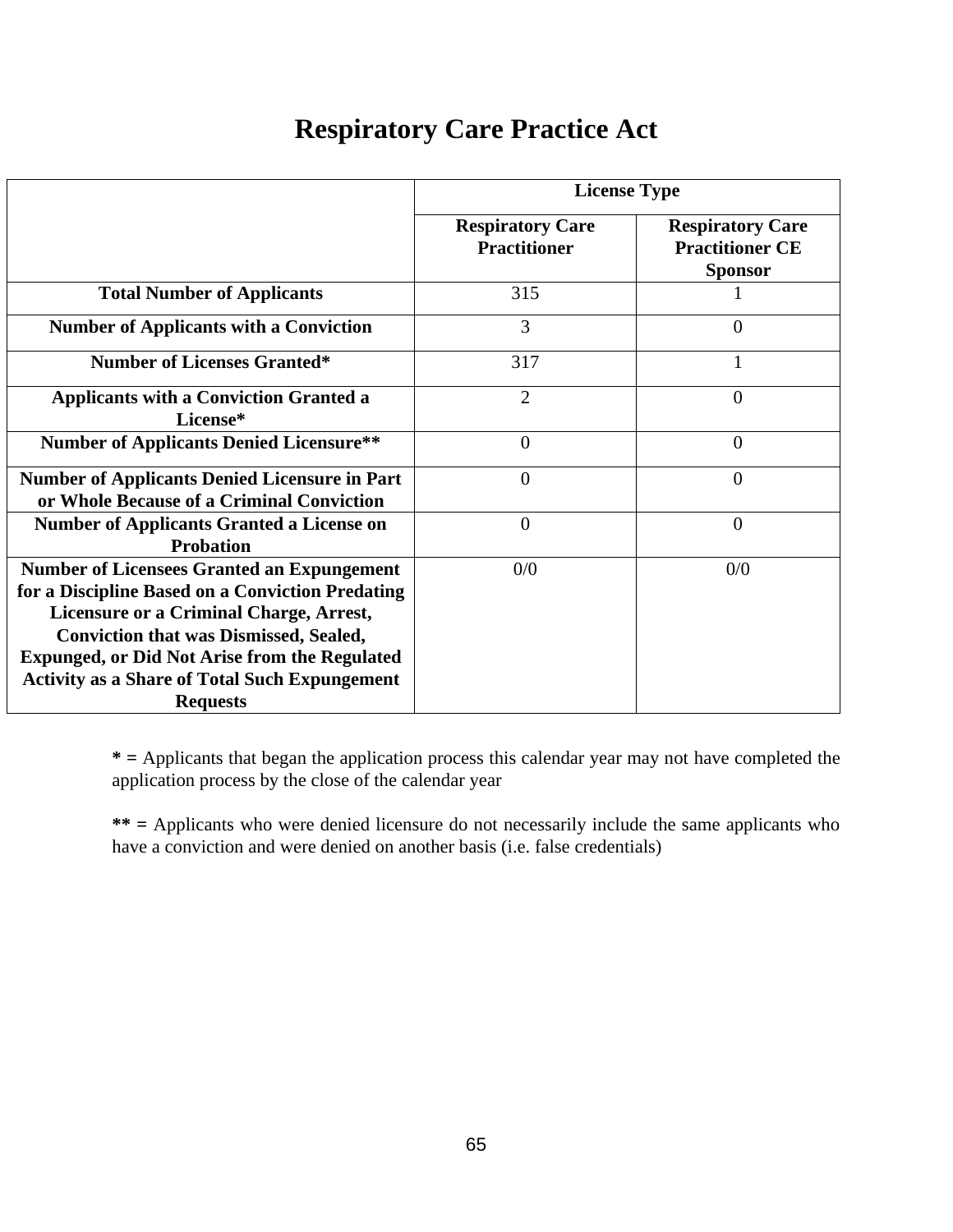# **Illinois Roofing Industry Licensing Act**

|                                                                                                                                                                                                                                                                                                              | <b>License Type</b>                          |                                                      |  |  |
|--------------------------------------------------------------------------------------------------------------------------------------------------------------------------------------------------------------------------------------------------------------------------------------------------------------|----------------------------------------------|------------------------------------------------------|--|--|
|                                                                                                                                                                                                                                                                                                              | <b>Licensed Roofing</b><br><b>Contractor</b> | <b>Qualifying Party Roofing</b><br><b>Contractor</b> |  |  |
| <b>Total Number of Applicants</b>                                                                                                                                                                                                                                                                            | 406                                          | 579                                                  |  |  |
| <b>Number of Applicants with a Conviction</b>                                                                                                                                                                                                                                                                | $\overline{0}$                               | $\Omega$                                             |  |  |
| <b>Number of Licenses Granted*</b>                                                                                                                                                                                                                                                                           | 387                                          | 437                                                  |  |  |
| <b>Applicants with a Conviction Granted a License</b>                                                                                                                                                                                                                                                        | $\theta$                                     | $\overline{0}$                                       |  |  |
| <b>Number of Applicants Denied Licensure**</b>                                                                                                                                                                                                                                                               |                                              | $\overline{0}$                                       |  |  |
| <b>Number of Applicants Denied Licensure in Part or</b><br><b>Whole Because of a Criminal Conviction</b>                                                                                                                                                                                                     | $\overline{0}$                               | $\overline{0}$                                       |  |  |
| <b>Number of Applicants Granted a License on Probation</b>                                                                                                                                                                                                                                                   | $\overline{0}$                               | $\overline{0}$                                       |  |  |
| Number of Licensees Granted an Expungement for a<br><b>Discipline Based on a Conviction Predating Licensure</b><br>or a Criminal Charge, Arrest, Conviction that was<br>Dismissed, Sealed, Expunged, or Did Not Arise from<br>the Regulated Activity as a Share of Total Such<br><b>Expungement Requests</b> | 0/0                                          | 0/0                                                  |  |  |

**\* =** Applicants that began the application process this calendar year may not have completed the application process by the close of the calendar year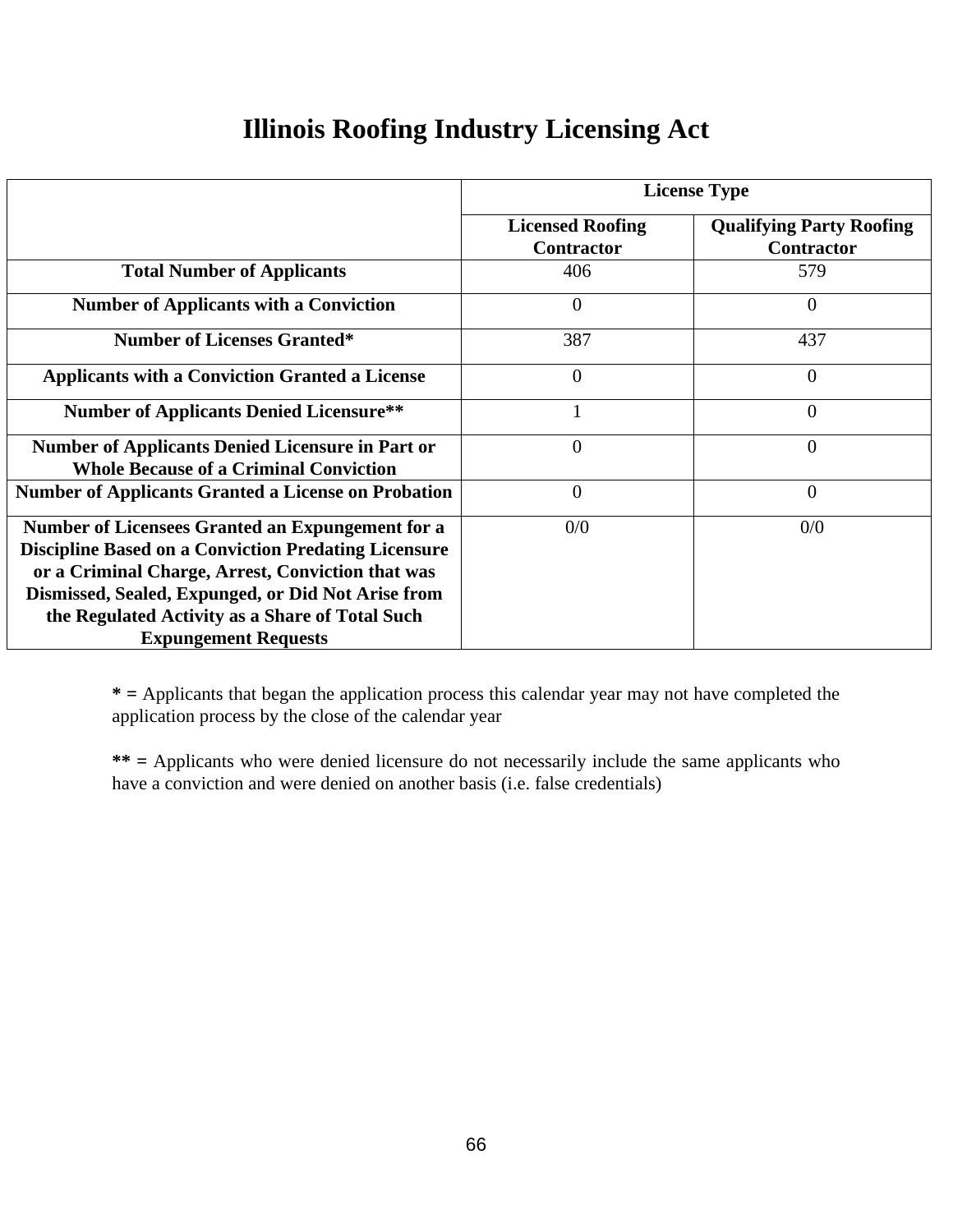# **Sex Offender Evaluation and Treatment Provider Act**

|                                                                                                                 |                                                     | <b>License Type</b>                     |                                                     |  |
|-----------------------------------------------------------------------------------------------------------------|-----------------------------------------------------|-----------------------------------------|-----------------------------------------------------|--|
|                                                                                                                 | <b>Associate Sex</b><br><b>Offender</b><br>Provider | <b>Sex Offender</b><br><b>Evaluator</b> | <b>Sex Offender</b><br><b>Treatment</b><br>Provider |  |
| <b>Total Number of Applicants</b>                                                                               | 32                                                  | 8                                       | 16                                                  |  |
| <b>Number of Applicants with a Conviction</b>                                                                   |                                                     |                                         | $\Omega$                                            |  |
| <b>Number of Licenses Granted*</b>                                                                              | 34                                                  | 10                                      | 17                                                  |  |
| <b>Applicants with a Conviction Granted a License</b>                                                           |                                                     |                                         | $\theta$                                            |  |
| <b>Number of Applicants Denied Licensure**</b>                                                                  | $\overline{0}$                                      | $\overline{0}$                          | $\overline{0}$                                      |  |
| <b>Number of Applicants Denied Licensure in Part or</b><br><b>Whole Because of a Criminal Conviction</b>        | $\overline{0}$                                      | $\overline{0}$                          | $\theta$                                            |  |
| <b>Number of Applicants Granted a License on</b><br><b>Probation</b>                                            | $\overline{0}$                                      | $\overline{0}$                          | $\overline{0}$                                      |  |
| Number of Licensees Granted an Expungement for a<br><b>Discipline Based on a Conviction Predating Licensure</b> | 0/0                                                 | 0/0                                     | 0/0                                                 |  |
| or a Criminal Charge, Arrest, Conviction that was<br>Dismissed, Sealed, Expunged, or Did Not Arise from         |                                                     |                                         |                                                     |  |
| the Regulated Activity as a Share of Total Such<br><b>Expungement Requests</b>                                  |                                                     |                                         |                                                     |  |

**\* =** Applicants that began the application process this calendar year may not have completed the application process by the close of the calendar year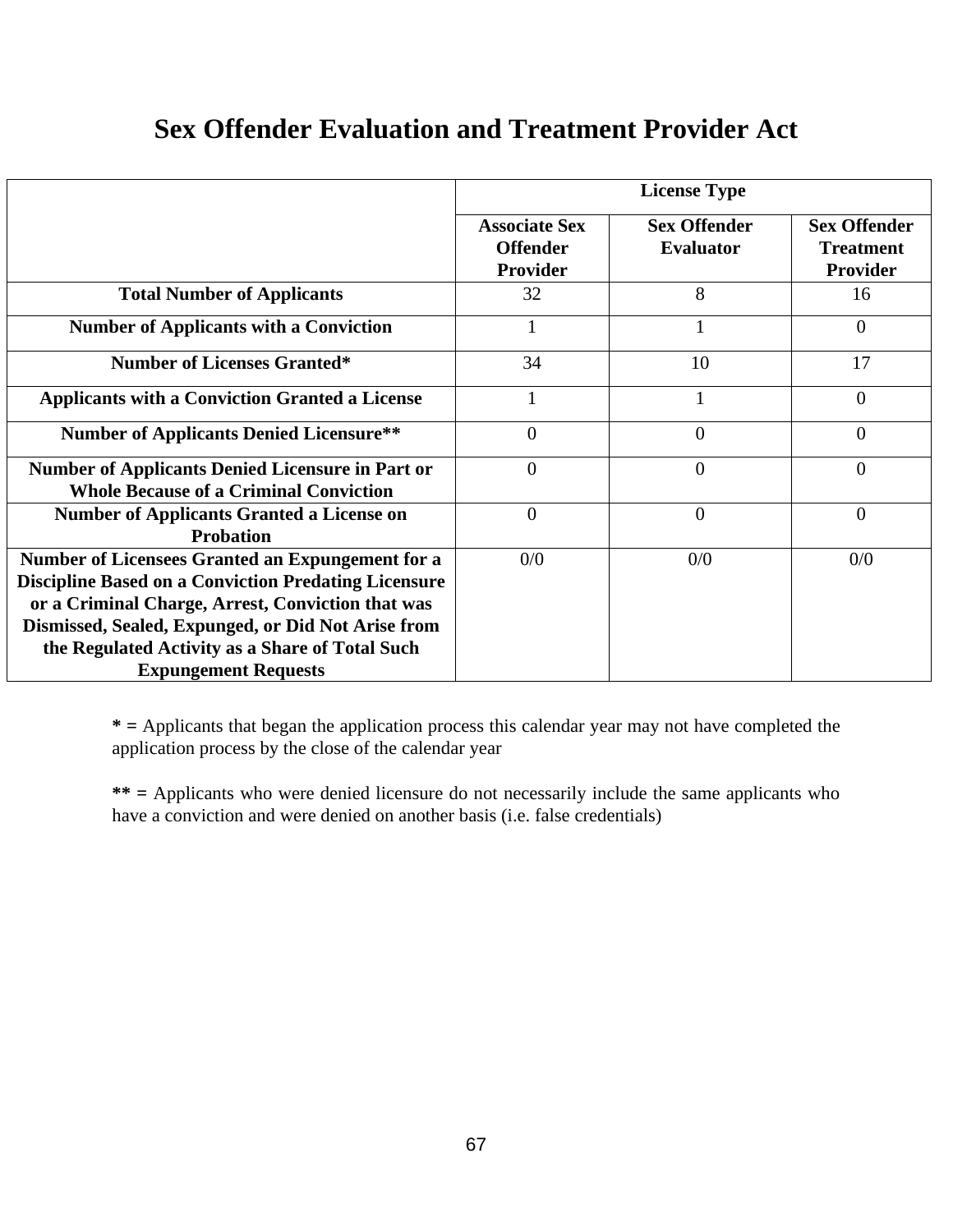## **Illinois Certified Shorthand Reporters Act of 1984**

|                                                                                                                                                                                                                                                                                                                                      | <b>License Type</b>                           |                                                |  |
|--------------------------------------------------------------------------------------------------------------------------------------------------------------------------------------------------------------------------------------------------------------------------------------------------------------------------------------|-----------------------------------------------|------------------------------------------------|--|
|                                                                                                                                                                                                                                                                                                                                      | <b>Certified Shorthand</b><br><b>Reporter</b> | <b>Restricted Shorthand</b><br><b>Reporter</b> |  |
| <b>Total Number of Applicants</b>                                                                                                                                                                                                                                                                                                    | 14                                            |                                                |  |
| <b>Number of Applicants with a Conviction</b>                                                                                                                                                                                                                                                                                        | $\overline{0}$                                | $\Omega$                                       |  |
| <b>Number of Licenses Granted*</b>                                                                                                                                                                                                                                                                                                   | 11                                            |                                                |  |
| <b>Applicants with a Conviction Granted a</b><br>License*                                                                                                                                                                                                                                                                            | $\overline{0}$                                | $\overline{0}$                                 |  |
| <b>Number of Applicants Denied Licensure**</b>                                                                                                                                                                                                                                                                                       | $\overline{0}$                                | $\Omega$                                       |  |
| <b>Number of Applicants Denied Licensure in</b><br><b>Part or Whole Because of a Criminal</b><br><b>Conviction</b>                                                                                                                                                                                                                   | $\theta$                                      | $\Omega$                                       |  |
| <b>Number of Applicants Granted a License on</b><br><b>Probation</b>                                                                                                                                                                                                                                                                 | $\overline{0}$                                | $\overline{0}$                                 |  |
| <b>Number of Licensees Granted an</b><br><b>Expungement for a Discipline Based on a</b><br><b>Conviction Predating Licensure or a</b><br><b>Criminal Charge, Arrest, Conviction that</b><br>was Dismissed, Sealed, Expunged, or Did<br>Not Arise from the Regulated Activity as a<br><b>Share of Total Such Expungement Requests</b> | 0/0                                           | 0/0                                            |  |

**\* =** Applicants that began the application process this calendar year may not have completed the application process by the close of the calendar year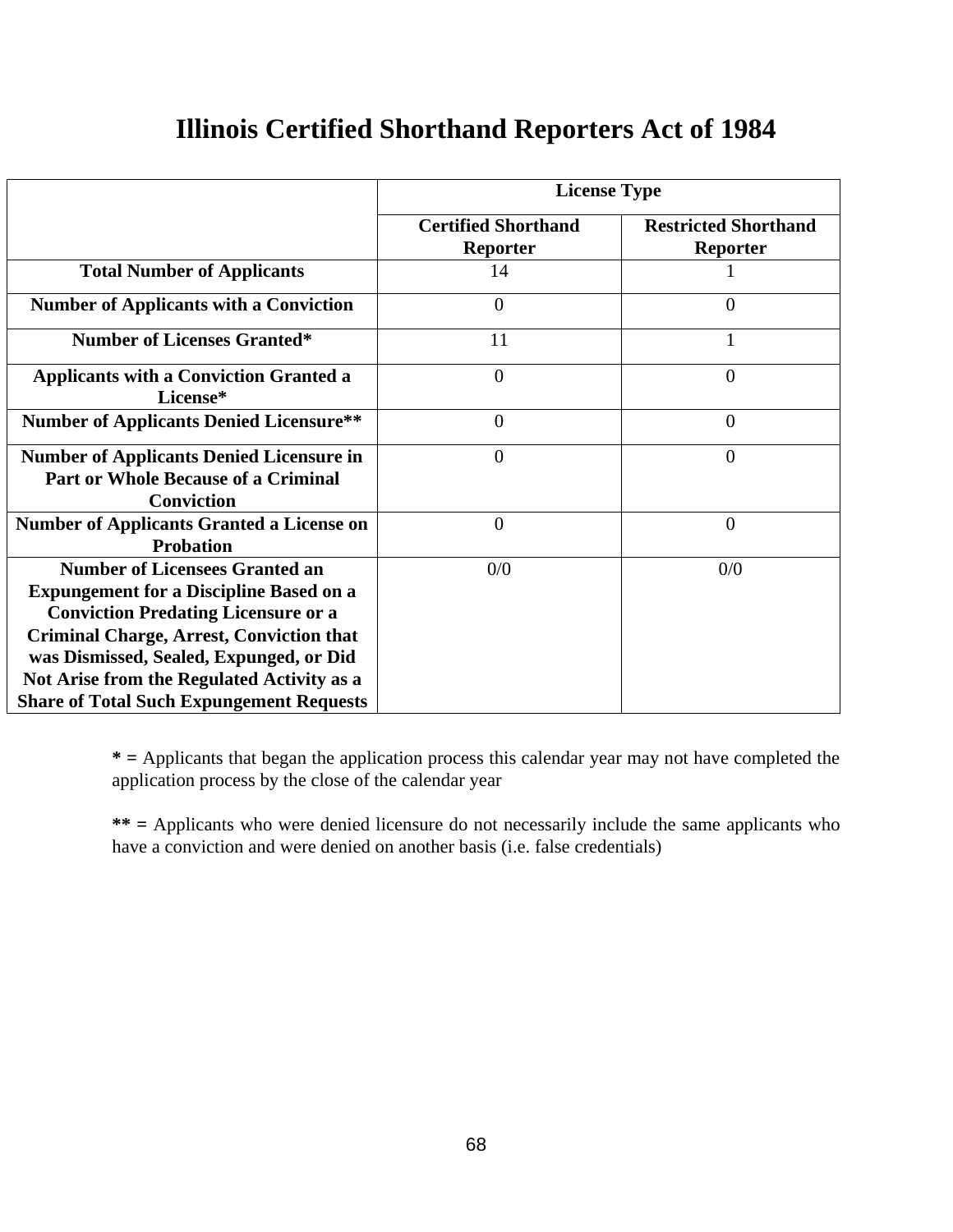## **Clinical Social Work and Social Work Practice Act**

|                                                                                                                                                                                                                                                                                                              | <b>License Type</b>                                 |                                            |                                                                                  |  |
|--------------------------------------------------------------------------------------------------------------------------------------------------------------------------------------------------------------------------------------------------------------------------------------------------------------|-----------------------------------------------------|--------------------------------------------|----------------------------------------------------------------------------------|--|
|                                                                                                                                                                                                                                                                                                              | <b>Licensed</b><br><b>Clinical Social</b><br>Worker | <b>Licensed</b><br><b>Social</b><br>Worker | <b>Registered Social</b><br><b>Worker Continuing</b><br><b>Education Sponsor</b> |  |
| <b>Total Number of Applicants</b>                                                                                                                                                                                                                                                                            | 1218                                                | 979                                        | 53                                                                               |  |
| <b>Number of Applicants with a Conviction</b>                                                                                                                                                                                                                                                                | 10                                                  | 3                                          | $\overline{0}$                                                                   |  |
| <b>Number of Licenses Granted*</b>                                                                                                                                                                                                                                                                           | 1098                                                | 713                                        | 53                                                                               |  |
| <b>Applicants with a Conviction Granted a License</b>                                                                                                                                                                                                                                                        | $\overline{2}$                                      | $\overline{2}$                             | $\overline{0}$                                                                   |  |
| <b>Number of Applicants Denied Licensure**</b>                                                                                                                                                                                                                                                               | $\theta$                                            | $\theta$                                   | $\overline{0}$                                                                   |  |
| <b>Number of Applicants Denied Licensure in Part or</b><br><b>Whole Because of a Criminal Conviction</b>                                                                                                                                                                                                     | $\overline{0}$                                      | $\overline{0}$                             | $\overline{0}$                                                                   |  |
| <b>Number of Applicants Granted a License on</b><br><b>Probation</b>                                                                                                                                                                                                                                         | $\overline{0}$                                      | $\overline{0}$                             | $\overline{0}$                                                                   |  |
| Number of Licensees Granted an Expungement for a<br><b>Discipline Based on a Conviction Predating Licensure</b><br>or a Criminal Charge, Arrest, Conviction that was<br>Dismissed, Sealed, Expunged, or Did Not Arise from<br>the Regulated Activity as a Share of Total Such<br><b>Expungement Requests</b> | 0/0                                                 | 0/0                                        | 0/0                                                                              |  |

**\* =** Applicants that began the application process this calendar year may not have completed the application process by the close of the calendar year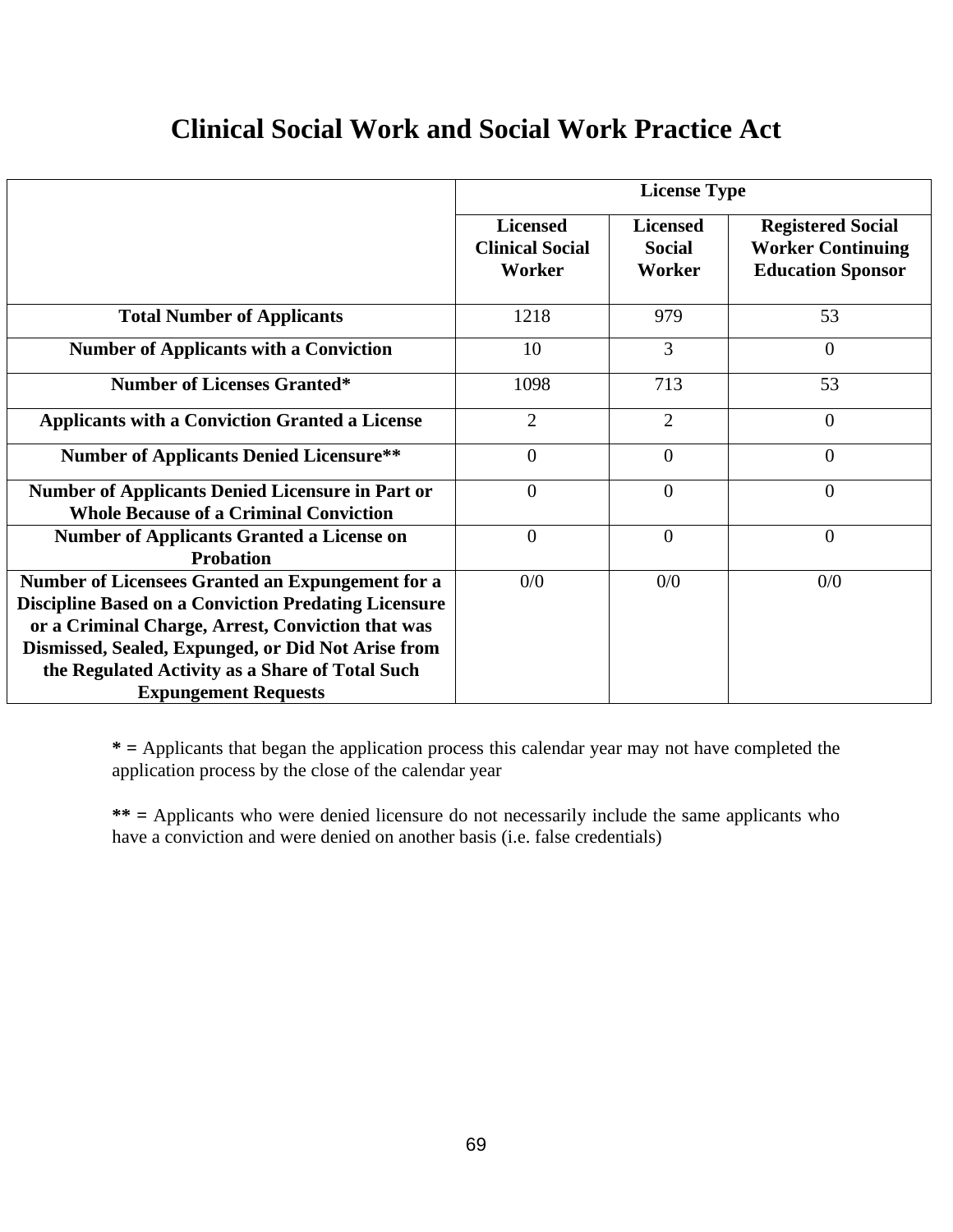# **Illinois Speech-Language Pathology and Audiology Practice Act**

|                                                                                                                                                                                                                                                                                                                                            | <b>License Type</b>                   |                                                                               |                                          |                                                                                                                               |                                                                                 |  |
|--------------------------------------------------------------------------------------------------------------------------------------------------------------------------------------------------------------------------------------------------------------------------------------------------------------------------------------------|---------------------------------------|-------------------------------------------------------------------------------|------------------------------------------|-------------------------------------------------------------------------------------------------------------------------------|---------------------------------------------------------------------------------|--|
|                                                                                                                                                                                                                                                                                                                                            | <b>Licensed</b><br><b>Audiologist</b> | <b>Licensed</b><br><b>Speech</b><br>Language<br>Pathology<br><b>Temporary</b> | <b>Speech</b><br>Language<br>Pathologist | <b>Speech Language</b><br><b>Pathology and</b><br><b>Audiology</b><br><b>Continuing</b><br><b>Education</b><br><b>Sponsor</b> | Speech-<br>Language<br>Pathology<br>and<br><b>Audiology</b><br><b>Assistant</b> |  |
| <b>Total Number of Applicants</b>                                                                                                                                                                                                                                                                                                          | 55                                    | 491                                                                           | 629                                      | $\overline{2}$                                                                                                                | 17                                                                              |  |
| <b>Number of Applicants with a</b><br><b>Conviction</b>                                                                                                                                                                                                                                                                                    | $\overline{0}$                        | $\mathbf{1}$                                                                  | $\overline{2}$                           | $\overline{0}$                                                                                                                | $\overline{0}$                                                                  |  |
| <b>Number of Licenses Granted*</b>                                                                                                                                                                                                                                                                                                         | 56                                    | 488                                                                           | 513                                      | 5                                                                                                                             | 22                                                                              |  |
| <b>Applicants with a Conviction</b><br><b>Granted a License</b>                                                                                                                                                                                                                                                                            | $\overline{0}$                        | $\mathbf{1}$                                                                  | $\mathbf{1}$                             | $\overline{0}$                                                                                                                | $\boldsymbol{0}$                                                                |  |
| <b>Number of Applicants Denied</b><br>Licensure**                                                                                                                                                                                                                                                                                          | $\mathbf{0}$                          | $\mathbf{0}$                                                                  | $\boldsymbol{0}$                         | $\overline{0}$                                                                                                                | $\boldsymbol{0}$                                                                |  |
| <b>Number of Applicants Denied</b><br><b>Licensure in Part or Whole Because</b><br>of a Criminal Conviction                                                                                                                                                                                                                                | $\overline{0}$                        | $\overline{0}$                                                                | $\overline{0}$                           | $\overline{0}$                                                                                                                | $\boldsymbol{0}$                                                                |  |
| <b>Number of Applicants Granted a</b><br><b>License on Probation</b>                                                                                                                                                                                                                                                                       | $\overline{0}$                        | $\mathbf{0}$                                                                  | $\boldsymbol{0}$                         | $\overline{0}$                                                                                                                | $\boldsymbol{0}$                                                                |  |
| <b>Number of Licensees Granted an</b><br><b>Expungement for a Discipline Based</b><br>on a Conviction Predating Licensure<br>or a Criminal Charge, Arrest,<br><b>Conviction that was Dismissed,</b><br>Sealed, Expunged, or Did Not Arise<br>from the Regulated Activity as a<br><b>Share of Total Such Expungement</b><br><b>Requests</b> | 0/0                                   | 0/0                                                                           | 0/0                                      | 0/0                                                                                                                           | 0/0                                                                             |  |

**\* =** Applicants that began the application process this calendar year may not have completed the application process by the close of the calendar year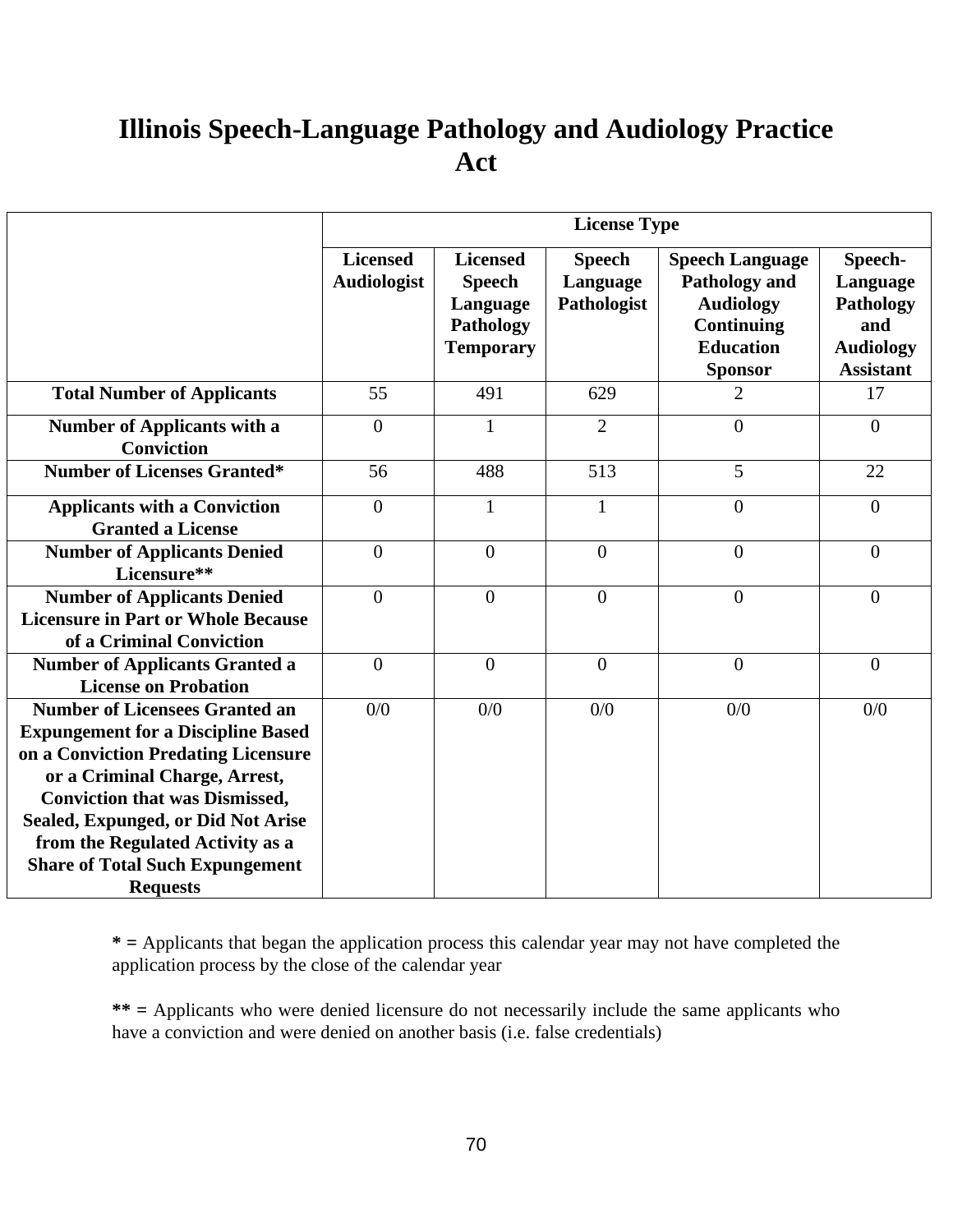# **Structural Engineering Practice Act of 1989**

|                                                                                                                                                                                                                                                                                                              | <b>License Type</b>                                     |                                               |  |
|--------------------------------------------------------------------------------------------------------------------------------------------------------------------------------------------------------------------------------------------------------------------------------------------------------------|---------------------------------------------------------|-----------------------------------------------|--|
|                                                                                                                                                                                                                                                                                                              | <b>Enrolled Structural</b><br><b>Engineering Intern</b> | <b>Licensed Structural</b><br><b>Engineer</b> |  |
| <b>Total Number of Applicants</b>                                                                                                                                                                                                                                                                            | 9                                                       | 231                                           |  |
| <b>Number of Applicants with a Conviction</b>                                                                                                                                                                                                                                                                | $\overline{0}$                                          | $\overline{2}$                                |  |
| <b>Number of Licenses Granted*</b>                                                                                                                                                                                                                                                                           | 10                                                      | 189                                           |  |
| <b>Applicants with a Conviction Granted a License</b>                                                                                                                                                                                                                                                        | $\overline{0}$                                          | $\overline{2}$                                |  |
| <b>Number of Applicants Denied Licensure**</b>                                                                                                                                                                                                                                                               | $\overline{0}$                                          | $\theta$                                      |  |
| <b>Number of Applicants Denied Licensure in Part or</b><br><b>Whole Because of a Criminal Conviction</b>                                                                                                                                                                                                     | $\overline{0}$                                          | $\overline{0}$                                |  |
| <b>Number of Applicants Granted a License on Probation</b>                                                                                                                                                                                                                                                   | $\overline{0}$                                          | $\overline{0}$                                |  |
| Number of Licensees Granted an Expungement for a<br><b>Discipline Based on a Conviction Predating Licensure</b><br>or a Criminal Charge, Arrest, Conviction that was<br>Dismissed, Sealed, Expunged, or Did Not Arise from<br>the Regulated Activity as a Share of Total Such<br><b>Expungement Requests</b> | 0/0                                                     | 0/0                                           |  |

**\* =** Applicants that began the application process this calendar year may not have completed the application process by the close of the calendar year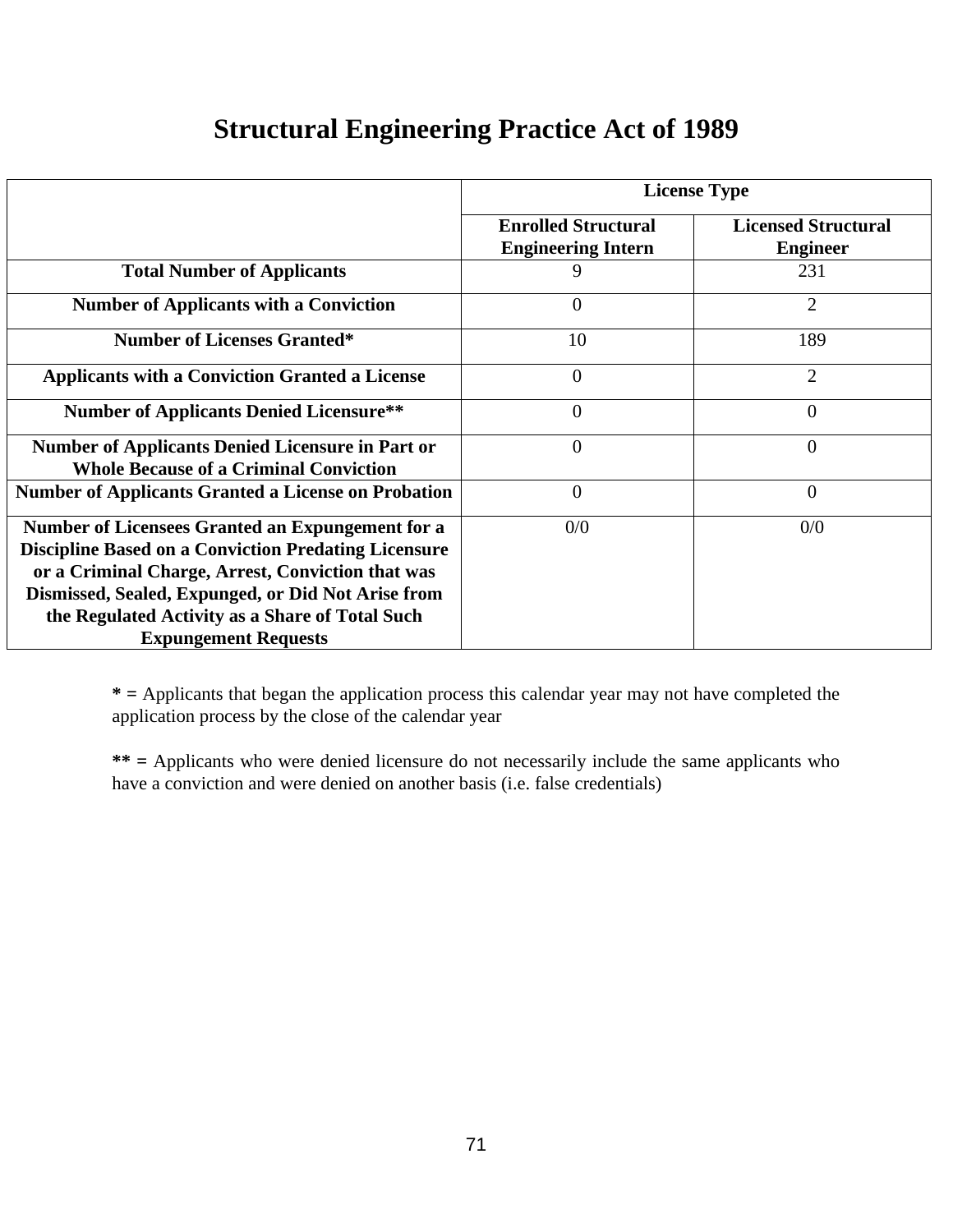# **Registered Surgical Assistant and Registered Surgical Technologist Title Protection Act**

|                                                                                                                                                                                                                                                                                                              | <b>License Type</b>                            |                                                   |  |
|--------------------------------------------------------------------------------------------------------------------------------------------------------------------------------------------------------------------------------------------------------------------------------------------------------------|------------------------------------------------|---------------------------------------------------|--|
|                                                                                                                                                                                                                                                                                                              | <b>Registered Surgical</b><br><b>Assistant</b> | <b>Registered Surgical</b><br><b>Technologist</b> |  |
| <b>Total Number of Applicants</b>                                                                                                                                                                                                                                                                            | 48                                             | 3                                                 |  |
| <b>Number of Applicants with a Conviction</b>                                                                                                                                                                                                                                                                | $\overline{0}$                                 | 0                                                 |  |
| <b>Number of Licenses Granted*</b>                                                                                                                                                                                                                                                                           | 52                                             | 4                                                 |  |
| <b>Applicants with a Conviction Granted a License</b>                                                                                                                                                                                                                                                        | $\theta$                                       | $\overline{0}$                                    |  |
| <b>Number of Applicants Denied Licensure**</b>                                                                                                                                                                                                                                                               | $\overline{0}$                                 | $\overline{0}$                                    |  |
| <b>Number of Applicants Denied Licensure in Part or</b><br><b>Whole Because of a Criminal Conviction</b>                                                                                                                                                                                                     | $\overline{0}$                                 | $\overline{0}$                                    |  |
| <b>Number of Applicants Granted a License on Probation</b>                                                                                                                                                                                                                                                   | $\boldsymbol{0}$                               | $\overline{0}$                                    |  |
| Number of Licensees Granted an Expungement for a<br><b>Discipline Based on a Conviction Predating Licensure</b><br>or a Criminal Charge, Arrest, Conviction that was<br>Dismissed, Sealed, Expunged, or Did Not Arise from<br>the Regulated Activity as a Share of Total Such<br><b>Expungement Requests</b> | 0/0                                            | 0/0                                               |  |

**\* =** Applicants that began the application process this calendar year may not have completed the application process by the close of the calendar year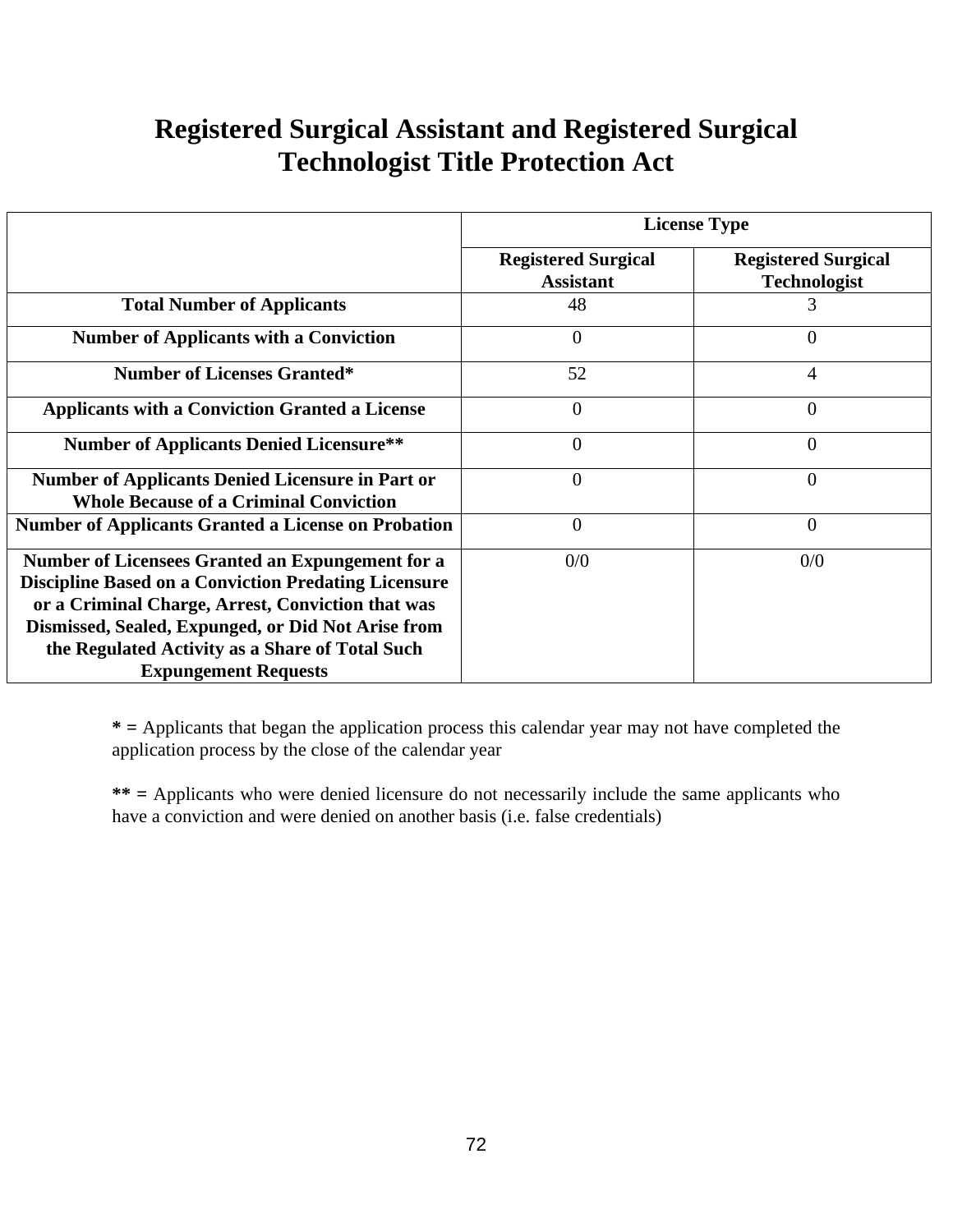### **Wholesale Drug Distribution Licensing Act**

|                                                                                                                                                                                                                                                                                                              | <b>License Type</b>                         |                                                                  |  |  |
|--------------------------------------------------------------------------------------------------------------------------------------------------------------------------------------------------------------------------------------------------------------------------------------------------------------|---------------------------------------------|------------------------------------------------------------------|--|--|
|                                                                                                                                                                                                                                                                                                              | <b>Wholesale Drug</b><br><b>Distributor</b> | <b>Wholesale Drug Distributor</b><br><b>Controlled Substance</b> |  |  |
| <b>Total Number of Applicants</b>                                                                                                                                                                                                                                                                            | 143                                         | 48                                                               |  |  |
| <b>Number of Applicants with a Conviction</b>                                                                                                                                                                                                                                                                | 9                                           | $\overline{0}$                                                   |  |  |
| <b>Number of Licenses Granted*</b>                                                                                                                                                                                                                                                                           | 142                                         | 32                                                               |  |  |
| <b>Applicants with a Conviction Granted a License</b>                                                                                                                                                                                                                                                        | 7                                           | $\overline{0}$                                                   |  |  |
| <b>Number of Applicants Denied Licensure**</b>                                                                                                                                                                                                                                                               | $\theta$                                    | $\theta$                                                         |  |  |
| <b>Number of Applicants Denied Licensure in Part or</b><br><b>Whole Because of a Criminal Conviction</b>                                                                                                                                                                                                     | $\overline{0}$                              | $\overline{0}$                                                   |  |  |
| <b>Number of Applicants Granted a License on Probation</b>                                                                                                                                                                                                                                                   | $\theta$                                    | $\overline{0}$                                                   |  |  |
| Number of Licensees Granted an Expungement for a<br><b>Discipline Based on a Conviction Predating Licensure</b><br>or a Criminal Charge, Arrest, Conviction that was<br>Dismissed, Sealed, Expunged, or Did Not Arise from<br>the Regulated Activity as a Share of Total Such<br><b>Expungement Requests</b> | 0/0                                         | 0/0                                                              |  |  |

**\* =** Applicants that began the application process this calendar year may not have completed the application process by the close of the calendar year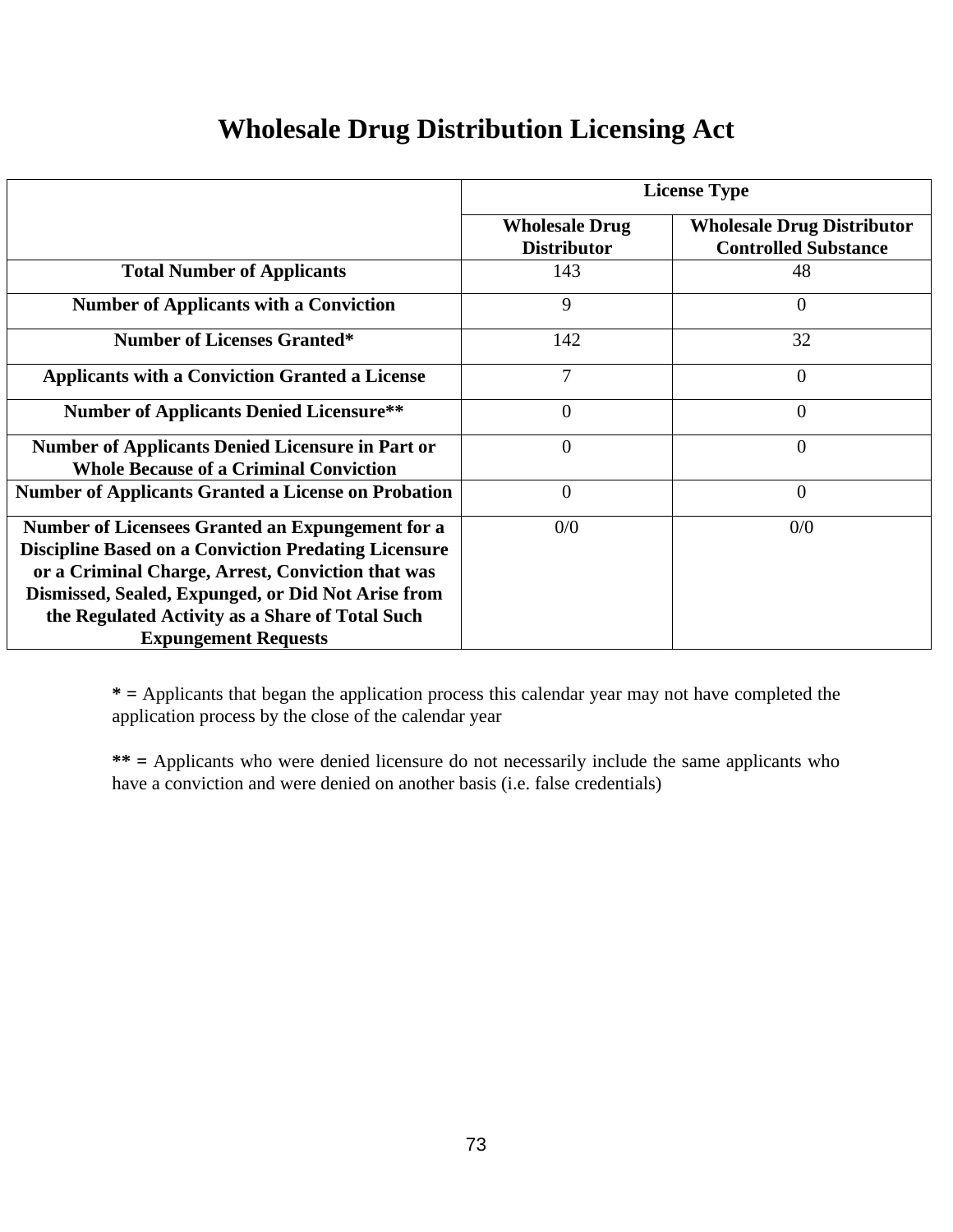# **Veterinary Medicine and Surgery Practice Act of 2004**

|                                                                                                                 | <b>License Type</b>                                        |                                        |                                                             |  |
|-----------------------------------------------------------------------------------------------------------------|------------------------------------------------------------|----------------------------------------|-------------------------------------------------------------|--|
|                                                                                                                 | <b>Certified</b><br><b>Veterinary</b><br><b>Technician</b> | <b>Licensed</b><br><b>Veterinarian</b> | <b>Licensed Veterinarian</b><br><b>Controlled Substance</b> |  |
| <b>Total Number of Applicants</b>                                                                               | 201                                                        | 282                                    | 298                                                         |  |
| <b>Number of Applicants with a Conviction</b>                                                                   | $\overline{0}$                                             | $\overline{4}$                         | 6                                                           |  |
| <b>Number of Licenses Granted*</b>                                                                              | 190                                                        | 277                                    | 301                                                         |  |
| <b>Applicants with a Conviction Granted a License</b>                                                           | $\theta$                                                   | $\overline{2}$                         | $\overline{4}$                                              |  |
| <b>Number of Applicants Denied Licensure**</b>                                                                  | $\overline{0}$                                             | $\theta$                               | $\overline{0}$                                              |  |
| <b>Number of Applicants Denied Licensure in Part or</b><br><b>Whole Because of a Criminal Conviction</b>        | $\overline{0}$                                             | $\overline{0}$                         | $\overline{0}$                                              |  |
| <b>Number of Applicants Granted a License on</b><br><b>Probation</b>                                            | $\overline{0}$                                             | 1                                      | $\theta$                                                    |  |
| Number of Licensees Granted an Expungement for a<br><b>Discipline Based on a Conviction Predating Licensure</b> | 0/0                                                        | 0/0                                    | 0/0                                                         |  |
| or a Criminal Charge, Arrest, Conviction that was<br>Dismissed, Sealed, Expunged, or Did Not Arise from         |                                                            |                                        |                                                             |  |
| the Regulated Activity as a Share of Total Such<br><b>Expungement Requests</b>                                  |                                                            |                                        |                                                             |  |

**\* =** Applicants that began the application process this calendar year may not have completed the application process by the close of the calendar year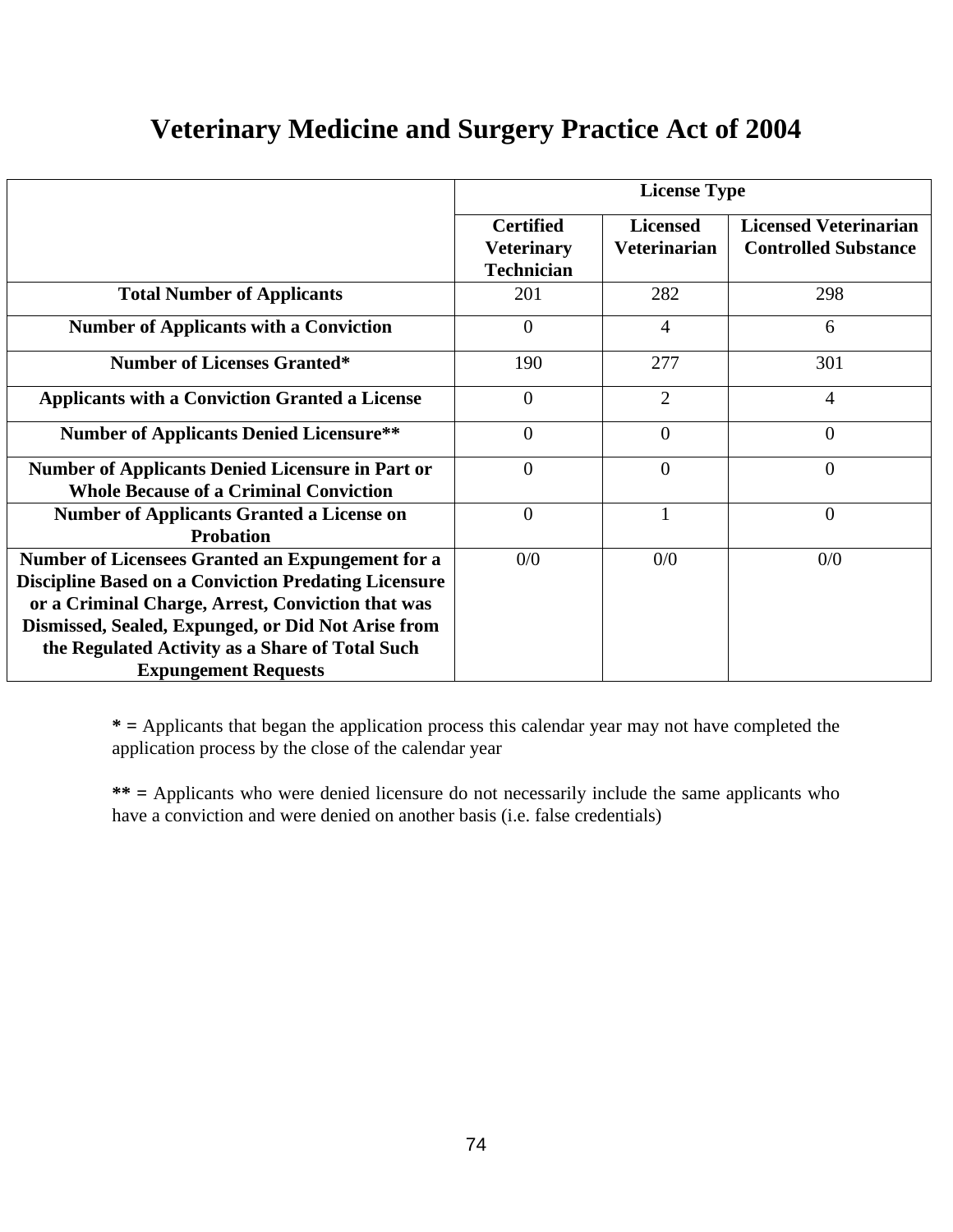

**Illinois Department of Financial and Professional Regulation**

# **2019 ANNUAL DATA FOR PROFESSIONS LICENSED BY THE DIVISION OF REAL ESTATE**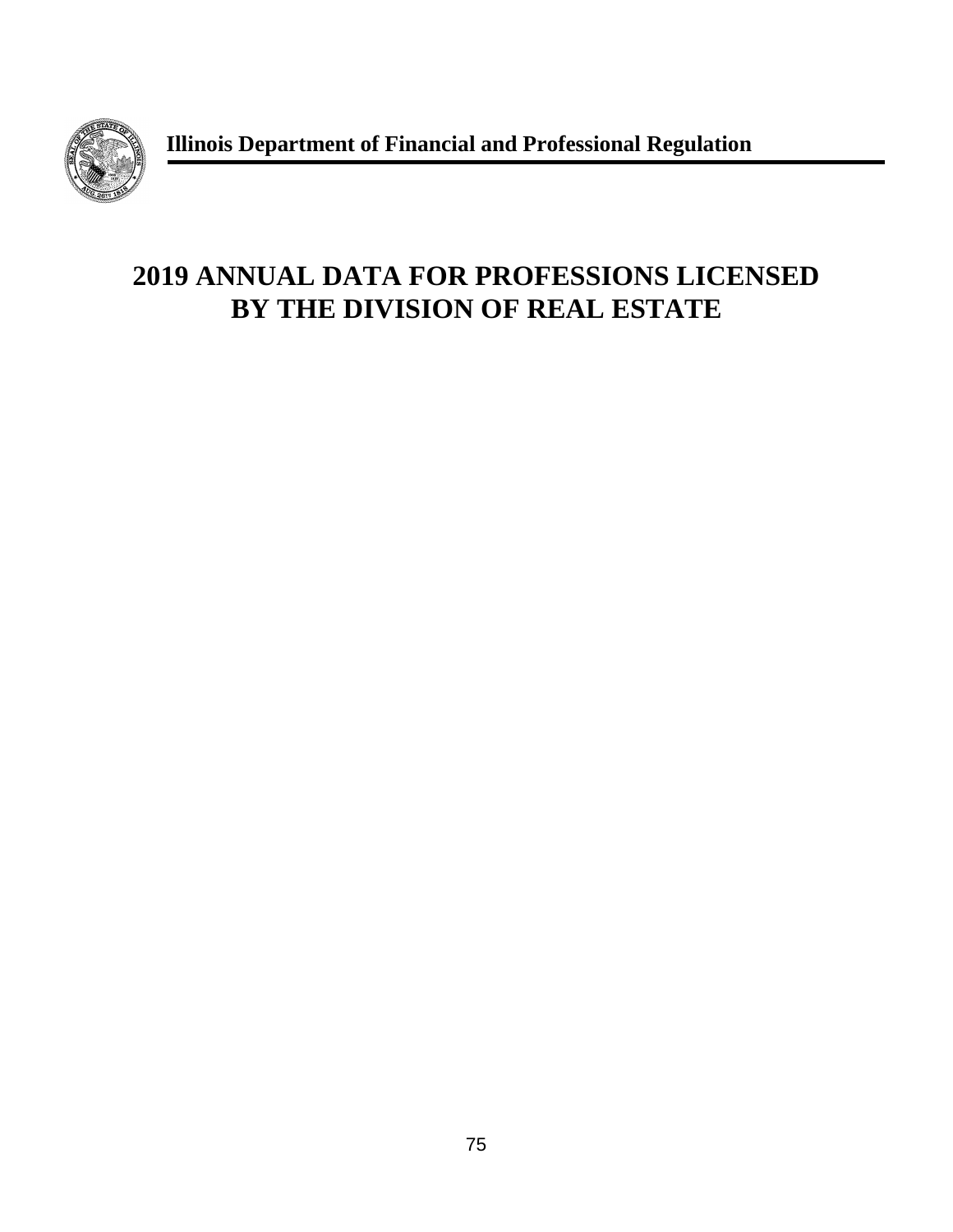# **Real Estate Appraiser Licensing Act of 2002**

|                                                                                                                                                                                                                                                                                                                                                          | <b>License Type</b>                                                          |                                                                                  |                                                                    |                                                                               |                                                         |
|----------------------------------------------------------------------------------------------------------------------------------------------------------------------------------------------------------------------------------------------------------------------------------------------------------------------------------------------------------|------------------------------------------------------------------------------|----------------------------------------------------------------------------------|--------------------------------------------------------------------|-------------------------------------------------------------------------------|---------------------------------------------------------|
|                                                                                                                                                                                                                                                                                                                                                          | <b>Certified</b><br><b>General</b><br><b>Real Estate</b><br><b>Appraiser</b> | <b>Certified</b><br><b>Residential</b><br><b>Real Estate</b><br><b>Appraiser</b> | <b>Associate Real</b><br><b>Estate Trainee</b><br><b>Appraiser</b> | <b>Temporary</b><br><b>Practice</b><br><b>Real Estate</b><br><b>Appraiser</b> | <b>Appraiser</b><br><b>Education</b><br><b>Provider</b> |
| <b>Total Number of Applicants</b>                                                                                                                                                                                                                                                                                                                        | 65                                                                           | 28                                                                               | 96                                                                 | 81                                                                            | $\mathbf{1}$                                            |
| Number of Applicants with a<br><b>Conviction</b>                                                                                                                                                                                                                                                                                                         | 8                                                                            | $\overline{0}$                                                                   | 27                                                                 | 8                                                                             | $\overline{0}$                                          |
| <b>Number of Licenses Granted*</b>                                                                                                                                                                                                                                                                                                                       | 63                                                                           | 19                                                                               | 94                                                                 | $\mathbf{0}$                                                                  | $\mathbf{1}$                                            |
| <b>Applicants with a Conviction</b><br><b>Granted a License*</b>                                                                                                                                                                                                                                                                                         | 8                                                                            | $\theta$                                                                         | 27                                                                 | 8                                                                             | $\theta$                                                |
| <b>Number of Applicants Denied</b><br>Licensure**                                                                                                                                                                                                                                                                                                        | $\boldsymbol{0}$                                                             | $\boldsymbol{0}$                                                                 | $\mathbf{0}$                                                       | $\overline{0}$                                                                | $\overline{0}$                                          |
| <b>Number of Applicants Denied</b><br><b>Licensure in Part or Whole</b><br><b>Because of a Criminal Conviction</b>                                                                                                                                                                                                                                       | $\overline{0}$                                                               | $\overline{0}$                                                                   | $\theta$                                                           | $\overline{0}$                                                                | $\overline{0}$                                          |
| <b>Number of Applicants Granted a</b><br><b>License on Probation</b>                                                                                                                                                                                                                                                                                     | $\overline{0}$                                                               | $\overline{0}$                                                                   | $\overline{0}$                                                     | $\overline{0}$                                                                | $\overline{0}$                                          |
| <b>Number of Licensees Granted an</b><br><b>Expungement for a Discipline</b><br><b>Based on a Conviction Predating</b><br><b>Licensure or a Criminal Charge,</b><br><b>Arrest, Conviction that was</b><br>Dismissed, Sealed, Expunged, or<br>Did Not Arise from the Regulated<br><b>Activity as a Share of Total Such</b><br><b>Expungement Requests</b> | 0/0                                                                          | 0/0                                                                              | 0/0                                                                | 0/0                                                                           | 0/0                                                     |

 $*$  = Applicants that began the application process this calendar year may not have completed the application process by the close of the calendar year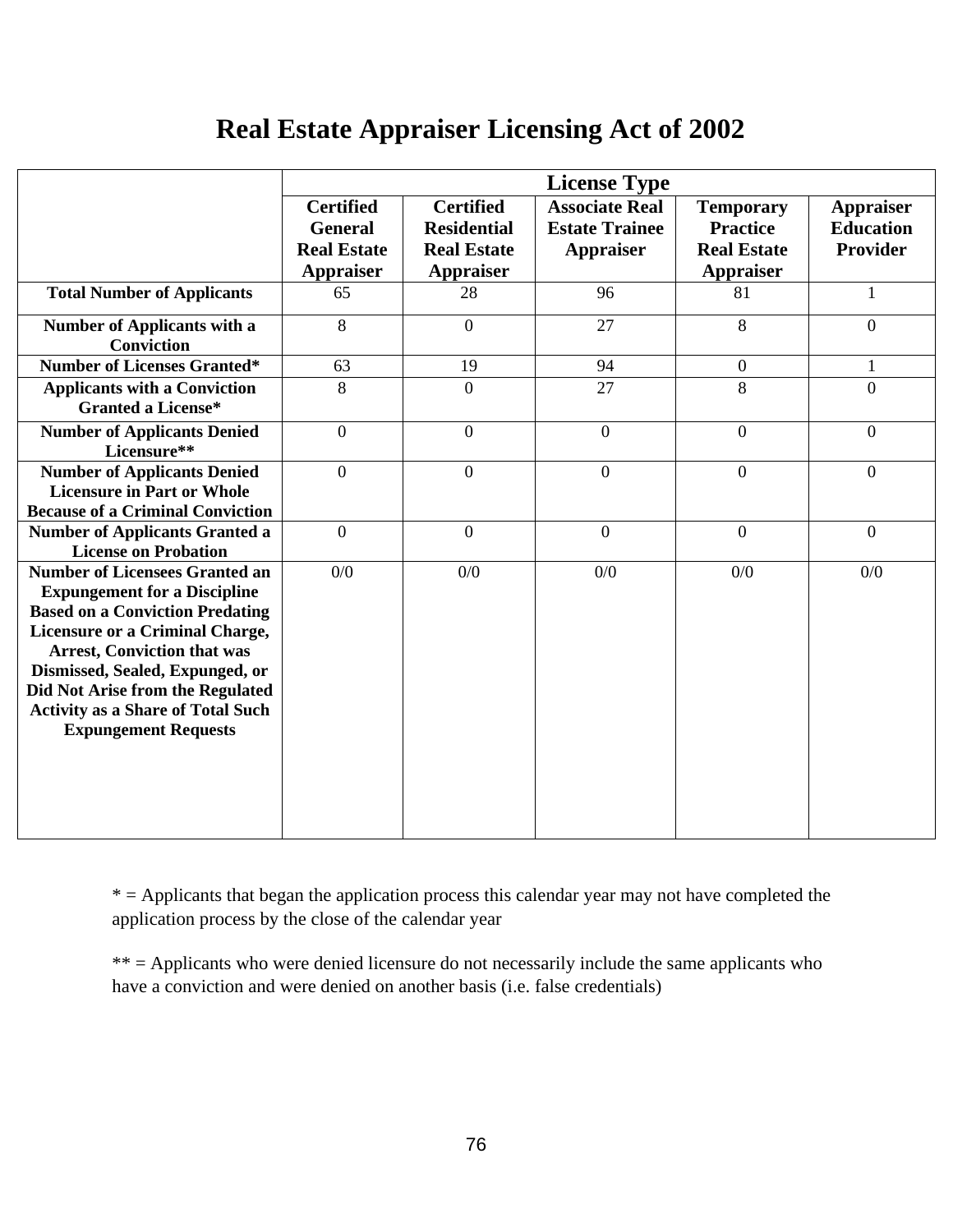# **Appraisal Management Company Registration Act**

| <b>Appraisal Management Company</b><br><b>Total Number of Applicants</b><br>16<br>$\overline{0}$<br><b>Number of Applicants with a Conviction</b><br>7<br><b>Number of Licenses Granted*</b><br>$\overline{0}$<br><b>Applicants with a Conviction Granted a</b><br>License*<br><b>Number of Applicants Denied Licensure**</b><br>$\overline{0}$<br>$\overline{0}$<br><b>Number of Applicants Denied Licensure in</b><br><b>Part or Whole Because of a Criminal</b><br><b>Conviction</b><br><b>Number of Applicants Granted a License on</b><br>$\overline{0}$<br><b>Probation</b><br><b>Number of Licensees Granted an</b><br>0/0<br><b>Expungement for a Discipline Based on a</b><br><b>Conviction Predating Licensure or a Criminal</b> |                                            | <b>License Type</b> |
|--------------------------------------------------------------------------------------------------------------------------------------------------------------------------------------------------------------------------------------------------------------------------------------------------------------------------------------------------------------------------------------------------------------------------------------------------------------------------------------------------------------------------------------------------------------------------------------------------------------------------------------------------------------------------------------------------------------------------------------------|--------------------------------------------|---------------------|
|                                                                                                                                                                                                                                                                                                                                                                                                                                                                                                                                                                                                                                                                                                                                            |                                            |                     |
|                                                                                                                                                                                                                                                                                                                                                                                                                                                                                                                                                                                                                                                                                                                                            |                                            |                     |
|                                                                                                                                                                                                                                                                                                                                                                                                                                                                                                                                                                                                                                                                                                                                            |                                            |                     |
|                                                                                                                                                                                                                                                                                                                                                                                                                                                                                                                                                                                                                                                                                                                                            |                                            |                     |
|                                                                                                                                                                                                                                                                                                                                                                                                                                                                                                                                                                                                                                                                                                                                            |                                            |                     |
|                                                                                                                                                                                                                                                                                                                                                                                                                                                                                                                                                                                                                                                                                                                                            |                                            |                     |
|                                                                                                                                                                                                                                                                                                                                                                                                                                                                                                                                                                                                                                                                                                                                            |                                            |                     |
|                                                                                                                                                                                                                                                                                                                                                                                                                                                                                                                                                                                                                                                                                                                                            |                                            |                     |
| Dismissed, Sealed, Expunged, or Did Not<br>Arise from the Regulated Activity as a Share<br>of Total Such Expungement Requests                                                                                                                                                                                                                                                                                                                                                                                                                                                                                                                                                                                                              | <b>Charge, Arrest, Conviction that was</b> |                     |

 $*$  = Applicants that began the application process this calendar year may not have completed the application process by the close of the calendar year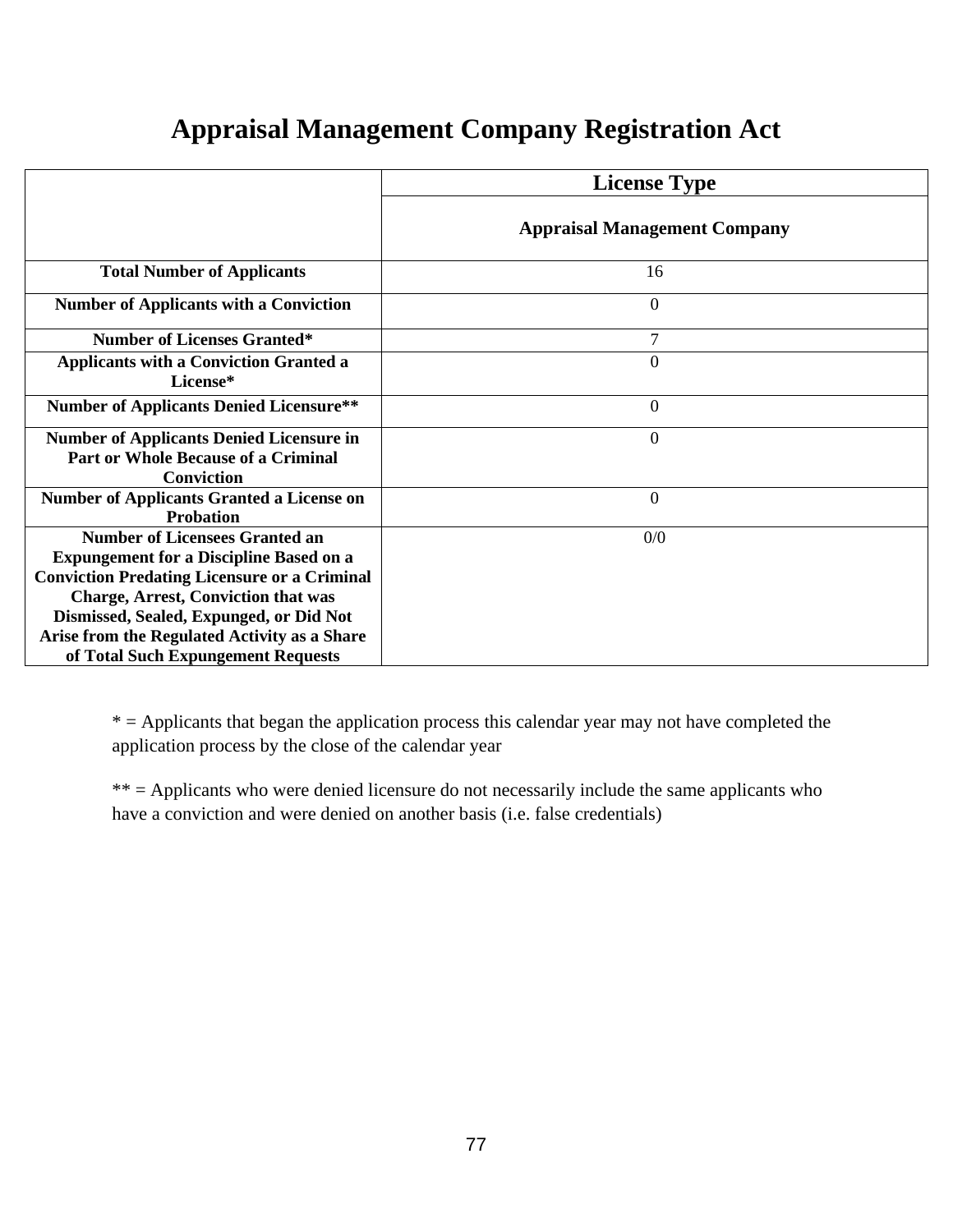### **Auction License Act**

|                                                                                                                                                                                                                                                                               | <b>License Type</b> |                     |                                                      |  |  |
|-------------------------------------------------------------------------------------------------------------------------------------------------------------------------------------------------------------------------------------------------------------------------------|---------------------|---------------------|------------------------------------------------------|--|--|
|                                                                                                                                                                                                                                                                               | <b>Auctioneer</b>   | <b>Auction Firm</b> | <b>Auction Continuing</b><br><b>Education School</b> |  |  |
| <b>Total Number of Applicants</b>                                                                                                                                                                                                                                             | 67                  | 17                  | $\Omega$                                             |  |  |
| <b>Number of Applicants with a</b><br><b>Conviction</b>                                                                                                                                                                                                                       | $\overline{2}$      | $\theta$            | $\overline{0}$                                       |  |  |
| <b>Number of Licenses Granted*</b>                                                                                                                                                                                                                                            | 33                  | 10                  | $\theta$                                             |  |  |
| <b>Applicants with a Conviction</b><br><b>Granted a License*</b>                                                                                                                                                                                                              | 1                   | $\Omega$            | $\overline{0}$                                       |  |  |
| <b>Number of Applicants Denied</b><br>Licensure**                                                                                                                                                                                                                             | 1                   | $\overline{0}$      | $\overline{0}$                                       |  |  |
| <b>Number of Applicants Denied</b><br><b>Licensure in Part or Whole</b><br><b>Because of a Criminal Conviction</b>                                                                                                                                                            | $\mathbf{1}$        | $\theta$            | $\overline{0}$                                       |  |  |
| <b>Number of Applicants Granted a</b><br><b>License on Probation</b>                                                                                                                                                                                                          | $\overline{0}$      | $\theta$            | $\overline{0}$                                       |  |  |
| <b>Number of Licensees Granted an</b><br><b>Expungement for a Discipline</b><br><b>Based on a Conviction Predating</b><br><b>Licensure or a Criminal Charge,</b><br><b>Arrest, Conviction that was</b><br>Dismissed, Sealed, Expunged, or<br>Did Not Arise from the Regulated | 0/0                 | 0/0                 | 0/0                                                  |  |  |
| <b>Activity as a Share of Total Such</b><br><b>Expungement Requests</b>                                                                                                                                                                                                       |                     |                     |                                                      |  |  |

\* = Applicants that began the application process this calendar year may not have completed the application process by the close of the calendar year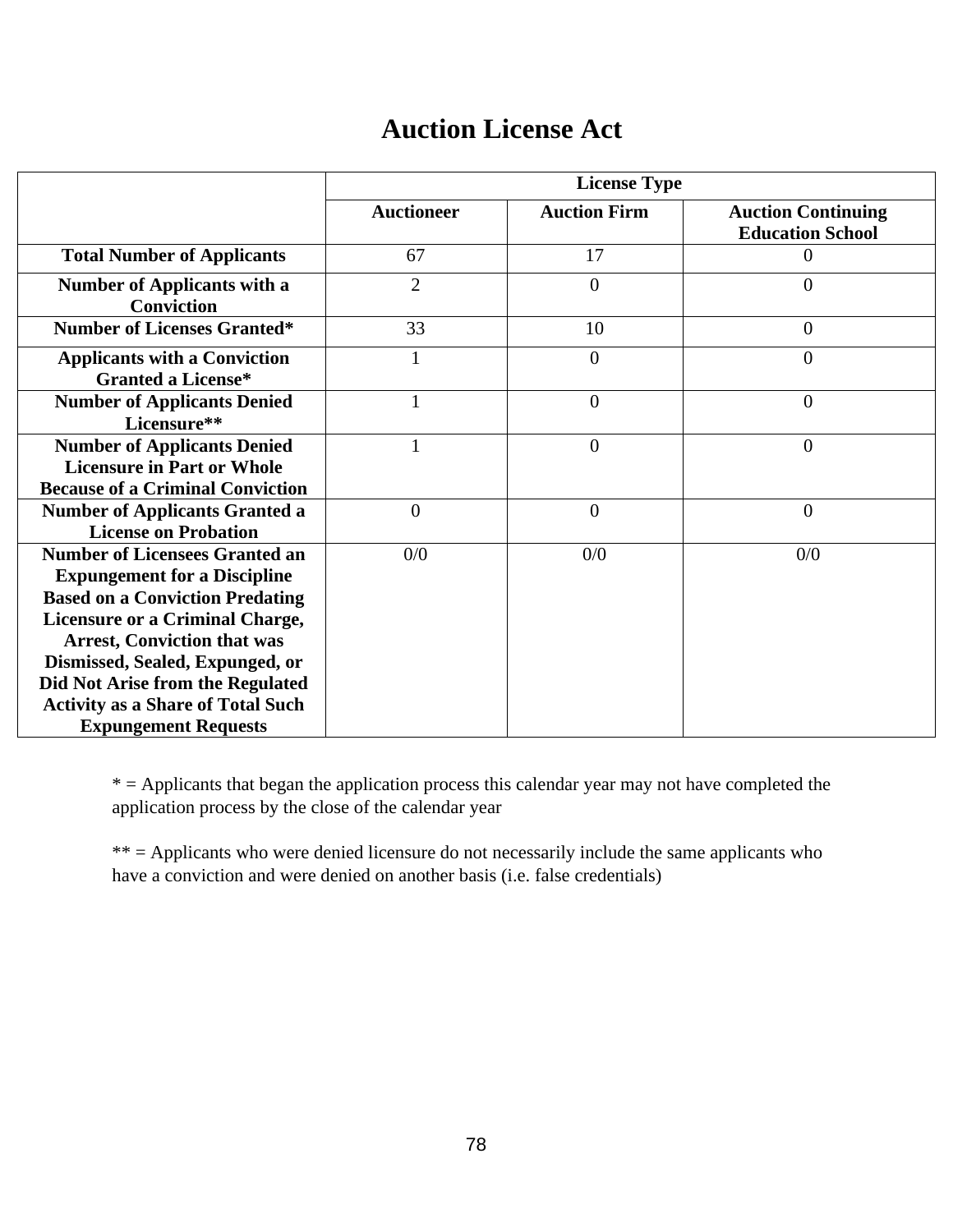#### **Community Association Manager Licensing and Disciplinary Act**

|                                                                                                                                                                                                                                                                                                              | <b>License Type</b>                  |
|--------------------------------------------------------------------------------------------------------------------------------------------------------------------------------------------------------------------------------------------------------------------------------------------------------------|--------------------------------------|
|                                                                                                                                                                                                                                                                                                              | <b>Community Association Manager</b> |
| <b>Total Number of Applicants</b>                                                                                                                                                                                                                                                                            | 152                                  |
| <b>Number of Applicants with a Conviction</b>                                                                                                                                                                                                                                                                | 6                                    |
| <b>Number of Licenses Granted*</b>                                                                                                                                                                                                                                                                           | 148                                  |
| <b>Applicants with a Conviction Granted a License*</b>                                                                                                                                                                                                                                                       | 6                                    |
| <b>Number of Applicants Denied Licensure**</b>                                                                                                                                                                                                                                                               | $\theta$                             |
| <b>Number of Applicants Denied Licensure in Part or</b><br><b>Whole Because of a Criminal Conviction</b>                                                                                                                                                                                                     | $\overline{0}$                       |
| <b>Number of Applicants Granted a License on Probation</b>                                                                                                                                                                                                                                                   | $\overline{0}$                       |
| Number of Licensees Granted an Expungement for a<br><b>Discipline Based on a Conviction Predating Licensure</b><br>or a Criminal Charge, Arrest, Conviction that was<br>Dismissed, Sealed, Expunged, or Did Not Arise from<br>the Regulated Activity as a Share of Total Such<br><b>Expungement Requests</b> | 0/0                                  |

 $*$  = Applicants that began the application process this calendar year may not have completed the application process by the close of the calendar year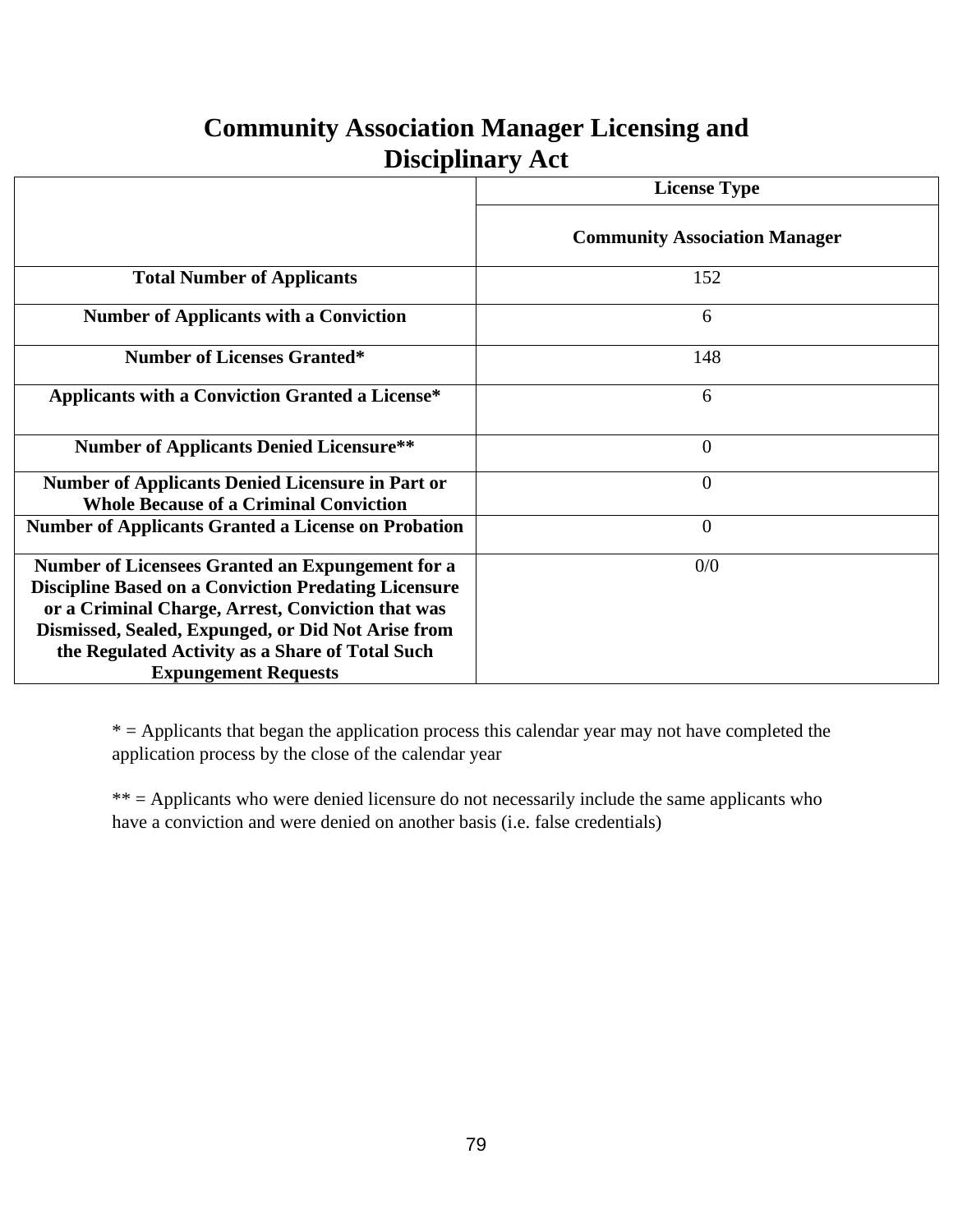### **Home Inspector License Act**

|                                                                                                                                                                                                                                                                                                                                                | <b>License Type</b>   |                                        |                                                    |  |  |
|------------------------------------------------------------------------------------------------------------------------------------------------------------------------------------------------------------------------------------------------------------------------------------------------------------------------------------------------|-----------------------|----------------------------------------|----------------------------------------------------|--|--|
|                                                                                                                                                                                                                                                                                                                                                | <b>Home Inspector</b> | <b>Home Inspector</b><br><b>Entity</b> | <b>Home Inspector</b><br><b>Education Provider</b> |  |  |
| <b>Total Number of Applicants</b>                                                                                                                                                                                                                                                                                                              | 201                   | 74                                     | 3                                                  |  |  |
| <b>Number of Applicants with a</b><br><b>Conviction</b>                                                                                                                                                                                                                                                                                        | 9                     | $\overline{0}$                         | $\overline{0}$                                     |  |  |
| <b>Number of Licenses Granted*</b>                                                                                                                                                                                                                                                                                                             | 124                   | 33                                     | $\overline{0}$                                     |  |  |
| <b>Applicants with a Conviction Granted</b><br>a License*                                                                                                                                                                                                                                                                                      | $\overline{7}$        | $\overline{0}$                         | $\overline{0}$                                     |  |  |
| <b>Number of Applicants Denied</b><br>Licensure**                                                                                                                                                                                                                                                                                              | $\overline{2}$        | $\overline{0}$                         | $\overline{0}$                                     |  |  |
| <b>Number of Applicants Denied</b><br><b>Licensure in Part or Whole Because of</b><br>a Criminal Conviction                                                                                                                                                                                                                                    | $\overline{2}$        | $\overline{0}$                         | $\overline{0}$                                     |  |  |
| <b>Number of Applicants Granted a</b><br><b>License on Probation</b>                                                                                                                                                                                                                                                                           | $\overline{0}$        | $\overline{0}$                         | $\overline{0}$                                     |  |  |
| <b>Number of Licensees Granted an</b><br><b>Expungement for a Discipline Based</b><br>on a Conviction Predating Licensure<br>or a Criminal Charge, Arrest,<br><b>Conviction that was Dismissed, Sealed,</b><br><b>Expunged, or Did Not Arise from the</b><br><b>Regulated Activity as a Share of Total</b><br><b>Such Expungement Requests</b> | 0/0                   | 0/0                                    | 0/0                                                |  |  |

 $*$  = Applicants that began the application process this calendar year may not have completed the application process by the close of the calendar year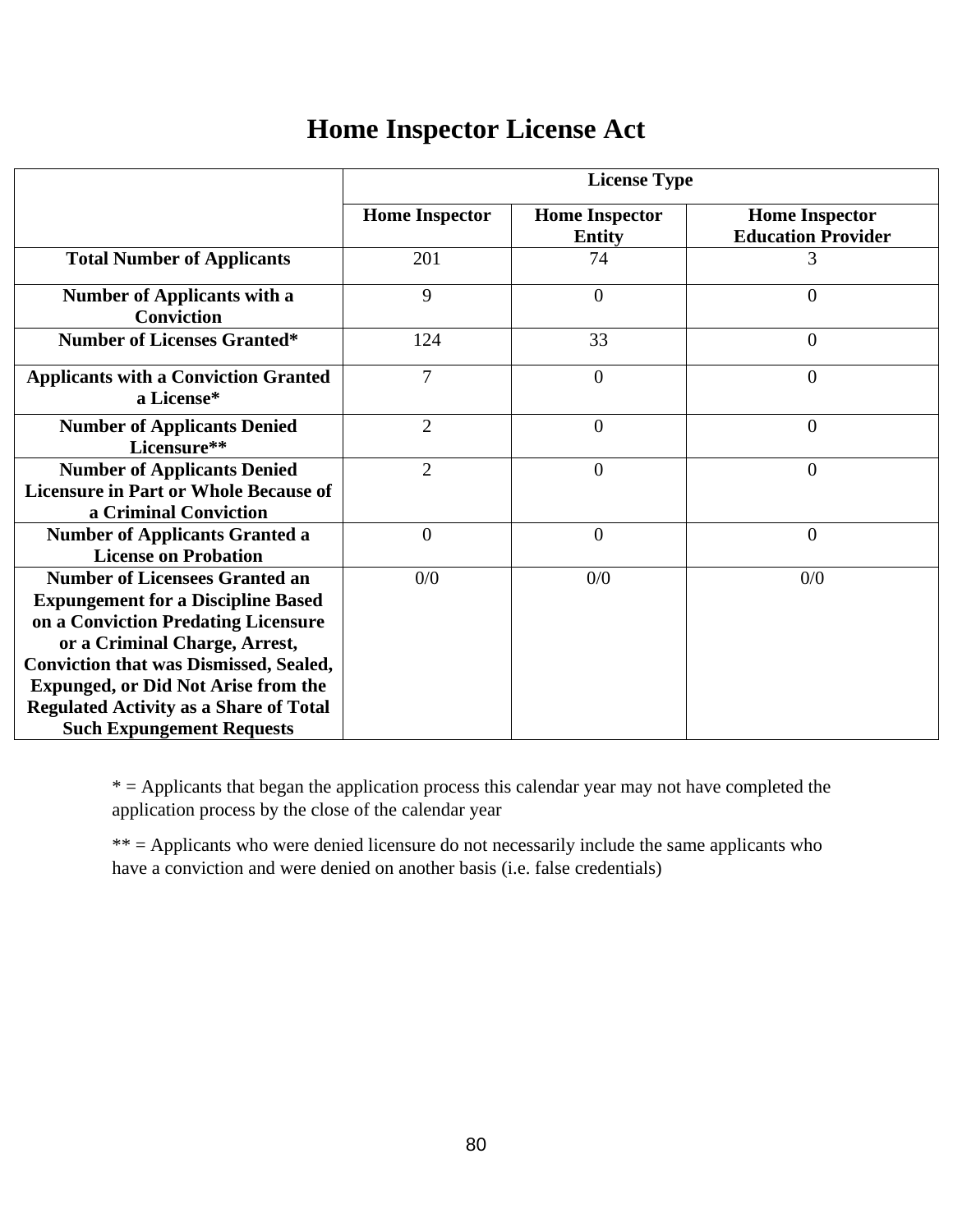#### **Real Estate License Act of 2000**

|                                                                                                                                                                                                                                                                                                                                            | <b>License Type</b>                                    |                                     |                                            |                                                   |  |
|--------------------------------------------------------------------------------------------------------------------------------------------------------------------------------------------------------------------------------------------------------------------------------------------------------------------------------------------|--------------------------------------------------------|-------------------------------------|--------------------------------------------|---------------------------------------------------|--|
|                                                                                                                                                                                                                                                                                                                                            | <b>Real Estate</b><br><b>Managing</b><br><b>Broker</b> | <b>Real Estate</b><br><b>Broker</b> | <b>Residential</b><br><b>Leasing Agent</b> | <b>Residential</b><br><b>Leasing Agent Permit</b> |  |
| <b>Total Number of Applicants</b>                                                                                                                                                                                                                                                                                                          | 459                                                    | 5094                                | 921                                        | 1314                                              |  |
| <b>Number of Applicants with a</b><br><b>Conviction</b>                                                                                                                                                                                                                                                                                    | 10                                                     | 88                                  | 12                                         | $\theta$                                          |  |
| <b>Number of Licenses Granted*</b>                                                                                                                                                                                                                                                                                                         | 417                                                    | 4437                                | 599                                        | $\overline{0}$                                    |  |
| <b>Applicants with a Conviction Granted</b><br>a License*                                                                                                                                                                                                                                                                                  | 9                                                      | 82                                  | 9                                          | $\overline{0}$                                    |  |
| <b>Number of Applicants Denied</b><br>Licensure**                                                                                                                                                                                                                                                                                          | $\mathbf{1}$                                           | 6                                   | 3                                          | $\theta$                                          |  |
| <b>Number of Applicants Denied</b><br><b>Licensure in Part or Whole Because</b><br>of a Criminal Conviction                                                                                                                                                                                                                                | $\overline{0}$                                         | 6                                   | 3                                          | $\overline{0}$                                    |  |
| <b>Number of Applicants Granted a</b><br><b>License on Probation</b>                                                                                                                                                                                                                                                                       | $\theta$                                               | $\mathbf{1}$                        | $\overline{0}$                             | $\theta$                                          |  |
| <b>Number of Licensees Granted an</b><br><b>Expungement for a Discipline Based</b><br>on a Conviction Predating Licensure<br>or a Criminal Charge, Arrest,<br><b>Conviction that was Dismissed,</b><br>Sealed, Expunged, or Did Not Arise<br>from the Regulated Activity as a<br><b>Share of Total Such Expungement</b><br><b>Requests</b> | 0/0                                                    | 0/0                                 | 0/0                                        | 0/0                                               |  |

 $*$  = Applicants that began the application process this calendar year may not have completed the application process by the close of the calendar year